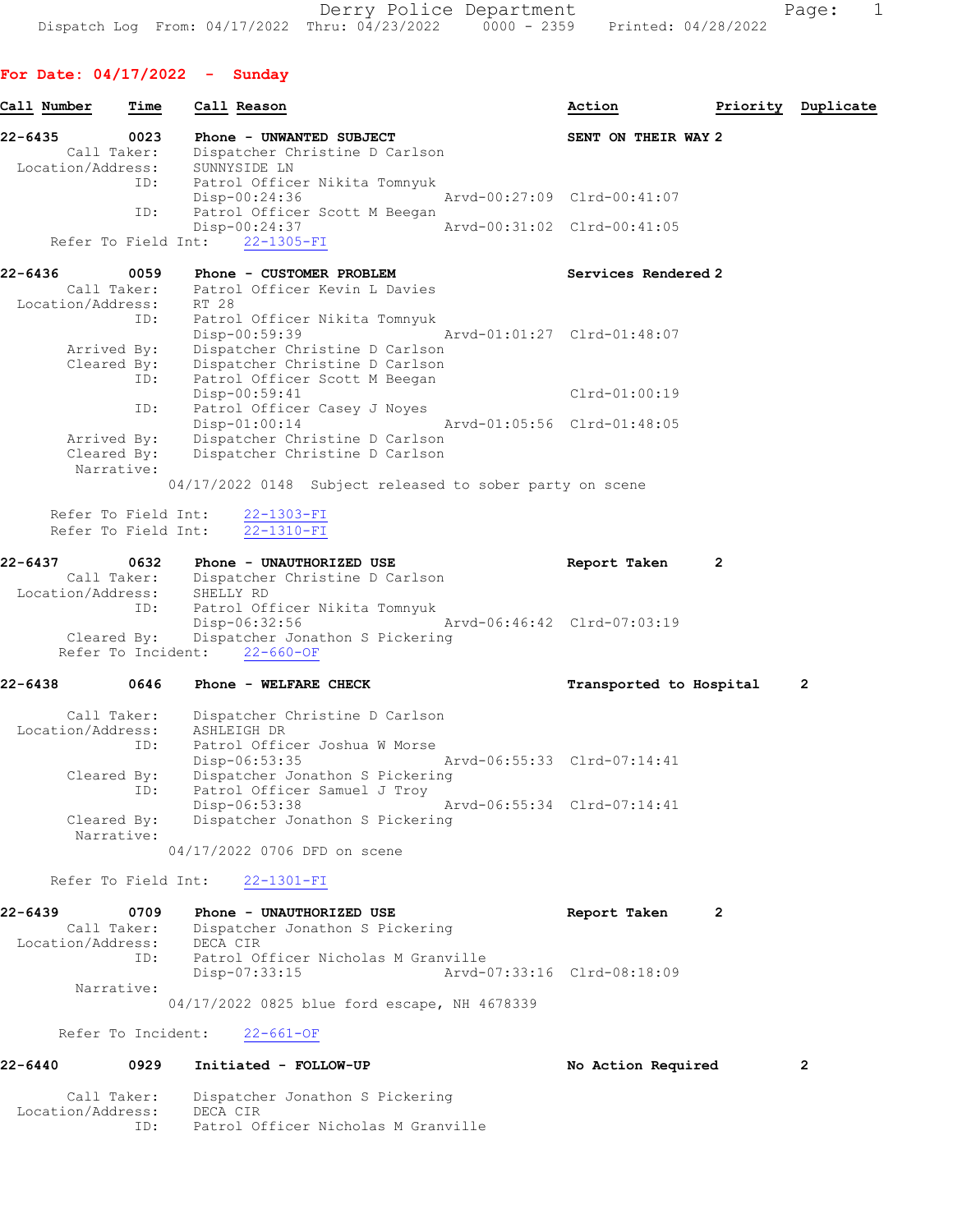Arvd-09:29:00 Clrd-09:47:40

| 22-6441     | 0953                                     | Phone - PARKING COMPLAINT                                                                                              | Parking Ticket Issued       | 1            |
|-------------|------------------------------------------|------------------------------------------------------------------------------------------------------------------------|-----------------------------|--------------|
|             | Call Taker:<br>Location/Address:<br>ID:  | Patrol Officer Scott M Beegan<br>E BROADWAY + HOODKROFT DR<br>Patrol Officer Nicholas M Granville<br>Disp-09:54:26     | Arvd-09:57:51 Clrd-11:04:02 |              |
|             | Arrived By:<br>Cleared By:               | Dispatcher Jonathon S Pickering<br>Dispatcher Jonathon S Pickering                                                     |                             |              |
|             | Narrative:                               | WHT HONDA SEDAN MA PLATES                                                                                              |                             |              |
|             | Narrative:                               | 04/17/2022 0957 off with MA 77C130                                                                                     |                             |              |
| 22-6442     | 1128                                     | Phone - LARCENY / FORGERY / FRAUD                                                                                      | Report Taken                | $\mathbf{2}$ |
|             |                                          | Call Taker: Patrol Officer Scott M Beegan<br>Location/Address: [DY 1224] ASH ST<br>ID: Patrol Officer Scott M Beegan   |                             |              |
|             | Cleared By:                              | $Disp-11:29:22$<br>Arvd-11:29:24 Clrd-11:43:12<br>Dispatcher Jonathon S Pickering<br>Refer To Incident: 22-662-OF      |                             |              |
|             |                                          |                                                                                                                        |                             |              |
| 22-6443     | 1128<br>Call Taker:<br>Location/Address: | Phone - KEEP THE PEACE<br>Dispatcher Jonathon S Pickering<br>ASH ST                                                    | Services Rendered 2         |              |
|             | ID:                                      | Patrol Officer Charles L Doherty<br>$Disp-11:30:25$                                                                    | Arvd-11:35:40 Clrd-11:46:28 |              |
|             | ID:                                      | Patrol Officer Brendan S Holden<br>$Disp-11:30:28$                                                                     | Arvd-11:33:15 Clrd-11:46:29 |              |
| 22-6444     | 1234                                     | Phone - THEFT                                                                                                          | Arrest(s) Made              | 2            |
|             | Location/Address:<br>ID:                 | Call Taker: Patrol Officer Scott M Beegan<br>[DY 146] ASHLEIGH DR<br>Patrol Officer Charles L Doherty                  |                             |              |
|             | Arrived By:<br>Cleared By:<br>ID:        | $Disp-12:36:12$<br>Dispatcher Jonathon S Pickering<br>Dispatcher Jonathon S Pickering<br>Patrol Officer Joshua W Morse | Arvd-12:43:19 Clrd-14:12:13 |              |
|             | Arrived By:<br>Cleared By:<br>Narrative: | Disp-12:36:13<br>Dispatcher Jonathon S Pickering<br>Dispatcher Jonathon S Pickering                                    | Arvd-12:43:20 Clrd-12:52:06 |              |
|             |                                          | 04/17/2022 1250 one in custody                                                                                         |                             |              |
|             | Narrative:                               | 04/17/2022 1250 transporting to DPDHQ s/m: 58134.8                                                                     |                             |              |
|             | Narrative:                               | 04/17/2022 1254 off at DPDHQ e/m: 58135.8                                                                              |                             |              |
|             | Narrative:                               |                                                                                                                        |                             |              |
|             |                                          | 04/17/2022 1315 Subject Info:<br>Robert Shields                                                                        |                             |              |
|             |                                          | 46 English Range Rd<br>Derry, NH DOB: 4/12/84<br>Arrested for Willful Concealment                                      |                             |              |
|             | Narrative:                               | 04/17/2022 1320 placed in cell #3                                                                                      |                             |              |
|             | Narrative:                               |                                                                                                                        |                             |              |
|             |                                          | $04/17/2022$ 1408 bail set at PR bail, court date $6/2/22$ per<br>BC Mencis, subject released                          |                             |              |
|             | Refer To Arrest:                         | $22 - 361 - AR$                                                                                                        |                             |              |
| $22 - 6445$ | 1414                                     | Initiated - TRANSPORT                                                                                                  | <b>TRANSPORTED</b>          | 3            |
|             | Call Taker:<br>Location/Address:         | Dispatcher Jonathon S Pickering<br>[DY 2] MUNICIPAL DR                                                                 |                             |              |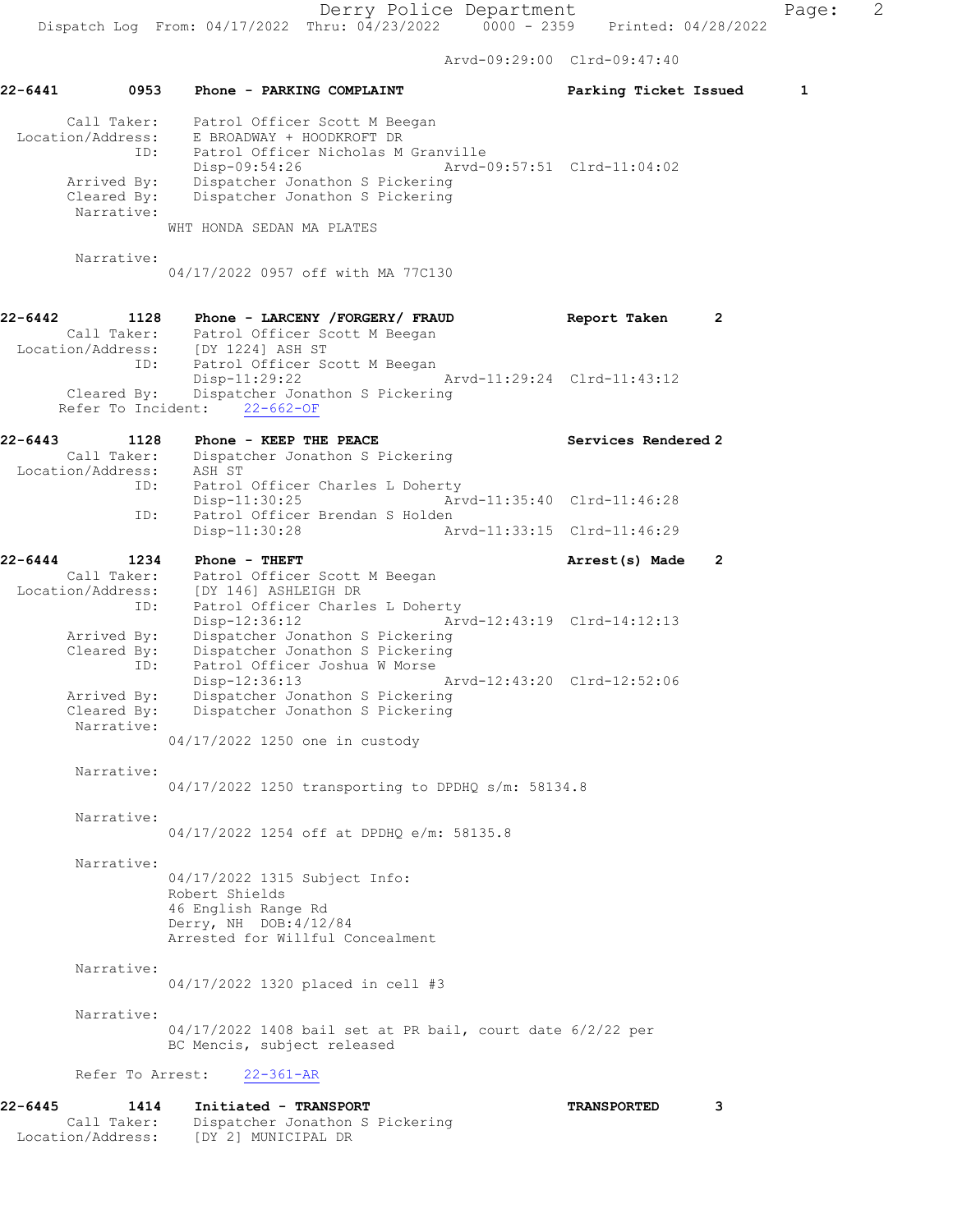Derry Police Department Fage: 3 Dispatch Log From: 04/17/2022 Thru: 04/23/2022 0000 - 2359 Printed: 04/28/2022 ID: Patrol Officer Charles L Doherty Arvd-14:14:00 Clrd-14:19:38 Narrative: 04/17/2022 1415 418 providing a transport to Walmart s/m: 58135.9 Narrative: 04/17/2022 1419 418 clear the transport e/m: 58137.0 22-6446 1454 Phone - ILLEGAL DUMPING/LITTERING Report Taken 2 Call Taker: Dispatcher Jonathon S Pickering Location/Address: S MAIN ST ID: Patrol Officer Joshua W Morse Disp-14:54:49 Arvd-14:56:04 Clrd-15:12:31 Arrived By: Patrol Officer Scott M Beegan Cleared By: Patrol Officer Scott M Beegan ID: Patrol Officer Brendan S Holden Disp-14:58:59 Arvd-14:59:01 Clrd-15:12:16 Dispatched By: Patrol Officer Scott M Beegan Arrived By: Patrol Officer Scott M Beegan Cleared By: Patrol Officer Scott M Beegan Narrative: 04/17/2022 1458 STOPPING MA 95B980 ON MANCHESTER RD Refer To Incident: 22-663-OF 22-6447 1512 Initiated - FOLLOW-UP Cleared 2 Call Taker: Patrol Officer Scott M Beegan Location/Address: RT 28 ID: Patrol Officer Joshua W Morse Arvd-15:12:00 Clrd-15:26:54 22-6448 1528 Initiated - FOLLOW-UP Cleared 2 Call Taker: Patrol Officer Scott M Beegan Location/Address: [DY 146] ASHLEIGH DR ID: Patrol Officer Collin Kennedy Arvd-15:28:00 Clrd-15:55:17 22-6449 1559 Initiated - FOLLOW-UP Cleared 2 Call Taker: Patrol Officer Scott M Beegan Location/Address: [DY 2] MUNICIPAL DR ID: Patrol Officer Collin Kennedy Arvd-15:59:00 Clrd-16:10:17 22-6450 1614 Initiated - FOLLOW-UP Cleared 2 Call Taker: Patrol Officer Scott M Beegan Location/Address: [DY 466] CRYSTAL AVE ID: Patrol Officer Collin Kennedy Arvd-16:14:00 Clrd-16:17:28 22-6451 1620 Initiated - FOLLOW-UP Cleared 2 Call Taker: Patrol Officer Scott M Beegan Location/Address: [DY 1530] BIRCH ST ID: Patrol Officer Collin Kennedy Arvd-16:20:00 Clrd-16:29:09 22-6452 1641 Phone - ALARM, BURGLAR False Alarm 1 Call Taker: Patrol Officer Scott M Beegan Location/Address: [DY 3166] ASH ST EXT ID: Patrol Officer Collin Kennedy Disp-16:43:28 Clrd-16:45:12 ID: Patrol Officer Brendan S Holden Disp-16:43:29 Arvd-16:44:18 Clrd-17:01:23 ID: Patrol Officer Collin Kennedy<br>Disp-16:52:42 Disp-16:52:42 Arvd-16:52:43 Clrd-17:01:25 Narrative: 04/17/2022 1643 front door, hallway, office and general motion alarm Narrative:

04/17/2022 1653 OFF WITH EMPLOYEE.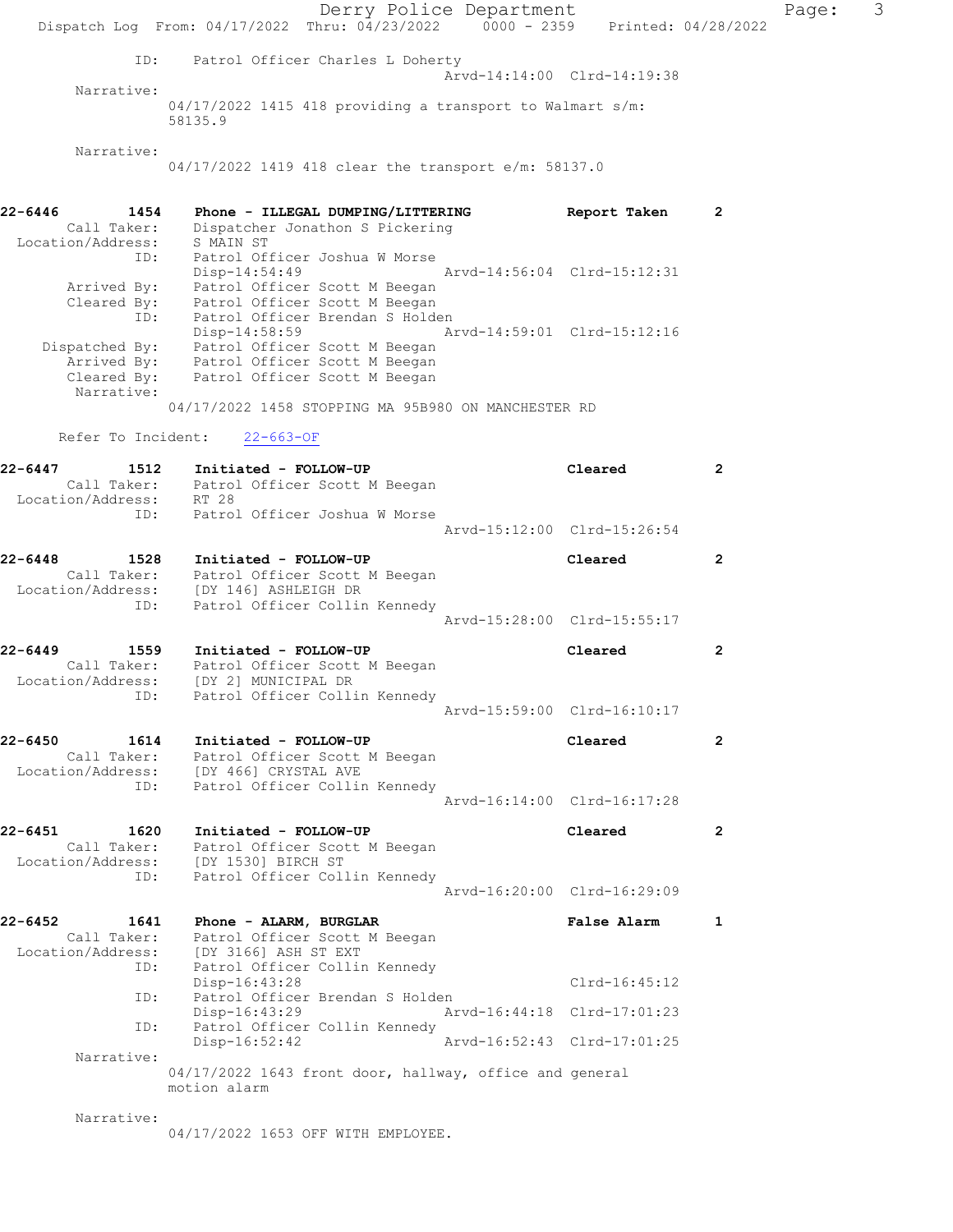Narrative:

04/17/2022 1653 OFFICERS CHECK ON NH 364 0368 BEHIND THE BUILDING

Refer To Field Int: 22-1406-FI

| 22-6453           | 1701        | Initiated - MV CHECK            |                             | Cleared |  |
|-------------------|-------------|---------------------------------|-----------------------------|---------|--|
|                   | Call Taker: | Patrol Officer Scott M Beegan   |                             |         |  |
| Location/Address: |             | [DY 3166] ASH ST EXT            |                             |         |  |
|                   | ID:         | Patrol Officer Collin Kennedy   |                             |         |  |
|                   |             |                                 | Arvd-17:01:00 Clrd-17:05:09 |         |  |
|                   | ID:         | Patrol Officer Brendan S Holden |                             |         |  |
|                   |             | Disp-17:02:36                   | Arvd-17:02:37 Clrd-17:05:08 |         |  |
|                   | ID:         | Sergeant Jared Knox             |                             |         |  |
|                   |             | $Disp-17:02:38$                 | Arvd-17:02:39 Clrd-17:05:07 |         |  |
|                   | Narrative:  |                                 |                             |         |  |

04/17/2022 1702 checking on NH 3640368

| 22-6454           | 1814                | Phone - Loose Dog Complaint                    | Cleared                     |  |
|-------------------|---------------------|------------------------------------------------|-----------------------------|--|
| Location/Address: | Call Taker:         | Patrol Officer Scott M Beegan<br>AIKEN ST      |                             |  |
|                   | ID:                 | Patrol Officer Monica Ricci<br>Disp-18:14:54   | Arvd-18:53:57 Clrd-18:53:58 |  |
| $22 - 6455$       | 1908<br>Call Taker: | Radio - THEFT<br>Patrol Officer Kevin L Davies | Report Taken                |  |

| VAII IANEI.       | LACIOI ATTICET VEATH P DAATES   |                             |                             |  |
|-------------------|---------------------------------|-----------------------------|-----------------------------|--|
| Location/Address: | FORDWAY EXT                     |                             |                             |  |
| TD:               | Patrol Officer Monica Ricci     |                             |                             |  |
|                   | Disp-19:11:37                   | Arvd-19:16:08 Clrd-19:45:02 |                             |  |
| ID:               | Patrol Officer Andrew R Kennedy |                             |                             |  |
|                   | Disp-19:11:47                   |                             | Arvd-19:21:45 Clrd-19:44:50 |  |
| Narrative:        |                                 |                             |                             |  |

theft of wallet

Refer To Incident: 22-664-OF

| 22-6456           | 2126       | Initiated - MV STOP           | Warning Issued              | $\overline{\phantom{a}}$ 3 |
|-------------------|------------|-------------------------------|-----------------------------|----------------------------|
| Call Taker:       |            | Patrol Officer Scott M Beegan |                             |                            |
| Location/Address: |            | [DY 466] CRYSTAL AVE          |                             |                            |
|                   | ID:        | Patrol Officer Collin Kennedy |                             |                            |
|                   |            |                               | Arvd-21:26:00 Clrd-21:52:35 |                            |
|                   | ID:        | Sergeant Jared Knox           |                             |                            |
|                   |            | Disp-21:34:05                 | Arvd-21:34:06 Clrd-21:52:24 |                            |
|                   | ID:        | Patrol Officer Monica Ricci   |                             |                            |
|                   |            | Disp-21:37:42                 | Arvd-21:37:43 Clrd-21:52:04 |                            |
|                   | Narrative: |                               |                             |                            |
|                   |            |                               |                             |                            |

04/17/2022 2139 431 CONDUCTING A CONSENT SEARCH

Narrative:

04/17/2022 2149 CONSENT SEARCH ENDED

Refer To Incident: 22-665-OF

| 22-6457<br>2212   | Initiated - MV CHECK          | SENT ON THEIR WAY 1         |
|-------------------|-------------------------------|-----------------------------|
| Call Taker:       | Patrol Officer Scott M Beegan |                             |
| Location/Address: | ROLLINS ST                    |                             |
| TD:               | Patrol Officer Monica Ricci   |                             |
|                   |                               | Arvd-22:12:00 Clrd-22:14:14 |

22-6458 2317 Initiated - MV STOP Warning Issued 3 Call Taker: Dispatcher Christine D Carlson Location/Address: RT 28 ID: Patrol Officer Nikita Tomnyuk Arvd-23:17:00 Clrd-23:22:18

Refer To Citation: 22-1681-CN

#### 22-6459 2331 Initiated - MV CHECK Vehicle checked 1 Call Taker: Dispatcher Christine D Carlson Location/Address: [DY 2840] MANCHESTER RD ID: Sergeant Patrick H Dawson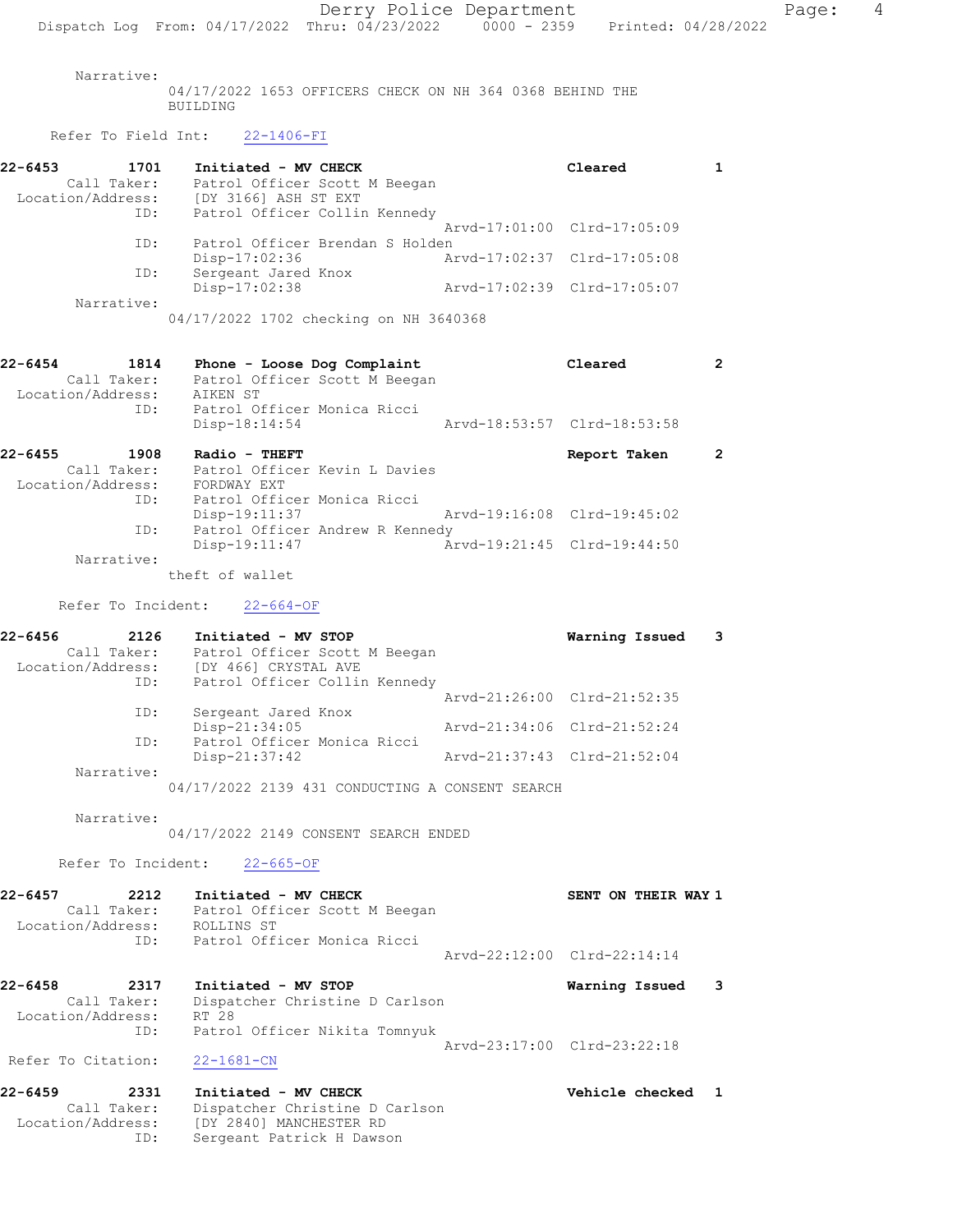Arvd-23:31:00 Clrd-23:33:10

| 22-6460 | 2332              | Initiated - MV CHECK           |  |                             | Vehicle checked |  |
|---------|-------------------|--------------------------------|--|-----------------------------|-----------------|--|
|         | Call Taker:       | Dispatcher Christine D Carlson |  |                             |                 |  |
|         | Location/Address: | ROLLINS ST                     |  |                             |                 |  |
|         | ID:               | Patrol Officer Casey J Noyes   |  |                             |                 |  |
|         |                   |                                |  | Arvd-23:32:00 Clrd-23:33:17 |                 |  |

22-6461 2335 Initiated - MV CHECK Vehicle checked 1 Call Taker: Dispatcher Christine D Carlson Location/Address: [DY 3059] MANCHESTER RD ID: Sergeant Patrick H Dawson Arvd-23:35:00 Clrd-23:40:40 ID: Patrol Officer Melissa M Houde Disp-23:37:01 Arvd-23:37:02 Clrd-23:40:39 Refer To Field Int: 22-1304-FI

#### 22-6463 2346 Phone - THEFT 2001 2002 22-6463 Report Taken 2 Call Taker: Patrol Officer Kevin L Davies Location/Address: LARAWAY CT ID: Patrol Officer Kevin L Davies Disp-23:48:27 Arvd-23:48:28 Clrd-04/18/2022 @ 00:52:40 Narrative: theft of handgun from vehicle

Refer To Incident: 22-666-OF

| 22-6462            | 2347        | Initiated - MV STOP            | Warning Issued              | $\overline{\phantom{a}}$ 3 |
|--------------------|-------------|--------------------------------|-----------------------------|----------------------------|
|                    | Call Taker: | Dispatcher Christine D Carlson |                             |                            |
| Location/Address:  |             | RT 28                          |                             |                            |
|                    | ID:         | Patrol Officer Nikita Tomnyuk  |                             |                            |
|                    |             |                                | Aryd-23:47:00 Clrd-23:52:52 |                            |
| Refer To Citation: |             | 22-1682-CN                     |                             |                            |

| 22-6464           | 2348        | Initiated - MV CHECK           |                             | SENT ON THEIR WAY 1 |  |
|-------------------|-------------|--------------------------------|-----------------------------|---------------------|--|
|                   | Call Taker: | Dispatcher Christine D Carlson |                             |                     |  |
| Location/Address: |             | CRYSTAL AVE                    |                             |                     |  |
|                   | TD:         | Patrol Officer Melissa M Houde |                             |                     |  |
|                   |             |                                | Aryd-23:48:00 Clrd-23:52:37 |                     |  |
|                   |             | Refer To Field Int: 22-1371-FI |                             |                     |  |

#### For Date: 04/18/2022 - Monday

| $22 - 6465$<br>0021<br>Call Taker:<br>Location/Address: PIERCE AVE<br>ID: | Initiated - PROPERTY CHECK<br>Dispatcher Christine D Carlson                                                     | Services Rendered 2                                |
|---------------------------------------------------------------------------|------------------------------------------------------------------------------------------------------------------|----------------------------------------------------|
|                                                                           | Patrol Officer Casey J Noyes                                                                                     | Aryd-00:21:00 Clrd-00:21:38                        |
| 22-6466<br>0038<br>Call Taker:<br>Location/Address:                       | Initiated - MV STOP<br>Dispatcher Christine D Carlson<br>E BROADWAY<br>ID: Patrol Officer Melissa M Houde        | 3<br>Warning Issued<br>Aryd-00:38:00 Clrd-00:42:16 |
| Refer To Citation:                                                        | $22 - 1683 - CN$                                                                                                 |                                                    |
| 22-6467<br>0052<br>Call Taker:<br>Location/Address:                       | Initiated - PROPERTY CHECK<br>Dispatcher Christine D Carlson<br>ROLLINS ST<br>ID: Patrol Officer Melissa M Houde | Services Rendered 2<br>Arvd-00:52:00 Clrd-00:52:52 |
| $22 - 6468$<br>0148<br>Call Taker:<br>Location/Address:<br>ID:            | Phone - DOMESTIC DISTURBANCE<br>Dispatcher Christine D Carlson<br>HILDA AVE<br>Patrol Officer Jeffrey R Pike     | Services Rendered 1                                |
| ID:<br>ID:                                                                | $Disp-01:50:00$<br>Patrol Officer Melissa M Houde<br>Disp-01:50:01<br>Sergeant Patrick H Dawson                  | Arvd-01:55:23 Clrd-02:15:47                        |
|                                                                           | $Disp-01:55:20$                                                                                                  | Aryd-01:57:13 Clrd-02:02:00                        |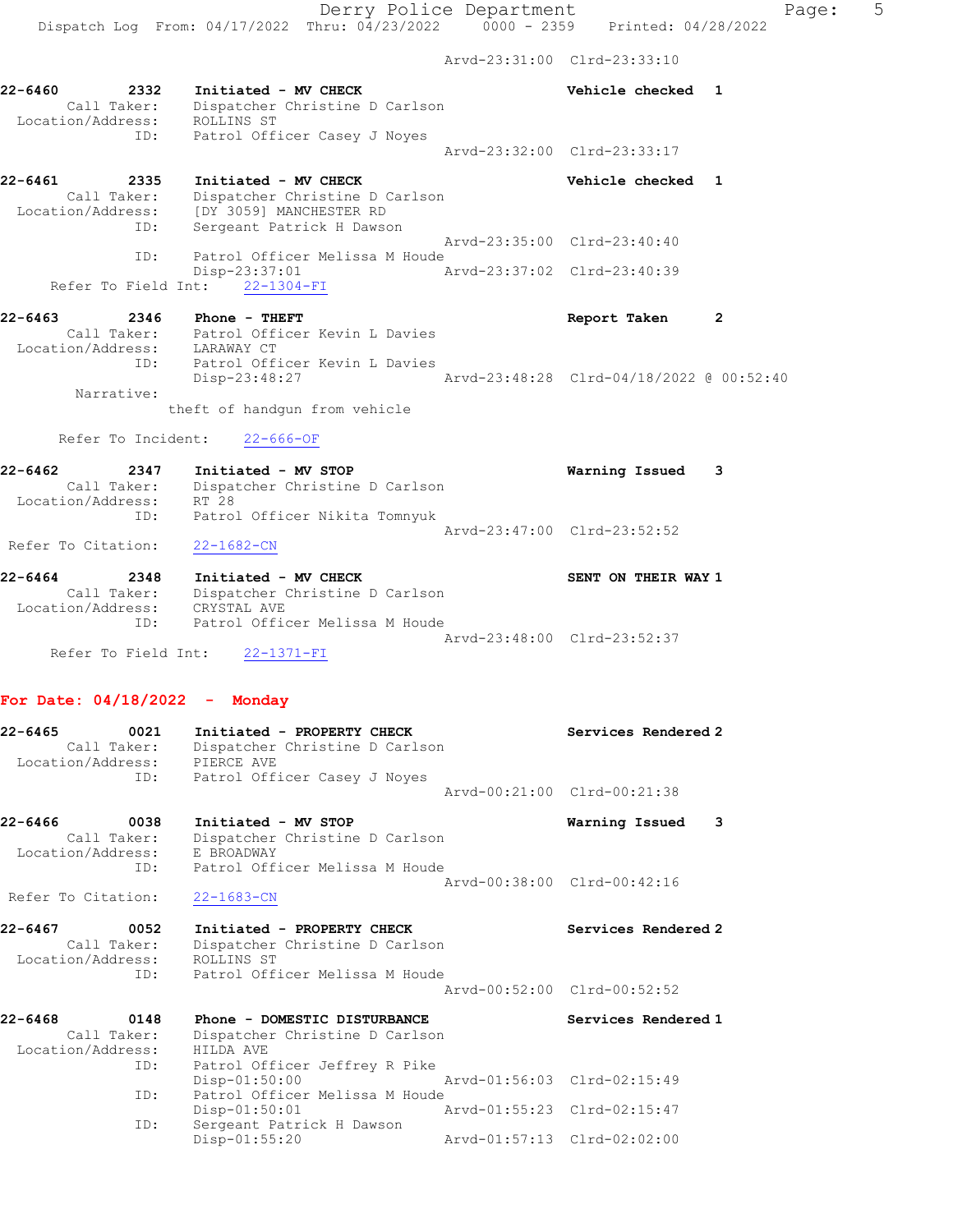| 0641<br>Call Taker:<br>Location/Address:<br>ID:<br>Refer To Citation:<br>0720<br>Call Taker:<br>Location/Address:<br>ID:<br>Refer To Citation:<br>0723<br>Call Taker:<br>Location/Address:<br>ID:<br>Narrative: | Initiated - MV STOP<br>Dispatcher Christine D Carlson<br>TSIENNETO RD<br>Patrol Officer Jeffrey R Pike<br>$22 - 816 - 000020$<br>Initiated - MV STOP<br>Dispatcher Kaitlyn A Fitzgerald<br>BYPASS 28 + TSIENNETO RD<br>Patrol Officer Awess Abdulkadir<br>$22 - 1684 - CN$<br>Initiated - PROPERTY CHECK<br>Dispatcher Kaitlyn A Fitzgerald<br>FORDWAY ST<br>Patrol Officer Nicholas M Granville |                                                                                                                                              | Summons Issued<br>Arvd-06:41:00 Clrd-06:51:41<br>Warning Issued<br>Arvd-07:20:00 Clrd-07:27:31<br>Cleared<br>Arvd-07:23:00 Clrd-07:30:52                                                                                                                                                                                                                                                                                                                                                                                                                                                                                                                                           | 3<br>3<br>2                                                                                                                                                                                                                                                                                                        |                                                                 |
|-----------------------------------------------------------------------------------------------------------------------------------------------------------------------------------------------------------------|--------------------------------------------------------------------------------------------------------------------------------------------------------------------------------------------------------------------------------------------------------------------------------------------------------------------------------------------------------------------------------------------------|----------------------------------------------------------------------------------------------------------------------------------------------|------------------------------------------------------------------------------------------------------------------------------------------------------------------------------------------------------------------------------------------------------------------------------------------------------------------------------------------------------------------------------------------------------------------------------------------------------------------------------------------------------------------------------------------------------------------------------------------------------------------------------------------------------------------------------------|--------------------------------------------------------------------------------------------------------------------------------------------------------------------------------------------------------------------------------------------------------------------------------------------------------------------|-----------------------------------------------------------------|
|                                                                                                                                                                                                                 |                                                                                                                                                                                                                                                                                                                                                                                                  |                                                                                                                                              |                                                                                                                                                                                                                                                                                                                                                                                                                                                                                                                                                                                                                                                                                    |                                                                                                                                                                                                                                                                                                                    |                                                                 |
|                                                                                                                                                                                                                 |                                                                                                                                                                                                                                                                                                                                                                                                  |                                                                                                                                              |                                                                                                                                                                                                                                                                                                                                                                                                                                                                                                                                                                                                                                                                                    |                                                                                                                                                                                                                                                                                                                    |                                                                 |
|                                                                                                                                                                                                                 |                                                                                                                                                                                                                                                                                                                                                                                                  |                                                                                                                                              |                                                                                                                                                                                                                                                                                                                                                                                                                                                                                                                                                                                                                                                                                    |                                                                                                                                                                                                                                                                                                                    |                                                                 |
|                                                                                                                                                                                                                 |                                                                                                                                                                                                                                                                                                                                                                                                  |                                                                                                                                              |                                                                                                                                                                                                                                                                                                                                                                                                                                                                                                                                                                                                                                                                                    |                                                                                                                                                                                                                                                                                                                    |                                                                 |
|                                                                                                                                                                                                                 |                                                                                                                                                                                                                                                                                                                                                                                                  |                                                                                                                                              |                                                                                                                                                                                                                                                                                                                                                                                                                                                                                                                                                                                                                                                                                    |                                                                                                                                                                                                                                                                                                                    |                                                                 |
|                                                                                                                                                                                                                 |                                                                                                                                                                                                                                                                                                                                                                                                  |                                                                                                                                              |                                                                                                                                                                                                                                                                                                                                                                                                                                                                                                                                                                                                                                                                                    |                                                                                                                                                                                                                                                                                                                    |                                                                 |
|                                                                                                                                                                                                                 |                                                                                                                                                                                                                                                                                                                                                                                                  |                                                                                                                                              |                                                                                                                                                                                                                                                                                                                                                                                                                                                                                                                                                                                                                                                                                    |                                                                                                                                                                                                                                                                                                                    |                                                                 |
|                                                                                                                                                                                                                 |                                                                                                                                                                                                                                                                                                                                                                                                  | 04/18/2022 0219 Subject refused to speak w/ police                                                                                           |                                                                                                                                                                                                                                                                                                                                                                                                                                                                                                                                                                                                                                                                                    |                                                                                                                                                                                                                                                                                                                    |                                                                 |
| Narrative:                                                                                                                                                                                                      | Disp-02:18:26                                                                                                                                                                                                                                                                                                                                                                                    |                                                                                                                                              | $Clrd-02:19:05$                                                                                                                                                                                                                                                                                                                                                                                                                                                                                                                                                                                                                                                                    |                                                                                                                                                                                                                                                                                                                    |                                                                 |
|                                                                                                                                                                                                                 | Disp-02:18:25                                                                                                                                                                                                                                                                                                                                                                                    |                                                                                                                                              | $Clrd-02:19:03$                                                                                                                                                                                                                                                                                                                                                                                                                                                                                                                                                                                                                                                                    |                                                                                                                                                                                                                                                                                                                    |                                                                 |
|                                                                                                                                                                                                                 | Disp-02:18:25                                                                                                                                                                                                                                                                                                                                                                                    |                                                                                                                                              | $Clrd-02:19:01$                                                                                                                                                                                                                                                                                                                                                                                                                                                                                                                                                                                                                                                                    |                                                                                                                                                                                                                                                                                                                    |                                                                 |
| ID:                                                                                                                                                                                                             | Disp-02:18:21                                                                                                                                                                                                                                                                                                                                                                                    |                                                                                                                                              |                                                                                                                                                                                                                                                                                                                                                                                                                                                                                                                                                                                                                                                                                    |                                                                                                                                                                                                                                                                                                                    |                                                                 |
| ID:                                                                                                                                                                                                             |                                                                                                                                                                                                                                                                                                                                                                                                  |                                                                                                                                              |                                                                                                                                                                                                                                                                                                                                                                                                                                                                                                                                                                                                                                                                                    |                                                                                                                                                                                                                                                                                                                    |                                                                 |
| 0217<br>Call Taker:<br>Location/Address:                                                                                                                                                                        | HILDA AVE                                                                                                                                                                                                                                                                                                                                                                                        |                                                                                                                                              |                                                                                                                                                                                                                                                                                                                                                                                                                                                                                                                                                                                                                                                                                    |                                                                                                                                                                                                                                                                                                                    |                                                                 |
|                                                                                                                                                                                                                 | Disp-02:16:06                                                                                                                                                                                                                                                                                                                                                                                    |                                                                                                                                              |                                                                                                                                                                                                                                                                                                                                                                                                                                                                                                                                                                                                                                                                                    |                                                                                                                                                                                                                                                                                                                    |                                                                 |
| ID:                                                                                                                                                                                                             | $Disp-02:04:31$                                                                                                                                                                                                                                                                                                                                                                                  |                                                                                                                                              |                                                                                                                                                                                                                                                                                                                                                                                                                                                                                                                                                                                                                                                                                    |                                                                                                                                                                                                                                                                                                                    |                                                                 |
| ID:                                                                                                                                                                                                             | Disp-02:04:24                                                                                                                                                                                                                                                                                                                                                                                    |                                                                                                                                              |                                                                                                                                                                                                                                                                                                                                                                                                                                                                                                                                                                                                                                                                                    |                                                                                                                                                                                                                                                                                                                    |                                                                 |
| ID:                                                                                                                                                                                                             |                                                                                                                                                                                                                                                                                                                                                                                                  |                                                                                                                                              |                                                                                                                                                                                                                                                                                                                                                                                                                                                                                                                                                                                                                                                                                    |                                                                                                                                                                                                                                                                                                                    |                                                                 |
| 0202<br>Call Taker:                                                                                                                                                                                             | ENGLISH RANGE RD                                                                                                                                                                                                                                                                                                                                                                                 |                                                                                                                                              |                                                                                                                                                                                                                                                                                                                                                                                                                                                                                                                                                                                                                                                                                    |                                                                                                                                                                                                                                                                                                                    |                                                                 |
| ID:                                                                                                                                                                                                             |                                                                                                                                                                                                                                                                                                                                                                                                  |                                                                                                                                              |                                                                                                                                                                                                                                                                                                                                                                                                                                                                                                                                                                                                                                                                                    |                                                                                                                                                                                                                                                                                                                    |                                                                 |
| 0153                                                                                                                                                                                                            |                                                                                                                                                                                                                                                                                                                                                                                                  |                                                                                                                                              |                                                                                                                                                                                                                                                                                                                                                                                                                                                                                                                                                                                                                                                                                    |                                                                                                                                                                                                                                                                                                                    |                                                                 |
|                                                                                                                                                                                                                 | $22 - 1319 - FI$                                                                                                                                                                                                                                                                                                                                                                                 |                                                                                                                                              |                                                                                                                                                                                                                                                                                                                                                                                                                                                                                                                                                                                                                                                                                    |                                                                                                                                                                                                                                                                                                                    |                                                                 |
| ID:                                                                                                                                                                                                             | Disp-02:01:38                                                                                                                                                                                                                                                                                                                                                                                    |                                                                                                                                              |                                                                                                                                                                                                                                                                                                                                                                                                                                                                                                                                                                                                                                                                                    |                                                                                                                                                                                                                                                                                                                    |                                                                 |
| ID:                                                                                                                                                                                                             | $Disp-01:59:23$                                                                                                                                                                                                                                                                                                                                                                                  |                                                                                                                                              |                                                                                                                                                                                                                                                                                                                                                                                                                                                                                                                                                                                                                                                                                    |                                                                                                                                                                                                                                                                                                                    |                                                                 |
|                                                                                                                                                                                                                 |                                                                                                                                                                                                                                                                                                                                                                                                  |                                                                                                                                              | Printed: 04/28/2022                                                                                                                                                                                                                                                                                                                                                                                                                                                                                                                                                                                                                                                                |                                                                                                                                                                                                                                                                                                                    |                                                                 |
|                                                                                                                                                                                                                 | ID:<br>ID:<br>ID:<br>ID:<br>ID:                                                                                                                                                                                                                                                                                                                                                                  | Disp-02:04:35<br>Refer To Field Int:<br>:Call Taker<br>:Location/Address<br>N MAIN ST<br>Location/Address:<br>Refer To Field Int: 22-1322-FI | Dispatch Log From: $04/17/2022$ Thru: $04/23/2022$ 0000 - 2359<br>Patrol Officer Nikita Tomnyuk<br>Patrol Officer Casey J Noyes<br>Sergeant Patrick H Dawson<br>Initiated - MV CHECK<br>Dispatcher Christine D Carlson<br>Patrol Officer Nikita Tomnyuk<br>Initiated - PED CHECK<br>Dispatcher Christine D Carlson<br>Sergeant Patrick H Dawson<br>Patrol Officer Casey J Noyes<br>Patrol Officer Nikita Tomnyuk<br>Patrol Officer Jeffrey R Pike<br>Initiated - ASSIST CITIZEN<br>Dispatcher Christine D Carlson<br>Patrol Officer Melissa M Houde<br>Sergeant Patrick H Dawson<br>Patrol Officer Casey J Noyes<br>Patrol Officer Nikita Tomnyuk<br>Patrol Officer Jeffrey R Pike | Arvd-02:02:34 Clrd-02:04:28<br>Arvd-02:01:39 Clrd-02:04:21<br>Arvd-02:04:38 Clrd-02:15:46<br>Arvd-01:53:00 Clrd-01:57:33<br>Arvd-02:02:00 Clrd-02:04:35<br>Arvd-02:04:25 Clrd-02:18:07<br>Arvd-02:04:33 Clrd-02:18:10<br>Arvd-02:16:08 Clrd-02:18:12<br>Arvd-02:17:00 Clrd-02:19:09<br>Arvd-02:18:58 Clrd-02:19:08 | Vehicle checked 1<br>Services Rendered 2<br>Services Rendered 3 |

ID: Patrol Officer James M McClafferty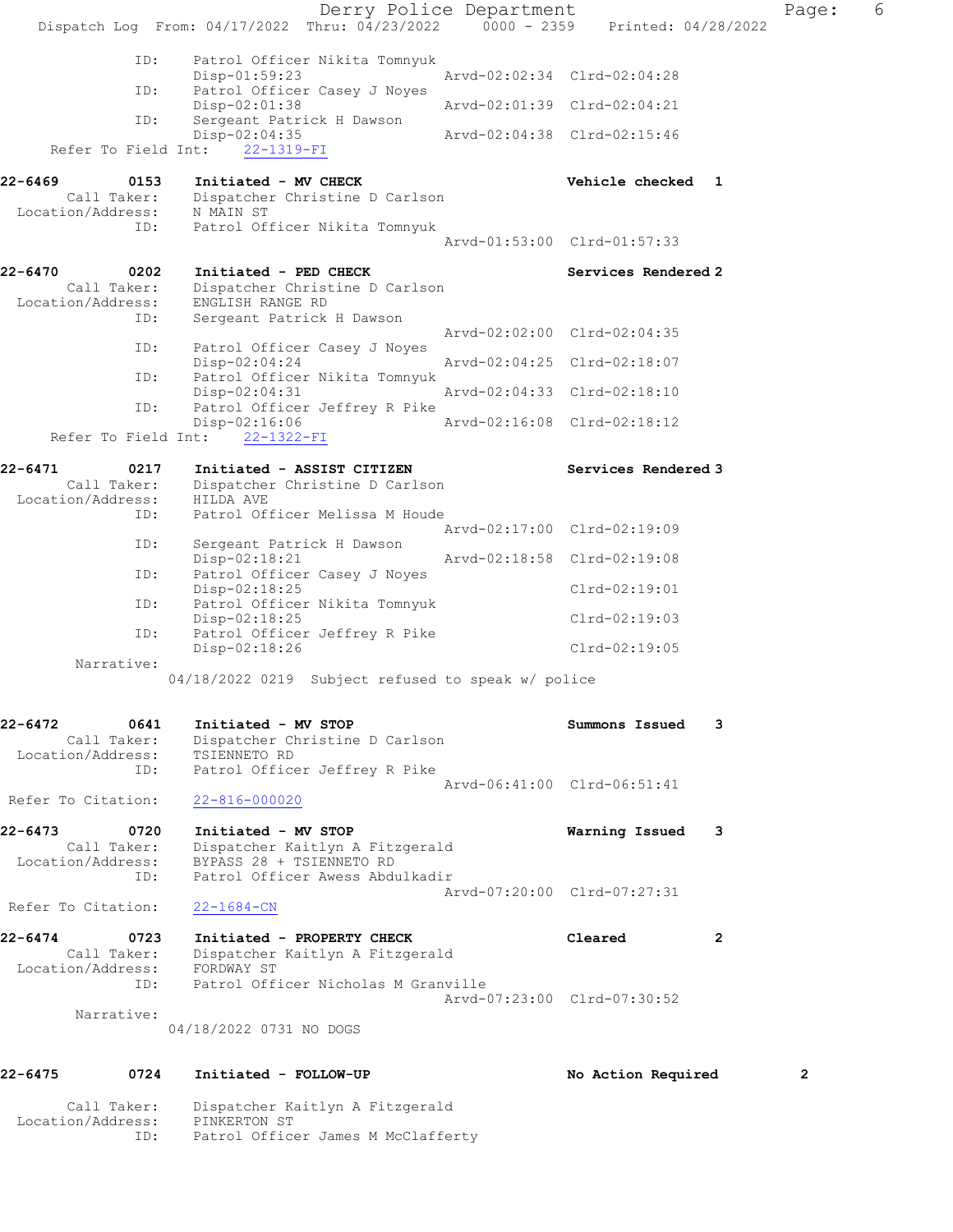Arvd-07:24:00 Clrd-07:40:42 22-6476 0749 Initiated - MV STOP Warning Issued 3 Call Taker: Dispatcher Kaitlyn A Fitzgerald Location/Address: ISLAND POND RD + ROCKINGHAM RD ID: Patrol Officer Samuel J Troy Arvd-07:49:00 Clrd-07:58:41 Refer To Citation: 22-1685-CN 22-6477 0800 Phone - FIRE, AUTO Extinquished 1 Call Taker: Dispatcher Kaitlyn A Fitzgerald Location/Address: BYPASS 28 ID: Patrol Officer Awess Abdulkadir<br>Disp-08:01:17 Am Disp-08:01:17 Arvd-08:01:21 Clrd-08:19:29 ID: Patrol Officer James M McClafferty Disp-08:01:19 Arvd-08:03:02 Clrd-08:07:47 ID: Sergeant Seth Plumer Disp-08:01:30 Arvd-08:09:20 Clrd-08:19:27 Narrative: 04/18/2022 0802 OFF WITH V5218 Narrative: 04/18/2022 0803 DFD ON SCENE Narrative: 04/18/2022 0807 OWNER REQUEST SPACETOWN. SPACETOWN NOTIFIED AND RESPONDING Narrative: 04/18/2022 0818 SPACETOWN ON SCENE Refer To Field Int: 22-1337-FI 22-6478 0838 Initiated - MV STOP Summons Issued 3 Call Taker: Dispatcher Kaitlyn A Fitzgerald Location/Address: E DERRY RD + OLD CHESTER RD ID: Patrol Officer Samuel J Troy Arvd-08:38:00 Clrd-09:01:14 Refer To Citation: 22-1686-CN 22-6479 0847 Walk-In - ASSIST CITIZEN ADVICE GIVEN 3 Call Taker: Dispatcher Kaitlyn A Fitzgerald Location/Address: BYPASS 28 ID: Patrol Officer Awess Abdulkadir Disp-08:49:48 Arvd-08:54:37 Clrd-09:09:34 22-6480 0908 Initiated - MV STOP Warning Issued 3 Call Taker: Dispatcher Kaitlyn A Fitzgerald Location/Address: S MAIN ST ID: Patrol Officer James M McClafferty Arvd-09:08:00 Clrd-09:17:27 Refer To Citation: 22-1687-CN 22-6481 0914 Phone - Wildlife Complaint Services Rendered 2 Call Taker: Dispatcher Kaitlyn A Fitzgerald Location/Address: WOOD AVE ID: Patrol Officer Nicholas M Granville Disp-09:18:05 Arvd-09:21:17 Clrd-09:31:16 Narrative: 04/18/2022 0924 INJURED TURKEY Narrative: 04/18/2022 0931 TURKEY WENT BACK INTO WOODS 22-6482 **0926** Initiated - Community Relations **Services Rendered 2**  Call Taker: Dispatcher Kaitlyn A Fitzgerald Location/Address: S MAIN ST ID: Patrol Officer James M McClafferty Arvd-09:26:00 Clrd-09:45:01 22-6483 0932 Initiated - SUBPOENA DELIVERY Not Served 1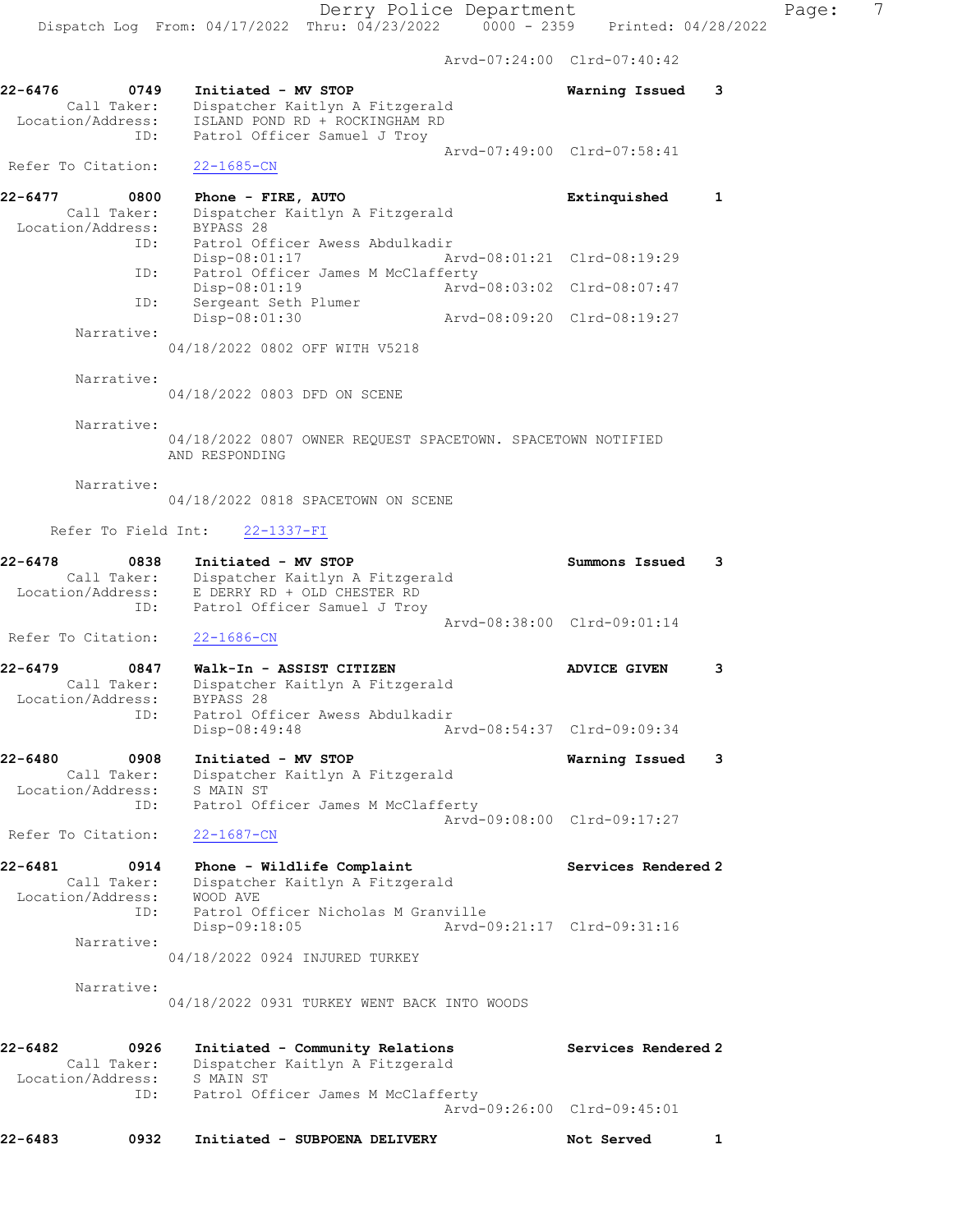Derry Police Department Controller Page: 8 Dispatch Log From: 04/17/2022 Thru: 04/23/2022 0000 - 2359 Printed: 04/28/2022 Call Taker: Dispatcher Kaitlyn A Fitzgerald Location/Address: CHESTER RD ID: Patrol Officer Awess Abdulkadir Arvd-09:32:00 Clrd-09:38:50 22-6484 0940 Walk-In - WARRANT ARREST Arrest(s) Made 2 Call Taker: Dispatcher Kaitlyn A Fitzgerald Location/Address: MUNICIPAL DR ID: Patrol Officer Robert Corwin Disp-09:41:05 Arvd-09:41:08 Clrd-10:08:34 Narrative: 04/18/2022 0949 SUBJECT IN THE LOBBY ON A WARRANT ON DISORDERLY CONDUCT AND SIMPLE ASSAULT Narrative: 04/18/2022 1008 SUBJECT IDENTIFIED AS: TIMOTHY MCKINNON 107 MAIN STREET FREMONT, NH 03044 DOB: 12/10/1987 Narrative: 04/18/2022 1009 SUBJECT RELEASED ON A SUMMONS WITH A COURT DATE OF 6/2/22. Refer To Arrest: 22-362-AR 22-6485 0946 Initiated - PAPER SERVICE Served 3 Call Taker: Dispatcher Kaitlyn A Fitzgerald Location/Address: MANNING ST ID: Patrol Officer Nicholas M Granville Arvd-09:46:00 Clrd-09:49:13 22-6486 0951 Initiated - MV STOP Warning Issued 3 Call Taker: Dispatcher Kaitlyn A Fitzgerald Location/Address: TSIENNETO RD ID: Patrol Officer Awess Abdulkadir Arvd-09:51:00 Clrd-09:58:23 Refer To Citation: 22-1688-CN 22-6487 1007 Initiated - MV STOP Warning Issued 3 Call Taker: Dispatcher Kaitlyn A Fitzgerald Location/Address: N MAIN ST ID: Patrol Officer Awess Abdulkadir Arvd-10:07:00 Clrd-10:17:07 Refer To Citation: 22-1689-CN 22-6488 1020 Initiated - MV STOP Warning Issued 3 Call Taker: Dispatcher Kaitlyn A Fitzgerald Location/Address: TSIENNETO RD ID: Patrol Officer Awess Abdulkadir Arvd-10:20:00 Clrd-10:32:16 Refer To Citation: 22-1690-CN 22-6489 1025 Initiated - MV STOP Warning Issued 3 Call Taker: Dispatcher Kaitlyn A Fitzgerald Location/Address: E BROADWAY + MANNING ST ID: Patrol Officer James M McClafferty Arvd-10:25:00 Clrd-10:29:40 Refer To Citation: 22-1691-CN 22-6490 1037 Initiated - FOLLOW-UP No Action Required 2 Call Taker: Dispatcher Kaitlyn A Fitzgerald Location/Address: ASHLEIGH DR ID: Patrol Officer Awess Abdulkadir Arvd-10:37:00 Clrd-10:44:28 22-6491 1045 Phone - VIN CHECK Services Rendered 3 Call Taker: Dispatcher Kaitlyn A Fitzgerald Location/Address: ISLAND POND RD ID: Patrol Officer Samuel J Troy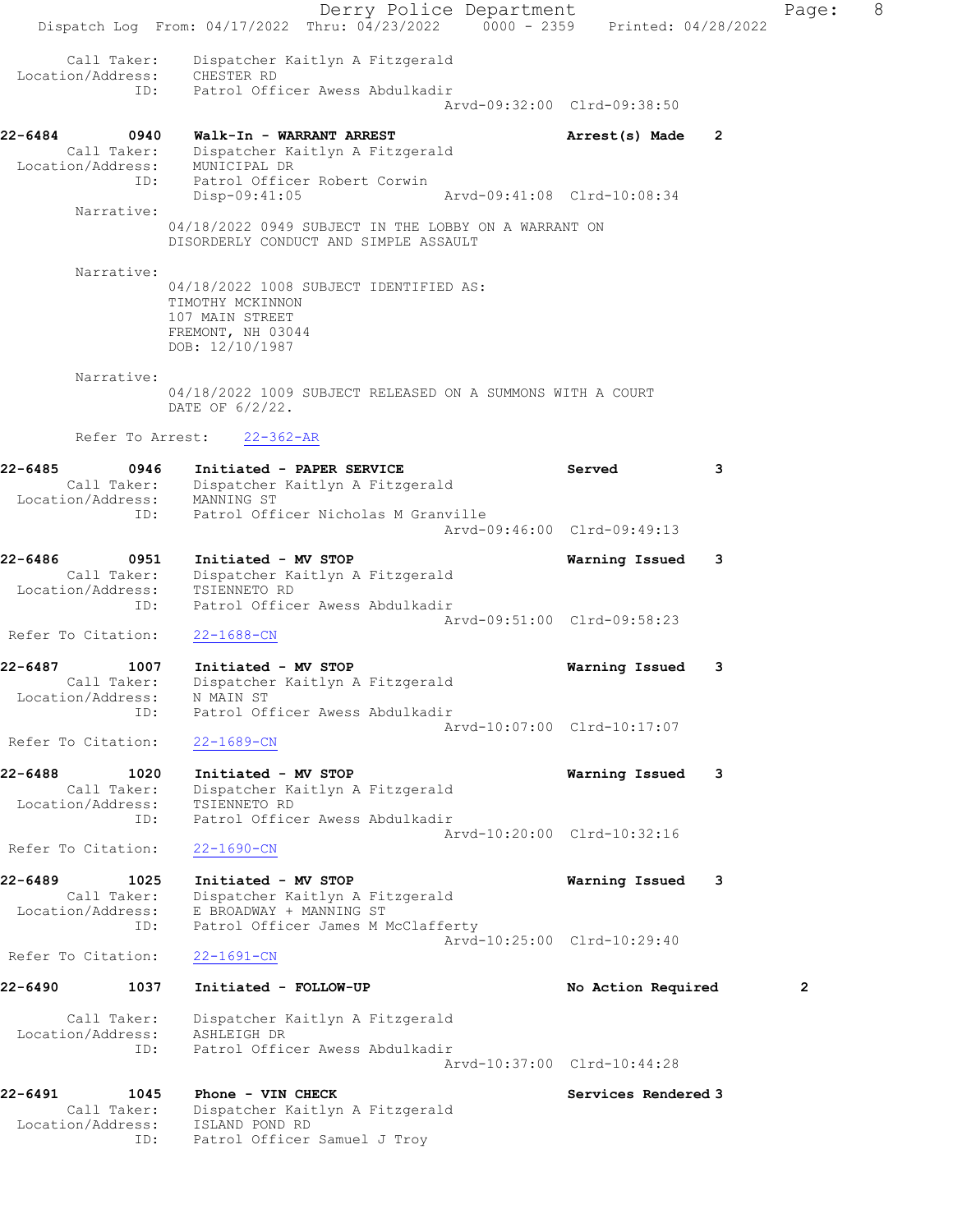22-6492 1127 Initiated - MV STOP Warning Issued 3 Call Taker: Dispatcher Kaitlyn A Fitzgerald Location/Address: SCOBIE POND RD ID: Patrol Officer Awess Abdulkadir Arvd-11:27:00 Clrd-11:36:00 Refer To Citation: 22-1693-CN

22-6493 1135 Phone - JUVENILE OFFENSES Services Rendered 2 Call Taker: Sergeant Jeffrey M Dawe Location/Address: W RUNNING BROOK LN ID: Patrol Officer Samuel J Troy Disp-11:36:49 Arvd-11:40:44 Clrd-11:55:57 Arrived By: Dispatcher Kaitlyn A Fitzgerald Cleared By: Dispatcher Kaitlyn A Fitzgerald Refer To Incident: 22-669-OF

## 22-6494 1140 Phone - DELIVER A MESSAGE NE Message Delivered 1 Call Taker: Dispatcher Kaitlyn A Fitzgerald Location/Address: SHILAH DR ID: Patrol Officer Brendan S Holden Disp-11:48:39 Clrd-11:55:12 ID: Patrol Officer James M McClafferty Disp-11:48:44 Arvd-11:51:33 Clrd-11:56:12

#### 22-6495 1154 Phone - FOUND/LOST PROPERTY The Report Taken 3 Call Taker: Dispatcher Kaitlyn A Fitzgerald Location/Address: FOLSOM RD Patrol Officer Nicholas M Granville Disp-11:59:40<br>Disp-11:59:40 Clrd-12:00:09 ID: Patrol Officer James M McClafferty<br>Disp-12:00:00 Arvd- Disp-12:00:00 Arvd-12:07:28 Clrd-12:12:50 Narrative:

04/18/2022 1154 LOST DEALER PLATE

#### Narrative:

04/18/2022 1159 LOST DEALER PLATE

 Refer To Field Int: 22-1316-FI Refer To Incident: 22-667-OF

Refer To Field Int:  $22-1325-FI$ 

#### 22-6496 1207 Initiated - FOLLOW-UP Cleared 2 Call Taker: Dispatcher Kaitlyn A Fitzgerald Location/Address: FRANKLIN ST EXT ID: Patrol Officer Brendan S Holden Arvd-12:07:00 Clrd-12:12:13

#### 22-6497 1221 Walk-In - WARRANT ARREST Arrest(s) Made 2 Call Taker: Dispatcher Kaitlyn A Fitzgerald Location/Address: [DY 2] MUNICIPAL DR ID: Patrol Officer Samuel J Troy

 Disp-12:22:00 Arvd-12:22:03 Clrd-13:27:52 ID: Patrol Officer Robert Corwin<br>Disp-13:27:42 Disp-13:27:42 Arvd-13:27:44 Clrd-13:46:27 Narrative:

04/18/2022 1236 bc notified/responding

Narrative:

04/18/2022 1312 SUBJECT IN THE LOBBY HERE ON A DERRY WARRANT FOR CRIMINAL THREATENING

Narrative:

04/18/2022 1312 SUBJECT IDENTIFIED AS: BRIAN GIFFORD 48 WINDHAM ROAD DERRY, NH 03038 DOB: 12/26/1962

Narrative:

04/18/2022 1313 SUBJECT PLACED IN CELL 3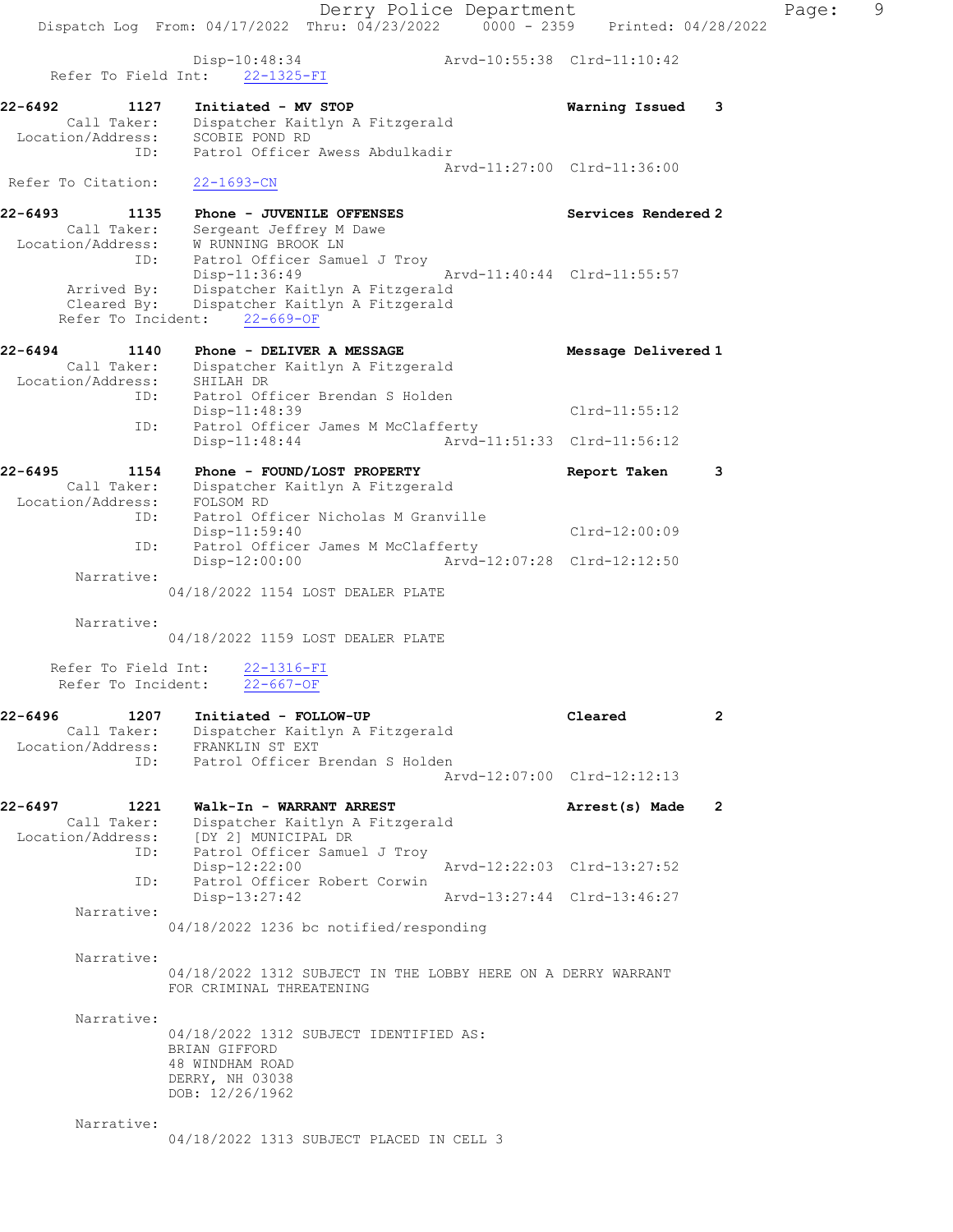Derry Police Department Page: 10 Dispatch Log From: 04/17/2022 Thru: 04/23/2022 0000 - 2359 Printed: 04/28/2022 Narrative: 04/18/2022 1345 SUBJECT RELEASED ON PR BAIL PER BC MENCIS WITH A COURT DATE OF 6/16/22. Refer To Arrest: 22-363-AR 22-6498 1235 Phone - ANIMAL COMPLAINT No Action Required 1 Call Taker: Dispatcher Kaitlyn A Fitzgerald Location/Address: CRESCENT ST ID: Patrol Officer Brendan S Holden Disp-12:36:40 Arvd-12:38:22 Clrd-12:39:24 Narrative: FOUND DOG Narrative: 04/18/2022 1239 dog returned to owner prior to arrival 22-6499 1304 Phone - Barking Dog Complaint Services Rendered 2 Call Taker: Dispatcher Kaitlyn A Fitzgerald Location/Address: RAILROAD AVE<br>ID: Patrol Office Patrol Officer Nicholas M Granville<br>Disp-13:05:21 Arvd-1 Disp-13:05:21 Arvd-13:06:32 Clrd-13:20:55 22-6500 1327 Phone - VANDALISM Report Taken 3 Call Taker: Dispatcher Kaitlyn A Fitzgerald Location/Address: PIERCE AVE ID: Patrol Officer Nicholas M Granville<br>Disp-13:28:39 Arvd-1 Disp-13:28:39 Arvd-13:33:38 Clrd-13:44:01 Narrative: O Refer To Incident: 22-668-OF 22-6501 1340 Phone - DISPERSE A GROUP SENT ON THEIR WAY 2 Call Taker: Dispatcher Kaitlyn A Fitzgerald Location/Address: CRYSTAL AVE ID: Patrol Officer James M McClafferty<br>Disp-13:49:02 Arvd- Disp-13:49:02 Arvd-13:49:04 Clrd-13:50:44 22-6502 1342 Initiated - FOLLOW-UP No Action Required 2 Call Taker: Dispatcher Kaitlyn A Fitzgerald Location/Address: BYPASS 28 ID: Patrol Officer Awess Abdulkadir Arvd-13:42:00 Clrd-14:21:49 22-6503 1344 Initiated - VANDALISM Services Rendered 3 Call Taker: Dispatcher Kaitlyn A Fitzgerald Location/Address: ROLLINS ST ID: Patrol Officer Nicholas M Granville Arvd-13:44:00 Clrd-14:01:05 22-6504 1417 Phone - JUVENILE OFFENSES TRANSPORTED 2 Call Taker: Dispatcher Kaitlyn A Fitzgerald Location/Address: N MAIN ST ID: Patrol Officer James M McClafferty<br>Disp-14:17:53 Arvd-Arvd-14:19:00 Clrd-14:38:32 ID: Patrol Officer Brendan S Holden<br>Disp-14:17:56 Ar Disp-14:17:56 Arvd-14:19:10 Cleared By: Dispatcher Jess W Arcand Dispatcher Jess W Arcand Narrative: 04/18/2022 1424 OUT OF CONTROL JUVENILE ON BUS Narrative: 04/18/2022 1431 COURTESY TRANSPORT FOR ONE JUVENILE TO BROOK ST S/M 58307.9 Narrative: 04/18/2022 1437 OFF ON BROOK ST E/M 58307.5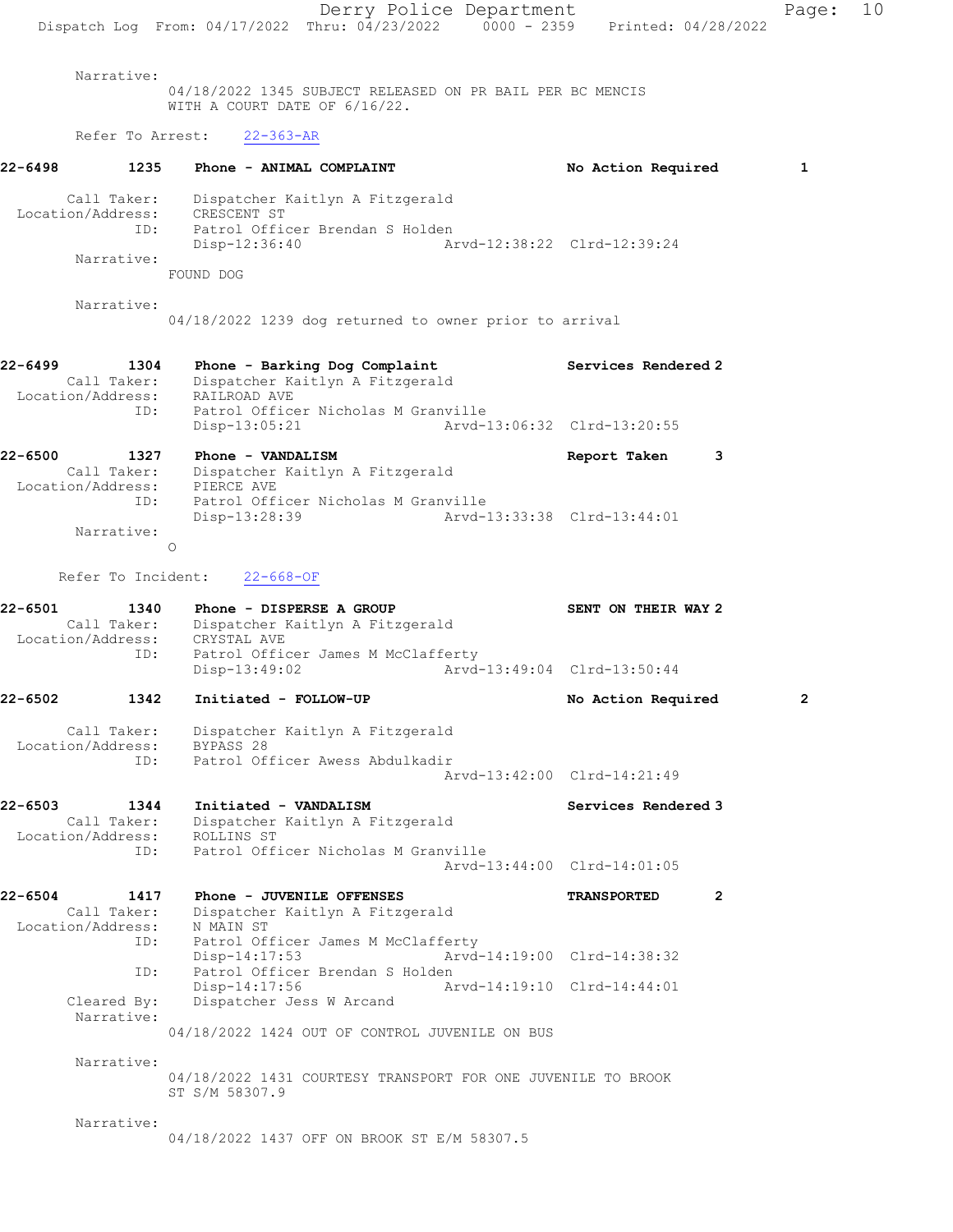Derry Police Department Fage: 11 Dispatch Log From:  $04/17/2022$  Thru:  $04/23/2022$  0000 - 2359 Printed: 04/28/2022 Refer To Field Int: 22-1317-FI 22-6505 1419 Initiated - FOLLOW-UP No Action Required 2 Call Taker: Dispatcher Kaitlyn A Fitzgerald Location/Address: SUNSET AVE ID: Patrol Officer Samuel J Troy Arvd-14:19:00 Clrd-14:25:25 22-6506 1424 Walk-In - SUBPOENA DELIVERY Served 1 Call Taker: Dispatcher Kaitlyn A Fitzgerald Location/Address: MUNICIPAL DR ID: Patrol Officer Awess Abdulkadir Disp-14:24:25 Arvd-14:25:04 Clrd-14:31:01 22-6507 1425 Phone - FOLLOW-UP Cleared 2 Call Taker: Dispatcher Kaitlyn A Fitzgerald Location/Address: ASHLEIGH DR ID: Patrol Officer Collin Kennedy Disp-15:09:23 Arvd-15:24:48 Clrd-15:51:14 Dispatched By: Dispatcher Christina L Power Arrived By: Dispatcher Christina L Power Cleared By: Dispatcher Christina L Power 22-6508 1441 911 - DISTURBANCE Nediated 1 Call Taker: Dispatcher Jess W Arcand Location/Address: WINDHAM DEPOT RD ID: Patrol Officer Brendan S Holden Disp-14:45:47 Arvd-15:01:17 Clrd-15:12:09 Arrived By: Dispatcher Christina L Power Cleared By: Dispatcher Christina L Power ID: Patrol Officer Andrew R Kennedy Disp-15:04:14 Clrd-15:12:13 Dispatched By: Dispatcher Christina L Power Cleared By: Dispatcher Christina L Power

between roomates

Refer To Field Int: 22-1324-FI

Narrative:

#### 22-6509 1524 Phone - KEEP THE PEACE Network Services Rendered 2 Call Taker: Dispatcher Christina L Power Location/Address: LAWRENCE RD ID: Patrol Officer Andrew R Kennedy<br>Disp-15:26:35 Az Disp-15:26:35 Arvd-15:32:27 Clrd-16:00:26 Refer To Field Int: 22-1367-FI

- 22-6510 1603 Initiated MV STOP Warning Issued 3 Call Taker: Dispatcher Christina L Power Location/Address: RT 28 ID: Patrol Officer Andrew R Kennedy Arvd-16:03:00 Clrd-16:09:06 Refer To Citation: 22-1696-CN
- 22-6511 1604 Initiated FOLLOW-UP Cleared 2 Call Taker: Dispatcher Christina L Power Location/Address: LOUISE WAY ID: Patrol Officer Nathan S Lavoie Arvd-16:04:00 Clrd-16:20:37
- 22-6512 1605 Phone ALARM, BURGLAR Cancelled Prior to Arrival 1

 Call Taker: Dispatcher Christina L Power Location/Address: [DY 3650] RT 111 ID: Patrol Officer Andrew R Kennedy<br>Disp-16:09:21 Clrd-16:10:39 ID: Patrol Officer Brendan S Holden<br>Disp-16:09:26 Ar Disp-16:09:26 Arvd-16:10:34 Clrd-16:10:36

### 22-6513 1611 Initiated - SUBPOENA DELIVERY Served 1 Call Taker: Dispatcher Christina L Power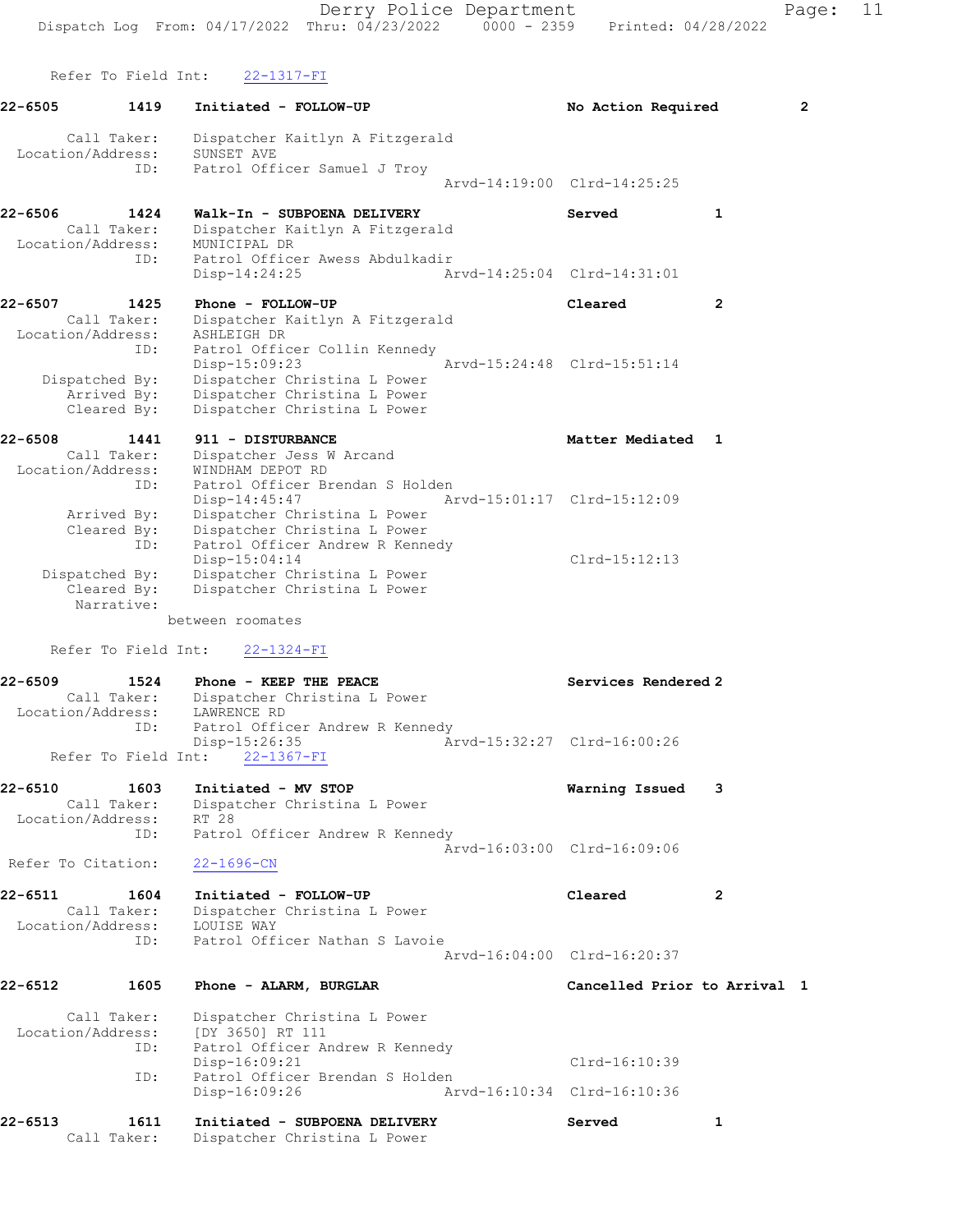Derry Police Department The Page: 12 Dispatch Log From: 04/17/2022 Thru: 04/23/2022 0000 - 2359 Printed: 04/28/2022 Location/Address: HIGHLAND AVE ID: Patrol Officer Michael P Accorto Arvd-16:11:00 Clrd-16:14:55 22-6514 1615 Initiated - SUBPOENA DELIVERY Cleared 1 Call Taker: Dispatcher Christina L Power Location/Address: RAILROAD AVE ID: Patrol Officer Michael P Accorto Arvd-16:15:00 Clrd-16:23:30 22-6515 1623 Initiated - FOLLOW-UP Cleared 2 Call Taker: Dispatcher Christina L Power Location/Address: CRYSTAL AVE ID: Patrol Officer Collin Kennedy Arvd-16:23:00 Clrd-16:30:47 22-6516 1626 Initiated - SUBPOENA DELIVERY Cleared 1 Call Taker: Dispatcher Christina L Power Location/Address: OAK ST ID: Patrol Officer Michael P Accorto Arvd-16:26:00 Clrd-16:30:19 22-6517 1631 Initiated - MV STOP Warning Issued 3 Call Taker: Dispatcher Christina L Power Location/Address: E DERRY RD ID: Patrol Officer Andrew R Kennedy Arvd-16:31:00 Clrd-16:42:03 Refer To Citation: 22-1697-CN 22-6518 1635 Initiated - SUBPOENA DELIVERY Served 1 Call Taker: Dispatcher Christina L Power Location/Address: HOODKROFT DR ID: Patrol Officer Michael P Accorto Arvd-16:35:00 Clrd-16:41:32 22-6519 1644 Initiated - SUBPOENA DELIVERY Served 1 Call Taker: Dispatcher Christina L Power Location/Address: W BROADWAY ID: Patrol Officer Michael P Accorto Arvd-16:44:00 Clrd-16:49:10 22-6520 1645 Initiated - SUBPOENA DELIVERY Not Served 1 Call Taker: Dispatcher Christina L Power Location/Address: SUNSET CIR ID: Patrol Officer Andrew R Kennedy Arvd-16:45:00 Clrd-16:50:03 22-6521 1645 Initiated - MV STOP Warning Issued 3 Call Taker: Dispatcher Christina L Power Location/Address: HAMPSTEAD RD ID: Patrol Officer Nathan S Lavoie Arvd-16:45:00 Clrd-16:55:13 Refer To Citation: 22-1698-CN 22-6522 1649 Initiated - SUBPOENA DELIVERY Not Served 1 Call Taker: Dispatcher Christina L Power Location/Address: WYMAN ST ID: Patrol Officer Michael P Accorto Arvd-16:49:00 Clrd-16:56:24 22-6523 1650 Walk-In - WARRANT ARREST Arrest(s) Made 2 Call Taker: Dispatcher Christina L Power Location/Address: MUNICIPAL DR ID: Patrol Officer Robert Corwin Disp-16:51:54 Arvd-16:58:25 Clrd-17:23:00 Narrative: subject into hq's to turn himself in on a warrant for unlawful activities/litter control and drive after suspension. Nicholson,Craig 1932 Rt Acton, ME 04001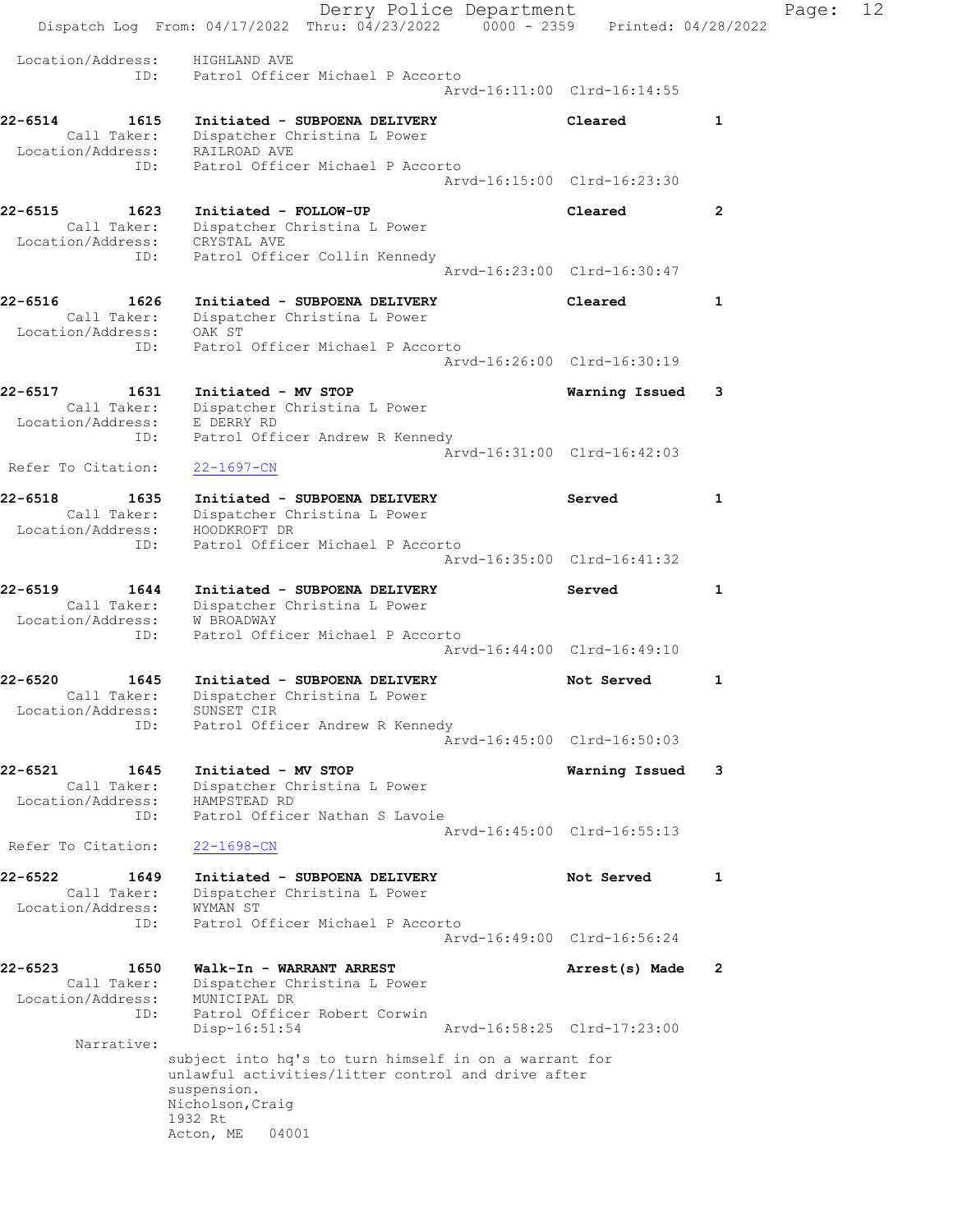Narrative:

released on a summons with a court date of 6/16 Refer To Arrest: 22-364-AR 22-6524 1654 Initiated - SUBPOENA DELIVERY Not Served 1 Call Taker: Dispatcher Christina L Power Location/Address: TSIENNETO RD ID: Patrol Officer Collin Kennedy Arvd-16:54:00 Clrd-16:57:15 22-6525 1657 Initiated - SUBPOENA DELIVERY Not Served 1 Call Taker: Dispatcher Christina L Power Location/Address: TSIENNETO RD ID: Patrol Officer Collin Kennedy Arvd-16:57:00 Clrd-17:02:38 22-6526 1657 Initiated - SUBPOENA DELIVERY Served 1 Call Taker: Dispatcher Christina L Power Location/Address: W BROADWAY ID: Patrol Officer Michael P Accorto Arvd-16:57:00 Clrd-17:02:33 22-6527 1708 Initiated - MV STOP Warning Issued 3 Call Taker: Dispatcher Christina L Power Location/Address: FLOYD RD ID: Patrol Officer Andrew R Kennedy Arvd-17:08:00 Clrd-17:15:49 Refer To Citation: 22-1699-CN 22-6528 1717 Initiated - SUBPOENA DELIVERY Served 1 Call Taker: Dispatcher Christina L Power Location/Address: HIGH ST ID: Patrol Officer Michael P Accorto Arvd-17:17:00 Clrd-17:23:34 22-6529 1735 Phone - ILLEGAL DUMPING/LITTERING Report Taken 2 Call Taker: Dispatcher Christina L Power Location/Address: SILVESTRI CIR ID: Patrol Officer Nathan S Lavoie<br>Disp-17:36:06 Mrvd-17:41:49 Clrd-17:58:30 Disp-17:36:06 Arvd-17:41:49 Clrd-17:58:30 Cleared By: Patrol Officer Robert Corwin Refer To Incident: 22-670-OF 22-6530 1737 Initiated - SUBPOENA DELIVERY Served 1 Call Taker: Dispatcher Christina L Power Location/Address: MICHAEL AVE ID: Patrol Officer Michael P Accorto Arvd-17:37:00 Clrd-17:41:43 22-6531 1745 Phone - ILLEGAL DUMPING/LITTERING No Action Required 2 Call Taker: Patrol Officer Robert Corwin Location/Address: SILVESTRI CIR Narrative: duplicate call 22-6532 1746 Phone - PROPERTY CHECK Services Rendered 2 Call Taker: Dispatcher Christina L Power Location/Address: TOWNE DR ID: Patrol Officer Andrew R Kennedy Disp-17:49:42 Arvd-17:54:16 Clrd-18:50:00 Arrived By: Patrol Officer Robert Corwin Arrived By: Patrol Officer Robert Corwin<br>ID: Patrol Officer Michael P Accorto<br>Disp-17:49:45 Arve Arvd-17:55:11 Clrd-18:17:06 Arrived By: Patrol Officer Robert Corwin ID: Sergeant Jared Knox Disp-17:50:01 Arvd-17:58:40 Clrd-18:35:42 Arrived By: Patrol Officer Robert Corwin ID: Patrol Officer Kevin L Davies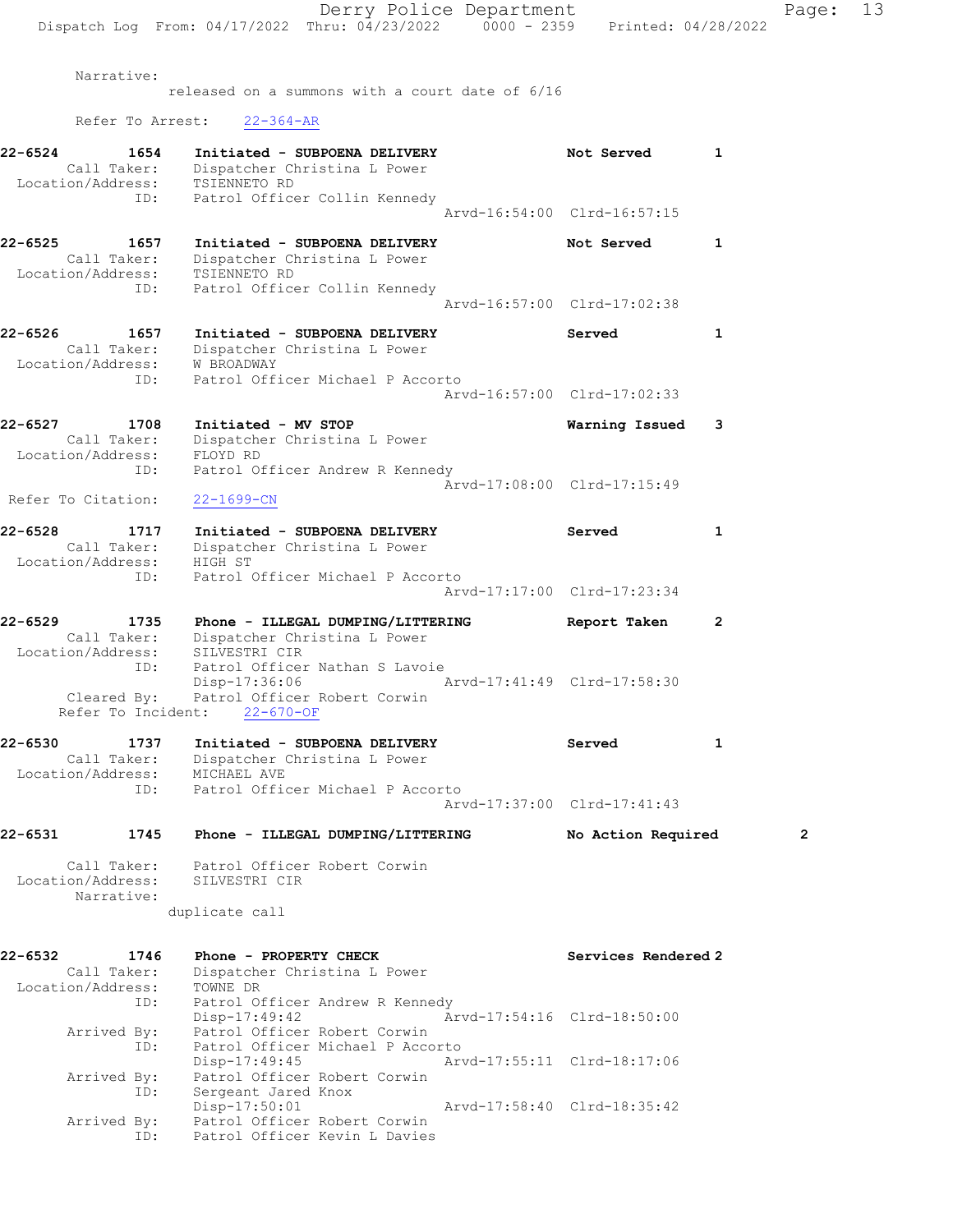Derry Police Department Fage: 14 Dispatch Log From: 04/17/2022 Thru: 04/23/2022 0000 - 2359 Printed: 04/28/2022 Disp-17:58:08 Arvd-18:07:16 Clrd-18:17:10 Dispatched By: Patrol Officer Robert Corwin ID: Patrol Officer Nathan S Lavoie Disp-18:02:59 Arvd-18:08:57 Clrd-18:17:02 Dispatched By: Patrol Officer Robert Corwin Narrative: 04/18/2022 1810 checking the residence Refer To Field Int: 22-1368-FI 22-6533 1808 Phone - SUSPICIOUS ACTIVITY Services Rendered 2 Call Taker: Patrol Officer Robert Corwin Location/Address: [DY 2846] BOYD RD ID: Patrol Officer Collin Kennedy Disp-18:09:52 Arvd-18:15:45 Clrd-18:46:34 Cleared By: Dispatcher Christina L Power ID: Patrol Officer Michael P Accorto Disp-18:35:26 Arvd-18:37:33 Clrd-18:46:36 Dispatched By: Dispatcher Christina L Power Arrived By: Dispatcher Christina L Power Cleared By: Dispatcher Christina L Power ID: Sergeant Jared Knox Disp-18:35:47 Arvd-18:37:59 Clrd-18:46:30 Dispatched By: Dispatcher Christina L Power Arrived By: Dispatcher Christina L Power Cleared By: Dispatcher Christina L Power ID: Patrol Officer Robert Corwin Disp-18:37:47 Arvd-18:37:48 Clrd-18:46:32 Dispatched By: Dispatcher Christina L Power Arrived By: Dispatcher Christina L Power Cleared By: Dispatcher Christina L Power Narrative: subject on the roof. Narrative: located and parent was notified. 22-6534 1827 Phone - ABANDONED 911 Services Rendered 1 Call Taker: Dispatcher Christina L Power Location/Address: TSIENNETO RD ID: Patrol Officer Kevin L Davies Disp-18:27:54 Arvd-18:27:57 Clrd-18:34:06 Narrative: checked and no issues. 22-6535 1847 Initiated - FOLLOW-UP Cleared 2 Call Taker: Dispatcher Christina L Power Location/Address: N MAIN ST ID: Patrol Officer Nathan S Lavoie Arvd-18:47:00 Clrd-18:54:29 22-6536 1902 Phone - AUTO THEFT Report Taken 3 Call Taker: Patrol Officer Robert Corwin Location/Address: BYPASS 28 ID: Patrol Officer Nathan S Lavoie<br>Disp-19:06:49 Disp-19:06:49 Arvd-19:20:54 Clrd-20:10:03 Arrived By: Dispatcher Christina L Power Cleared By: Dispatcher Christina L Power Refer To Incident: 22-671-OF 22-6537 1925 Initiated - PED CHECK SENT ON THEIR WAY 2 Call Taker: Dispatcher Christina L Power Location/Address: CRYSTAL AVE ID: Patrol Officer Collin Kennedy Arvd-19:25:00 Clrd-19:29:39 22-6538 1932 Initiated - FOLLOW-UP Cleared 2 Call Taker: Dispatcher Christina L Power Location/Address: MUNICIPAL DR ID: Patrol Officer Collin Kennedy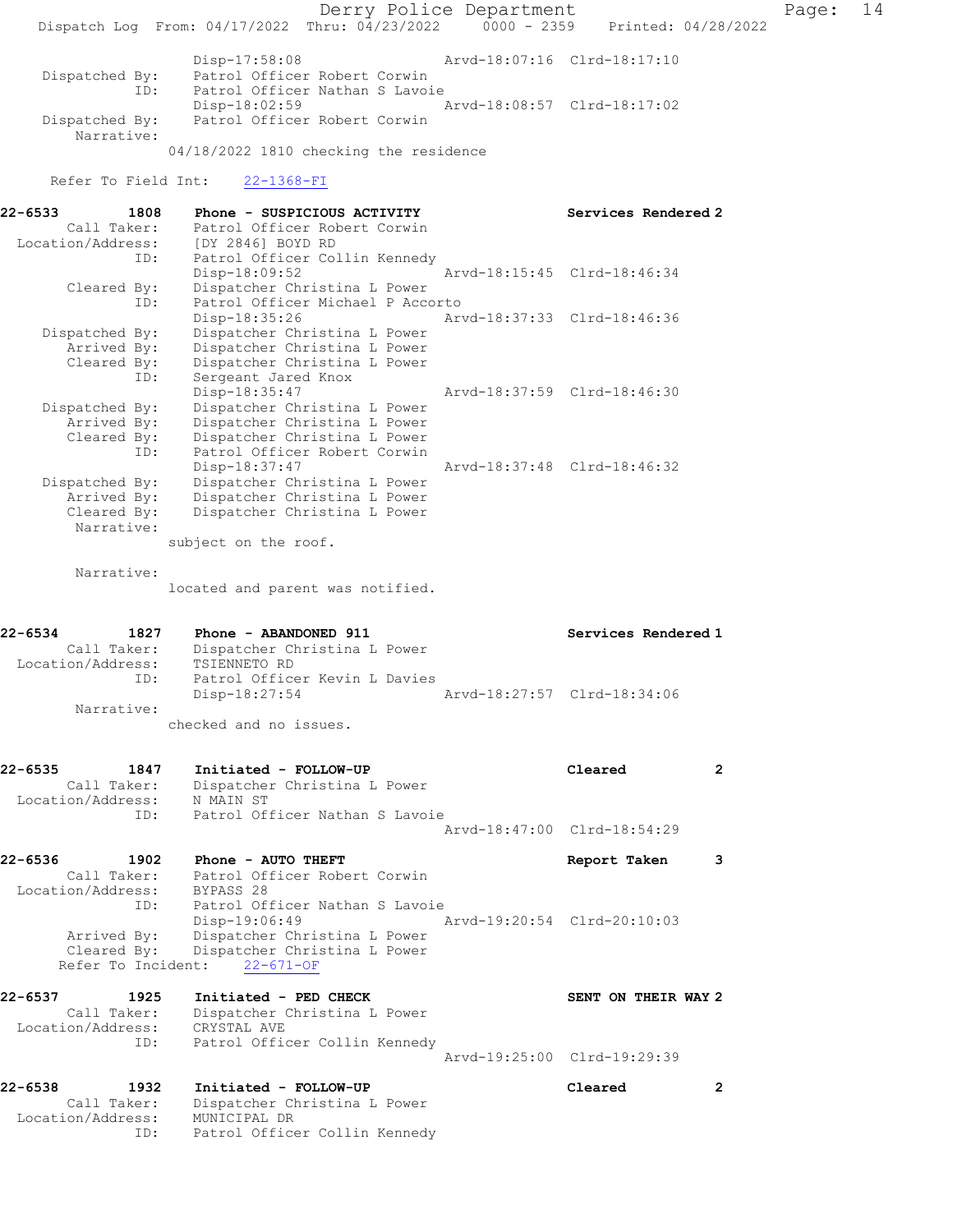Dispatch Log From: 04/17/2022 Thru: 04/23/2022 0000 - 2359 Printed: 04/28/2022 Arvd-19:32:00 Clrd-20:19:23 22-6539 2003 Phone - WELFARE CHECK Services Rendered 2 Call Taker: Dispatcher Christina L Power Location/Address: ELM ST ID: Patrol Officer Michael P Accorto Disp-20:04:39 Arvd-20:09:58 Clrd-20:18:36 ID: Patrol Officer Kevin L Davies<br>Disp-20:04:43 Arvd-20:10:00 Clrd-20:18:38 Disp-20:04:43 Narrative: checked and all appeared fine. CLM notified. Refer To Field Int: 22-1333-FI 22-6540 2010 Initiated - FOLLOW-UP Cleared 2 Call Taker: Dispatcher Christina L Power Location/Address: MUNICIPAL DR ID: Patrol Officer Nathan S Lavoie Arvd-20:10:00 Clrd-21:41:56 22-6541 2030 Initiated - MV STOP Warning Issued 3 Call Taker: Dispatcher Christina L Power Location/Address: CRYSTAL AVE ID: Patrol Officer Michael P Accorto Arvd-20:30:00 Clrd-20:46:30 Refer To Citation: 22-1700-CN 22-6542 2051 Phone - SUSPICIOUS ACTIVITY Gone on Arrival 2 Call Taker: Patrol Officer Robert Corwin Location/Address: [DY 1050] W BROADWAY ID: Patrol Officer Michael P Accorto Disp-20:52:07 Arvd-20:54:08 Clrd-21:25:43 Arrived By: Dispatcher Christina L Power Cleared By: Dispatcher Christina L Power Refer To Field Int: 22-1332-FI 22-6543 2120 Initiated - MV CHECK Vehicle checked 1 Call Taker: Dispatcher Christina L Power Location/Address: ASHLEIGH DR ID: Patrol Officer Kevin L Davies Arvd-21:20:00 Clrd-21:27:56 22-6544 2140 Phone - ASSIST OTHER AGENCY Assistance Rendered 3 Call Taker: Dispatcher Christina L Power Location/Address: PINE ISLE DR ID: Patrol Officer Collin Kennedy Disp-21:41:35 Arvd-21:46:33 Clrd-21:49:47 ID: Sergeant Jared Knox Disp-21:41:49 Arvd-21:45:14 Clrd-21:49:45

 Narrative: 04/18/2022 2145 DFD on scene

| $22 - 6545$<br>2239 | Initiated - ATTEMPTED PAPER SERVICE | Not Served                  |  |
|---------------------|-------------------------------------|-----------------------------|--|
| Call Taker:         | Dispatcher Christina L Power        |                             |  |
| Location/Address:   | SUNSET CIR                          |                             |  |
| ID:                 | Patrol Officer Andrew R Kennedy     |                             |  |
|                     |                                     | Aryd-22:39:00 Clrd-22:47:21 |  |

22-6546 2342 Initiated - Parking Enforcement Services Rendered 1 Call Taker: Dispatcher Christine D Carlson Location/Address: E BROADWAY ID: Patrol Officer Casey J Noyes Arvd-23:42:00 Clrd-23:45:57

22-6547 2343 Initiated - PROPERTY CHECK Services Rendered 2 Call Taker: Dispatcher Christine D Carlson Location/Address: HUMPHREY RD ID: Patrol Officer Cody Johnson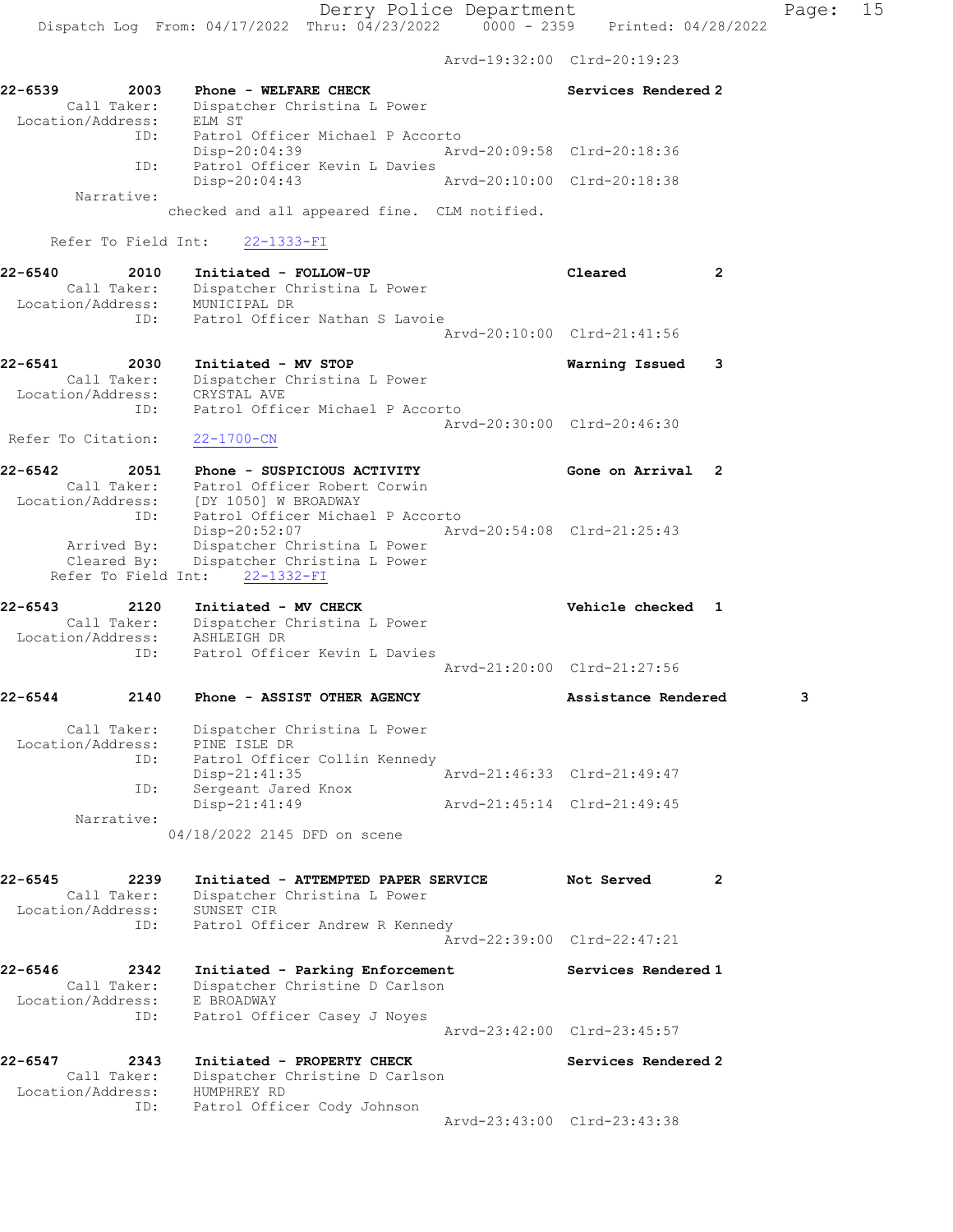Derry Police Department Fage: 16 Dispatch Log From: 04/17/2022 Thru: 04/23/2022 0000 - 2359 Printed: 04/28/2022 22-6548 2346 Initiated - PROPERTY CHECK Services Rendered 2 Call Taker: Dispatcher Christine D Carlson Location/Address: [DY 3352] ROCKINGHAM RD ID: Sergeant Patrick H Dawson Arvd-23:46:00 Clrd-23:46:45 22-6549 2352 Initiated - PROPERTY CHECK Services Rendered 2 Call Taker: Dispatcher Christine D Carlson Location/Address: [DY 276] GRINNELL RD ID: Patrol Officer Casey J Noyes Arvd-23:52:00 Clrd-23:53:04 22-6550 2353 Initiated - PROPERTY CHECK Services Rendered 2 Call Taker: Dispatcher Christine D Carlson Location/Address: [DY 277] HOOD RD ID: Patrol Officer Casey J Noyes Arvd-23:53:00 Clrd-23:54:08 22-6551 2354 Initiated - PROPERTY CHECK Services Rendered 2 Call Taker: Dispatcher Christine D Carlson Location/Address: ROLLINS ST ID: Patrol Officer Melissa M Houde Arvd-23:54:00 Clrd-23:55:13

#### For Date: 04/19/2022 - Tuesday

| $22 - 6552$<br>Call Taker:<br>Location/Address: | 0030                     | Phone - MEDICAL EMERGENCY<br>Dispatcher Christine D Carlson<br>PINE ISLE DR                                     |  | Services Rendered 1                                |   |
|-------------------------------------------------|--------------------------|-----------------------------------------------------------------------------------------------------------------|--|----------------------------------------------------|---|
|                                                 | ID:<br>ID:               | Patrol Officer Melissa M Houde<br>Disp-00:30:48<br>Patrol Officer Kevin L Davies                                |  | Arvd-00:34:23 Clrd-00:38:06                        |   |
|                                                 | ID:                      | Disp-00:30:49<br>Sergeant Patrick H Dawson                                                                      |  | Arvd-00:32:17 Clrd-00:37:41                        |   |
| Narrative:                                      |                          | Disp-00:30:51                                                                                                   |  | Arvd-00:34:48 Clrd-00:37:40                        |   |
|                                                 | scene                    | 04/19/2022 0037 Patient refused medical once DFD was on                                                         |  |                                                    |   |
| Refer To Field Int:                             |                          | 22-1318-FI                                                                                                      |  |                                                    |   |
| $22 - 6553$<br>Call Taker:<br>Location/Address: | 0042<br>ID:              | Initiated - MV CHECK<br>Dispatcher Christine D Carlson<br>CRYSTAL AVE<br>Patrol Officer Melissa M Houde         |  | SENT ON THEIR WAY 1                                |   |
| Refer To Field Int:                             |                          | $22 - 1331 - FI$                                                                                                |  | Arvd-00:42:00 Clrd-00:44:25                        |   |
| $22 - 6554$<br>Call Taker:<br>Location/Address: | 0123<br>ID:              | Initiated - PROPERTY CHECK<br>Dispatcher Christine D Carlson<br>TSIENNETO RD<br>Patrol Officer Brendan S Holden |  | Services Rendered 2                                |   |
|                                                 |                          |                                                                                                                 |  | Arvd-01:23:00 Clrd-01:24:06                        |   |
| $22 - 6555$<br>Call Taker:<br>Location/Address: | 0144<br>N HIGH ST<br>ID: | Initiated - MV CHECK<br>Dispatcher Christine D Carlson<br>Patrol Officer Melissa M Houde                        |  | Vehicle checked                                    | 1 |
|                                                 | ID:                      | Patrol Officer Casey J Noyes                                                                                    |  | Arvd-01:44:00 Clrd-01:53:22                        |   |
|                                                 |                          | Disp-01:50:07                                                                                                   |  | Arvd-01:50:07 Clrd-01:53:20                        |   |
| $22 - 6556$<br>Call Taker:<br>Location/Address: | 0458<br>ID:              | Initiated - DEPARTMENT INFO<br>Dispatcher Christine D Carlson<br>MUNICIPAL DR<br>Sergeant Patrick H Dawson      |  | Services Rendered 3<br>Arvd-04:58:00 Clrd-04:58:55 |   |
| Refer To Field Int:<br>Refer To Incident:       |                          | $22 - 1320 - FI$<br>$22 - 672 - OF$                                                                             |  |                                                    |   |
| $22 - 6557$                                     | 0510                     | Phone - ALARM, BURGLAR                                                                                          |  | <b>False Alarm</b>                                 | 1 |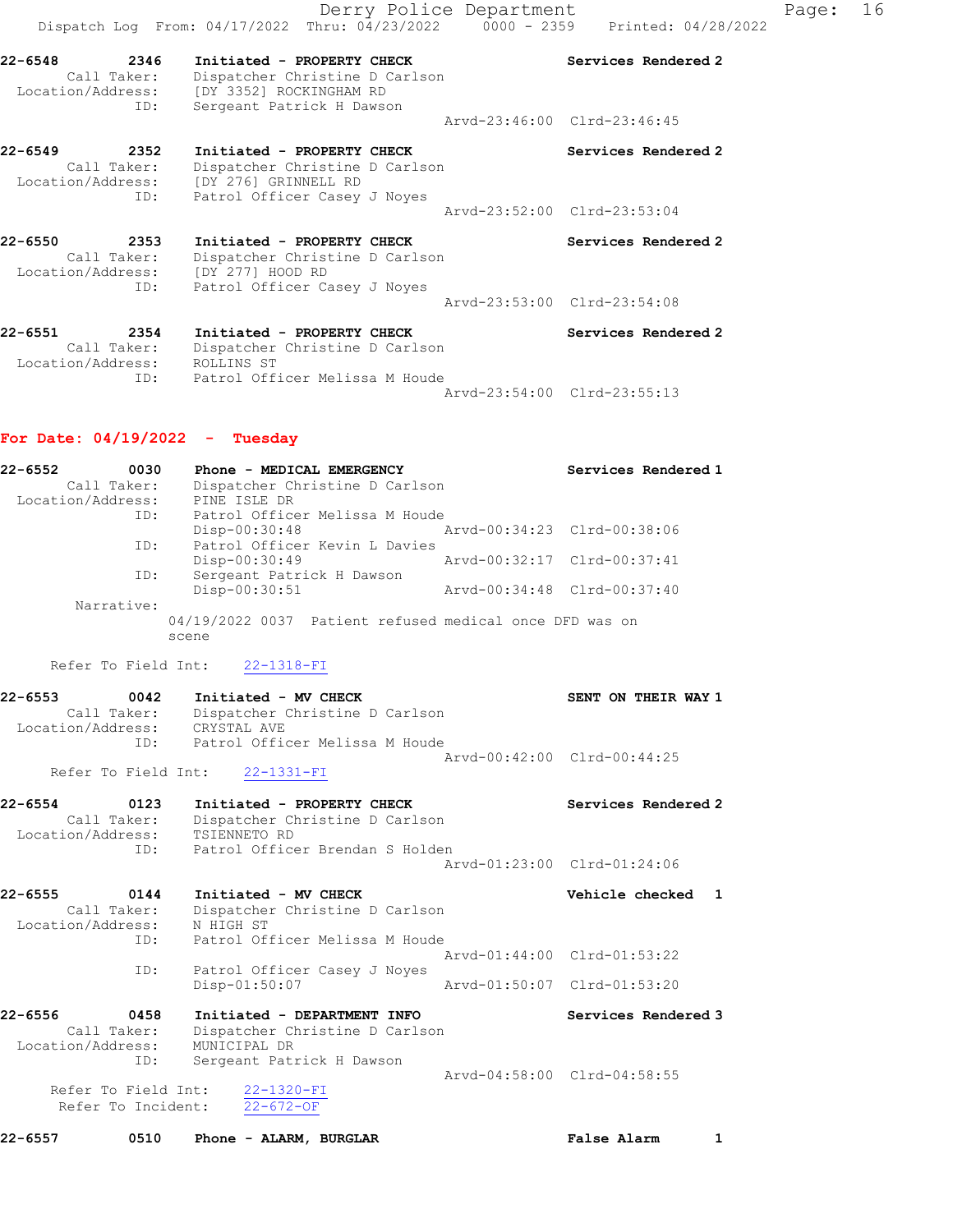Derry Police Department Fage: 17 Dispatch Log From: 04/17/2022 Thru: 04/23/2022 0000 - 2359 Printed: 04/28/2022 Call Taker: Dispatcher Christine D Carlson Location/Address: [DY 1310] BIRCH ST<br>ID: Patrol Officer Case Patrol Officer Casey J Noyes<br>Disp-05:10:37 Disp-05:10:37 Arvd-05:14:10 Clrd-05:18:25 ID: Patrol Officer Cody Johnson Disp-05:10:39 Arvd-05:14:06 Clrd-05:18:23 Narrative: 04/19/2022 0510 Entry door Refer To Field Int: 22-1387-FI 22-6558 0543 Phone - ROAD HAZARD Removed Hazard 2 Call Taker: Dispatcher Christine D Carlson Location/Address: WINDHAM RD ID: Patrol Officer Cody Johnson Arvd-05:54:51 Clrd-05:57:57 Narrative: 04/19/2022 0544 Gate in roadway 22-6559 0554 Phone - ASSIST OTHER AGENCY Services Rendered 3 Call Taker: Dispatcher Christine D Carlson Location/Address: FOLSOM RD ID: Patrol Officer Melissa M Houde Disp-05:54:34 Arvd-05:57:23 Clrd-06:25:30 ID: Patrol Officer Casey J Noyes Arvd-05:55:26 Clrd-06:25:28 ID: Sergeant Patrick H Dawson Disp-06:01:15 Arvd-06:01:16 Clrd-06:14:22 Narrative: 04/19/2022 0554 Box on side of house sparking Narrative: 04/19/2022 0607 Off w/ homeowner 22-6560 0633 Phone - ROAD HAZARD Removed Hazard 2 Call Taker: Dispatcher Christine D Carlson Location/Address: WARNER HILL RD ID: Patrol Officer Brendan S Holden<br>Disp-06:34:07 Ar Disp-06:34:07 Arvd-06:41:34 Clrd-06:51:54 22-6561 0658 Walk-In - WARRANT ARREST **Arrest(s) Made** 2 Call Taker: Dispatcher Kaitlyn A Fitzgerald Location/Address: MUNICIPAL DR ID: Patrol Officer Charles L Doherty<br>Disp-06:59:12 Arvd-06:59:14 Clrd-09:00:14  $Disp-06:59:12$  Narrative: 04/19/2022 0720 BC MENCIS NOTIFIED AND RESPONDING Narrative: 04/19/2022 0739 SUBJECT PUT IN CELL 3 Narrative: 04/19/2022 0719 SUBJECT IN THE LOBBY TURNING HIMSELF IN ON A DERRY WARRARNT FOR SIMPLE ASSAULT 2X AND FOR TWO EBW'S OUT OF DERRY DISTRICT COURT FOR DISOBEYING AN OFFICER AND MISUSE OF PLATES. LASTLY, A WARRANT OUT OF MANCHESTER FOR CONDUCT AFTER AN ACCIDENT. Narrative: 04/19/2022 0743 SUBJECT IDENTIFIED AS: MICHAEL PERRY 329 GRANT AVE ODGEN, UT 84404 DOB: 02/16/1962 Narrative: 04/19/2022 0857 SUBJECT RELEASED ON \$500 CASH ON THE EBW AND PR BAIL PER BC MENCIS FOR THE DERRY WARRANT WITH A COURT DATE OF 6/16/22. SUBJECT RELEASED ON PR BAIL PER BC MENCIS FOR MANCHESTER'S WARRANT WITH A MANCHESTER COURT DATE OF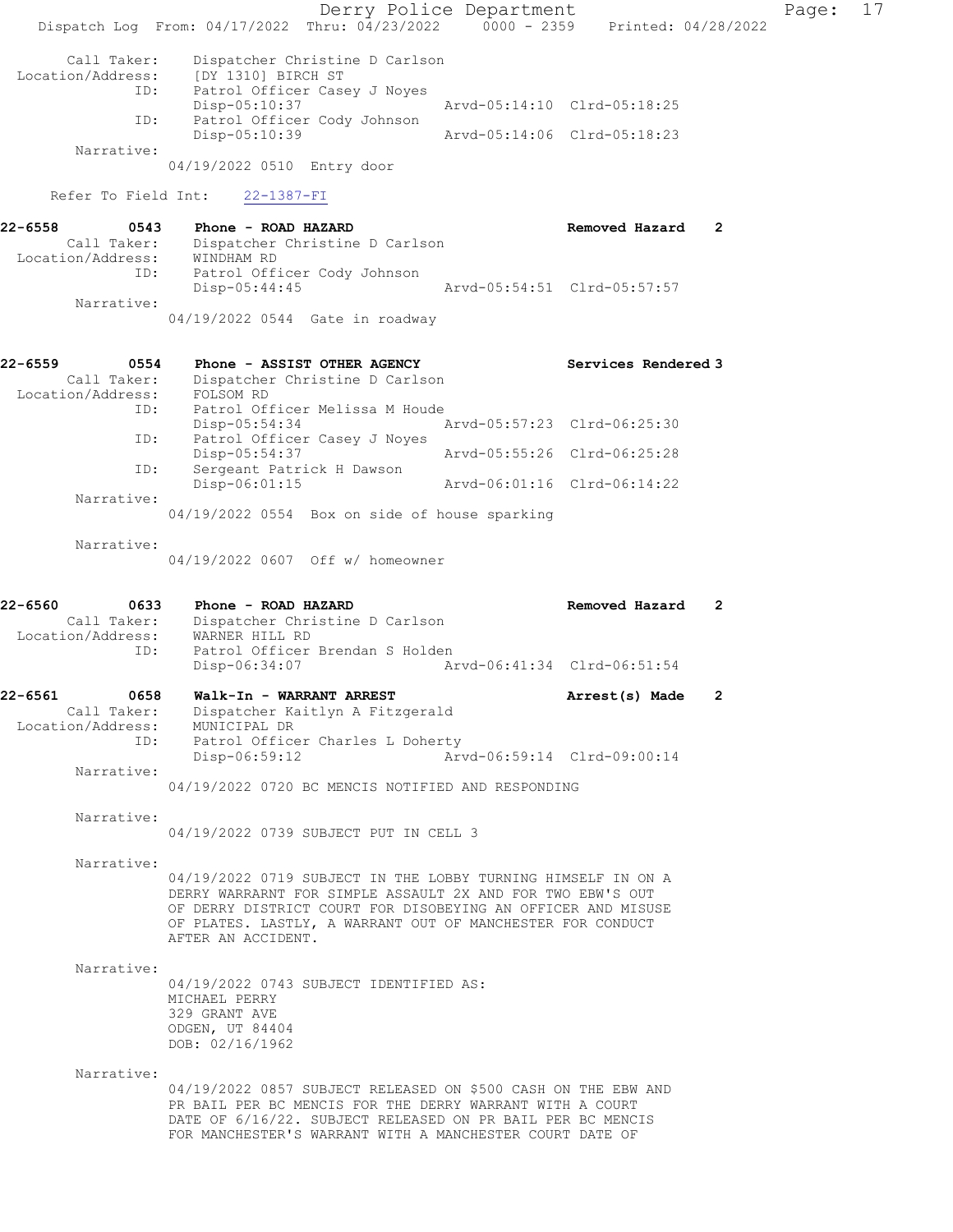Derry Police Department Fage: 18 Dispatch Log From: 04/17/2022 Thru: 04/23/2022 0000 - 2359 Printed: 04/28/2022

5/24/22.

Refer To Arrest: 22-365-AR

| 22-6562<br>Location/Address: | 0727<br>Call Taker:        | Phone - ERRATIC OPERATION<br>Dispatcher Kaitlyn A Fitzgerald<br><b>W BROADWAY</b>                                   | Gone on Arrival             | 2              |
|------------------------------|----------------------------|---------------------------------------------------------------------------------------------------------------------|-----------------------------|----------------|
|                              | ID:                        | Patrol Officer Nicholas M Granville<br>Disp-07:27:15                                                                | Arvd-07:31:20 Clrd-07:39:43 |                |
| 22-6563<br>Location/Address: | 0911<br>Call Taker:        | Initiated - MV STOP<br>Dispatcher Kaitlyn A Fitzgerald<br>S MAIN ST                                                 | Warning Issued              | 3              |
| Refer To Citation:           | ID:                        | Patrol Officer Awess Abdulkadir<br>$22 - 1701 - CN$                                                                 | Arvd-09:11:00 Clrd-09:16:32 |                |
|                              |                            |                                                                                                                     |                             |                |
| 22-6564<br>Location/Address: | 0934<br>Call Taker:<br>ID: | Initiated - MV STOP<br>Dispatcher Kaitlyn A Fitzgerald<br>DATILLO RD + BYPASS 28<br>Patrol Officer Awess Abdulkadir | Warning Issued              | 3              |
| Refer To Citation:           |                            | $22 - 1702 - CN$                                                                                                    | Arvd-09:34:00 Clrd-09:46:51 |                |
| 22-6565<br>Location/Address: | 0952<br>Call Taker:        | Initiated - MV STOP<br>Dispatcher Kaitlyn A Fitzgerald<br>N MAIN ST                                                 | Warning Issued              | 3              |
|                              | ID:                        | Patrol Officer Awess Abdulkadir                                                                                     |                             |                |
| Refer To Citation:           |                            | $22 - 1703 - CN$                                                                                                    | Arvd-09:52:00 Clrd-10:02:05 |                |
| 22-6566<br>Location/Address: | 1013<br>Call Taker:        | Initiated - MV STOP<br>Dispatcher Kaitlyn A Fitzgerald<br>CRYSTAL AVE                                               | Warning Issued              | 3              |
| Refer To Citation:           | ID:                        | Patrol Officer Ryan M Panaro<br>$22 - 1704 - CN$                                                                    | Arvd-10:13:00 Clrd-10:18:43 |                |
| 22-6567<br>Location/Address: | 1015<br>Call Taker:        | Initiated - Parking Enforcement<br>Dispatcher Kaitlyn A Fitzgerald<br>CHESTER RD                                    | Services Rendered 1         |                |
|                              | ID:                        | Patrol Officer Awess Abdulkadir                                                                                     | Arvd-10:15:00 Clrd-10:18:51 |                |
| 22-6568<br>Location/Address: | 1020<br>Call Taker:        | Initiated - DISABLED MV<br>Dispatcher Kaitlyn A Fitzgerald<br>CHESTER RD                                            | Vehicle checked             | 3              |
|                              | ID:                        | Patrol Officer Awess Abdulkadir                                                                                     | Arvd-10:20:00 Clrd-10:25:06 |                |
| 22-6569<br>Location/Address: | 1046<br>Call Taker:        | Initiated - SUBPOENA DELIVERY<br>Dispatcher Kaitlyn A Fitzgerald<br>COURTHOUSE LN                                   | Served                      | 1              |
|                              | ID:                        | Patrol Officer Nicholas M Granville                                                                                 | Arvd-10:46:00 Clrd-10:52:10 |                |
| 22-6570                      | 1046<br>Call Taker:        | Initiated - LARCENY / FORGERY / FRAUD<br>Dispatcher Kaitlyn A Fitzgerald                                            | Report Taken                | $\overline{2}$ |
| Location/Address:            | ID:                        | BERRY ST<br>Patrol Officer Charles L Doherty                                                                        |                             |                |
|                              | Refer To Incident:         | $22 - 673 - OF$                                                                                                     | Arvd-10:46:00 Clrd-10:59:41 |                |
| 22-6571                      | 1050<br>Call Taker:        | Initiated - SUBPOENA DELIVERY<br>Dispatcher Kaitlyn A Fitzgerald                                                    | Not Served                  | 1              |
| Location/Address:            | ID:                        | CHANCELLOR DR<br>Patrol Officer Awess Abdulkadir                                                                    |                             |                |
|                              | Narrative:                 | 04/19/2022 1056 MESSAGE LEFT                                                                                        | Arvd-10:50:00 Clrd-10:56:15 |                |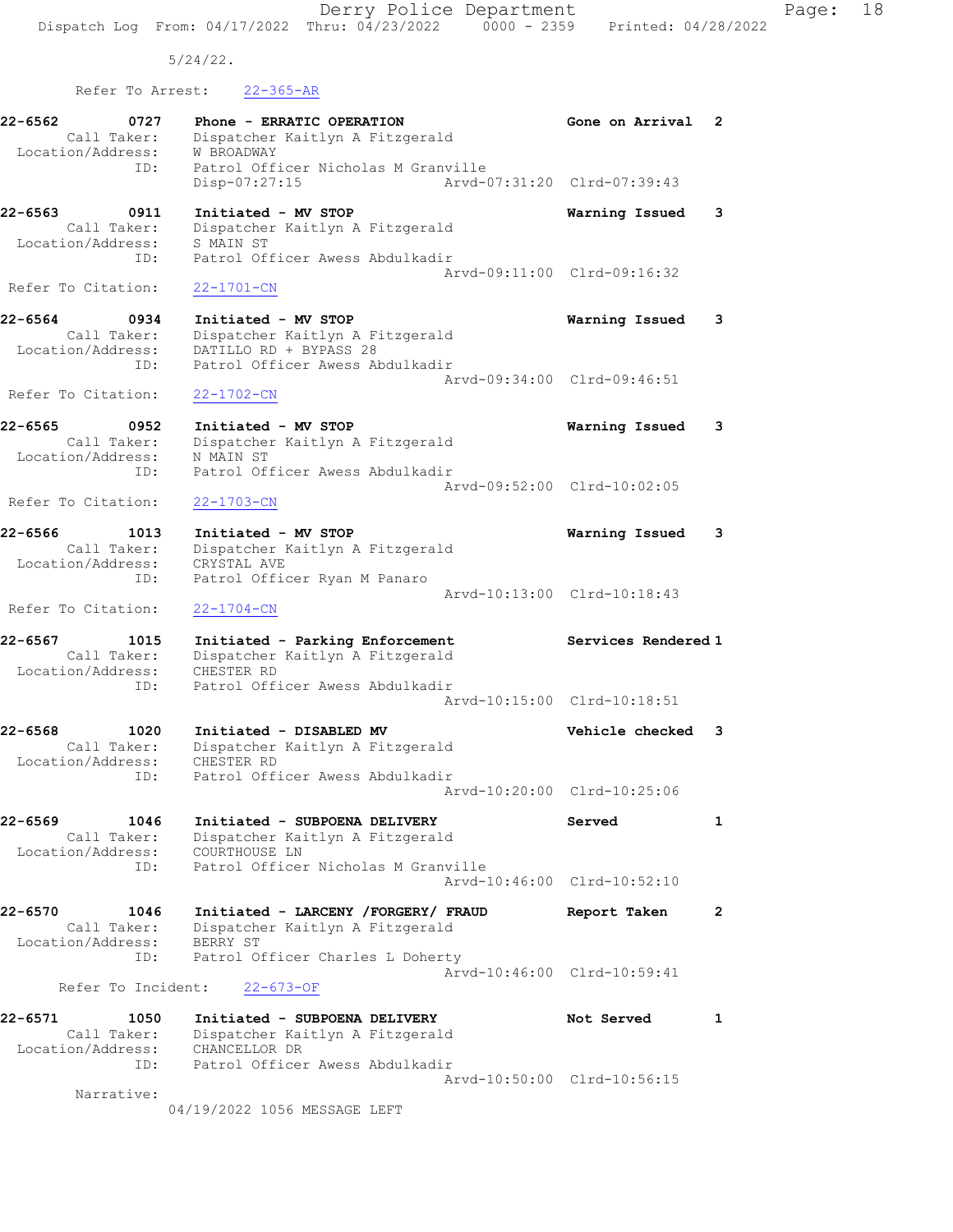Derry Police Department Page: 19 Dispatch Log From: 04/17/2022 Thru: 04/23/2022 0000 - 2359 Printed: 04/28/2022 22-6572 1118 Initiated - MV STOP Warning Issued 3 Call Taker: Dispatcher Kaitlyn A Fitzgerald Location/Address: WINDHAM RD ID: Patrol Officer James M McClafferty Arvd-11:18:00 Clrd-11:27:48 Refer To Citation: 22-1705-CN 22-6573 1129 Initiated - MV STOP Warning Issued 3 Call Taker: Dispatcher Kaitlyn A Fitzgerald Location/Address: LINLEW DR + MANCHESTER AVE ID: Patrol Officer Ryan M Panaro Arvd-11:29:00 Clrd-11:34:06 Refer To Citation: 22-1706-CN 22-6574 1132 Phone - ALARM, BURGLAR 1 22-6574 Cancelled Prior to Arrival 1 Call Taker: Dispatcher Kaitlyn A Fitzgerald Location/Address: CRYSTAL AVE ID: Patrol Officer Brendan S Holden Disp-11:34:52 Clrd-11:36:19 ID: Patrol Officer Ryan M Panaro Disp-11:34:54 Clrd-11:36:22 22-6575 1135 Initiated - MV STOP Warning Issued 3 Call Taker: Dispatcher Kaitlyn A Fitzgerald Location/Address: BIRCH ST + PIERCE AVE ID: Patrol Officer James M McClafferty Arvd-11:35:00 Clrd-11:39:07 Refer To Citation: 22-1707-CN 22-6576 1206 Initiated - SUBPOENA DELIVERY Not Served 1 Call Taker: Dispatcher Kaitlyn A Fitzgerald Location/Address: PARKLAND DR ID: Patrol Officer Nicholas M Granville Arvd-12:06:00 Clrd-12:13:29 22-6577 1214 Phone - SOU ACTIVATION Cleared 1 Call Taker: Dispatcher Kaitlyn A Fitzgerald Location/Address: MUNICIPAL DR ID: Sergeant Jeffrey M Dawe<br>Disp-12:16:00 Disp-12:16:00 Arvd-12:16:03 Clrd-16:53:01<br>Cleared By: Dispatcher Christina L Power Dispatcher Christina L Power ID: Sergeant Seth Plumer<br>Disp-12:28:12 Disp-12:28:12 Arvd-12:28:14 Clrd-16:52:51 Cleared By: Dispatcher Christina L Power ID: Patrol Officer Ryan M Panaro Disp-12:32:26 Arvd-12:32:47 Clrd-16:52:59<br>Cleared By: Dispatcher Christina L Power Cleared By: Dispatcher Christina L Power ID: Lieutenant Shawn P O'Donaghue Disp-12:32:31 Arvd-12:32:41 Clrd-16:52:53 Cleared By: Dispatcher Christina L Power ID: Sergeant Patrick H Dawson<br>Disp-12:32:34 Disp-12:32:34 Arvd-12:43:31 Clrd-16:52:55 Cleared By: Dispatcher Christina L Power ID: Sergeant Jared Knox<br>Disp-12:32:37 Disp-12:32:37 Arvd-12:52:50 Clrd-16:52:57<br>Cleared By: Dispatcher Christina L Power Dispatcher Christina L Power Narrative: 04/19/2022 1214 AUTHORIZED BY CHIEF DOLAN Narrative:

04/19/2022 1216 A2 AND A3 NOTIFIED

| 22-6578            | 1216        | Initiated - MV STOP                 | Warning Issued              | $\overline{\phantom{a}}$ 3 |
|--------------------|-------------|-------------------------------------|-----------------------------|----------------------------|
|                    | Call Taker: | Dispatcher Kaitlyn A Fitzgerald     |                             |                            |
| Location/Address:  |             | BIRCH ST + EDEN ST                  |                             |                            |
|                    | TD:         | Patrol Officer Nicholas M Granville |                             |                            |
|                    |             |                                     | Aryd-12:16:00 Clrd-12:18:01 |                            |
| Refer To Citation: |             | 22-1708-CN                          |                             |                            |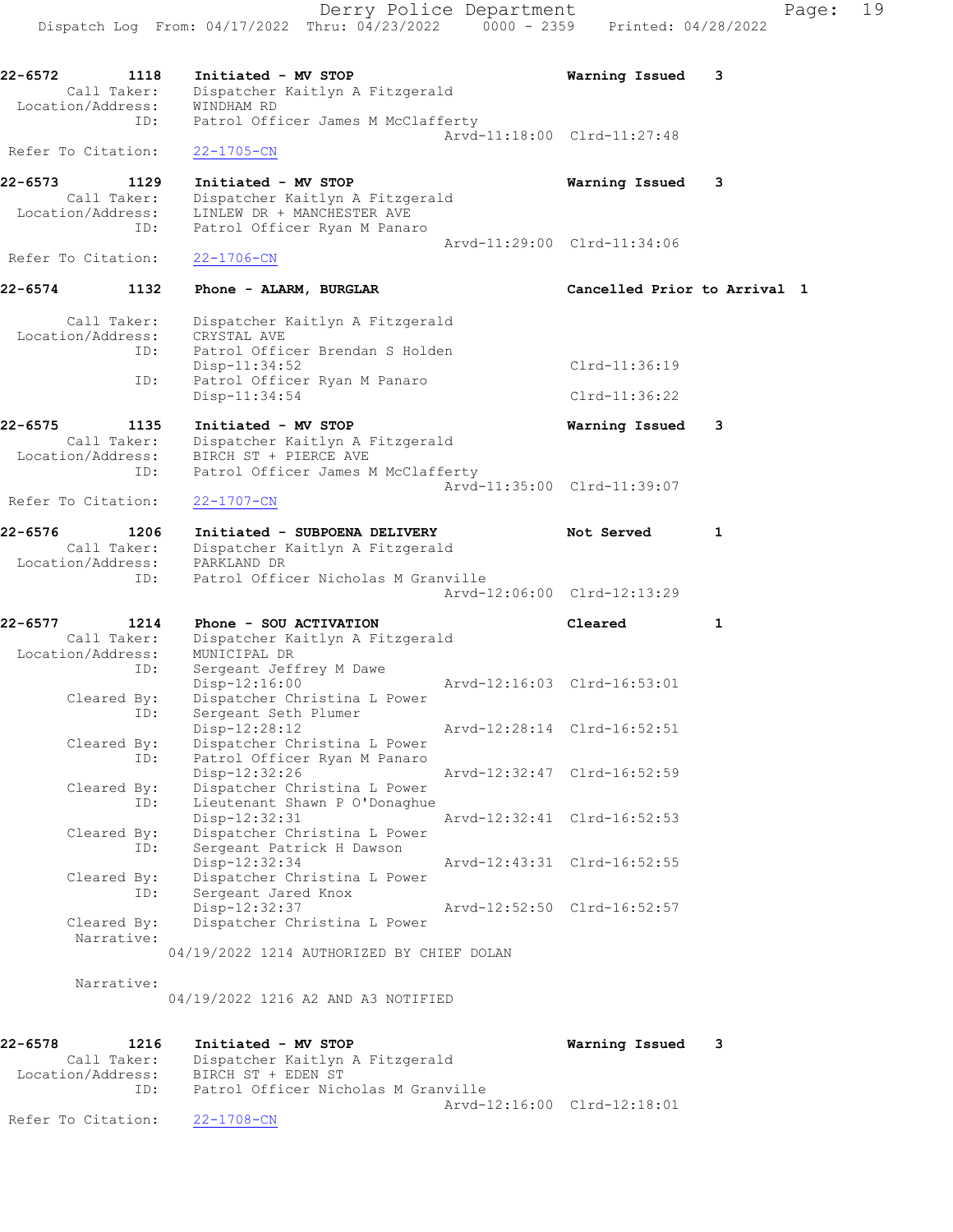Derry Police Department Fage: 20 Dispatch Log From: 04/17/2022 Thru: 04/23/2022 0000 - 2359 Printed: 04/28/2022 22-6579 1221 Initiated - Parking Enforcement Parking Ticket Issued 1 Call Taker: Dispatcher Kaitlyn A Fitzgerald Location/Address: CHESTER RD ID: Patrol Officer Awess Abdulkadir Arvd-12:21:00 Clrd-12:36:40 22-6580 1246 Phone - PROWLING **Report Taken** 2 Call Taker: Dispatcher Kaitlyn A Fitzgerald Location/Address: PINGREE HILL RD ID: Patrol Officer Awess Abdulkadir Disp-12:49:17 Arvd-12:52:43 Clrd-13:07:07 ID: Patrol Officer James M McClafferty Disp-12:49:21 Arvd-12:52:47 Clrd-13:06:55<br>TD: Patrol Officer Brian J Landry Patrol Officer Brian J Landry<br>Disp-12:51:12 Clrd-12:52:37 Refer To Incident: 22-676-OF 22-6581 1250 Radio - DRUG VIOLATION 1250 Research Arrest(s) Made 2 Call Taker: Dispatcher Kaitlyn A Fitzgerald Location/Address: PINKERTON ST ID: Patrol Officer Brian J Landry<br>Disp-12:52:41 Disp-12:52:41 Arvd-12:52:52 Clrd-13:08:31<br>TD: Patrol Officer Charles L Doberty Patrol Officer Charles L Doherty Disp-13:04:29 Clrd-13:05:47 ID: Patrol Officer Charles L Doherty<br>Disp-13:07:29 Arve Disp-13:07:29 Arvd-13:07:38 Clrd-13:49:00 Narrative: 04/19/2022 1250 ONE IN CUSTODY Narrative: 04/19/2022 1253 602 EN ROUTE TO HQ WITH ONE SM 104913 Narrative: 04/19/2022 1258 OFF AT DPDHQ E/M 104914 Narrative: 04/19/2022 1323 SUBJECT IDENTIFIED AS A JUVENILE Narrative: 04/19/2022 1348 SUBJECT RELEASED TO A PARENT 22-6582 1250 Phone - DEPARTMENT INFO Report Taken 3 Call Taker: Patrol Officer Charles L Doherty Location/Address: MUNICIPAL DR ID: Patrol Officer Charles L Doherty<br>Disp-12:52:11 Arv Disp-12:52:11 Arvd-12:52:13 Clrd-12:52:32 Refer To Incident: 22-674-OF 22-6583 1253 Phone - TREE(S) DOWN Services Rendered 1 Call Taker: Dispatcher Kaitlyn A Fitzgerald Location/Address: SCOBIE POND RD ID: Patrol Officer Awess Abdulkadir<br>Disp-13:17:59 A Disp-13:17:59 Arvd-13:24:49 Clrd-13:39:02 Narrative: 04/19/2022 1344 SMALL TREE HANGING ON WIRES Narrative: 04/19/2022 1345 EVERSOURCE NOTIFIED OF TREE TOUCHING WIRES 22-6584 1257 Phone - MV ACCIDENT Report Taken 1 Call Taker: Dispatcher Kaitlyn A Fitzgerald Location/Address: PINKERTON ST ID: Patrol Officer Brendan S Holden<br>Disp-12:58:34 Ar Arvd-13:00:59 Clrd-13:39:50 Refer To Citation: 22-1710-CN Narrative: 04/19/2022 1302 MOVING CARS INTO HOOD COMMONS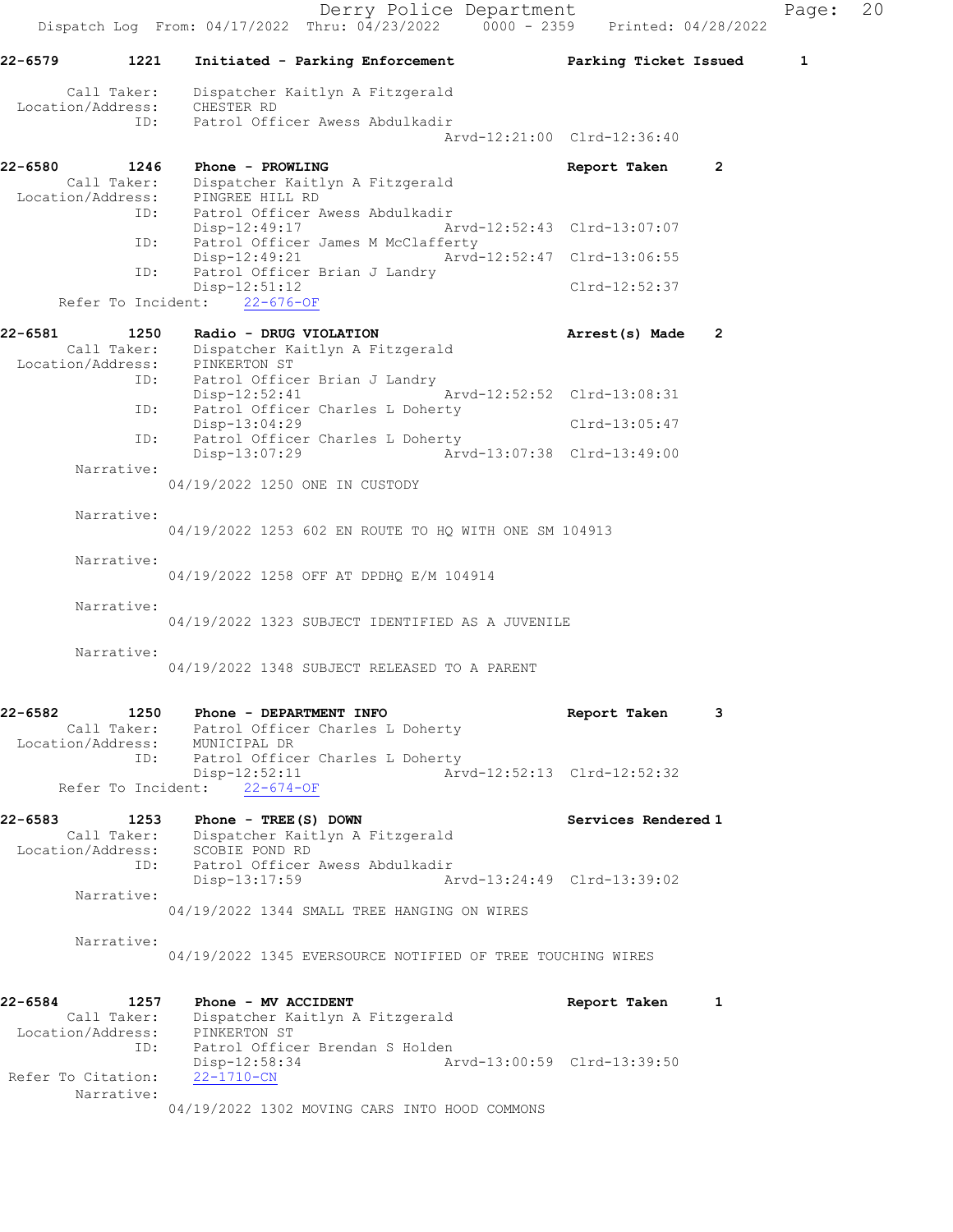Derry Police Department Page: 21 Dispatch Log From: 04/17/2022 Thru: 04/23/2022 0000 - 2359 Printed: 04/28/2022 Narrative: 04/19/2022 1314 OFF WITH PRISCIL AND NH 4614464 Narrative: 04/19/2022 1341 SIDLEY VS HIGGS. REPORTABLE. Refer To Accident: 22-195-AC 22-6585 1305 Radio - SUSPICIOUS ACTIVITY CHAREL Report Taken 2 Call Taker: Dispatcher Kaitlyn A Fitzgerald Location/Address: MUNICIPAL DR ID: Patrol Officer Charles L Doherty Disp-13:05:47 Arvd-13:07:27 Clrd-13:07:29 22-6586 1328 Radio - SUSPICIOUS ACTIVITY Services Rendered 2 Call Taker: Dispatcher Kaitlyn A Fitzgerald Location/Address: HOODKROFT DR ID: Patrol Officer Nicholas M Granville Disp-13:28:34 Arvd-13:30:21 Clrd-13:33:51 Cleared By: Dispatcher Jess W Arcand ID: Patrol Officer Brian J Landry Disp-13:33:44 Arvd-13:33:47 Clrd-13:33:57 Dispatched By: Dispatcher Jess W Arcand Arrived By: Dispatcher Jess W Arcand Cleared By: Dispatcher Jess W Arcand Refer To Field Int: 22-1327-FI 22-6587 1337 Phone - MEDICAL EMERGENCY 1 Transported to Hospital 1 Call Taker: Dispatcher Kaitlyn A Fitzgerald Location/Address: ASHLEIGH DR ID: Patrol Officer Awess Abdulkadir Disp-13:39:25 Arvd-13:42:40 Clrd-13:49:15 ID: Patrol Officer Nicholas M Granville Disp-13:39:32 Clrd-13:39:47<br>ID: Patrol Officer Brendan S Holden Patrol Officer Brendan S Holden<br>Disp-13:39:57 Ar Arvd-13:42:42 Clrd-13:49:11 Narrative: 04/19/2022 1349 DFD TRANSPORTING ONE TO PMC Refer To Field Int: 22-1328-FI 22-6588 1343 Initiated - MV STOP Warning Issued 3 Call Taker: Dispatcher Kaitlyn A Fitzgerald Location/Address: ROCKINGHAM RD ID: Patrol Officer James M McClafferty Arvd-13:43:00 Clrd-13:49:53 Refer To Citation: 22-1709-CN 22-6589 1512 Phone - MV ACCIDENT Report Taken 1 Call Taker: Dispatcher Christina L Power Location/Address: ASHLEIGH DR ID: Patrol Officer Collin Kennedy Disp-15:21:50 Arvd-15:21:52 Clrd-15:50:33 Narrative: Snediker v Enos, reportable Refer To Accident: 22-196-AC 22-6590 1533 Phone - WELFARE CHECK 1988 Phone 2 Call Taker: Dispatcher Christina L Power Location/Address: ELM ST ID: Detective Peter A Houlis<br>Disp-15:33:40 Disp-15:33:40 Arvd-15:33:41 Clrd-15:33:45 Refer To Incident: 22-677-OF 22-6591 1615 Walk-In - WARRANT ARREST Arrest(s) Made 2 Call Taker: Dispatcher Christina L Power Location/Address: [DY 2] MUNICIPAL DR ID: Patrol Officer Brendan S Holden<br>Disp-16:16:53 Ar Arvd-16:22:53 Clrd-17:06:52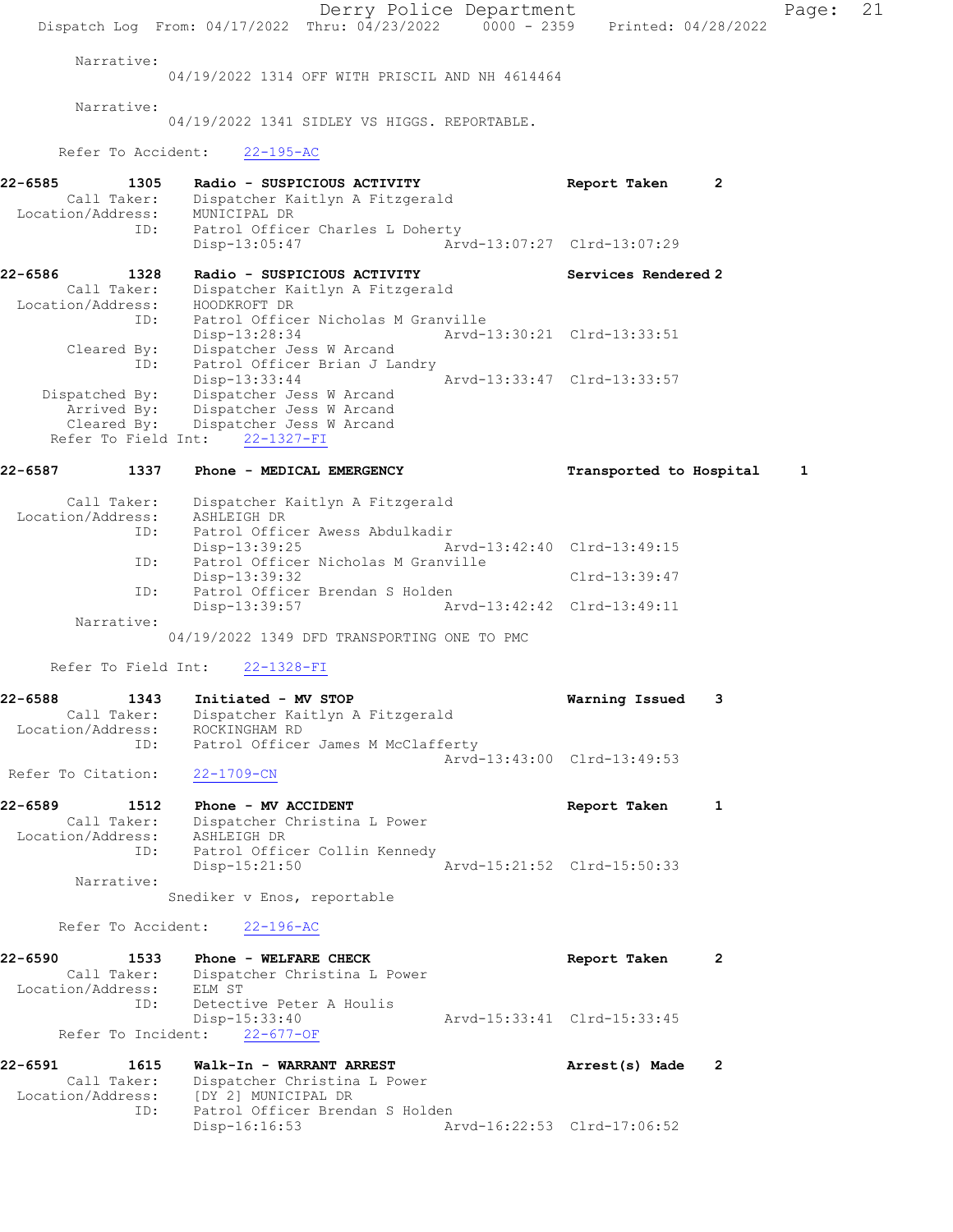Derry Police Department Fage: 22 Dispatch Log From: 04/17/2022 Thru: 04/23/2022 0000 - 2359 Printed: 04/28/2022 ID: Patrol Officer Kevin L Davies Disp-18:47:16 Arvd-18:47:18 Clrd-19:38:12 Narrative: subject into hq's to turn themself in on a warrant for stalking. Hagen,Brock 29 Deoffs Way Hampstead, NH dob 120287 Narrative: 04/19/2022 1707 held on no bail per BC Narrative: 04/19/2022 1750 prisoner checked Narrative: 04/19/2022 1854 enroute to RCJ s/m 43646.4 Narrative: 04/19/2022 1924 off at RCJ e/m 43668 Refer To Arrest: 22-367-AR 22-6592 1618 Phone - JUVENILE OFFENSES Services Rendered 2 Call Taker: Detective Kimberly M Bouse Location/Address: [DY 279] DUBEAU DR ID: Detective Kimberly M Bouse<br>Disp-16:20:56 Disp-16:20:56 Arvd-16:20:58 Clrd-16:21:39 Refer To Field Int: 22-1329-FI Refer To Incident: 22-678-OF 22-6593 1632 Initiated - MV STOP Warning Issued 3 Call Taker: Dispatcher Christina L Power Location/Address: WALNUT HILL RD ID: Patrol Officer Nathan S Lavoie Arvd-16:32:00 Clrd-16:39:32 Refer To Citation: 22-1711-CN 22-6594 1650 Initiated - FOLLOW-UP Cleared 2 Call Taker: Dispatcher Christina L Power Location/Address: MUNICIPAL DR ID: Patrol Officer Collin Kennedy Arvd-16:50:00 Clrd-17:04:00 22-6595 1704 Initiated - PED CHECK Cleared 2 Call Taker: Dispatcher Christina L Power Location/Address: ROLLINS ST ID: Patrol Officer Collin Kennedy Arvd-17:04:00 Clrd-17:08:40 ID: Patrol Officer Brian J Landry<br>Disp-17:06:41 Arvd-17:06:43 Clrd-17:08:41 Disp-17:06:41 22-6596 1708 Initiated - Community Relations Cleared 2 Call Taker: Dispatcher Christina L Power Location/Address: ROLLINS ST ID: Patrol Officer Brian J Landry Arvd-17:08:00 Clrd-17:17:14 ID: Patrol Officer Collin Kennedy<br>Disp-17:09:04 Disp-17:09:04 Arvd-17:09:06 Clrd-17:17:16 22-6597 1737 Initiated - MV STOP Warning Issued 3 Call Taker: Dispatcher Christina L Power Location/Address: MAPLE ST ID: Patrol Officer Brian J Landry Arvd-17:37:00 Clrd-17:43:31 22-6598 1737 Phone - SERVE RESTRAINING ORDER Not Served 2 Call Taker: Dispatcher Christina L Power Location/Address: TSIENNETO RD ID: Patrol Officer Jack Stafford Disp-18:11:18 Arvd-18:11:31 Clrd-18:34:05 ID: Patrol Officer Collin Kennedy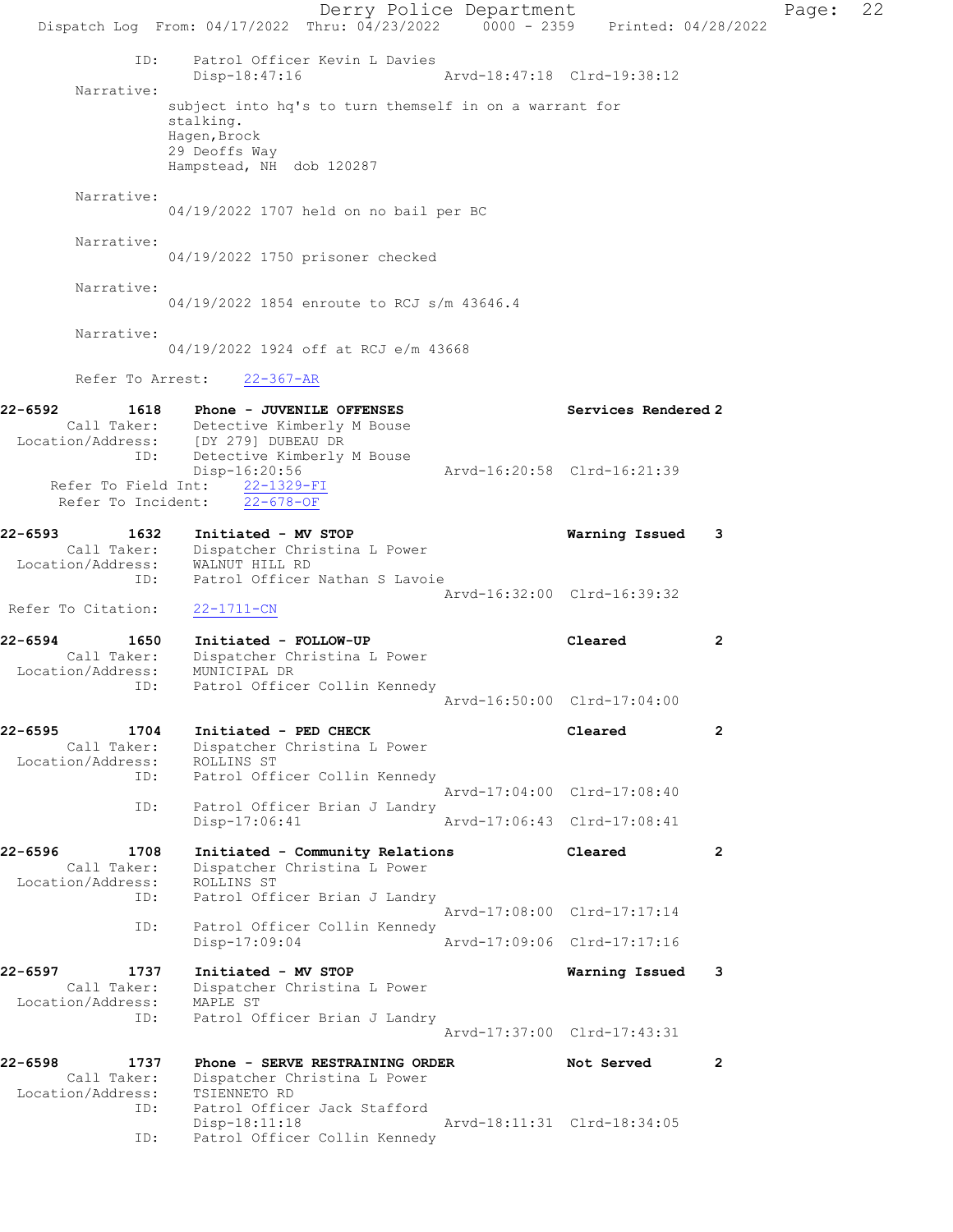|                                     |                                                                                | Derry Police Department     |                     |                | Page: | 23 |
|-------------------------------------|--------------------------------------------------------------------------------|-----------------------------|---------------------|----------------|-------|----|
|                                     | Dispatch Log From: 04/17/2022 Thru: 04/23/2022 0000 - 2359 Printed: 04/28/2022 |                             |                     |                |       |    |
| ID:                                 | Disp-18:11:22<br>Patrol Officer Kevin L Davies                                 | Arvd-18:11:33 Clrd-18:34:04 |                     |                |       |    |
| ID:                                 | Disp-18:11:26<br>Sergeant Jared Knox                                           | Arvd-18:11:33 Clrd-18:34:01 |                     |                |       |    |
|                                     | Disp-18:11:30                                                                  | Arvd-18:11:35 Clrd-18:34:00 |                     |                |       |    |
| 22-6599<br>1744                     | Initiated - PED CHECK<br>Call Taker: Dispatcher Christina L Power              |                             | SENT ON THEIR WAY 2 |                |       |    |
| Location/Address: N HIGH ST         | ID: Patrol Officer Brian J Landry                                              |                             |                     |                |       |    |
| Refer To Field Int:                 | $22 - 1357 - FI$                                                               | Arvd-17:44:00 Clrd-17:48:54 |                     |                |       |    |
| 22-6600<br>1748                     | Phone - TRANSPORT                                                              |                             | <b>TRANSPORTED</b>  | 3              |       |    |
|                                     | Call Taker: Dispatcher Christina L Power<br>Location/Address: PARKLAND DR      |                             |                     |                |       |    |
|                                     | ID: Patrol Officer Brian J Landry<br>Disp-17:49:06                             | Arvd-17:52:09 Clrd-18:03:14 |                     |                |       |    |
| Narrative:                          | 04/19/2022 1755 courtesy transport to Fairway Dr s/m 25477.1                   |                             |                     |                |       |    |
| Narrative:                          | 04/19/2022 1801 e/m 25479.2                                                    |                             |                     |                |       |    |
| 22-6601<br>1809                     | Phone - NEIGHBORHOOD DISPUTE                                                   |                             | <b>ADVICE GIVEN</b> | $\overline{2}$ |       |    |
| Location/Address: ELM ST            | Call Taker: Dispatcher Christina L Power                                       |                             |                     |                |       |    |
|                                     | ID: Patrol Officer Brian J Landry<br>Disp-18:10:10                             | Arvd-18:11:36 Clrd-18:29:38 |                     |                |       |    |
| Cleared By:<br>Refer To Field Int:  | Patrol Officer Robert Corwin<br>$22 - 1330 - FI$                               |                             |                     |                |       |    |
| 22-6602<br>1815                     | Phone - PARKING COMPLAINT<br>Call Taker: Dispatcher Christina L Power          |                             | Vehicle Moved       | 1              |       |    |
| Location/Address: CHESTER RD<br>ID: | Patrol Officer Nathan S Lavoie                                                 |                             |                     |                |       |    |
|                                     | Disp-18:16:11                                                                  | Arvd-18:17:20 Clrd-18:55:48 |                     |                |       |    |
| 22-6603<br>1932<br>Call Taker:      | Initiated - MV STOP<br>Dispatcher Christina L Power                            |                             | Warning Issued      | -3             |       |    |
| Location/Address:<br>TD:            | OLD CHESTER RD<br>Patrol Officer Nathan S Lavoie                               |                             |                     |                |       |    |
|                                     |                                                                                | Arvd-19:32:00 Clrd-19:38:05 |                     |                |       |    |
| Refer To Citation:                  | 22-1712-CN                                                                     |                             |                     |                |       |    |
| 22-6604<br>2017<br>Call Taker:      | Phone - SUSPICIOUS ACTIVITY<br>Dispatcher Christina L Power                    |                             | Cleared             | $\mathbf{2}$   |       |    |
| Location/Address:<br>ID:            | [DY 1050] W BROADWAY<br>Patrol Officer Brian J Landry                          |                             |                     |                |       |    |
|                                     | Disp-20:18:09                                                                  | Arvd-20:18:55 Clrd-20:27:20 |                     |                |       |    |
| 22-6605<br>2018<br>Call Taker:      | Initiated - FOLLOW-UP<br>Dispatcher Christina L Power                          |                             | Cleared             | $\mathbf{2}$   |       |    |
| Location/Address:<br>ID:            | MUNICIPAL DR<br>Patrol Officer Jack Stafford                                   |                             |                     |                |       |    |
|                                     |                                                                                | Arvd-20:18:00 Clrd-21:18:14 |                     |                |       |    |
| 22-6606<br>2100<br>Call Taker:      | Phone - SUSPICIOUS ACTIVITY<br>Patrol Officer Robert Corwin                    |                             | Gone on Arrival 2   |                |       |    |
| Location/Address:<br>ID:            | [DY 1050] W BROADWAY<br>Patrol Officer Brian J Landry                          |                             |                     |                |       |    |
| Arrived By:                         | Disp-21:00:36<br>Dispatcher Christina L Power                                  | Arvd-21:02:42 Clrd-21:17:12 |                     |                |       |    |
| Cleared By:<br>ID:                  | Dispatcher Christina L Power<br>Patrol Officer Kevin L Davies                  |                             |                     |                |       |    |
| Arrived By:                         | Disp-21:00:40<br>Dispatcher Christina L Power                                  | Arvd-21:02:43 Clrd-21:17:11 |                     |                |       |    |
| Cleared By:<br>ID:                  | Dispatcher Christina L Power<br>Sergeant Jared Knox                            |                             |                     |                |       |    |
| Dispatched By:                      | Disp-21:02:50<br>Dispatcher Christina L Power                                  | Arvd-21:02:51 Clrd-21:12:10 |                     |                |       |    |
|                                     |                                                                                |                             |                     |                |       |    |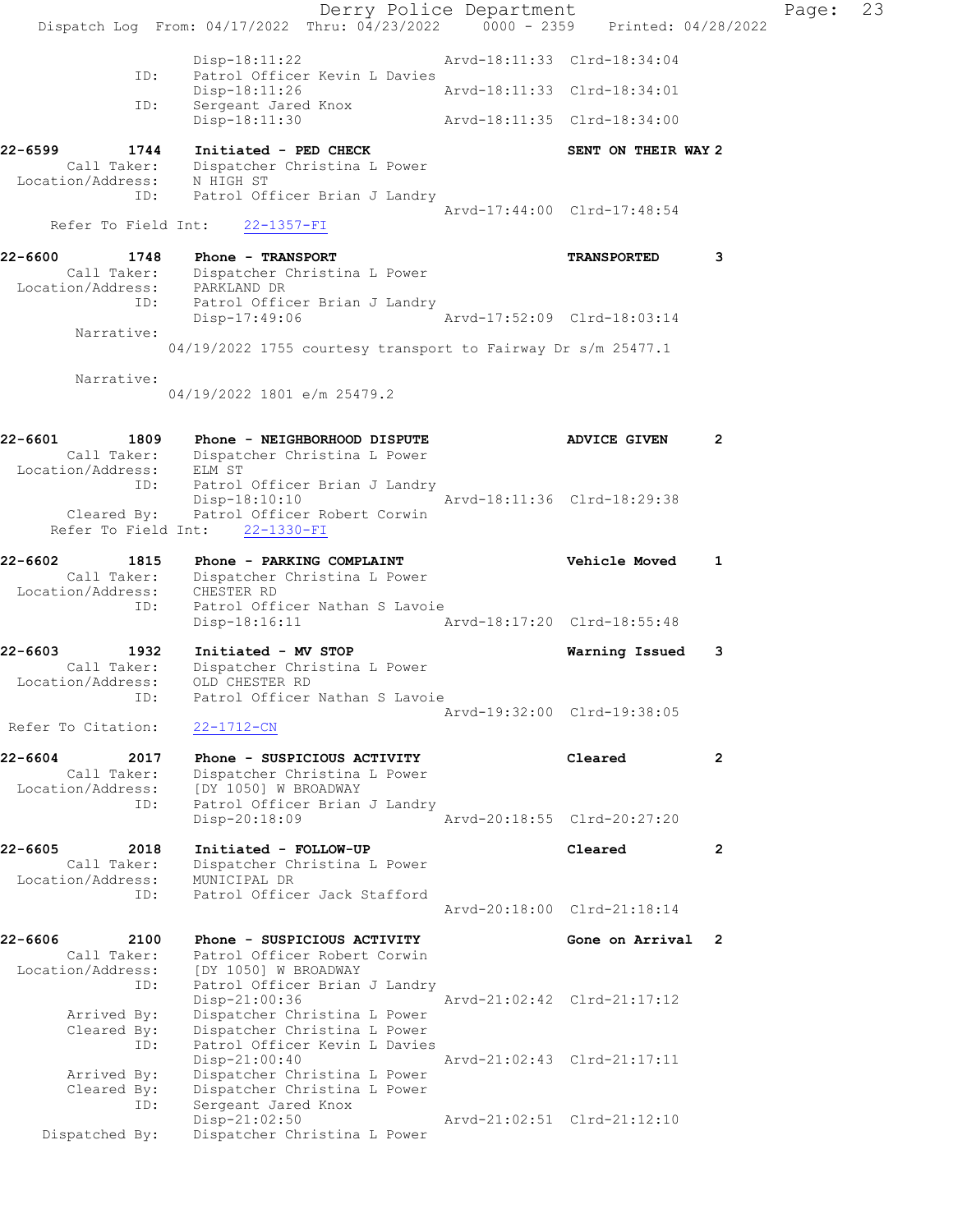|                            | Dispatch Log From: 04/17/2022 Thru: 04/23/2022 0000 - 2359 Printed: 04/28/2022 | Derry Police Department |                             |                         | Page: | 24 |
|----------------------------|--------------------------------------------------------------------------------|-------------------------|-----------------------------|-------------------------|-------|----|
| Arrived By:<br>Cleared By: | Dispatcher Christina L Power<br>Dispatcher Christina L Power                   |                         |                             |                         |       |    |
| 22-6607<br>2134            | Initiated - MV STOP                                                            |                         | Warning Issued              | $\overline{\mathbf{3}}$ |       |    |
| Call Taker:                | Dispatcher Christina L Power                                                   |                         |                             |                         |       |    |
| Location/Address:          | ROCKINGHAM RD                                                                  |                         |                             |                         |       |    |
| ID:                        | Patrol Officer Jack Stafford                                                   |                         |                             |                         |       |    |
|                            |                                                                                |                         | Arvd-21:34:00 Clrd-21:44:06 |                         |       |    |
| Refer To Citation:         | $22 - 1713 - CN$                                                               |                         |                             |                         |       |    |
| 22-6608<br>2147            | Phone - SUSPICIOUS ACTIVITY                                                    |                         | Vehicle checked 2           |                         |       |    |
| Call Taker:                | Dispatcher Christina L Power                                                   |                         |                             |                         |       |    |
| Location/Address:          | E BROADWAY                                                                     |                         |                             |                         |       |    |
| ID:                        | Patrol Officer Brian J Landry                                                  |                         |                             |                         |       |    |
|                            | Disp-21:49:06                                                                  |                         | Aryd-21:53:42 Clrd-21:56:04 |                         |       |    |
| ID:                        | Patrol Officer Collin Kennedy                                                  |                         |                             |                         |       |    |
|                            | Disp-21:49:07                                                                  |                         | Arvd-21:51:08 Clrd-21:56:03 |                         |       |    |
| ID:                        | Sergeant Jared Knox                                                            |                         | Aryd-21:49:36 Clrd-21:56:01 |                         |       |    |
|                            | Disp-21:49:35                                                                  |                         |                             |                         |       |    |
| $22 - 6609$<br>2228        | Phone - SUSPICIOUS ACTIVITY                                                    |                         | Cleared                     | $\overline{2}$          |       |    |
| Call Taker:                | Dispatcher Christina L Power                                                   |                         |                             |                         |       |    |
| Location/Address:          | E BROADWAY                                                                     |                         |                             |                         |       |    |
| ID:                        | Patrol Officer Jack Stafford                                                   |                         |                             |                         |       |    |
|                            | Disp-22:31:11                                                                  |                         | Arvd-22:31:15 Clrd-22:33:06 |                         |       |    |
| ID:                        | Patrol Officer Collin Kennedy                                                  |                         |                             |                         |       |    |
| ID:                        | Disp-22:31:12                                                                  |                         | Arvd-22:31:17 Clrd-22:33:04 |                         |       |    |
|                            | Sergeant Jared Knox<br>Disp-22:31:14                                           |                         | Arvd-22:31:18 Clrd-22:33:02 |                         |       |    |
| Narrative:                 |                                                                                |                         |                             |                         |       |    |
|                            | prank call.                                                                    |                         |                             |                         |       |    |
|                            |                                                                                |                         |                             |                         |       |    |

# Refer To Incident: 22-679-OF

| 22-6610           | 2345        | Initiated - MV STOP             | Warning Issued 3            |  |
|-------------------|-------------|---------------------------------|-----------------------------|--|
|                   | Call Taker: | Dispatcher Jonathon S Pickering |                             |  |
| Location/Address: |             | N HIGH ST                       |                             |  |
|                   | ID:         | Patrol Officer Casey J Noyes    |                             |  |
|                   |             |                                 | Arvd-23:45:00 Clrd-23:55:44 |  |
|                   | ID:         | Patrol Officer Kevin L Davies   |                             |  |
|                   |             | Disp-23:49:42                   | Arvd-23:49:44 Clrd-23:55:43 |  |
|                   | ID:         | Sergeant Patrick H Dawson       |                             |  |
|                   |             | Disp-23:52:14                   | Arvd-23:52:15 Clrd-23:52:15 |  |

## For Date: 04/20/2022 - Wednesday

| 22-6611            | 0005               | Initiated - MV STOP                                                              | No Action Required          | 3 |
|--------------------|--------------------|----------------------------------------------------------------------------------|-----------------------------|---|
| Location/Address:  | Call Taker:<br>ID: | Dispatcher Jonathon S Pickering<br>S MAIN ST<br>Sergeant Patrick H Dawson        |                             |   |
|                    |                    |                                                                                  | Arvd-00:05:00 Clrd-00:12:58 |   |
| Refer To Citation: | ID:                | Patrol Officer Casey J Noyes<br>Disp-00:08:33<br>$22 - 1714 - CN$                | Arvd-00:08:34 Clrd-00:12:59 |   |
| 22-6612            | 0012               | Initiated - PROPERTY CHECK                                                       | No Action Required          | 2 |
| Location/Address:  | Call Taker:<br>ID: | Dispatcher Jonathon S Pickering<br>TSIENNETO RD<br>Patrol Officer Jeffrey R Pike |                             |   |
|                    |                    |                                                                                  | Aryd-00:12:00 Clrd-00:12:50 |   |
| 22-6613            | 0015               | Initiated - PROPERTY CHECK                                                       | No Action Required          | 2 |
| Location/Address:  | Call Taker:<br>ID: | Dispatcher Jonathon S Pickering<br>ROLLINS ST<br>Sergeant Jared Knox             |                             |   |
|                    |                    |                                                                                  | Arvd-00:15:00 Clrd-00:16:09 |   |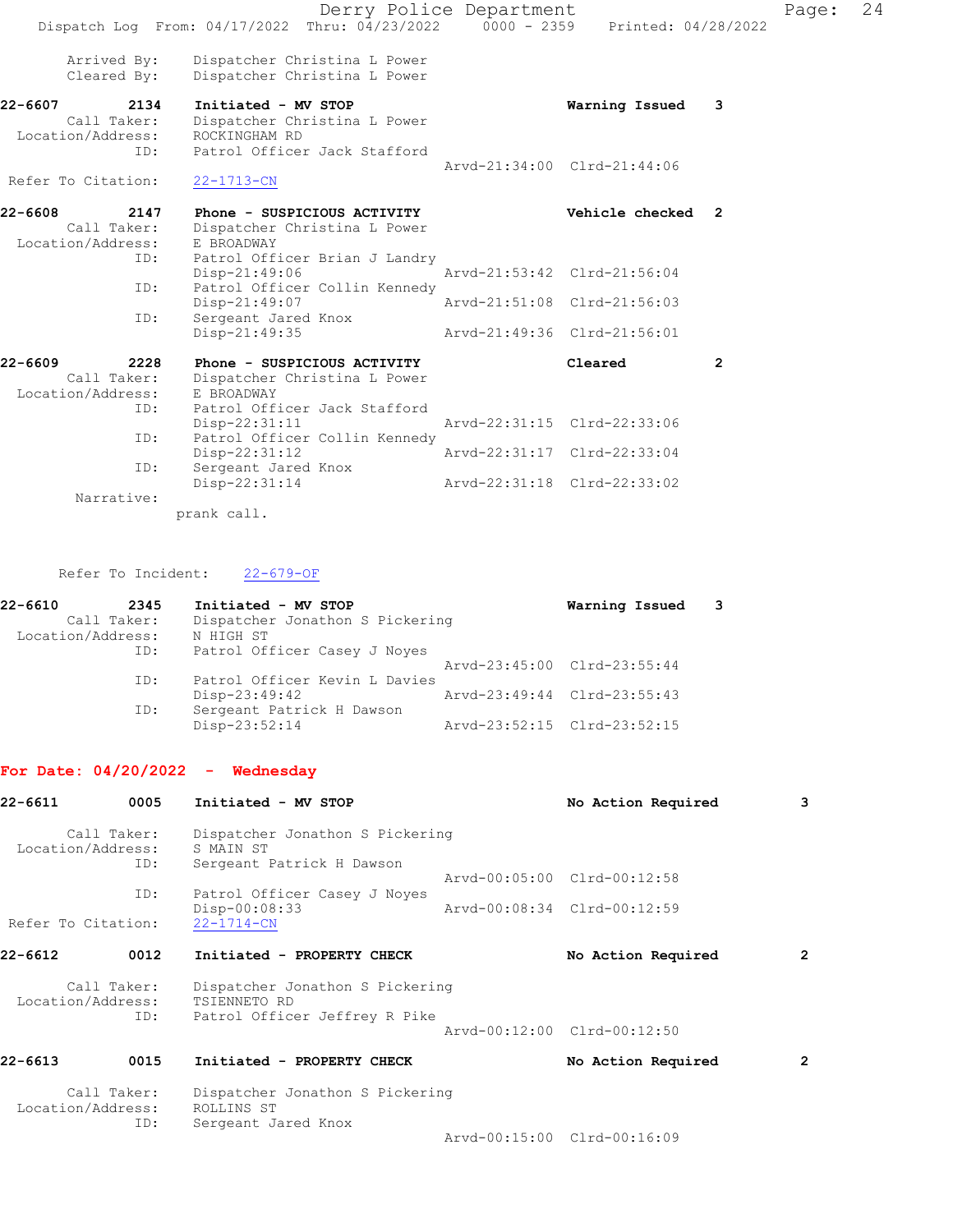Derry Police Department Fage: 25 Dispatch Log From: 04/17/2022 Thru: 04/23/2022 0000 - 2359 Printed: 04/28/2022 ID: Patrol Officer Collin Kennedy Disp-00:16:07 Arvd-00:16:07 Clrd-00:16:10 22-6614 0016 Initiated - PROPERTY CHECK Services Rendered 2 Call Taker: Dispatcher Jonathon S Pickering Location/Address: PIERCE AVE ID: Patrol Officer Casey J Noyes Arvd-00:16:00 Clrd-00:16:38 22-6615 0127 Phone - Barking Dog Complaint No Action Required 2 Call Taker: Dispatcher Jonathon S Pickering Location/Address: BONNIE LN ID: Patrol Officer Jeffrey R Pike Disp-01:27:48 Arvd-01:32:06 Clrd-01:43:05 Narrative: 04/20/2022 0142 dog left outside, unable to make contact with owner 22-6616 0529 Initiated - SUBPOENA DELIVERY Served 1 Call Taker: Dispatcher Jonathon S Pickering Location/Address: [DY 2] MUNICIPAL DR ID: Patrol Officer Cody Johnson Arvd-05:29:00 Clrd-05:29:22 22-6617 0544 Initiated - MV STOP Warning Issued 3 Call Taker: Dispatcher Jonathon S Pickering Location/Address: E BROADWAY ID: Patrol Officer Collin Kennedy Arvd-05:44:00 Clrd-05:51:27 Refer To Citation: 22-1715-CN 22-6618 0553 Initiated - MV STOP Warning Issued 3 Call Taker: Dispatcher Jonathon S Pickering Location/Address: N HIGH ST ID: Patrol Officer Cody Johnson Arvd-05:53:00 Clrd-05:56:58 Cleared By: Sergeant Patrick H Dawson Refer To Citation: 22-1716-CN 22-6619 0558 Initiated - MV STOP Warning Issued 3 Call Taker: Sergeant Patrick H Dawson Location/Address: N HIGH ST ID: Patrol Officer Cody Johnson Arvd-05:58:00 Clrd-06:00:52 Cleared By: Dispatcher Jonathon S Pickering Refer To Citation: 22-1717-CN Narrative: NH 4824248 22-6620 0609 Initiated - MV STOP Warning Issued 3 Call Taker: Dispatcher Jonathon S Pickering<br>Isostian (2013) Location/Address: [DY 1695] TSIENNETO RD ID: Patrol Officer Jeffrey R Pike Arvd-06:09:00 Clrd-06:15:50 Refer To Citation: 22-1718-CN 22-6621 0617 Initiated - MV STOP Warning Issued 3 Call Taker: Dispatcher Jonathon S Pickering Location/Address: TSIENNETO RD ID: Patrol Officer Cody Johnson Arvd-06:17:00 Clrd-06:22:09 Refer To Citation: 22-1720-CN 22-6622 0619 Initiated - MV STOP Warning Issued 3 Call Taker: Dispatcher Jonathon S Pickering Location/Address: BIRCH ST ID: Patrol Officer Casey J Noyes Arvd-06:19:00 Clrd-06:24:39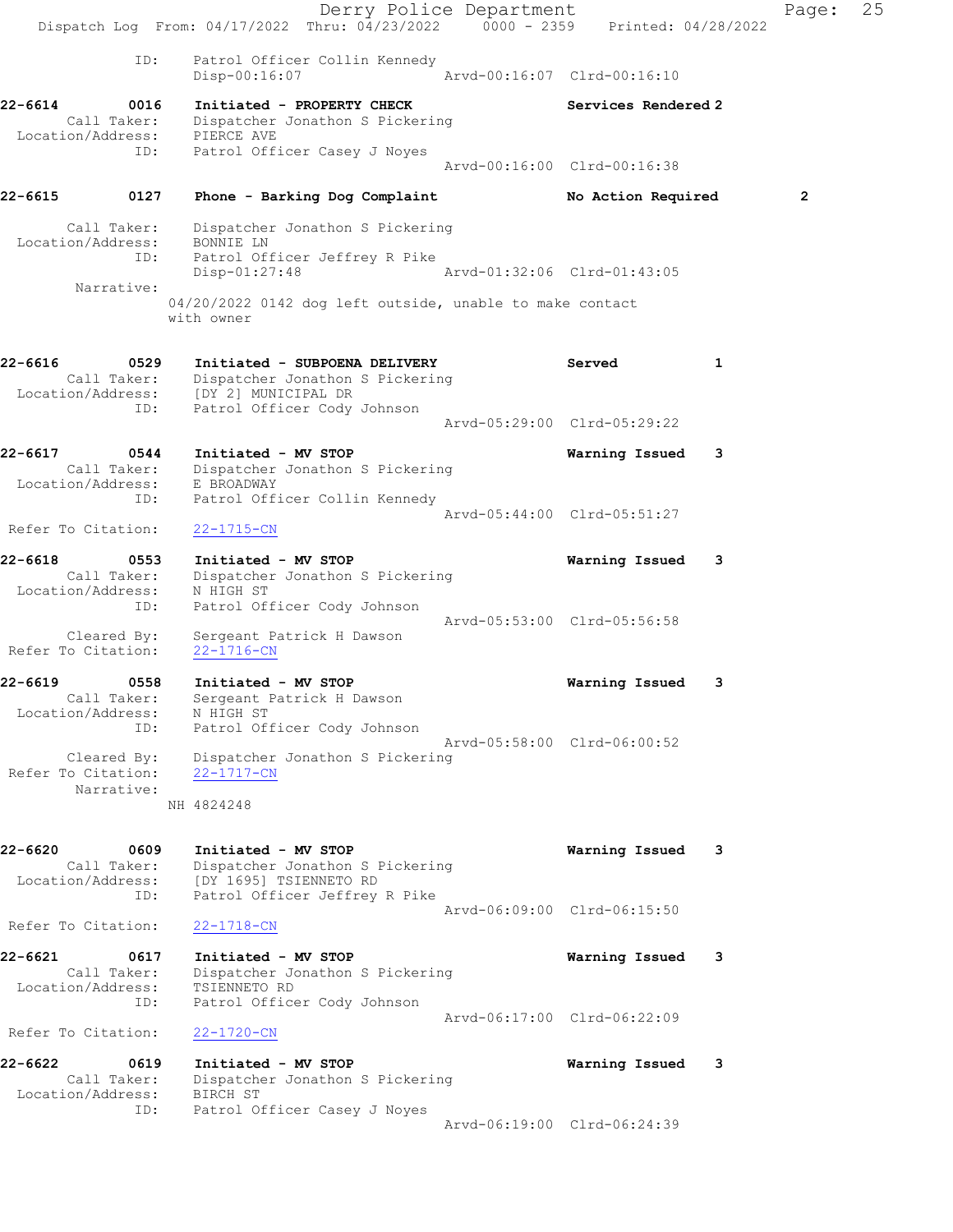|                                                                   | Dispatch Log From: 04/17/2022 Thru: 04/23/2022 0000 - 2359 Printed: 04/28/2022                                                                                                           | Derry Police Department |                             |                | Page: | 26 |
|-------------------------------------------------------------------|------------------------------------------------------------------------------------------------------------------------------------------------------------------------------------------|-------------------------|-----------------------------|----------------|-------|----|
| Refer To Citation:                                                | $22 - 1719 - CN$                                                                                                                                                                         |                         |                             |                |       |    |
| 22-6623<br>0641<br>Call Taker:<br>Location/Address:               | Initiated - MV STOP<br>Dispatcher Jonathon S Pickering<br>TSIENNETO RD                                                                                                                   |                         | Warning Issued              | 3              |       |    |
| ID:                                                               | Patrol Officer Jeffrey R Pike                                                                                                                                                            |                         | Arvd-06:41:00 Clrd-06:46:38 |                |       |    |
| Refer To Citation:                                                | $22 - 1721 - CN$                                                                                                                                                                         |                         |                             |                |       |    |
| 22-6624<br>0641<br>Call Taker:<br>Location/Address:<br>ID:        | Initiated - MV STOP<br>Dispatcher Jonathon S Pickering<br>BROOK ST<br>Patrol Officer Cody Johnson                                                                                        |                         | Warning Issued              | 3              |       |    |
| Refer To Citation:                                                | $22 - 1722 - CN$                                                                                                                                                                         |                         | Arvd-06:41:00 Clrd-06:50:25 |                |       |    |
| 22-6625<br>0641<br>Call Taker:<br>Location/Address:               | Phone - SERVE RESTRAINING ORDER<br>Dispatcher Jonathon S Pickering<br>[DY 2] MUNICIPAL DR                                                                                                |                         | Served                      | $\overline{2}$ |       |    |
| ID:<br>ID:                                                        | Patrol Officer Collin Kennedy<br>$Disp-06:42:02$<br>Patrol Officer Casey J Noyes                                                                                                         |                         | Arvd-06:42:09 Clrd-06:43:24 |                |       |    |
| ID:                                                               | Disp-06:42:04<br>Sergeant Patrick H Dawson                                                                                                                                               |                         | Arvd-06:44:48 Clrd-06:55:58 |                |       |    |
|                                                                   | Disp-06:42:07                                                                                                                                                                            |                         | Arvd-06:42:08 Clrd-06:52:36 |                |       |    |
| 22-6626<br>0643<br>Call Taker:<br>Location/Address:               | Phone - VANDALISM<br>Dispatcher Jonathon S Pickering<br>CHESTER RD                                                                                                                       |                         | Report Taken                | 3              |       |    |
| ID:<br>Dispatched By:<br>Arrived By:<br>Cleared By:<br>Narrative: | Patrol Officer Joshua W Morse<br>Disp-07:10:48<br>Dispatcher Kaitlyn A Fitzgerald<br>Dispatcher Kaitlyn A Fitzgerald<br>Dispatcher Kaitlyn A Fitzgerald<br>04/20/2022 0643 tires slashed |                         | Arvd-07:15:59 Clrd-07:29:32 |                |       |    |
| Refer To Incident:                                                | $22 - 681 - OF$                                                                                                                                                                          |                         |                             |                |       |    |
| 22-6627<br>0705<br>Call Taker:<br>Location/Address:               | Phone - THEFT<br>Dispatcher Kaitlyn A Fitzgerald<br>HILLSIDE AVE<br>ID: Patrol Officer Nicholas M Granville                                                                              |                         | Report Taken                | 2              |       |    |
| Narrative:                                                        | $Disp-07:14:41$<br>04/20/2022 0716 SUNGLASSES FROM A PARKED CAR                                                                                                                          |                         | Arvd-07:19:43 Clrd-07:28:34 |                |       |    |
|                                                                   | Refer To Incident: 22-680-OF                                                                                                                                                             |                         |                             |                |       |    |
| 22-6628<br>0733<br>Call Taker:<br>Location/Address:<br>ID:        | Radio - PAPER SERVICE<br>Dispatcher Kaitlyn A Fitzgerald<br>UNION ST<br>Patrol Officer Joshua W Morse                                                                                    |                         | Not Served                  | 3              |       |    |
| ID:                                                               | Disp-07:35:02<br>Patrol Officer Nicholas M Granville                                                                                                                                     |                         | Arvd-07:40:07 Clrd-07:46:42 |                |       |    |
|                                                                   | $Disp-07:35:03$                                                                                                                                                                          |                         | Arvd-07:40:06 Clrd-07:46:40 |                |       |    |
| 22-6629<br>0746<br>Call Taker:<br>Location/Address:<br>ID:        | Initiated - MV STOP<br>Dispatcher Kaitlyn A Fitzgerald<br>N MAIN ST<br>Patrol Officer Awess Abdulkadir                                                                                   |                         | Warning Issued              | 3              |       |    |
| Refer To Citation:                                                | $22 - 1723 - CN$                                                                                                                                                                         |                         | Arvd-07:46:00 Clrd-07:55:25 |                |       |    |
| 22-6630<br>0810<br>Call Taker:<br>Location/Address:               | Initiated - MV STOP<br>Dispatcher Kaitlyn A Fitzgerald<br>HAMPSTEAD RD                                                                                                                   |                         | Warning Issued 3            |                |       |    |
| ID:<br>Refer To Citation:                                         | Patrol Officer Joshua W Morse<br>$22 - 1724 - CN$                                                                                                                                        |                         | Arvd-08:10:00 Clrd-08:15:45 |                |       |    |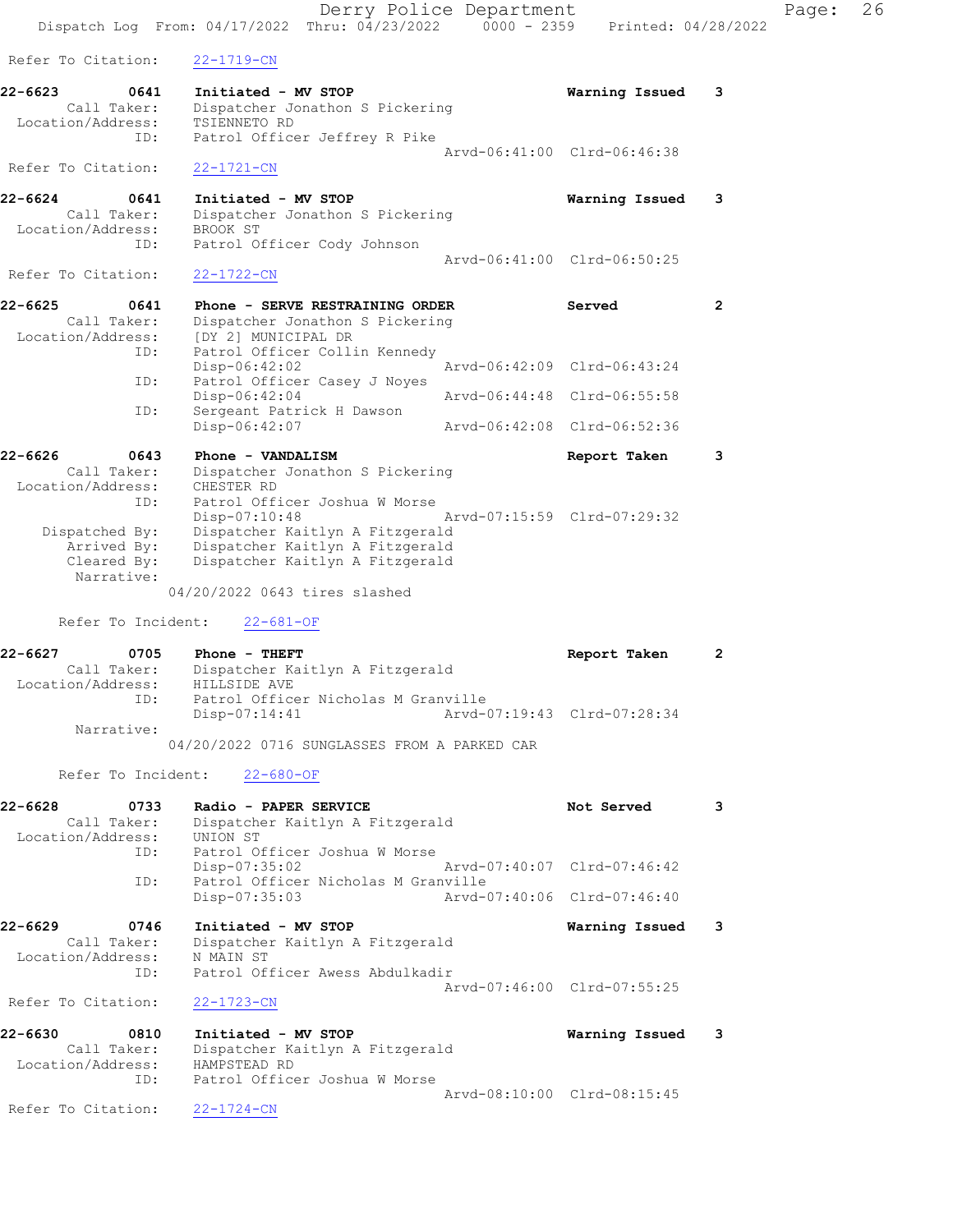Derry Police Department Fage: 27 Dispatch Log From:  $04/17/2022$  Thru:  $04/23/2022$  0000 - 2359 Printed: 04/28/2022 22-6631 0815 Radio - PAPER SERVICE Not Served 3 Call Taker: Dispatcher Kaitlyn A Fitzgerald Location/Address: FAIRWAY DR ID: Patrol Officer Nicholas M Granville Disp-08:22:08 Arvd-08:22:11 Clrd-08:31:13 ID: Patrol Officer Awess Abdulkadir Disp-08:22:10 Arvd-08:22:13 Clrd-08:31:13 ID: Sergeant Seth Plumer Disp-08:22:18 Arvd-08:22:20 Clrd-08:31:13 22-6632 0838 Phone - JUVENILE OFFENSES Services Rendered 2 Call Taker: Lieutenant Shawn P O'Donaghue Location/Address: FOREST RIDGE RD ID: Patrol Officer Awess Abdulkadir Disp-08:39:38 Arvd-08:43:26 Clrd-09:10:34 Arrived By: Dispatcher Kaitlyn A Fitzgerald Cleared By: Dispatcher Kaitlyn A Fitzgerald ID: Patrol Officer Nicholas M Granville Disp-08:39:41 Arvd-08:41:53 Clrd-09:12:16 Arrived By: Dispatcher Kaitlyn A Fitzgerald Cleared By: Dispatcher Kaitlyn A Fitzgerald ID: Sergeant Seth Plumer Disp-08:41:10 Arvd-08:41:11 Clrd-09:12:18 Dispatched By: Dispatcher Kaitlyn A Fitzgerald Arrived By: Dispatcher Kaitlyn A Fitzgerald Cleared By: Dispatcher Kaitlyn A Fitzgerald ID: Patrol Officer Awess Abdulkadir Disp-09:10:38 Arvd-09:10:46 Clrd-09:12:14 Dispatched By: Dispatcher Kaitlyn A Fitzgerald Arrived By: Dispatcher Kaitlyn A Fitzgerald Cleared By: Dispatcher Kaitlyn A Fitzgerald Narrative: 04/20/2022 0859 309 OFF AT #33 WITH SUBJECT Narrative: 04/20/2022 0903 JUVENILE BACK IN CUSTODY OF GRANDMOTHER 22-6633 0909 Radio - PAPER SERVICE Served 3 Call Taker: Dispatcher Kaitlyn A Fitzgerald Location/Address: FAIRWAY DR ID: Patrol Officer Awess Abdulkadir Disp-09:10:34 Arvd-09:10:36 Clrd-09:10:38 22-6634 0915 Initiated - MV STOP Warning Issued 3 Call Taker: Dispatcher Kaitlyn A Fitzgerald Location/Address: ISLAND POND RD + S MAIN ST ID: Patrol Officer Nicholas M Granville Arvd-09:15:00 Clrd-09:18:11 Refer To Citation: 22-1725-CN 22-6635 0920 Initiated - MV STOP Warning Issued 3 Call Taker: Dispatcher Kaitlyn A Fitzgerald Location/Address: E DERRY RD + CEMETERY RD ID: Patrol Officer Joshua W Morse Arvd-09:20:00 Clrd-09:28:10 Refer To Citation: 22-1726-CN 22-6636 0958 Initiated - SUBPOENA DELIVERY Not Served 1 Call Taker: Dispatcher Kaitlyn A Fitzgerald Location/Address: CHESTER RD ID: Patrol Officer Joshua W Morse Arvd-09:58:00 Clrd-10:03:53 22-6637 1026 Initiated - SUBPOENA DELIVERY Served 51 1 Call Taker: Patrol Officer Ryan M Panaro Location/Address: [DY 2] MUNICIPAL DR ID: Patrol Officer Ryan M Panaro Arvd-10:26:00 Clrd-10:28:55 22-6638 1030 Initiated - SUBPOENA DELIVERY Not Served 1

Call Taker: Dispatcher Kaitlyn A Fitzgerald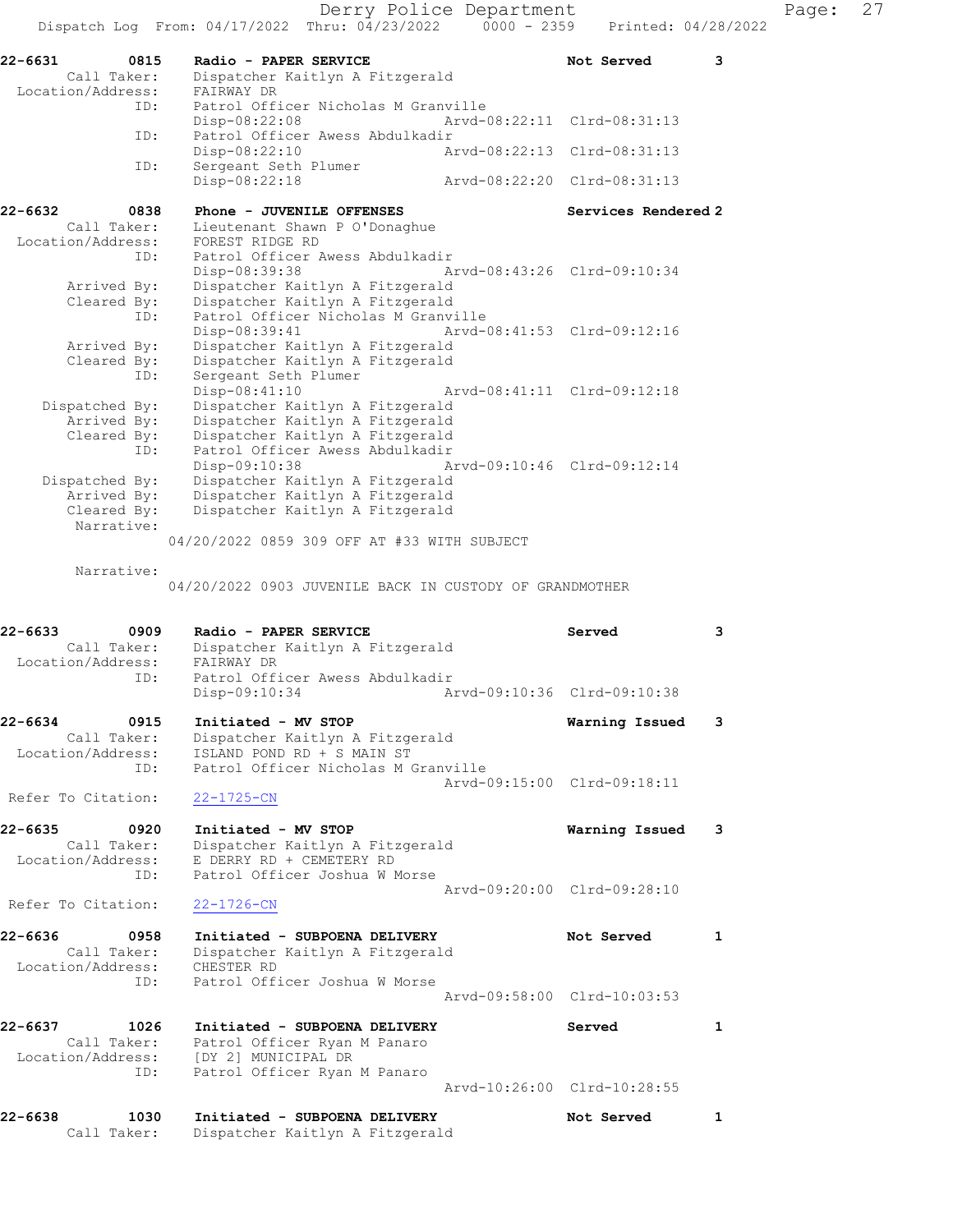Derry Police Department Fage: 28 Dispatch Log From: 04/17/2022 Thru: 04/23/2022 0000 - 2359 Printed: 04/28/2022 Location/Address: TSIENNETO RD ID: Patrol Officer Awess Abdulkadir Arvd-10:30:00 Clrd-10:35:04 22-6639 1034 Walk-In - ASSIST OTHER AGENCY Report Taken 3 Call Taker: Dispatcher Kaitlyn A Fitzgerald Location/Address: MUNICIPAL DR ID: Detective Scott A Tompkins Disp-10:34:54 Arvd-10:34:55 Clrd-10:35:11 Refer To Incident: 22-682-OF 22-6640 1045 Initiated - MV STOP Warning Issued 3 Call Taker: Dispatcher Kaitlyn A Fitzgerald Location/Address: W BROADWAY ID: Patrol Officer Awess Abdulkadir Arvd-10:45:00 Clrd-10:53:50 Refer To Citation: 22-1727-CN 22-6641 1054 Walk-In - Child Advocacy Center Services Rendered 3 Call Taker: Dispatcher Kaitlyn A Fitzgerald Location/Address: BIRCH ST ID: Detective Peter A Houlis Disp-10:57:00 Arvd-11:01:22 Clrd-14:10:46 22-6642 1100 Phone - ABANDONED 911 Services Rendered 1 Call Taker: Dispatcher Kaitlyn A Fitzgerald Location/Address: BIRCH ST ID: Patrol Officer Scott M Beegan Disp-11:04:55 Arvd-11:07:18 Clrd-11:12:58 Narrative: 04/20/2022 1107 SPOKE TO EMPLOYEE, MEGAN, UPON CALL BACK WHO CONFIRMED IT WAS FALSE Refer To Field Int: 22-1344-FI 22-6643 1109 Initiated - MV STOP Warning Issued 3 Call Taker: Dispatcher Kaitlyn A Fitzgerald Location/Address: BYPASS 28 ID: Patrol Officer Awess Abdulkadir Arvd-11:09:00 Clrd-11:14:29 Refer To Citation: 22-1728-CN 22-6644 1118 Phone - VIN CHECK Services Rendered 3 Call Taker: Dispatcher Kaitlyn A Fitzgerald Location/Address: GERMANTOWN RD ID: Patrol Officer Scott M Beegan Disp-11:19:52 Arvd-11:33:25 Clrd-11:53:10 Refer To Field Int: 22-1343-FI 22-6645 1121 Initiated - PAPER SERVICE Not Served 3 Call Taker: Dispatcher Kaitlyn A Fitzgerald Location/Address: ATLAS PL ID: Patrol Officer Joshua W Morse Arvd-11:21:00 Clrd-11:24:54 22-6646 1126 Phone - Loose Dog Complaint Services Rendered 2 Call Taker: Dispatcher Kaitlyn A Fitzgerald Location/Address: HAPPY AVE ID: Patrol Officer Joshua W Morse Disp-11:28:38 Arvd-11:35:00 Clrd-11:48:50 Narrative: 04/20/2022 1148 DOG RETURNED TO OWNER ON JUNIPER RD Refer To Field Int: 22-1390-FI 22-6647 1156 Initiated - PARKING COMPLAINT Parking Ticket Issued 1 Call Taker: Dispatcher Kaitlyn A Fitzgerald Location/Address: CHESTER RD

ID: Patrol Officer Joshua W Morse

Arvd-11:56:00 Clrd-11:56:15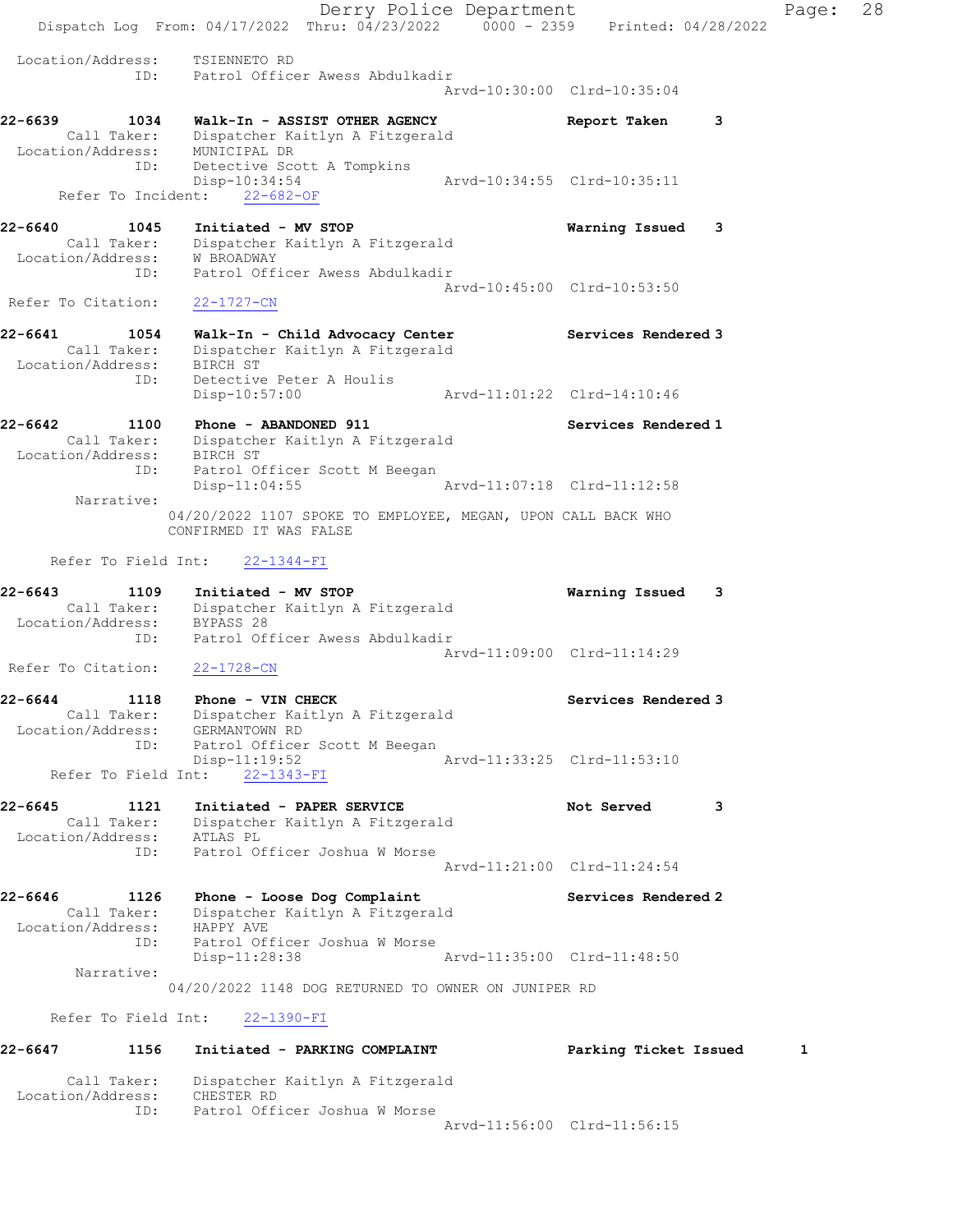04/20/2022 1221 ASSISTING DFD

| $22 - 6649$       | 1229        | Phone - WELFARE CHECK           |                             | Services Rendered 2 |
|-------------------|-------------|---------------------------------|-----------------------------|---------------------|
|                   | Call Taker: | Dispatcher Kaitlyn A Fitzgerald |                             |                     |
| Location/Address: |             | STEELE RD                       |                             |                     |
|                   | ID:         | Patrol Officer Scott M Beegan   |                             |                     |
|                   |             | Disp-12:31:58                   | Arvd-12:43:49 Clrd-13:18:53 |                     |
|                   | ID:         | Patrol Officer Awess Abdulkadir |                             |                     |
|                   |             | Disp-12:32:10                   | Arvd-12:51:23 Clrd-13:18:55 |                     |
|                   | ID:         | Sergeant Seth Plumer            |                             |                     |
|                   |             | Disp-12:32:37                   | Arvd-12:47:26 Clrd-13:18:24 |                     |
|                   | Narrative:  |                                 |                             |                     |

CLM REQUEST CHECK ON CLIENT

Narrative:

04/20/2022 1246 DFD ON SCENE

 Narrative: 04/20/2022 1319 CHECKED ON RESIDENT, MOTHER WILL BRING HIM TO HOSPTIAL

Refer To Field Int: 22-1338-FI

| 22-6650                          | 1242                       | Initiated - ASSIST CITIZEN                                                                                                  |                             | Assistance Rendered         |              | 3 |
|----------------------------------|----------------------------|-----------------------------------------------------------------------------------------------------------------------------|-----------------------------|-----------------------------|--------------|---|
|                                  | Call Taker:<br>ID:         | Dispatcher Kaitlyn A Fitzgerald<br>Location/Address: [DY 250] PINKERTON ST<br>Patrol Officer Brian J Landry                 |                             | Arvd-12:42:00 Clrd-12:43:55 |              |   |
|                                  | Refer To Field Int:        | $22 - 1336 - FI$                                                                                                            |                             |                             |              |   |
| $22 - 6651$<br>Location/Address: | 1300<br>Call Taker:<br>ID: | Radio - Parking Enforcement<br>Dispatcher Kaitlyn A Fitzgerald<br>HOODKROFT DR<br>Patrol Officer Nicholas M Granville       |                             | Services Rendered 1         |              |   |
|                                  |                            | $Disp-13:01:22$                                                                                                             | Arvd-13:07:09 Clrd-13:12:41 |                             |              |   |
| $22 - 6652$                      | 1310<br>Call Taker:<br>ID: | Phone - ROAD HAZARD<br>Dispatcher Kaitlyn A Fitzgerald<br>Location/Address: BIRCH ST<br>Patrol Officer Nicholas M Granville |                             | Removed Hazard              | $\mathbf{2}$ |   |
|                                  | Narrative:                 | Disp-13:12:54<br>04/20/2022 1313 MAN HOLE COVER                                                                             |                             | Arvd-13:15:02 Clrd-13:26:55 |              |   |
|                                  | Narrative:                 | 04/20/2022 1339 DPW NOTIFIED                                                                                                |                             |                             |              |   |
| $22 - 6653$                      | 1327<br>Call Taker:<br>ID: | Initiated - MV STOP<br>Dispatcher Kaitlyn A Fitzgerald<br>Location/Address: BIRCH ST<br>Patrol Officer Nicholas M Granville |                             | Warning Issued              | 3            |   |
| Refer To Citation:               |                            | $22 - 1729 - CN$                                                                                                            |                             | Arvd-13:27:00 Clrd-13:31:24 |              |   |
| $22 - 6654$<br>Location/Address: | 1339<br>Call Taker:<br>ID: | Initiated - PAPER SERVICE<br>Dispatcher Kaitlyn A Fitzgerald<br>CRYSTAL AVE<br>Patrol Officer Awess Abdulkadir              |                             | Served                      | 3            |   |
|                                  |                            |                                                                                                                             |                             | Arvd-13:39:00 Clrd-13:42:35 |              |   |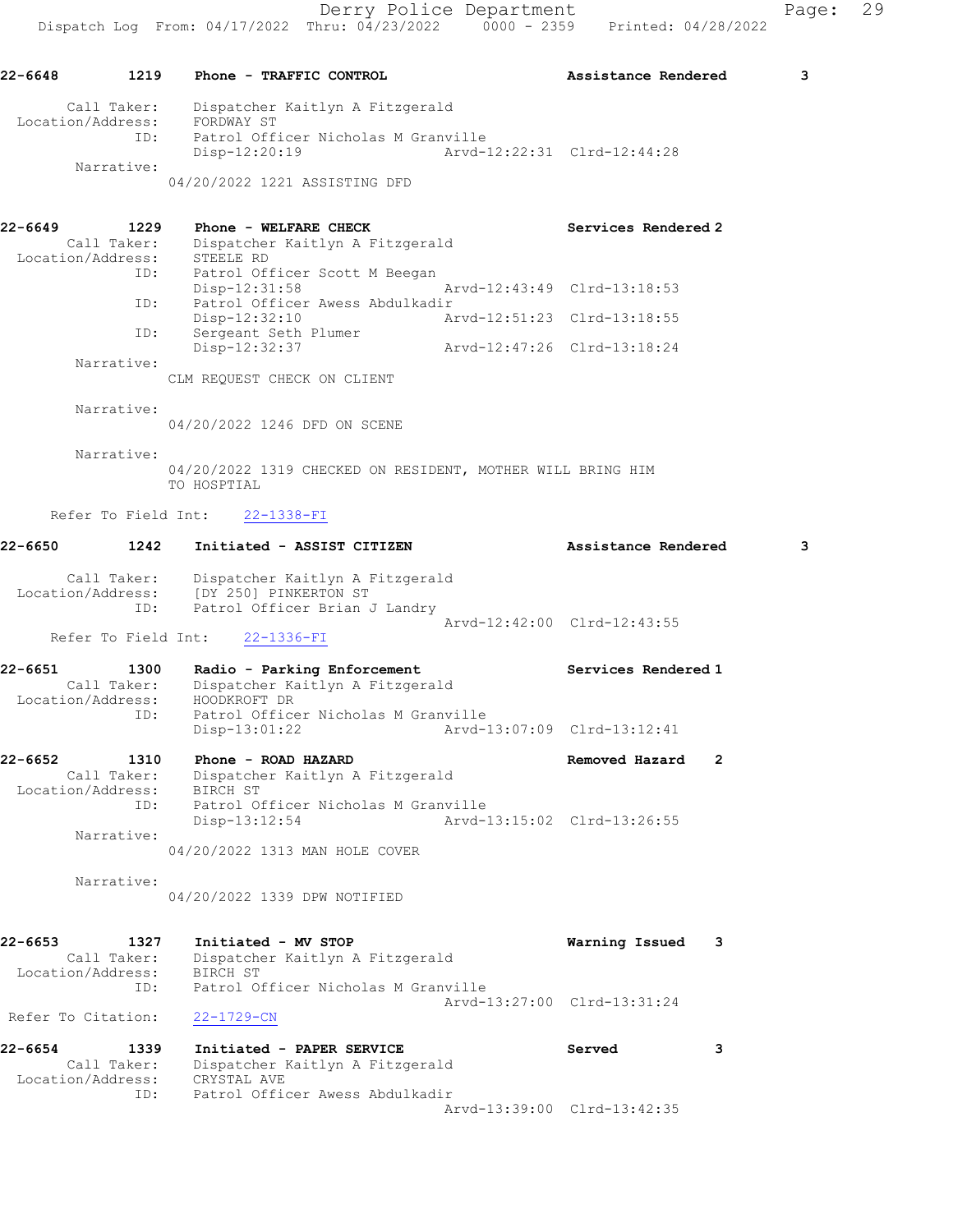Derry Police Department Fage: 30 Dispatch Log From: 04/17/2022 Thru: 04/23/2022 0000 - 2359 Printed: 04/28/2022 22-6655 1433 Phone - DELIVER A MESSAGE NEED Could Not Locate 1 Call Taker: Dispatcher Kaitlyn A Fitzgerald Location/Address: WINDHAM DEPOT RD ID: Patrol Officer Jack Stafford Disp-15:14:54 Arvd-15:26:44 Clrd-15:43:02 Dispatched By: Dispatcher Christina L Power Arrived By: Dispatcher Christina L Power Cleared By: Dispatcher Christina L Power Narrative: 04/20/2022 1437 FOR GREENLAND PD Narrative: no one home. 22-6656 1506 Phone - WARRANT ARREST 2 Call Taker: Patrol Officer Scott M Beegan Location/Address: [DY 2] MUNICIPAL DR ID: Patrol Officer Scott M Beegan Disp-15:06:49 Arvd-15:06:51 Clrd-15:19:46 Cleared By: Dispatcher Christina L Power ID: Patrol Officer Scott M Beegan Disp-15:19:54 Arvd-15:19:55 Clrd-15:43:51 Dispatched By: Dispatcher Christina L Power Arrived By: Dispatcher Christina L Power Cleared By: Dispatcher Christina L Power Narrative: subject turned himself in on a warrant for simple assault  $(x2)$ . Nilsson, Stephen 12 Fairway Dr Derry, NH dob 040465 Narrative: 04/20/2022 1627 released on a summons with a court date of 6/16 Refer To Arrest: 22-368-AR 22-6657 1507 Phone - ABANDONED MV Gone on Arrival 3 Call Taker: Sergeant Michael W Hughes Location/Address: ABBOTT CT ID: Patrol Officer Michael P Accorto Disp-15:12:31 Arvd-15:20:14 Clrd-15:20:15 Arrived By: Dispatcher Christina L Power Cleared By: Dispatcher Christina L Power 22-6658 1510 Initiated - MV STOP Warning Issued 3 Call Taker: Dispatcher Christina L Power Location/Address: MANCHESTER RD ID: Patrol Officer Nathan S Lavoie Arvd-15:10:00 Clrd-15:19:57 Refer To Citation: 22-1730-CN 22-6659 1520 Initiated - MV STOP Warning Issued 3 Call Taker: Dispatcher Christina L Power Location/Address: MANCHESTER RD ID: Patrol Officer Nathan S Lavoie Arvd-15:20:00 Clrd-15:30:10<br>22-1731-CN Refer To Citation: 22-6660 1522 Initiated - SUBPOENA DELIVERY Not Served 1 Call Taker: Dispatcher Christina L Power Location/Address: PARKLAND DR ID: Patrol Officer Michael P Accorto Arvd-15:22:00 Clrd-15:40:05 22-6661 1540 Initiated - SUBPOENA DELIVERY Cleared 1 Call Taker: Dispatcher Christina L Power Location/Address: BIRCH ST ID: Patrol Officer Michael P Accorto Arvd-15:40:00 Clrd-16:09:09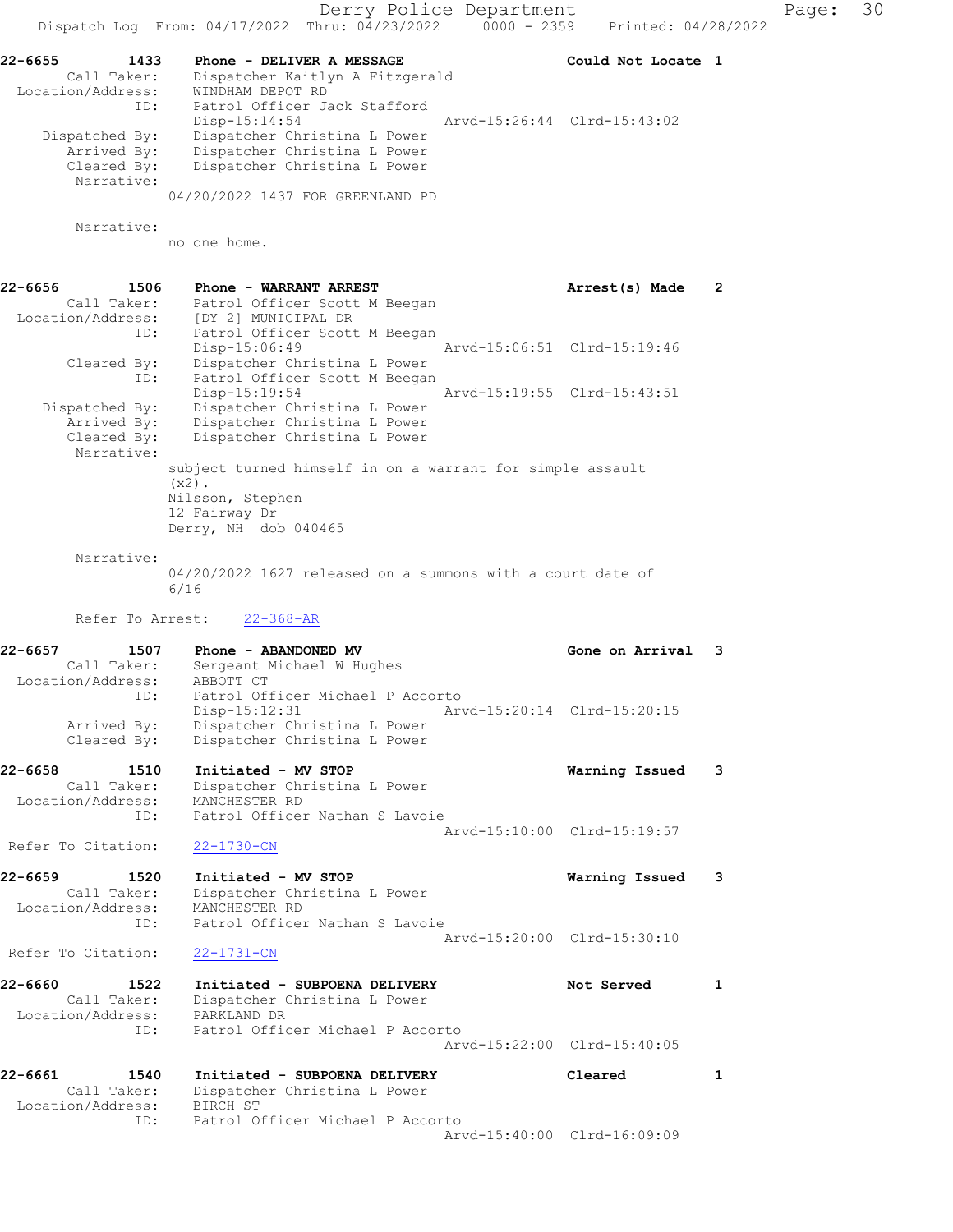22-6662 1540 Initiated - MV STOP Warning Issued 3 Call Taker: Dispatcher Christina L Power Location/Address: CRYSTAL AVE ID: Patrol Officer Nathan S Lavoie Arvd-15:40:00 Clrd-16:09:02 Refer To Citation: 22-1732-CN 22-6663 1541 Phone - SAFEKEEPING Report Taken 2 Call Taker: Sergeant Michael W Hughes Location/Address: HILDA AVE ID: Patrol Officer Michael Carnazzo Disp-15:43:16 Arvd-16:10:39 Clrd-16:50:47 Arrived By: Dispatcher Christina L Power Cleared By: Dispatcher Christina L Power Refer To Incident: 22-683-OF 22-6664 1610 Initiated - SUBPOENA DELIVERY Cleared 1 Call Taker: Dispatcher Christina L Power Location/Address: FRANKLIN ST ID: Patrol Officer Nathan S Lavoie Arvd-16:10:00 Clrd-16:19:32 22-6665 1619 Initiated - SUBPOENA DELIVERY Not Served 1 Call Taker: Dispatcher Christina L Power Location/Address: CRYSTAL AVE ID: Patrol Officer Nathan S Lavoie Arvd-16:19:00 Clrd-16:30:10 22-6666 1632 Initiated - SUBPOENA DELIVERY Not Served 1 Call Taker: Dispatcher Christina L Power Location/Address: MILLS FARM CIR ID: Patrol Officer Michael P Accorto Arvd-16:32:00 Clrd-16:33:39 22-6667 1636 Phone - SUSPICIOUS ACTIVITY Gone on Arrival 2 Call Taker: Dispatcher Christina L Power Location/Address: W BROADWAY ID: Patrol Officer Michael P Accorto Disp-16:37:06 Arvd-16:39:36 Clrd-16:56:29 22-6668 1639 Radio - FOLLOW-UP Cleared 2 Call Taker: Dispatcher Christina L Power Location/Address: BRIAN AVE ID: Detective Scott A Tompkins Disp-16:39:28 Arvd-16:39:33 Clrd-17:25:15 ID: Detective Kevin G Ruppel Disp-16:39:31 Arvd-16:39:32 Clrd-17:25:13 22-6669 1729 Phone - FOLLOW-UP Cleared 2 Call Taker: Dispatcher Christina L Power Call Taker.<br>Location/Address: PEARL ST ID: Detective Scott A Tompkins Disp-17:29:56 Arvd-17:30:01 Clrd-17:47:37 ID: Detective Kevin G Ruppel Disp-17:29:56 Arvd-17:29:59 Clrd-17:47:36 22-6670 1753 Initiated - SUBPOENA DELIVERY Not Served 1 Call Taker: Dispatcher Christina L Power Location/Address: BRIAN AVE ID: Patrol Officer Jack Stafford Arvd-17:53:00 Clrd-18:01:15 22-6671 1801 Initiated - SUBPOENA DELIVERY14 Not Served 1 Call Taker: Dispatcher Christina L Power Location/Address: JEFF LN ID: Patrol Officer Michael Carnazzo Arvd-18:01:00 Clrd-18:09:26 Cleared By: Patrol Officer Robert Corwin 22-6672 1810 Initiated - PAPER SERVICE Served 3 Call Taker: Patrol Officer Robert Corwin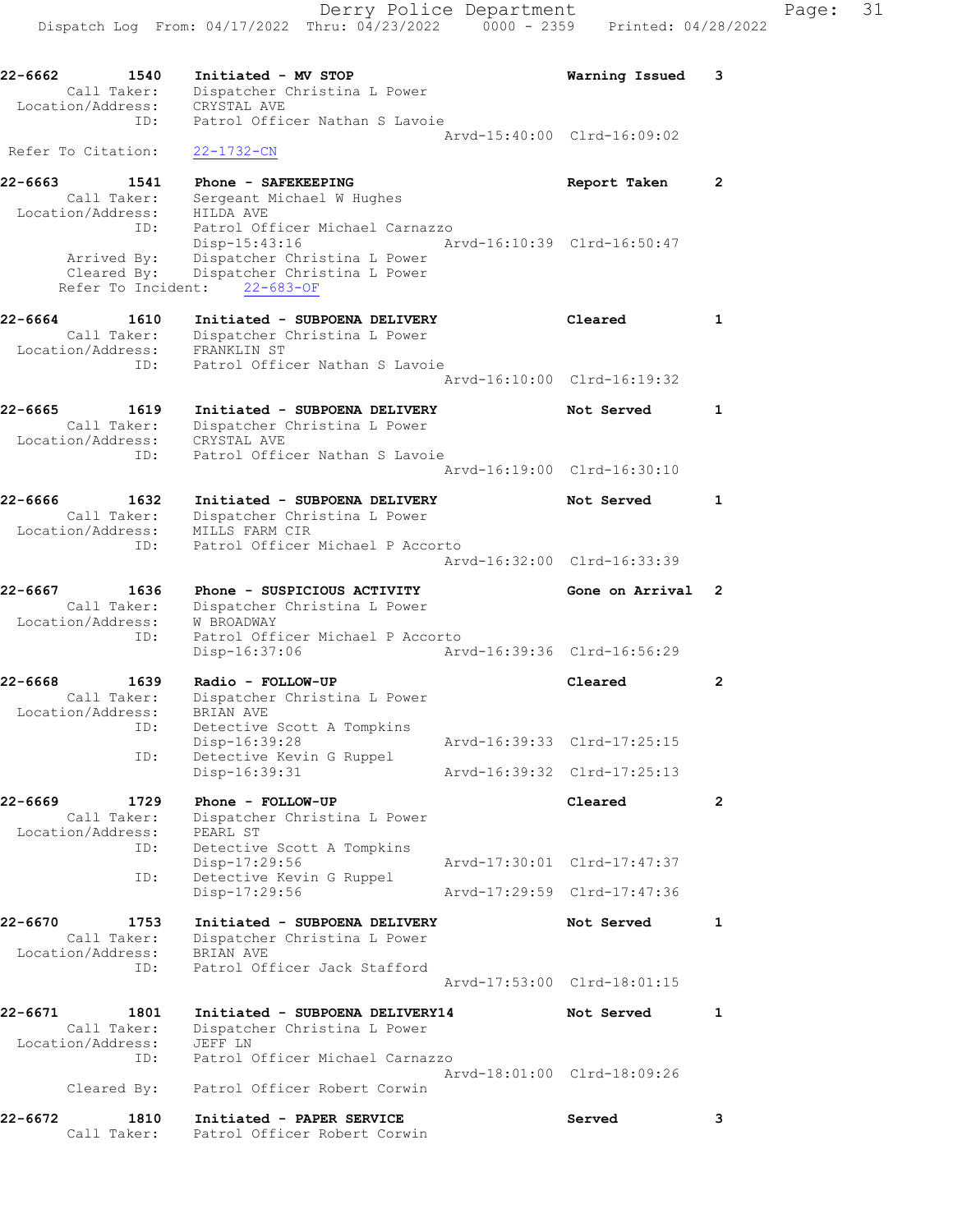Derry Police Department Fage: 32 Dispatch Log From: 04/17/2022 Thru: 04/23/2022 0000 - 2359 Printed: 04/28/2022 Location/Address: SCENIC DR ID: Patrol Officer Michael Carnazzo Arvd-18:10:00 Clrd-18:12:30 22-6673 1915 Initiated - MV STOP Warning Issued 3 Call Taker: Dispatcher Christina L Power Location/Address: CHESTER RD ID: Patrol Officer Monica Ricci Arvd-19:15:00 Clrd-19:20:55 Refer To Citation: 22-1733-CN 22-6674 1952 Initiated - FOLLOW-UP Cleared 2 Call Taker: Dispatcher Christina L Power Location/Address: FORDWAY EXT ID: Patrol Officer Monica Ricci Arvd-19:52:00 Clrd-20:15:23 22-6675 2041 Initiated - PED CHECK SENT ON THEIR WAY 2 Call Taker: Dispatcher Christina L Power Location/Address: E BROADWAY ID: Patrol Officer Jack Stafford Arvd-20:41:00 Clrd-20:49:22 22-6676 2046 Initiated - MV STOP Warning Issued 3 Call Taker: Dispatcher Christina L Power Location/Address: CRYSTAL AVE ID: Patrol Officer Michael Carnazzo Arvd-20:46:00 Clrd-21:08:23 Refer To Citation: 22-1735-CN 22-6677 2055 Initiated - MV STOP Warning Issued 3 Call Taker: Dispatcher Christina L Power Location/Address: LINLEW DR ID: Patrol Officer Monica Ricci Arvd-20:55:00 Clrd-21:00:57 Refer To Citation: 22-1734-CN 22-6678 2100 Initiated - MV STOP Summons Issued 3 Call Taker: Dispatcher Christina L Power Location/Address: BIRCH ST ID: Patrol Officer Jack Stafford Arvd-21:00:00 Clrd-22:39:46 ID: Patrol Officer Michael P Accorto Disp-21:11:02 Arvd-21:11:04 Clrd-21:19:08<br>TD: Patrol Officer Michael Carnazzo Patrol Officer Michael Carnazzo<br>Disp-21:19:04 Ar Disp-21:19:04 Arvd-21:19:06 Clrd-22:31:46 Narrative: 04/20/2022 2151 next on the list requested, Spacetown Auto assigned Refer To Summons: 22-369-AR 22-6679 2135 Phone - MV ACCIDENT Report Taken 1 Call Taker: Dispatcher Christina L Power Location/Address: GULF RD ID: Patrol Officer Monica Ricci Disp-21:35:18 Arvd-21:44:34 Clrd-22:44:02 ID: Patrol Officer Nathan S Lavoie<br>Disp-21:36:23 Ar Disp-21:36:23 Arvd-21:44:49 Clrd-22:39:41 Dispatched By: Sergeant Michael W Hughes ID: Detective Daniel J McCarthy Disp-21:40:25 Clrd-21:40:29 Narrative: 04/20/2022 2157 next on the list requested, LBP assigned Narrative: 04/20/2022 2208 wrecker on scene Narrative: strandberg vs ditch, full report Refer To Accident: 22-197-AC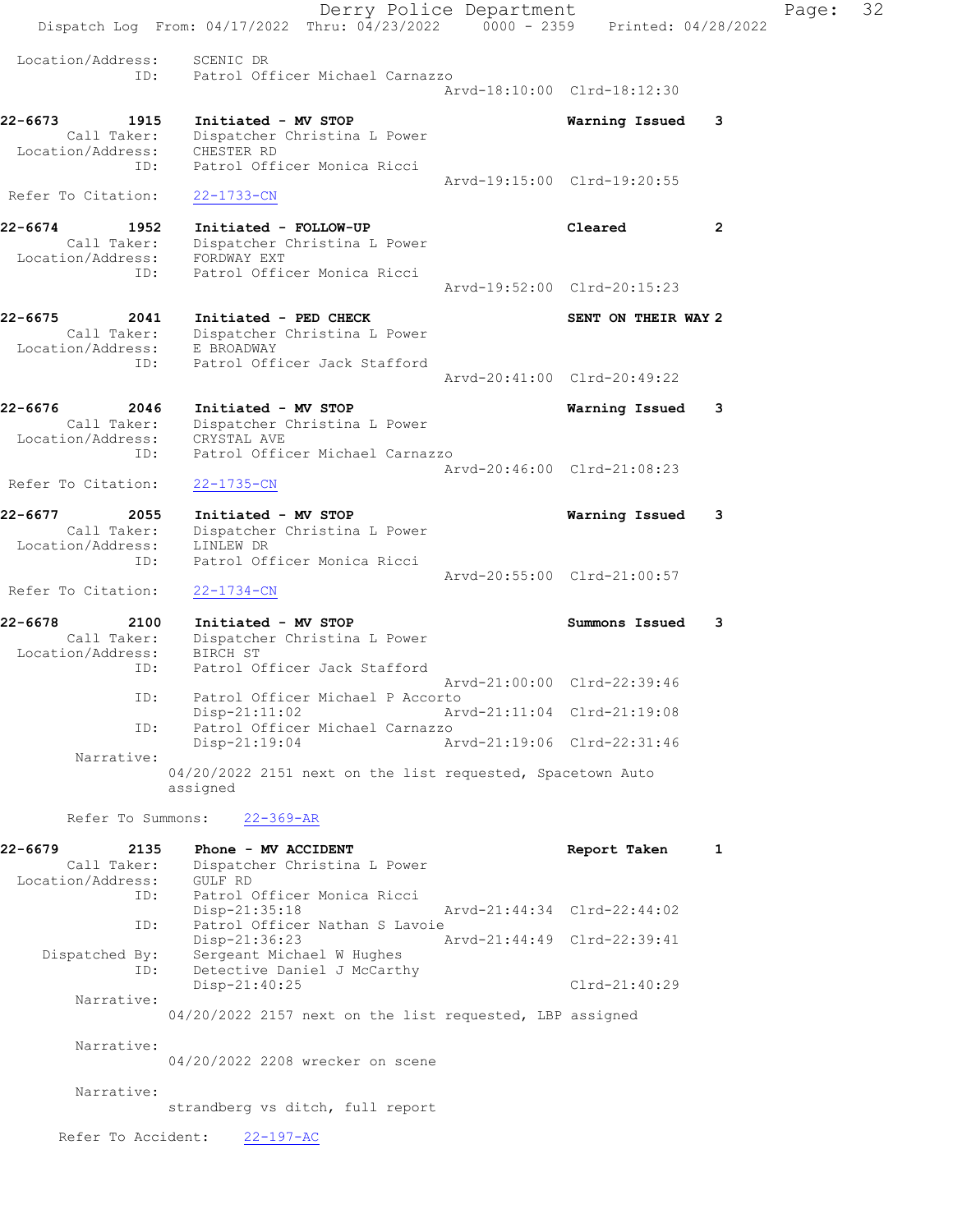Derry Police Department Page: 33 Dispatch Log From: 04/17/2022 Thru: 04/23/2022 0000 - 2359 Printed: 04/28/2022 Refer To Incident: 22-685-OF 22-6680 2139 Phone - FOLLOW-UP Cleared 2 Call Taker: Dispatcher Christina L Power<br>Location/Address: [DY 2] MUNICIPAL DR Location/Address: [DY 2] MUNICIPAL DR ID: Detective Daniel J McCarthy<br>Disp-21:40:32 Disp-21:40:32 Arvd-21:40:35 Clrd-21:41:04 Refer To Arrest:  $\frac{22-220-AR}{22-684-OF}$ Refer To Incident: 22-6681 2243 Phone - BURGLARY (B & E) PAST **Report Taken** 2 Call Taker: Dispatcher Christina L Power<br>ion/Address: LINLEW DR Location/Address:<br>ID: ID: Patrol Officer Monica Ricci Disp-22:44:54 Arvd-22:49:25 Clrd-04/21/2022 @ 00:43:14 Cleared By: Dispatcher Jonathon S Pickering ID: Patrol Officer Cody Johnson Disp-22:57:34 Arvd-22:59:15 Clrd-04/21/2022 @ 00:43:16 Dispatched By: Dispatcher Jonathon S Pickering Arrived By: Dispatcher Jonathon S Pickering Cleared By: Dispatcher Jonathon S Pickering ID: Patrol Officer Nikita Tomnyuk Disp-23:07:29 Arvd-23:07:30 Clrd-04/21/2022 @ 00:38:31 Dispatched By: Dispatcher Jonathon S Pickering Arrived By: Dispatcher Jonathon S Pickering Cleared By: Dispatcher Jonathon S Pickering ID: Patrol Officer Jeffrey R Pike Disp-23:07:31 Arvd-23:10:13 Clrd-23:37:49<br>Dispatched By: Dispatcher Jonathon S Pickering Dispatched By: Dispatcher Jonathon S Pickering Arrived By: Dispatcher Jonathon S Pickering Cleared By: Patrol Officer Jeffrey R Pike ID: Detective Daniel J McCarthy Disp-23:12:16 Arvd-23:27:47 Clrd-04/21/2022 @ 00:43:18 Dispatched By: Dispatcher Jonathon S Pickering Arrived By: Dispatcher Jonathon S Pickering Cleared By: Dispatcher Jonathon S Pickering ID: Detective Mark Borgatti Disp-23:12:26 Arvd-23:27:46 Clrd-04/21/2022 @ 00:43:17 Dispatched By: Dispatcher Jonathon S Pickering Arrived By: Dispatcher Jonathon S Pickering Cleared By: Dispatcher Jonathon S Pickering ID: Patrol Officer Jeffrey R Pike Disp-00:10:35 Clrd-04/21/2022 @ 00:10:38 Dispatched By: Dispatcher Jonathon S Pickering<br>Cleared By: Dispatcher Jonathon S Pickering Dispatcher Jonathon S Pickering ID: Dispatcher Jonathon S Pickering Disp-00:43:17 Clrd-04/21/2022 @ 00:43:21 Dispatched By: Dispatcher Jonathon S Pickering Cleared By: Dispatcher Jonathon S Pickering Narrative: 04/20/2022 2300 checking the building Narrative: 04/20/2022 2317 232 off at a second building Narrative: 04/20/2022 2327 170 off at a third building Narrative: 04/20/2022 2329 170 clear the check Narrative: 04/20/2022 2331 232 clear the check Narrative: 04/21/2022 0040 all units clear the scene Refer To Incident: 22-686-OF

For Date: 04/21/2022 - Thursday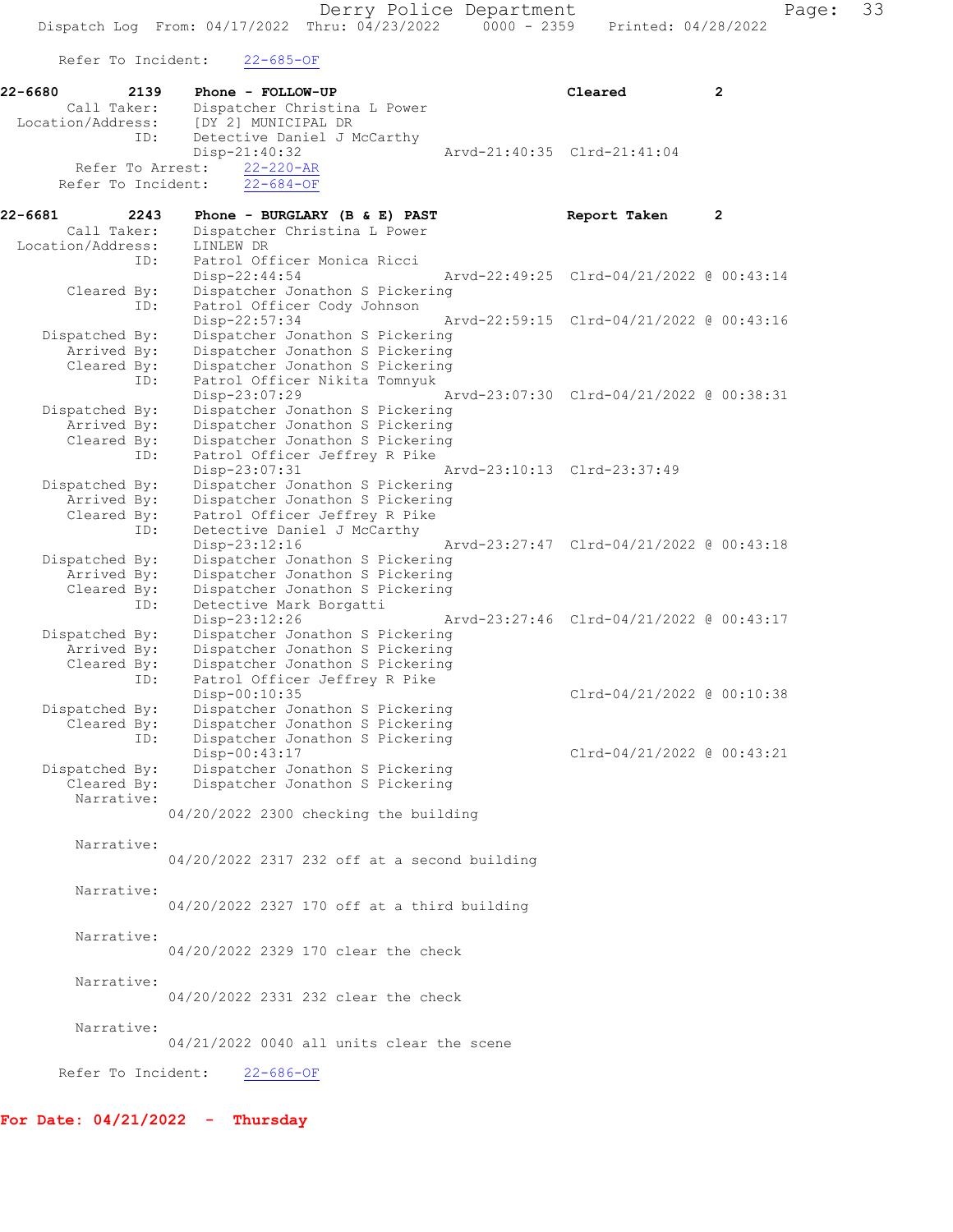Derry Police Department Fage: 34 Dispatch Log From:  $04/17/2022$  Thru:  $04/23/2022$  0000 - 2359 Printed: 04/28/2022 22-6682 0010 Phone - ANIMAL COMPLAINT Services Rendered 1 Call Taker: Dispatcher Jonathon S Pickering Location/Address: OLD AUBURN RD ID: Patrol Officer Jeffrey R Pike Disp-00:10:40 Arvd-00:17:38 Clrd-00:29:14 Narrative: 04/21/2022 0010 horse in the road Narrative: 04/21/2022 0029 recovered by owner 22-6683 0043 Initiated - FOLLOW-UP Services Rendered 2 Call Taker: Dispatcher Jonathon S Pickering Location/Address: LINLEW DR ID: Patrol Officer Cody Johnson Arvd-00:43:00 Clrd-00:50:18 ID: Detective Daniel J McCarthy<br>Disp-00:43:57 Disp-00:43:57 Arvd-00:44:09 Clrd-00:50:16 ID: Detective Mark Borgatti<br>Disp-00:44:07 Disp-00:44:07 Arvd-00:44:08 Clrd-00:50:17 22-6684 0156 Initiated - MV STOP Warning Issued 3 Call Taker: Dispatcher Jonathon S Pickering Location/Address: HAMPSTEAD RD ID: Patrol Officer Jeffrey R Pike Arvd-01:56:00 Clrd-01:59:22 Refer To Citation: 22-1736-CN 22-6685 0536 Phone - MV ACCIDENT No Action Required 1 Call Taker: Dispatcher Jonathon S Pickering Location/Address: MANCHESTER RD ID: Patrol Officer Jack Stafford Disp-05:36:31 Clrd-05:39:03<br>ID: Patrol Officer Jeffrey R Pike<br>Pice Of 26:22 Patrol Officer Jeffrey R Pike Disp-05:36:32 Clrd-05:39:01 22-6686 0601 Initiated - MV STOP Warning Issued 3 Call Taker: Dispatcher Jonathon S Pickering Location/Address: BYPASS 28 ID: Patrol Officer Jeffrey R Pike Arvd-06:01:00 Clrd-06:09:31 Refer To Citation: 22-1737-CN 22-6687 0621 Initiated - MV STOP Warning Issued 3 Call Taker: Dispatcher Jonathon S Pickering Location/Address: BYPASS 28 ID: Patrol Officer Jeffrey R Pike Arvd-06:21:00 Clrd-06:28:22 Refer To Citation: 22-816-000022 22-6688 0621 Initiated - MV STOP Warning Issued 3 Call Taker: Dispatcher Jonathon S Pickering Location/Address: KENDALL POND RD ID: Patrol Officer Nikita Tomnyuk Arvd-06:21:00 Clrd-06:26:45 Refer To Citation: 22-1738-CN 22-6689 0635 Initiated - MV STOP Warning Issued 3 Call Taker: Dispatcher Jonathon S Pickering Location/Address: ROCKINGHAM RD + BEDARD AVE ID: Patrol Officer Nikita Tomnyuk Arvd-06:35:00 Clrd-06:43:21 Refer To Citation: 22-1739-CN 22-6690 0642 Initiated - MV STOP Warning Issued 3 Call Taker: Dispatcher Jonathon S Pickering Location/Address: TSIENNETO RD ID: Patrol Officer Jeffrey R Pike Arvd-06:42:00 Clrd-06:48:34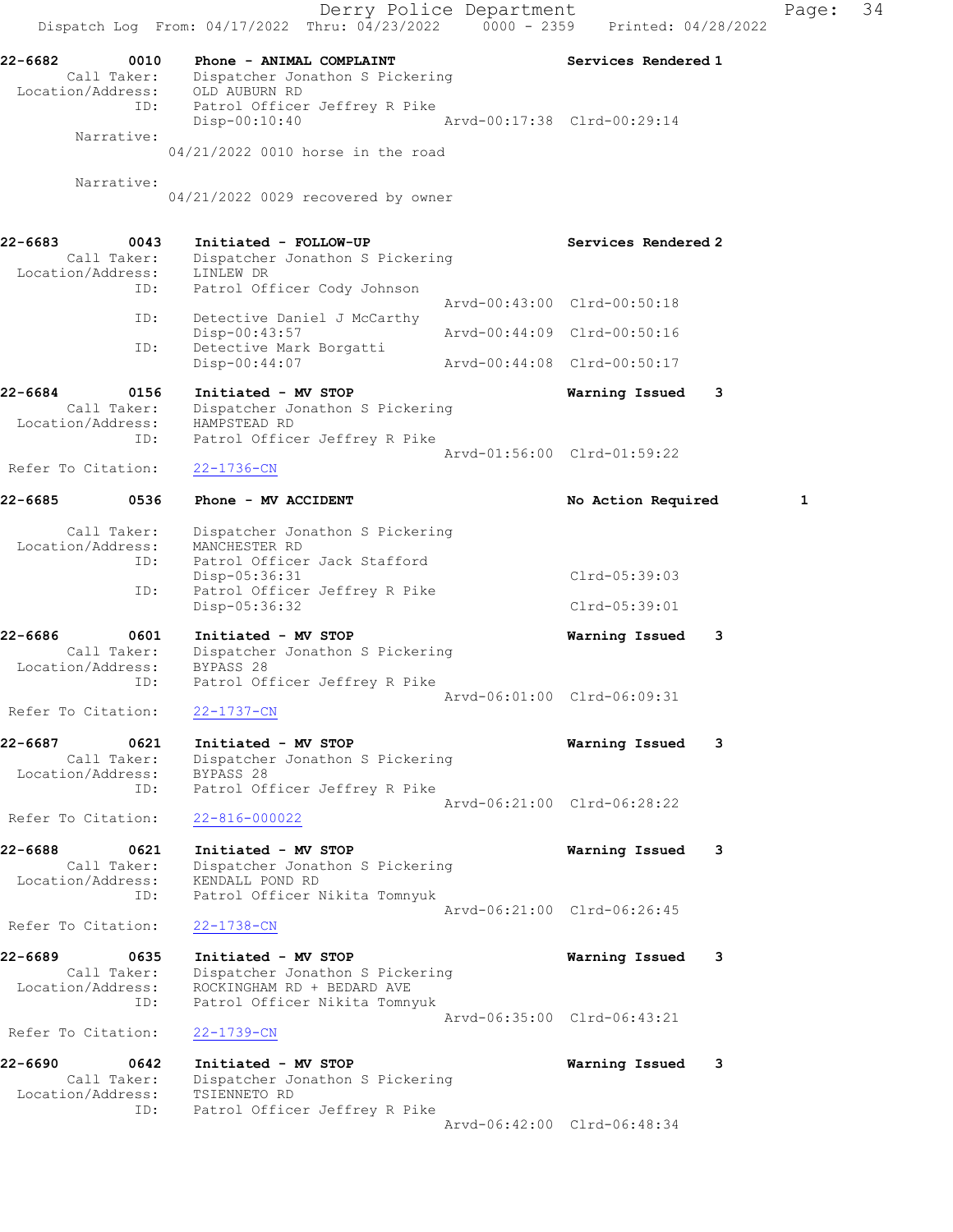Derry Police Department Fage: 35 Dispatch Log From: 04/17/2022 Thru: 04/23/2022 0000 - 2359 Printed: 04/28/2022 Refer To Citation: 22-1740-CN 22-6691 0720 Initiated - FOUND/LOST PROPERTY Services Rendered 3 Call Taker: Dispatcher Kaitlyn A Fitzgerald Location/Address: PINKERTON ST ID: Patrol Officer Brian J Landry Arvd-07:20:00 Clrd-07:21:56 Refer To Field Int: 22-1339-FI 22-6692 0725 Initiated - MV STOP Warning Issued 3 Call Taker: Dispatcher Kaitlyn A Fitzgerald Location/Address: HAMPSTEAD RD + MEADOWBROOK RD ID: Patrol Officer Joshua W Morse Arvd-07:25:00 Clrd-07:31:10 Refer To Citation: 22-1741-CN 22-6693 0742 Initiated - MV STOP Warning Issued 3 Call Taker: Dispatcher Kaitlyn A Fitzgerald Location/Address: ISLAND POND RD ID: Patrol Officer Samuel J Troy Arvd-07:42:00 Clrd-07:47:28 Refer To Citation: 22-1742-CN 22-6694 0814 Radio - PAPER SERVICE Not Served 3 Call Taker: Dispatcher Kaitlyn A Fitzgerald Location/Address: FAIRWAY DR ID: Patrol Officer Samuel J Troy Disp-08:14:36 Arvd-08:21:57 Clrd-08:26:34 ID: Patrol Officer Awess Abdulkadir Disp-08:14:38 Arvd-08:21:55 Clrd-08:26:31 22-6695 0818 Phone - Loose Dog Complaint Could Not Locate 2 Call Taker: Dispatcher Kaitlyn A Fitzgerald Location/Address: BYPASS 28 ID: Patrol Officer Joshua W Morse Disp-08:19:21 Arvd-08:27:52 Clrd-08:34:03 Narrative: 04/21/2022 0819 ROTTWEILER 22-6696 0822 Initiated - SUBPOENA DELIVERY Served 1 Call Taker: Dispatcher Kaitlyn A Fitzgerald Location/Address: PARKLAND DR ID: Patrol Officer Ryan M Panaro Arvd-08:22:00 Clrd-08:32:46 22-6697 0837 Initiated - SUBPOENA DELIVERY Not Served 1 Call Taker: Dispatcher Kaitlyn A Fitzgerald Location/Address: ISLAND POND RD ID: Patrol Officer Samuel J Troy Arvd-08:37:00 Clrd-08:41:39 22-6698 0842 Initiated - SUBPOENA DELIVERY Not Served 1 Call Taker: Dispatcher Kaitlyn A Fitzgerald Location/Address: FRANKLIN ST ID: Patrol Officer Awess Abdulkadir Arvd-08:42:00 Clrd-08:46:12 22-6699 0850 Initiated - SUBPOENA DELIVERY Not Served 1 Call Taker: Dispatcher Kaitlyn A Fitzgerald Location/Address: WALNUT HILL RD ID: Patrol Officer Joshua W Morse Arvd-08:50:00 Clrd-08:53:57 22-6700 0854 Initiated - SUBPOENA DELIVERY Not Served 1 Call Taker: Dispatcher Kaitlyn A Fitzgerald Location/Address: WALNUT HILL RD ID: Patrol Officer Joshua W Morse Arvd-08:54:00 Clrd-08:58:41 22-6701 0901 Initiated - MV STOP Warning Issued 3 Call Taker: Dispatcher Kaitlyn A Fitzgerald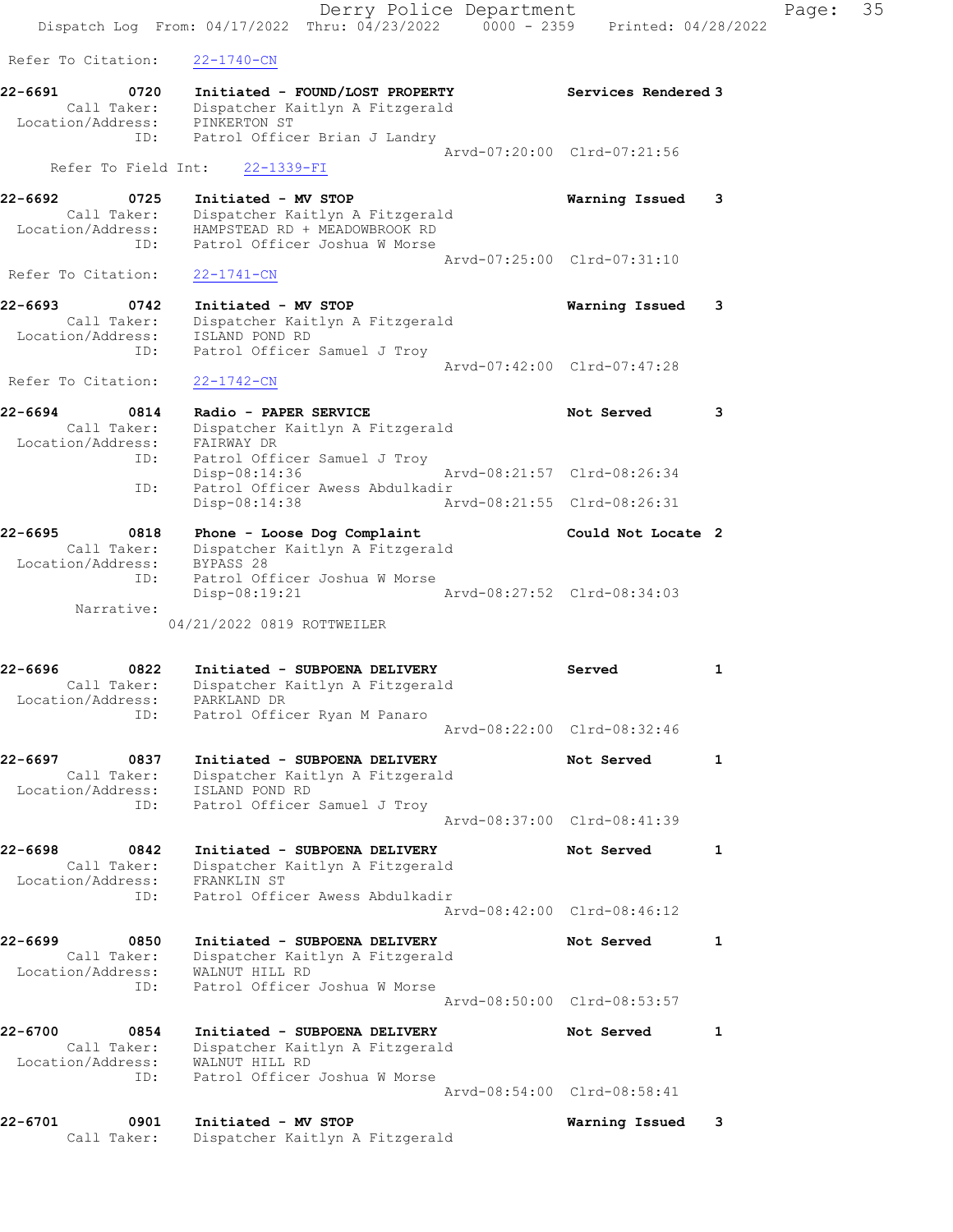|                                                                      | Dispatch Log From: 04/17/2022 Thru: 04/23/2022 0000 - 2359 Printed: 04/28/2022                                           | Derry Police Department |                             |   | Page: | 36 |
|----------------------------------------------------------------------|--------------------------------------------------------------------------------------------------------------------------|-------------------------|-----------------------------|---|-------|----|
| Location/Address:<br>ID:                                             | ROCKINGHAM RD + BEDARD AVE<br>Patrol Officer Samuel J Troy                                                               |                         |                             |   |       |    |
| Refer To Citation:                                                   | $22 - 1743 - CN$                                                                                                         |                         | Arvd-09:01:00 Clrd-09:08:30 |   |       |    |
| 22-6702<br>0907<br>Call Taker:<br>Location/Address:<br>ID:           | Initiated - MV STOP<br>Dispatcher Kaitlyn A Fitzgerald<br>HAMPSTEAD RD + SENTER COVE RD<br>Patrol Officer Joshua W Morse |                         | Warning Issued              | 3 |       |    |
| Refer To Citation:                                                   | $22 - 1744 - CN$                                                                                                         |                         | Arvd-09:07:00 Clrd-09:13:13 |   |       |    |
| 22-6703<br>0917<br>Call Taker:<br>Location/Address:<br>ID:           | Initiated - SUBPOENA DELIVERY<br>Dispatcher Kaitlyn A Fitzgerald<br>BLAKE FARM RD<br>Patrol Officer Joshua W Morse       |                         | Not Served                  | 1 |       |    |
|                                                                      |                                                                                                                          |                         | Arvd-09:17:00 Clrd-09:21:16 |   |       |    |
| 22-6704<br>0926<br>Call Taker:<br>Location/Address:<br>ID:           | Initiated - MV STOP<br>Dispatcher Kaitlyn A Fitzgerald<br>TSIENNETO RD<br>Patrol Officer Awess Abdulkadir                |                         | Warning Issued              | 3 |       |    |
| Refer To Citation:                                                   | $22 - 1745 - CN$                                                                                                         |                         | Aryd-09:26:00 Clrd-09:33:47 |   |       |    |
| 22-6705<br>0932<br>Call Taker:<br>Location/Address: BRIAN AVE        | Initiated - SUBPOENA DELIVERY<br>Dispatcher Kaitlyn A Fitzgerald                                                         |                         | Served                      | 1 |       |    |
| ID:                                                                  | Patrol Officer Samuel J Troy                                                                                             |                         | Arvd-09:32:00 Clrd-09:36:42 |   |       |    |
| 22-6706<br>0934<br>Call Taker:<br>Location/Address:<br>ID:           | Initiated - MV STOP<br>Dispatcher Kaitlyn A Fitzgerald<br>TSIENNETO RD<br>Patrol Officer Awess Abdulkadir                |                         | Warning Issued              | 3 |       |    |
| Refer To Citation:                                                   | $22 - 1746 - CN$                                                                                                         |                         | Arvd-09:34:00 Clrd-09:40:59 |   |       |    |
| 22-6707<br>0936<br>Call Taker:<br>Location/Address:<br>ID:           | Initiated - SUBPOENA DELIVERY<br>Dispatcher Kaitlyn A Fitzgerald<br>BRIAN AVE<br>Patrol Officer Samuel J Troy            |                         | Not Served                  | 1 |       |    |
|                                                                      |                                                                                                                          |                         | Arvd-09:36:00 Clrd-09:39:44 |   |       |    |
| 22-6708<br>0948<br>Call Taker:<br>Location/Address:<br>ID:           | Initiated - MV STOP<br>Dispatcher Kaitlyn A Fitzgerald<br>HAMPSTEAD RD + WARNER HILL RD<br>Patrol Officer Joshua W Morse |                         | Warning Issued              | 3 |       |    |
| Refer To Citation:                                                   | $22 - 1747 - CN$                                                                                                         |                         | Arvd-09:48:00 Clrd-09:55:25 |   |       |    |
| 22-6709<br>0953<br>Call Taker:<br>Location/Address:<br>ID:           | Phone - Loose Dog Complaint<br>Dispatcher Kaitlyn A Fitzgerald<br>ROCKINGHAM RD<br>Patrol Officer Samuel J Troy          |                         | Could Not Locate 2          |   |       |    |
| Narrative:                                                           | $Disp-09:54:51$                                                                                                          |                         | Arvd-09:56:29 Clrd-10:01:38 |   |       |    |
|                                                                      | 04/21/2022 0955 ENGLISH SETTER                                                                                           |                         |                             |   |       |    |
| 22-6710<br>1018<br>Call Taker:<br>Location/Address: PINYON PL<br>ID: | Initiated - SUBPOENA DELIVERY<br>Dispatcher Kaitlyn A Fitzgerald<br>Patrol Officer Joshua W Morse                        |                         | Served                      | 1 |       |    |
|                                                                      |                                                                                                                          |                         | Arvd-10:18:00 Clrd-10:22:37 |   |       |    |
| 22-6711<br>1021<br>Call Taker:<br>Location/Address:<br>ID:           | Initiated - PAPER SERVICE<br>Dispatcher Jess W Arcand<br>[LDY] SEASONS LN<br>Patrol Officer Awess Abdulkadir             |                         | Served                      | 3 |       |    |
| Cleared By:                                                          | Dispatcher Kaitlyn A Fitzgerald                                                                                          |                         | Arvd-10:21:00 Clrd-10:29:25 |   |       |    |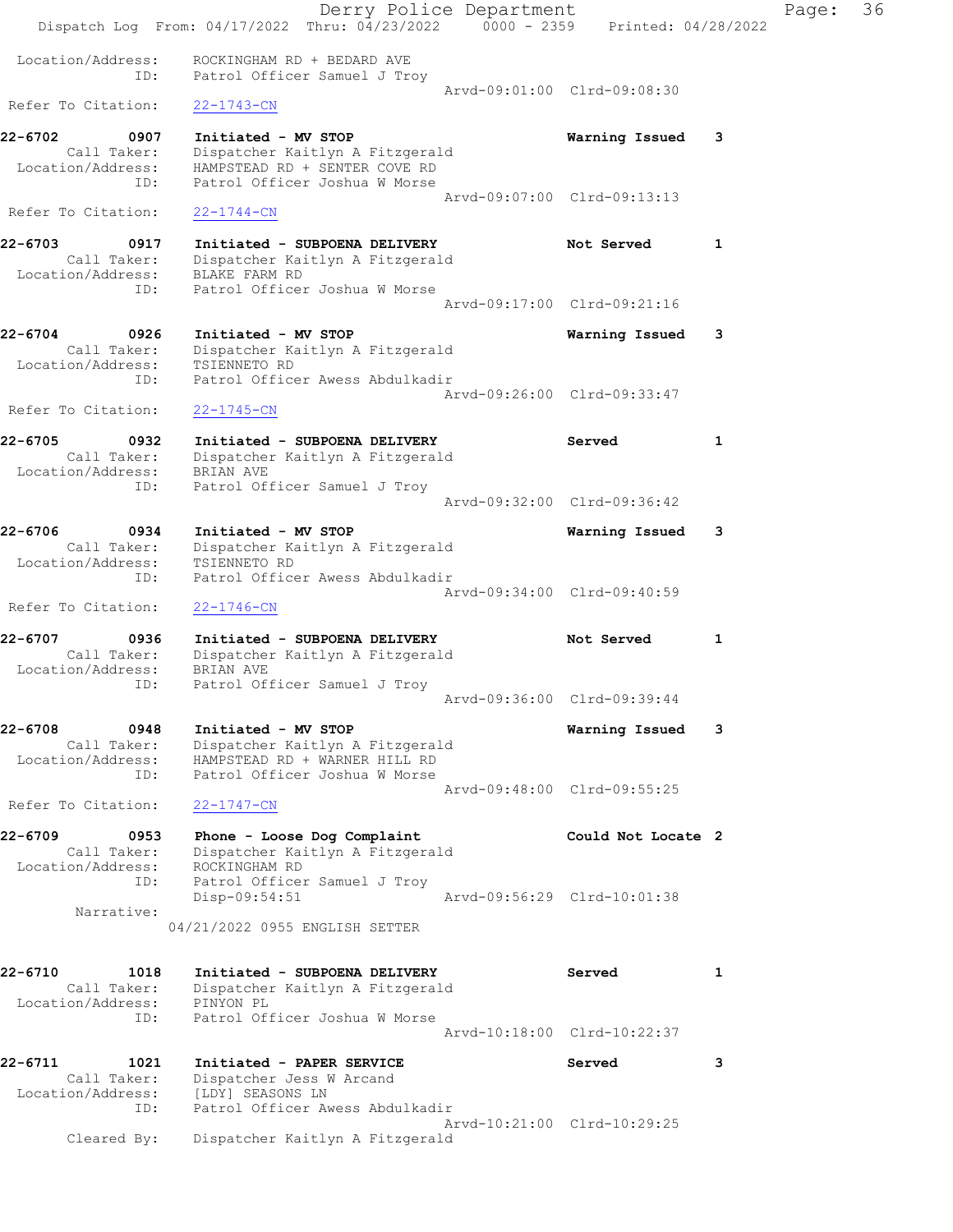Call Taker: Dispatcher Kaitlyn A Fitzgerald Location/Address: PINKERTON ST ID: Patrol Officer Awess Abdulkadir Arvd-10:40:00 Clrd-10:43:41 22-6714 1042 Initiated - MV STOP Warning Issued 3 Call Taker: Dispatcher Kaitlyn A Fitzgerald Location/Address: BIRCH ST ID: Patrol Officer Ryan M Panaro Arvd-10:42:00 Clrd-10:46:46 Refer To Citation: 22-1748-CN 22-6715 1048 Initiated - SUBPOENA DELIVERY Served 1 Call Taker: Dispatcher Kaitlyn A Fitzgerald Location/Address: CRYSTAL AVE ID: Patrol Officer Awess Abdulkadir

 Arvd-10:48:00 Clrd-10:55:39 22-6716 1054 Phone - SUSPICIOUS ACTIVITY Gone on Arrival 2 Call Taker: Dispatcher Kaitlyn A Fitzgerald Location/Address: E BROADWAY ID: Patrol Officer Awess Abdulkadir

 Disp-10:57:00 Arvd-10:58:29 Clrd-11:06:44 Narrative: 04/21/2022 1059 CONFUSED ELDERLY MALE WALKING

| $22 - 6717$       | 1057        | Phone - Community Relations     |  | Services Rendered 2         |
|-------------------|-------------|---------------------------------|--|-----------------------------|
|                   | Call Taker: | Dispatcher Kaitlyn A Fitzgerald |  |                             |
| Location/Address: |             | MUNICIPAL DR                    |  |                             |
|                   | ID:         | Patrol Officer Ryan M Panaro    |  |                             |
|                   |             | $Disp-10:57:40$                 |  | Arvd-10:57:45 Clrd-11:20:36 |
|                   | ID:         | Sergeant Patrick H Dawson       |  |                             |
|                   |             | $Disp-10:57:43$                 |  | Arvd-10:57:46 Clrd-11:20:35 |

22-6718 1106 Initiated - MV STOP 120 No Action Required 3

 Call Taker: Dispatcher Kaitlyn A Fitzgerald Location/Address: HAMPSTEAD RD ID: Patrol Officer Samuel J Troy Arvd-11:06:00 Clrd-11:07:40

22-6719 1109 Radio - PED CHECK SENT ON THEIR WAY 2 Call Taker: Dispatcher Kaitlyn A Fitzgerald Location/Address: E BROADWAY ID: Patrol Officer Awess Abdulkadir Disp-11:09:31 Arvd-11:09:33 Clrd-11:12:32 Narrative: 04/21/2022 1109 CHECKING ON PEDESTRIAN FROM 22-6716

| 22-6720           | 1118        | Phone - Loose Dog Complaint         |                             | Services Rendered 2 |
|-------------------|-------------|-------------------------------------|-----------------------------|---------------------|
|                   | Call Taker: | Dispatcher Kaitlyn A Fitzgerald     |                             |                     |
| Location/Address: |             | ADAMS POND RD                       |                             |                     |
|                   | ID:         | Patrol Officer Samuel J Troy        |                             |                     |
|                   |             | Disp-11:19:36                       | Arvd-11:29:39 Clrd-11:59:40 |                     |
|                   | Narrative:  |                                     |                             |                     |
|                   |             | 04/21/2022 1129 OFF WITH NH 4458475 |                             |                     |

Narrative:

04/21/2022 1132 OLDER GERMAN SHEPARD (GREY AROUND NOSE) WITH NO TAGS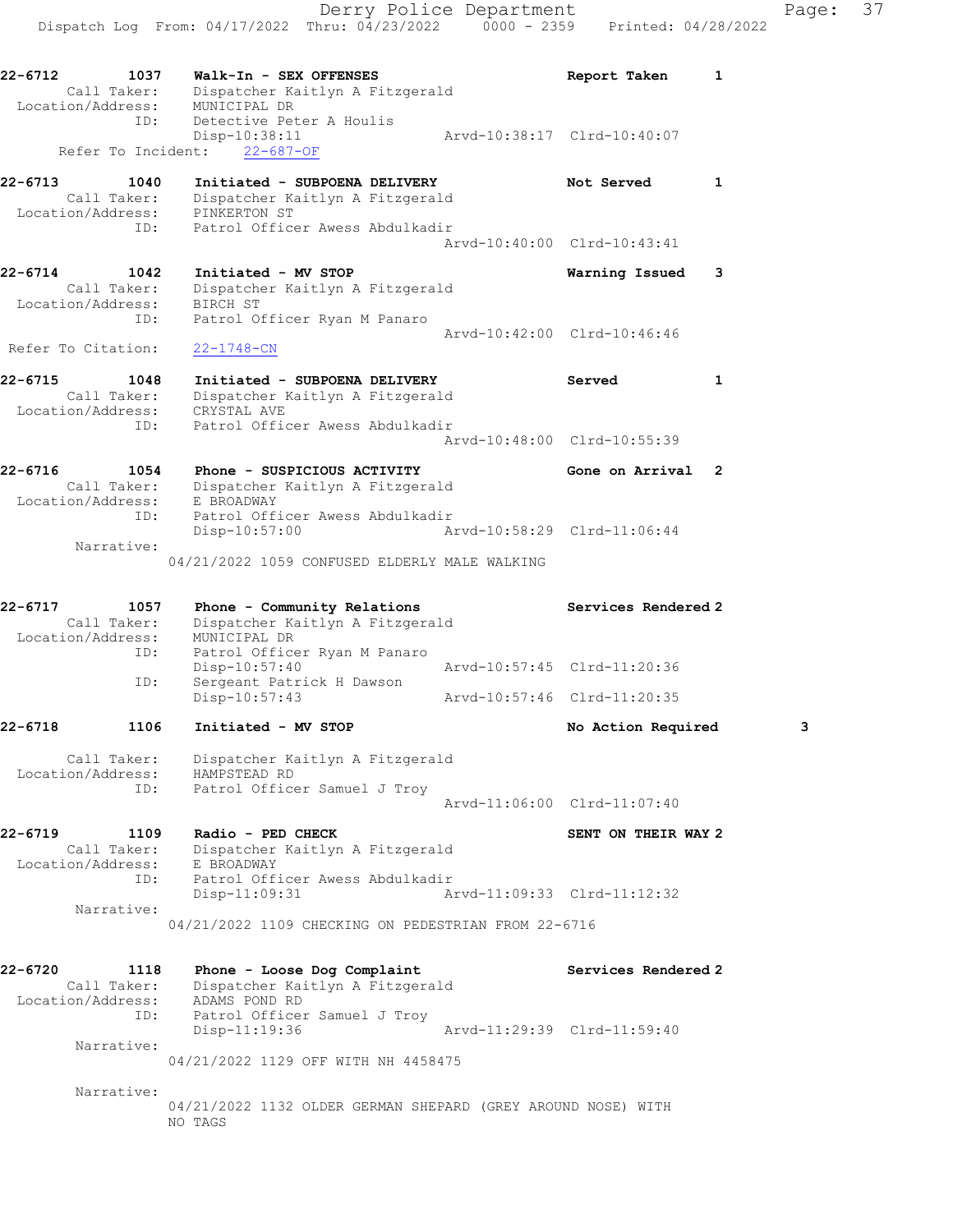Derry Police Department Page: 38 Dispatch Log From: 04/17/2022 Thru: 04/23/2022 0000 - 2359 Printed: 04/28/2022 Narrative: 04/21/2022 1146 OFF AT ANIMAL CONTROL Narrative: 04/21/2022 1159 ALL 4 PAWS NOTIFIED Refer To Incident: 22-688-OF 22-6721 1127 Phone - KEEP THE PEACE 1127 Matter Mediated 2 Call Taker: Dispatcher Kaitlyn A Fitzgerald Location/Address: FOREST RIDGE RD ID: Patrol Officer Awess Abdulkadir Disp-11:28:45 Arvd-11:31:18 Clrd-12:33:57 ID: Sergeant Patrick H Dawson Disp-11:38:14 Arvd-11:46:11 Clrd-12:33:42 ID: Patrol Officer Ryan M Panaro<br>Disp-11:38:18 Arvd-11:46:13 Clrd-12:33:54 Refer To Field Int: 22-1380-FI 22-6722 1147 Phone - WELFARE CHECK 12 ADVICE GIVEN 2 Call Taker: Dispatcher Kaitlyn A Fitzgerald Location/Address: FAIRFAX AVE ID: Patrol Officer Ryan M Panaro Disp-12:36:14 Arvd-12:39:09 Clrd-12:56:27 ID: Patrol Officer Samuel J Troy Disp-12:36:17 Arvd-12:44:59 Clrd-12:56:25 ID: Sergeant Patrick H Dawson Disp-12:37:22 Arvd-12:39:07 Clrd-12:56:22 Refer To Field Int: 22-1340-FI 22-6723 1214 Initiated - MV STOP Warning Issued 3 Call Taker: Dispatcher Kaitlyn A Fitzgerald Location/Address: E DERRY RD ID: Patrol Officer Joshua W Morse Arvd-12:14:00 Clrd-12:20:26 Refer To Citation: 22-1749-CN 22-6724 1257 Phone - FOLLOW-UP No Action Required 2 Call Taker: Dispatcher Kaitlyn A Fitzgerald Location/Address: BYPASS 28 ID: Patrol Officer Joshua W Morse Disp-12:58:17 Arvd-13:00:44 Clrd-13:07:41 22-6725 1327 Phone - ASSAULT Report Taken 1 Call Taker: Dispatcher Kaitlyn A Fitzgerald Location/Address: PEABODY RD ID: Patrol Officer Awess Abdulkadir Disp-13:41:53<br>Arvd-13:48:15 Clrd-14:45:09 Refer To Incident: 22-689-OF 22-6726 1346 Initiated - TOBACCO VIOLATION Report Taken 1 Call Taker: Dispatcher Kaitlyn A Fitzgerald Location/Address: PINKERTON ST ID: Patrol Officer Brian J Landry Arvd-13:46:00 Clrd-13:52:35 Refer To Summons: 22-370-AR 22-6727 1349 Phone - Wildlife Complaint National Services Rendered 2 Call Taker: Dispatcher Kaitlyn A Fitzgerald Location/Address: DERRYFIELD RD ID: Patrol Officer Ryan M Panaro Disp-13:50:29 Arvd-13:54:08 Clrd-14:00:02 Narrative: 04/21/2022 1350 INJURED TURKEY STUCK IN FENCED IN BACKYARD 22-6728 1503 Phone - ASSIST CITIZEN 1988 ADVICE GIVEN 3 Call Taker: Patrol Officer Scott M Beegan Location/Address: [DY 2] MUNICIPAL DR ID: Patrol Officer Scott M Beegan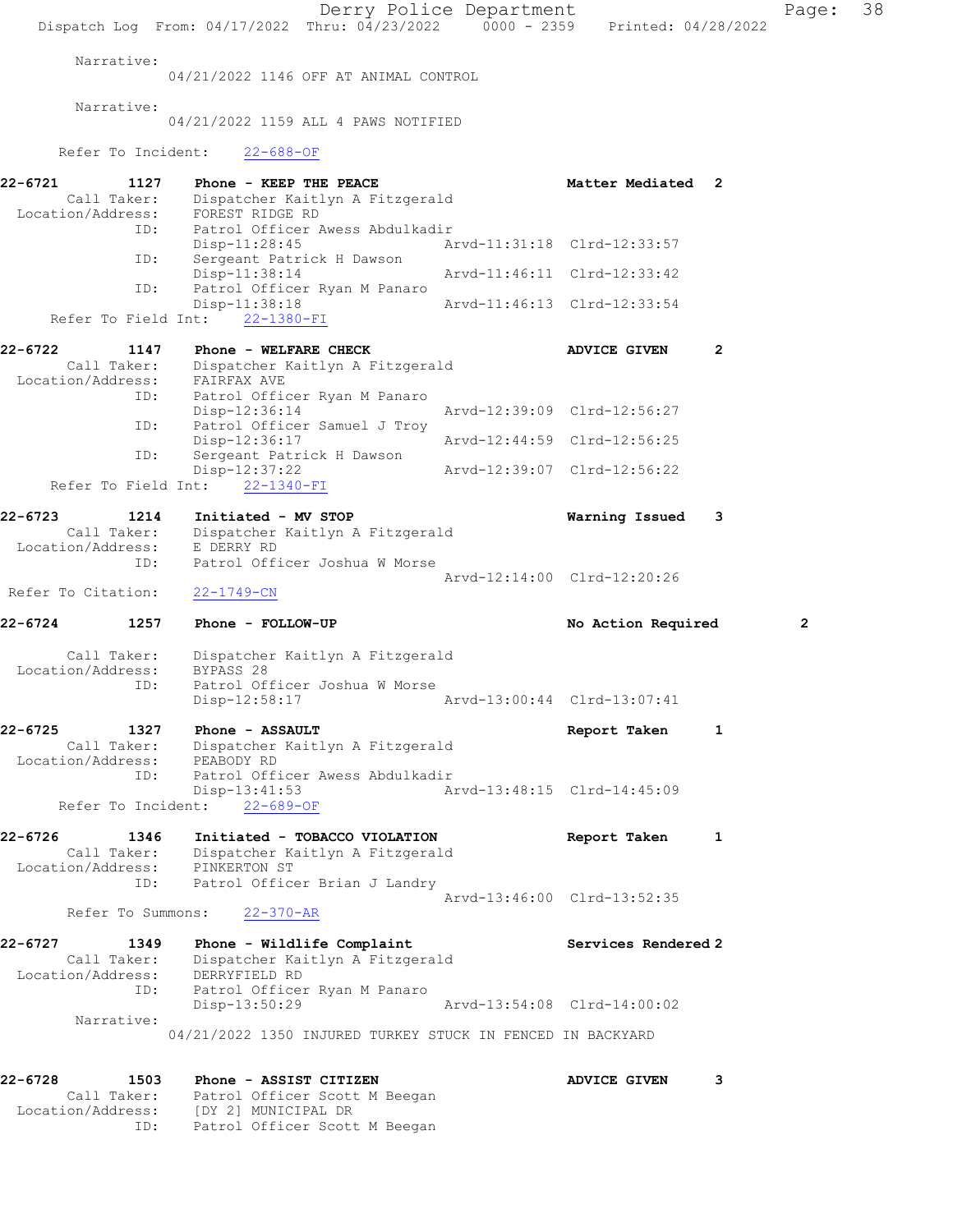|                                                                            |      |                                                                                    |                                 | Derry Police Department                                |                                |                | Page: 39 |  |
|----------------------------------------------------------------------------|------|------------------------------------------------------------------------------------|---------------------------------|--------------------------------------------------------|--------------------------------|----------------|----------|--|
|                                                                            |      | Dispatch Log From: 04/17/2022 Thru: 04/23/2022 0000 - 2359 Printed: 04/28/2022     |                                 |                                                        |                                |                |          |  |
| Refer To Field Int:                                                        |      | Disp-15:03:47                                                                      | $22 - 1341 - FI$                | Arvd-15:03:48 Clrd-15:22:01                            |                                |                |          |  |
| 22-6729                                                                    | 1513 |                                                                                    | Initiated - FOLLOW-UP           |                                                        | Cleared                        | $\overline{2}$ |          |  |
| Call Taker: Dispatcher Christina L Power<br>Location/Address: MUNICIPAL DR |      |                                                                                    |                                 |                                                        |                                |                |          |  |
|                                                                            | ID:  |                                                                                    | Patrol Officer Andrew R Kennedy | Arvd-15:13:00 Clrd-16:31:03                            |                                |                |          |  |
| 22-6730                                                                    | 1521 | Initiated - MV ACCIDENT                                                            |                                 |                                                        | Vehicle checked 1              |                |          |  |
| Location/Address: CRYSTAL AVE                                              |      | Call Taker: Dispatcher Christina L Power                                           |                                 |                                                        |                                |                |          |  |
|                                                                            |      | ID: Patrol Officer Nathan S Lavoie                                                 |                                 |                                                        |                                |                |          |  |
| Narrative:                                                                 |      |                                                                                    |                                 | Arvd-15:21:00 Clrd-15:29:57                            |                                |                |          |  |
|                                                                            |      | exchanged info, no police services needed.                                         |                                 |                                                        |                                |                |          |  |
| Refer To Field Int:                                                        |      |                                                                                    | $22 - 1353 - FI$                |                                                        |                                |                |          |  |
| 22-6731                                                                    |      | 1532 Phone - DEPARTMENT INFO                                                       |                                 |                                                        | No Action Required             |                | 3        |  |
|                                                                            |      | Call Taker: Patrol Officer Scott M Beegan<br>Location/Address: [DY 2] MUNICIPAL DR |                                 |                                                        |                                |                |          |  |
|                                                                            |      | ID: Patrol Officer Scott M Beegan                                                  |                                 |                                                        |                                |                |          |  |
| Cleared By:                                                                |      | Disp-15:32:23                                                                      | Dispatcher Christina L Power    | Arvd-15:32:24 Clrd-15:38:38                            |                                |                |          |  |
| Narrative:                                                                 |      |                                                                                    |                                 |                                                        |                                |                |          |  |
|                                                                            |      | duplicate call                                                                     |                                 |                                                        |                                |                |          |  |
|                                                                            |      | Refer To Arrest: 22-371-AR                                                         |                                 |                                                        |                                |                |          |  |
| 22-6732                                                                    | 1537 |                                                                                    | Walk-In - WARRANT ARREST        |                                                        | Arrest(s) Made                 | 2              |          |  |
| Location/Address: [DY 2] MUNICIPAL DR                                      |      | Call Taker: Dispatcher Christina L Power                                           |                                 |                                                        |                                |                |          |  |
|                                                                            | ID:  | Disp-15:38:55                                                                      | Patrol Officer Scott M Beegan   | Arvd-15:39:54 Clrd-16:13:04                            |                                |                |          |  |
| Narrative:                                                                 |      |                                                                                    |                                 |                                                        |                                |                |          |  |
|                                                                            |      | willful concealment.                                                               |                                 | subject into hq's to turn themself in on a warrant for |                                |                |          |  |
|                                                                            |      | Clement, Brian                                                                     |                                 |                                                        |                                |                |          |  |
|                                                                            |      | 12 Hampshire Dr<br>Derry, NH dob 040483                                            |                                 |                                                        |                                |                |          |  |
|                                                                            |      | Refer To Arrest: 22-371-AR                                                         |                                 |                                                        |                                |                |          |  |
| 22-6733                                                                    | 1542 |                                                                                    | Initiated - SUBPOENA DELIVERY   |                                                        | Not Served                     | 1              |          |  |
| Call Taker:<br>Location/Address: SUSAN DR                                  |      |                                                                                    | Dispatcher Christina L Power    |                                                        |                                |                |          |  |
|                                                                            | ID:  | Patrol Officer Jack Stafford                                                       |                                 |                                                        |                                |                |          |  |
|                                                                            |      |                                                                                    |                                 | Arvd-15:42:00 Clrd-15:52:58                            |                                |                |          |  |
| 22-6734<br>2                                                               | 1604 | Phone - PED CHECK                                                                  |                                 |                                                        | Taken to Family/Guardian/Other |                |          |  |
| Call Taker:                                                                |      |                                                                                    | Dispatcher Christina L Power    |                                                        |                                |                |          |  |
| Location/Address:                                                          | ID:  | CRYSTAL AVE<br>Patrol Officer Nathan S Lavoie                                      |                                 |                                                        |                                |                |          |  |
|                                                                            |      | Disp-16:06:56                                                                      |                                 |                                                        | Clrd-16:13:16                  |                |          |  |
|                                                                            | ID:  | Disp-16:07:00                                                                      | Patrol Officer Jack Stafford    | Arvd-16:07:02 Clrd-16:13:13                            |                                |                |          |  |
| Narrative:                                                                 |      | subject sleeping on the ground                                                     |                                 |                                                        |                                |                |          |  |
|                                                                            |      |                                                                                    |                                 |                                                        |                                |                |          |  |
| Narrative:                                                                 |      | no issues, turned over to a parent                                                 |                                 |                                                        |                                |                |          |  |
| Refer To Field Int:                                                        |      |                                                                                    | 22-1399-FI                      |                                                        |                                |                |          |  |
| 22-6735                                                                    | 1614 |                                                                                    | Phone - WARRANT ARREST          |                                                        | Arrest(s) Made                 | 2              |          |  |
|                                                                            |      | Call Taker: Patrol Officer Scott M Beegan                                          |                                 |                                                        |                                |                |          |  |
|                                                                            | ID:  | Location/Address: [DY 2] MUNICIPAL DR                                              | Patrol Officer Scott M Beegan   |                                                        |                                |                |          |  |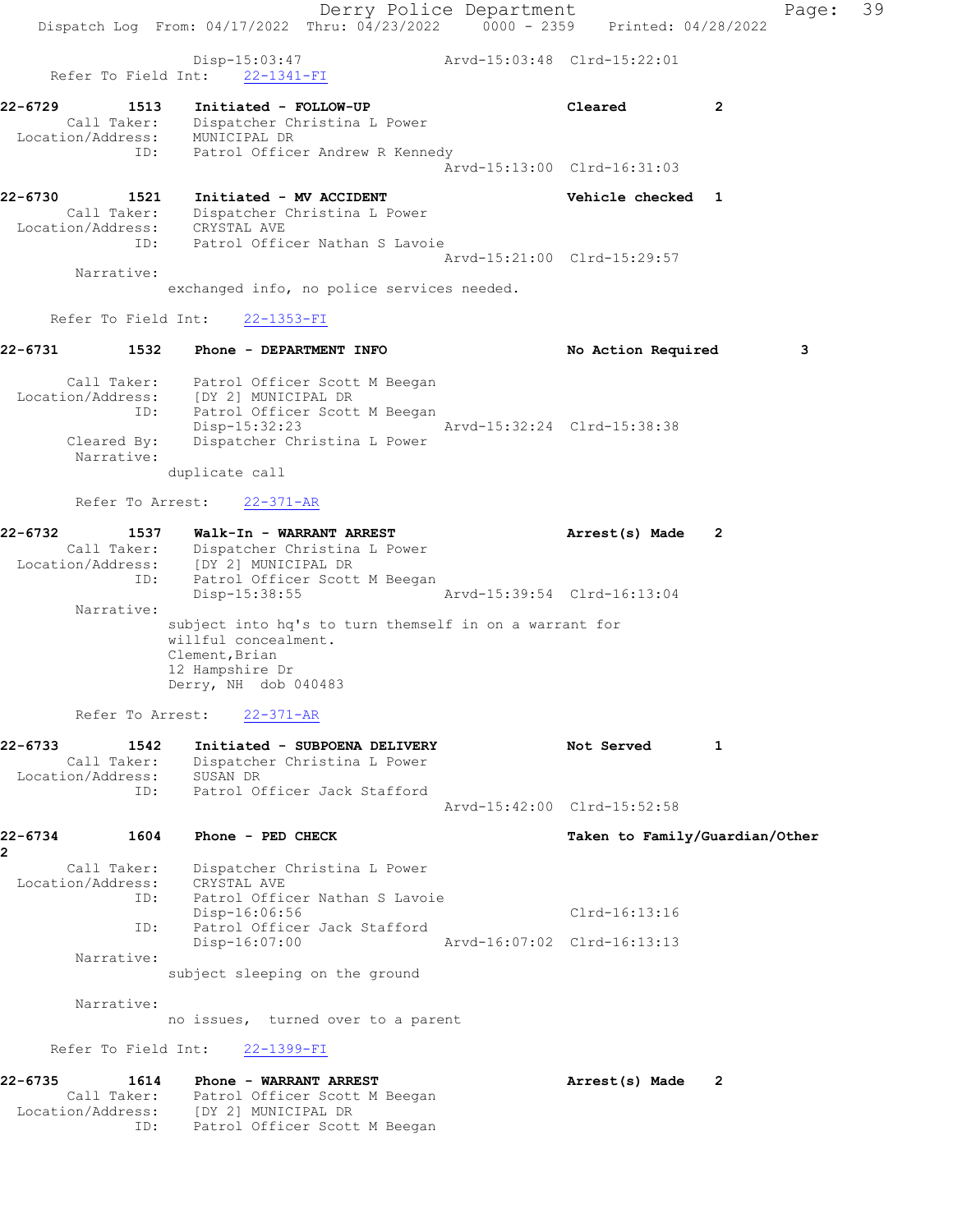Derry Police Department Page: 40 Dispatch Log From: 04/17/2022 Thru: 04/23/2022 0000 - 2359 Printed: 04/28/2022 Disp-16:14:28 Arvd-16:14:30 Clrd-16:33:45 Cleared By: Dispatcher Christina L Power Narrative: subject into hq's to turn themself in on a warrant for littering Narrative: Martias-Ruiz,Victor 13 N main St Derry, NH dob 062898 Narrative: 04/21/2022 1633 released on PR bail with a court date of 6/16 Refer To Arrest: 22-373-AR 22-6736 1617 Phone - ERRATIC OPERATION Warning Issued 2 Call Taker: Dispatcher Christina L Power Location/Address: S MAIN ST ID: Patrol Officer Nathan S Lavoie<br>Disp-16:18:33 Arvd-16:22:54 Clrd-16:33:04 Disp-16:18:33 Narrative: 04/21/2022 1623 stopping on Chester Rd Refer To Field Int: 22-1354-FI 22-6737 1639 Initiated - SUBPOENA DELIVERY Served 1 Call Taker: Dispatcher Christina L Power Location/Address: WALNUT HILL RD ID: Patrol Officer Michael Carnazzo Arvd-16:39:00 Clrd-16:47:16 22-6738 1702 Phone - ROAD HAZARD Removed Hazard 2 Call Taker: Dispatcher Christina L Power Location/Address: HOODKROFT DR ID: Patrol Officer Nathan S Lavoie Disp-17:03:45 Arvd-17:03:49 Clrd-17:15:57 Narrative: company blowing debris into the roadway 22-6739 1704 Phone - DOWN WIRE Services Rendered 2 Call Taker: Dispatcher Christina L Power Location/Address: KENDALL POND RD ID: Patrol Officer Jack Stafford Disp-17:04:45 Arvd-17:09:28 Clrd-17:23:22 Narrative: 04/21/2022 1722 determined to be a fire alarm wire casing. DFD notified. 22-6740 1708 Phone - SUSPICIOUS ACTIVITY Services Rendered 2 Call Taker: Dispatcher Christina L Power Location/Address: CARBERRY DR ID: Patrol Officer Nathan S Lavoie Disp-17:16:07 Arvd-17:25:33 Clrd-17:40:38 Narrative: suspicious package delivery Narrative: no issues 22-6741 1724 Initiated - MV STOP Warning Issued 3 Call Taker: Dispatcher Christina L Power Location/Address: SCOBIE POND RD ID: Patrol Officer Michael Carnazzo Arvd-17:24:00 Clrd-17:32:22 Refer To Citation: 22-1751-CN 22-6742 1730 Initiated - FOLLOW-UP Cleared 2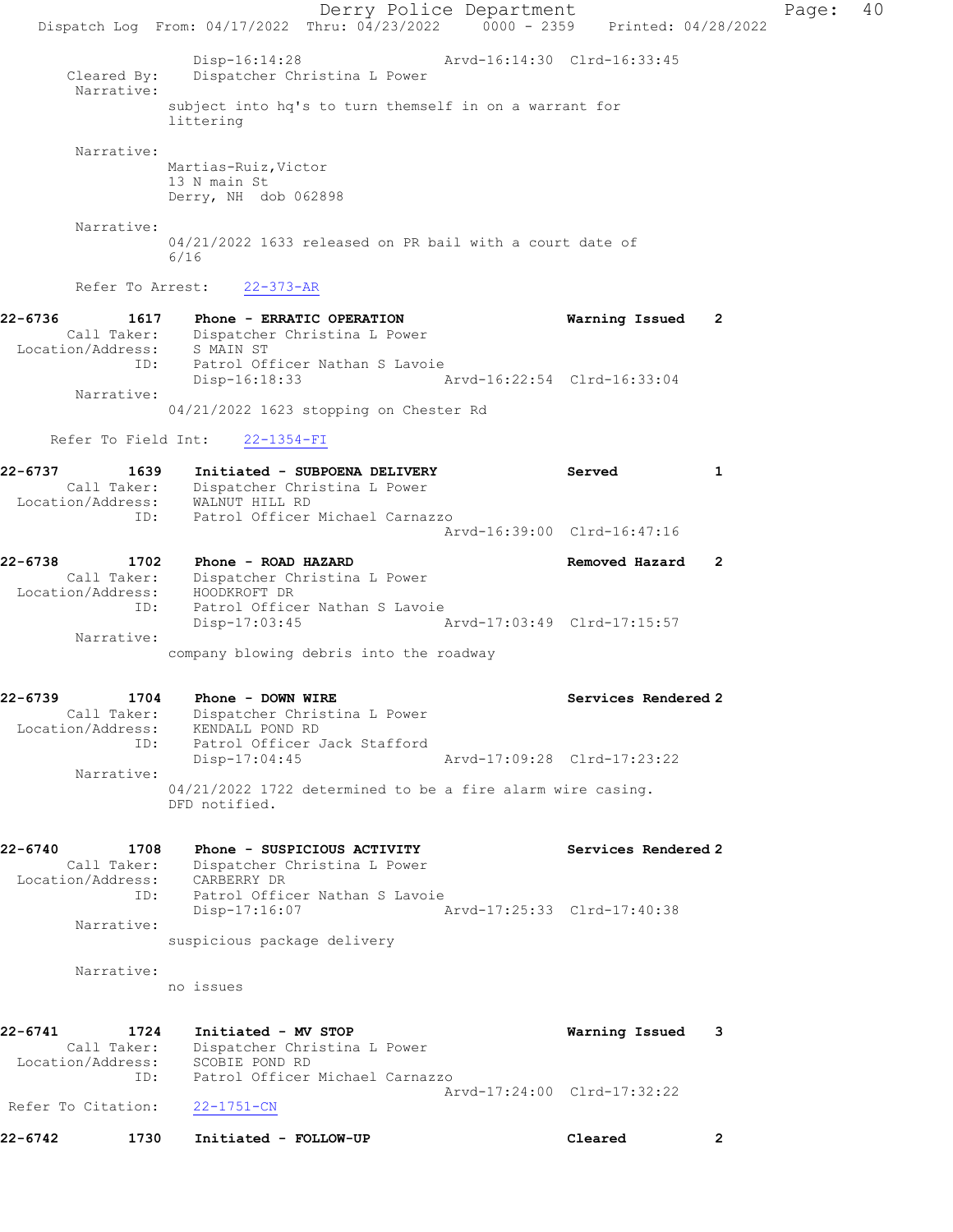Derry Police Department Fage: 41 Dispatch Log From: 04/17/2022 Thru: 04/23/2022 0000 - 2359 Printed: 04/28/2022 Call Taker: Dispatcher Christina L Power Location/Address: BERRY ST ID: Patrol Officer Andrew R Kennedy Arvd-17:30:00 Clrd-17:41:21 22-6743 1735 Initiated - MV STOP Warning Issued 3 Call Taker: Dispatcher Christina L Power Location/Address: MANCHESTER RD ID: Patrol Officer Michael Carnazzo Arvd-17:35:00 Clrd-17:42:23 Refer To Citation: 22-1752-CN 22-6744 1744 Phone - FOLLOW-UP Services Rendered 2 Call Taker: Dispatcher Christina L Power Location/Address: FORDWAY ST ID: Patrol Officer Jack Stafford Disp-17:45:14 Arvd-17:48:12 Clrd-18:02:38 22-6745 1747 Initiated - SUBPOENA DELIVERY Served 1 Call Taker: Dispatcher Christina L Power Location/Address: FRANKLIN ST ID: Patrol Officer Nathan S Lavoie Arvd-17:47:00 Clrd-17:56:04 22-6746 1800 Initiated - SUBPOENA DELIVERY Served 1 Call Taker: Dispatcher Christina L Power Location/Address: TRUE AVE ID: Patrol Officer Nathan S Lavoie Arvd-18:00:00 Clrd-18:10:37 Cleared By: Patrol Officer Scott M Beegan 22-6747 1804 Initiated - PAPER SERVICE 1997 Not Served 3 Call Taker: Patrol Officer Scott M Beegan Location/Address: ISLAND POND RD ID: Patrol Officer Andrew R Kennedy Arvd-18:04:00 Clrd-18:09:29 22-6748 1825 Phone - Loose Dog Complaint Cone on Arrival 2 Call Taker: Patrol Officer Scott M Beegan Location/Address: DERRYFIELD RD + KENDALL POND RD ID: Patrol Officer Monica Ricci Disp-18:26:22 Clrd-18:30:12 Dispatched By: Dispatcher Christina L Power Cleared By: Dispatcher Christina L Power ID: Patrol Officer Michael Carnazzo Disp-18:47:13 Clrd-18:47:19 Dispatched By: Dispatcher Christina L Power Cleared By: Dispatcher Christina L Power ID: Patrol Officer Monica Ricci Disp-18:47:17 Arvd-18:52:20 Clrd-19:02:35 Dispatched By: Dispatcher Christina L Power Arrived By: Dispatcher Christina L Power Cleared By: Dispatcher Christina L Power ID: Patrol Officer Scott M Beegan Disp-18:52:17 Clrd-18:52:20 Dispatched By: Dispatcher Christina L Power Cleared By: Dispatcher Christina L Power Narrative: loose German Shepard 22-6749 1829 Phone - LANDLORD/TENANT DISPUTE ADVICE GIVEN 2 Call Taker: Dispatcher Christina L Power Location/Address: W BROADWAY ID: Patrol Officer Monica Ricci Disp-18:30:18 Arvd-18:33:31 Clrd-18:47:06 ID: Patrol Officer Nathan S Lavoie<br>Disp-18:30:23 Ar Disp-18:30:23 Arvd-18:36:07 Clrd-18:47:03 Refer To Field Int: 22-1355-FI 22-6750 1855 Initiated - DISPERSE A GROUP SENT ON THEIR WAY 2 Call Taker: Dispatcher Christina L Power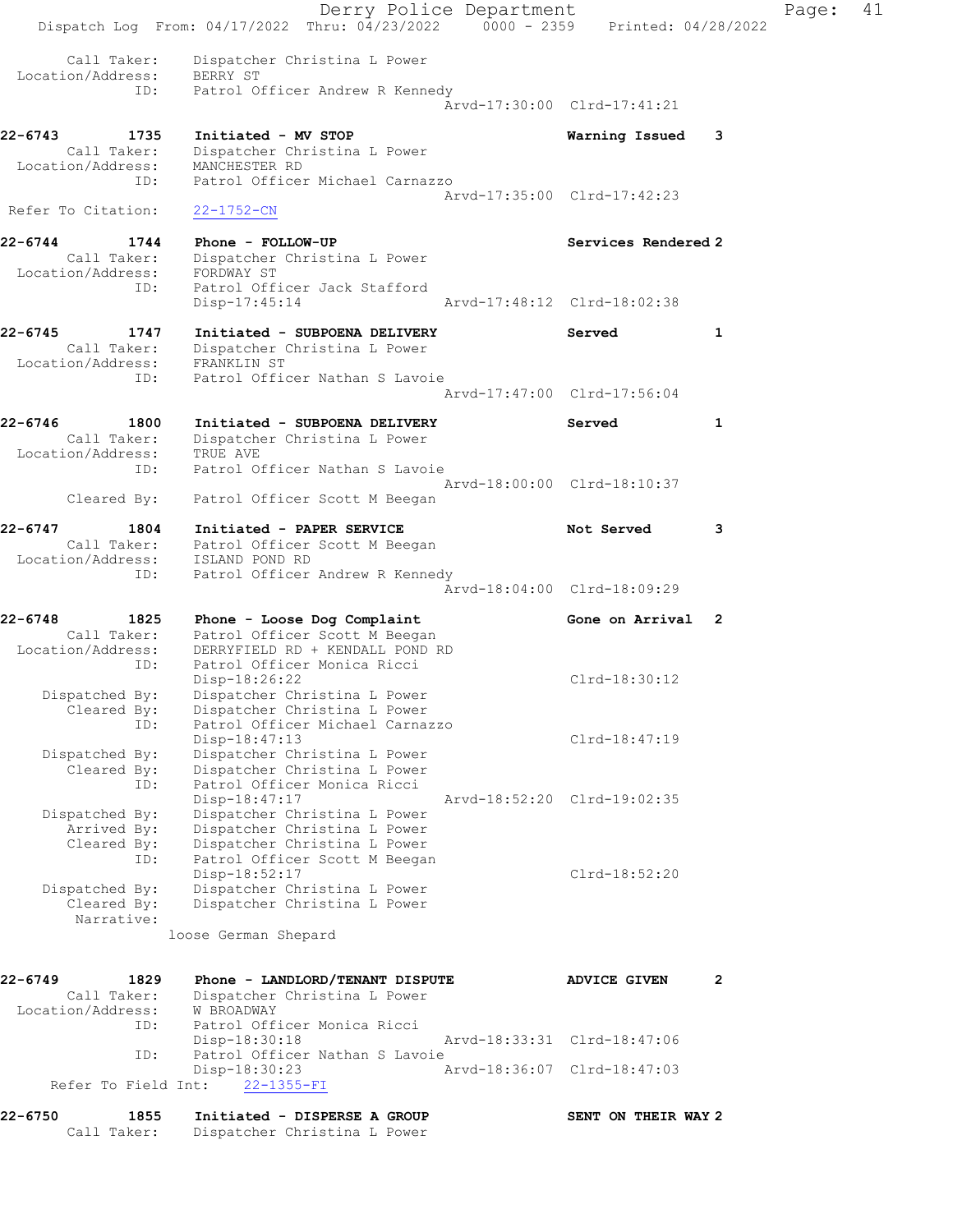Derry Police Department Fage: 42 Dispatch Log From:  $04/17/2022$  Thru:  $04/23/2022$  0000 - 2359 Printed: 04/28/2022 Location/Address: CRYSTAL AVE ID: Patrol Officer Nathan S Lavoie Arvd-18:55:00 Clrd-19:04:06 22-6751 1856 Initiated - MV STOP Warning Issued 3 Call Taker: Dispatcher Christina L Power Location/Address: N MAIN ST ID: Patrol Officer Michael Carnazzo Arvd-18:56:00 Clrd-19:00:07 22-6752 1904 Initiated - MV STOP Warning Issued 3 Call Taker: Dispatcher Christina L Power Location/Address: MANCHESTER RD ID: Patrol Officer Nathan S Lavoie Arvd-19:04:00 Clrd-19:09:42 Refer To Citation: 22-1754-CN 22-6753 1904 Initiated - MV STOP Warning Issued 3 Call Taker: Dispatcher Christina L Power Location/Address: FLOYD RD ID: Patrol Officer Andrew R Kennedy Arvd-19:04:00 Clrd-19:10:21 Refer To Citation: 22-1753-CN 22-6754 1931 Initiated - FOLLOW-UP Cleared 2 Call Taker: Dispatcher Christina L Power Location/Address: MUNICIPAL DR ID: Patrol Officer Andrew R Kennedy Arvd-19:31:00 Clrd-20:27:26 22-6755 1931 Initiated - MV STOP Warning Issued 3 Call Taker: Dispatcher Christina L Power Location/Address: CRYSTAL AVE ID: Patrol Officer Jack Stafford Arvd-19:31:00 Clrd-19:35:11 Refer To Citation: 22-1755-CN 22-6756 1956 Initiated - MV STOP Warning Issued 3 Call Taker: Dispatcher Christina L Power Location/Address: TSIENNETO RD ID: Patrol Officer Michael Carnazzo Arvd-19:56:00 Clrd-20:06:49 Refer To Citation: 22-1756-CN 22-6757 2021 Initiated - MV STOP Warning Issued 3 Call Taker: Dispatcher Christina L Power Location/Address: MANCHESTER RD ID: Patrol Officer Nathan S Lavoie Arvd-20:21:00 Clrd-20:37:10 Refer To Citation: 22-1757-CN 22-6758 2027 Initiated - MV STOP Warning Issued 3 Call Taker: Dispatcher Christina L Power Location/Address: ROCKINGHAM RD ID: Patrol Officer Andrew R Kennedy Arvd-20:27:00 Clrd-20:59:50 Refer To Citation: 22-1758-CN 22-6759 2041 Initiated - MV STOP Warning Issued 3 Call Taker: Dispatcher Christina L Power Location/Address: E DERRY RD ID: Patrol Officer Michael Carnazzo Arvd-20:41:00 Clrd-20:47:18 Refer To Citation: 22-1759-CN 22-6760 2042 Initiated - MV STOP Warning Issued 3 Call Taker: Dispatcher Christina L Power Location/Address: HAMPSTEAD RD ID: Patrol Officer Monica Ricci Arvd-20:42:00 Clrd-20:50:03 Refer To Citation: 22-1760-CN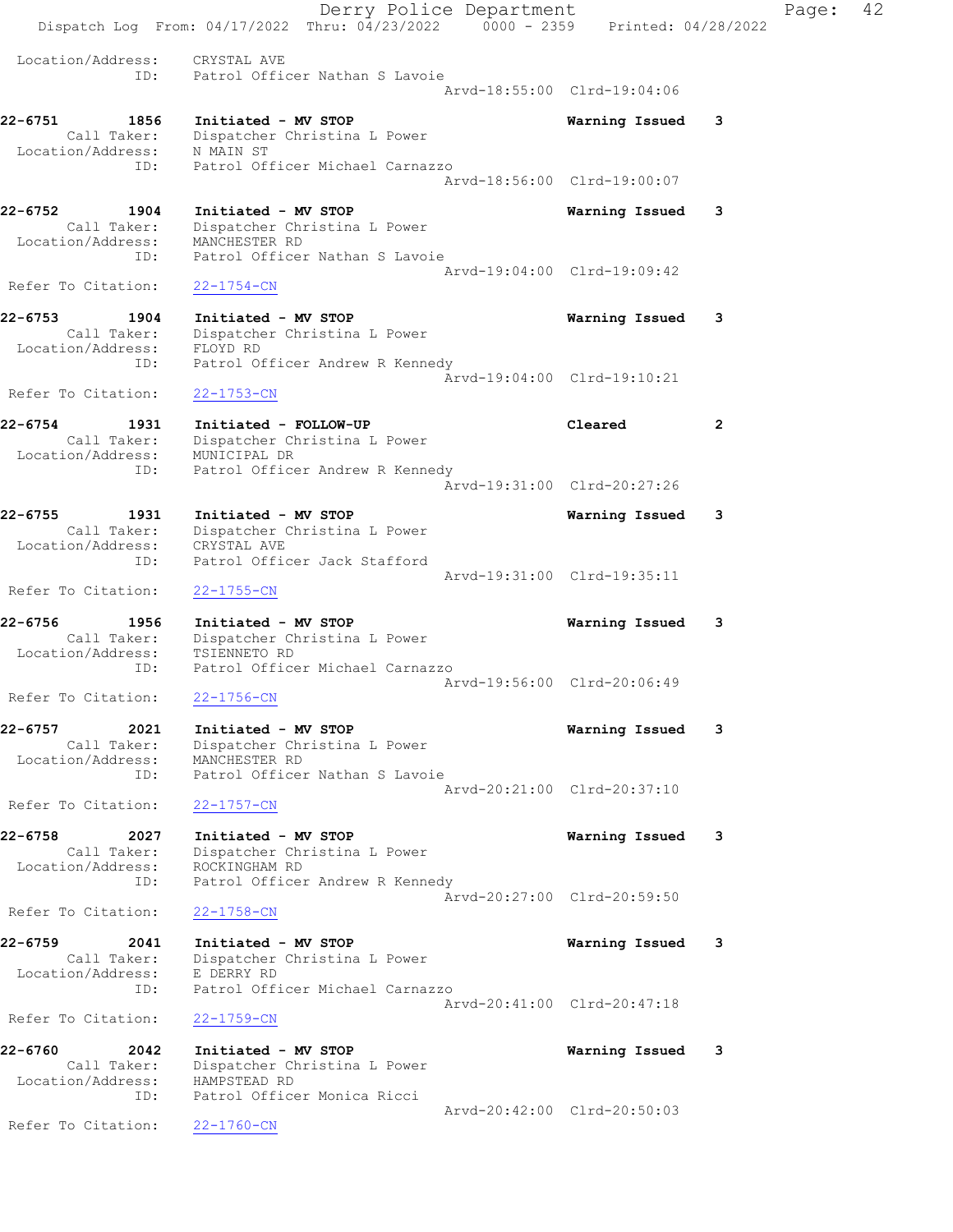| 1<br>$\mathbf{2}$<br>SENT ON THEIR WAY 1 |
|------------------------------------------|
|                                          |
|                                          |
|                                          |
|                                          |
|                                          |
|                                          |
|                                          |
|                                          |
|                                          |
|                                          |
|                                          |
| 3                                        |
|                                          |
| SENT ON THEIR WAY 2                      |
|                                          |
|                                          |
| Verbal in Nature 1                       |
|                                          |
|                                          |
|                                          |
|                                          |

SENT ON THEIR WAY 1

## For Date: 04/22/2022 - Friday

| 22-6768           | 0008        | Initiated - MV CHECK           |
|-------------------|-------------|--------------------------------|
|                   | Call Taker: | Dispatcher Christine D Carlson |
| Location/Address: |             | YOUNG RD                       |
|                   | ID:         | Patrol Officer Ryan M Panaro   |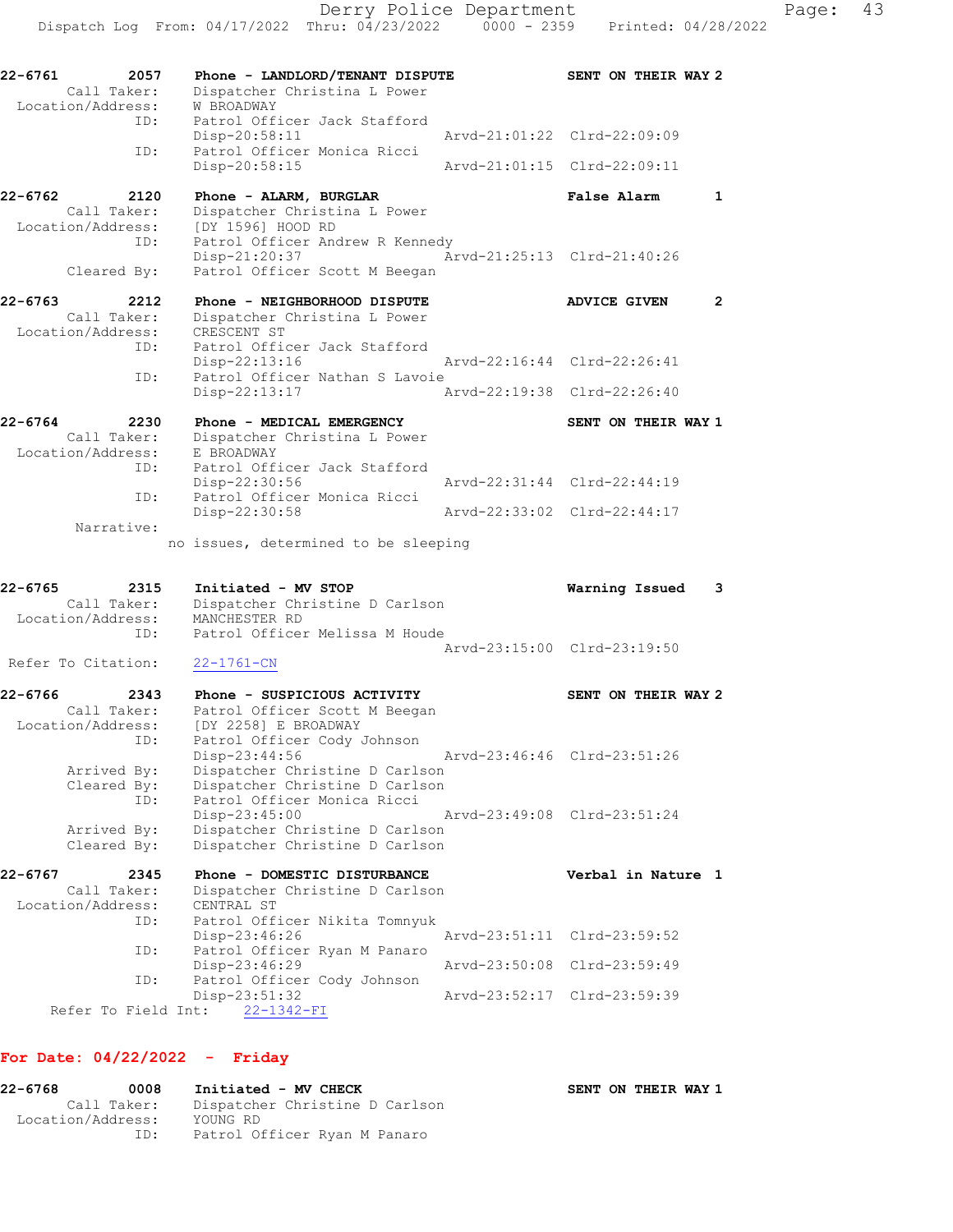Arvd-00:08:00 Clrd-00:10:03 22-6769 0029 Initiated - MV CHECK SENT ON THEIR WAY 1 Call Taker: Dispatcher Christine D Carlson Location/Address: ASHLEIGH DR ID: Patrol Officer Melissa M Houde Arvd-00:29:00 Clrd-00:35:12 Refer To Field Int: 22-1373-FI 22-6770 0036 Initiated - PROPERTY CHECK Services Rendered 2 Call Taker: Dispatcher Christine D Carlson Location/Address: [DY 2622] MANCHESTER RD ID: Patrol Officer Melissa M Houde Arvd-00:36:00 Clrd-00:37:50 22-6771 0040 Initiated - MV CHECK SENT ON THEIR WAY 1 Call Taker: Dispatcher Christine D Carlson Location/Address: ROLLINS ST ID: Patrol Officer Melissa M Houde Arvd-00:40:00 Clrd-00:43:51 Refer To Field Int: 22-1372-FI 22-6772 0044 Initiated - MV STOP Warning Issued 3 Call Taker: Dispatcher Christine D Carlson Location/Address: CHESTER RD ID: Patrol Officer Ryan M Panaro Arvd-00:44:00 Clrd-00:49:10 Refer To Citation: 22-1762-CN 22-6773 0218 Initiated - MV STOP Warning Issued 3 Call Taker: Dispatcher Christine D Carlson Location/Address: S MAIN ST ID: Patrol Officer Nikita Tomnyuk Arvd-02:18:00 Clrd-02:22:46 Refer To Citation: 22-1763-CN 22-6774 0350 Initiated - MV STOP Summons Issued 3 Call Taker: Dispatcher Christine D Carlson Location/Address: S MAIN ST ID: Patrol Officer Nikita Tomnyuk Arvd-03:50:00 Clrd-04:01:18 Refer To Citation: 22-816-001020 22-6775 0532 Phone - RUNAWAY JUVENILE Report Taken 2 Call Taker: Dispatcher Christine D Carlson Location/Address: LARAWAY CT ID: Patrol Officer Melissa M Houde Disp-05:34:10 Arvd-05:38:21 Clrd-05:54:14 Refer To Incident: 22-690-OF 22-6776 0729 Initiated - MV STOP Warning Issued 3 Call Taker: Dispatcher Jess W Arcand Location/Address: HAMPSTEAD RD ID: Patrol Officer Joshua W Morse Arvd-07:29:00 Clrd-07:38:05 Refer To Citation: 22-1764-CN 22-6777 0735 Initiated - MV STOP No Action Required 3 Call Taker: Dispatcher Jess W Arcand Location/Address: ISLAND POND RD ID: Patrol Officer Samuel J Troy Arvd-07:35:00 Clrd-07:38:10 22-6778 0737 Initiated - CRIMINAL THREAT Report Taken 2 Call Taker: Dispatcher Jess W Arcand Location/Address: PINKERTON ST ID: Patrol Officer Charles L Doherty Arvd-07:37:00 Clrd-07:55:20

Refer To Incident: 22-691-OF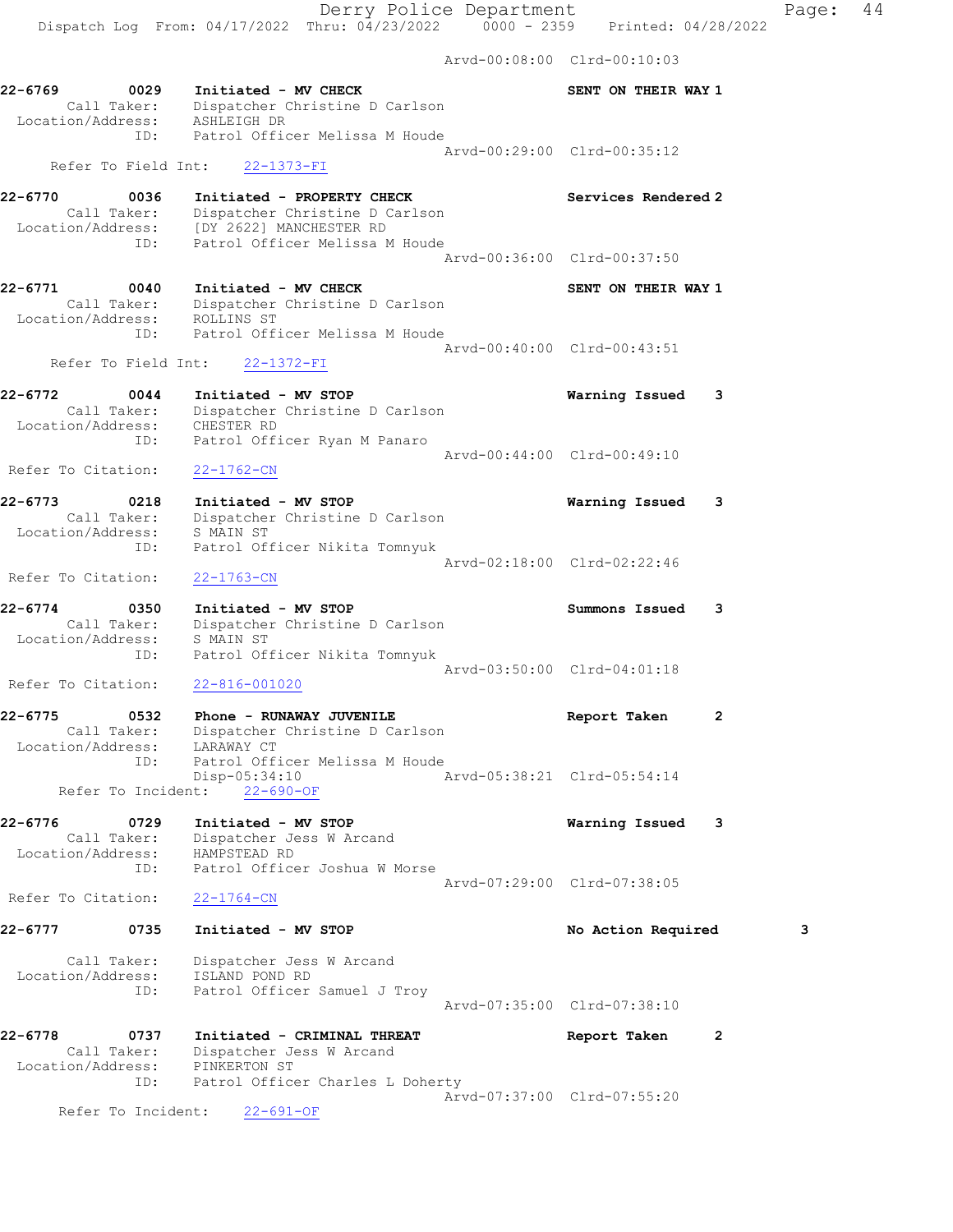Derry Police Department Fage: 45 Dispatch Log From: 04/17/2022 Thru: 04/23/2022 0000 - 2359 Printed: 04/28/2022 22-6779 0741 Initiated - PROPERTY CHECK Services Rendered 2 Call Taker: Dispatcher Jess W Arcand Location/Address: PEABODY RD ID: Patrol Officer James M McClafferty Arvd-07:41:00 Clrd-07:46:00 22-6780 0807 Initiated - MV STOP **SUMMONS** Summons Issued 3 Call Taker: Dispatcher Jess W Arcand Location/Address: S MAIN ST ID: Patrol Officer Ryan M Panaro Arvd-08:07:00 Clrd-08:16:28 Refer To Citation: 22-816-000023 22-6781 0824 Initiated - MV STOP Warning Issued 3 Call Taker: Dispatcher Jess W Arcand Location/Address: BEAVER RD ID: Patrol Officer Joshua W Morse Arvd-08:24:00 Clrd-08:30:28 Refer To Citation: 22-1765-CN 22-6782 0825 Initiated - PAPER SERVICE No Action Required 3 Call Taker: Dispatcher Jess W Arcand Location/Address: MANNING ST ID: Patrol Officer Ryan M Panaro Arvd-08:25:00 Clrd-09:07:49 22-6783 0838 Initiated - MV STOP Warning Issued 3 Call Taker: Dispatcher Jess W Arcand Location/Address: ROCKINGHAM RD + BERRY RD ID: Patrol Officer Samuel J Troy Arvd-08:38:00 Clrd-08:48:15 Refer To Citation: 22-1766-CN 22-6784 0847 Initiated - FOLLOW-UP No Action Required 2 Call Taker: Dispatcher Jess W Arcand Location/Address: BYPASS 28 ID: Patrol Officer Joshua W Morse Arvd-08:47:00 Clrd-08:47:53 22-6785 0851 Initiated - MEDICAL EMERGENCY Services Rendered 1 Call Taker: Dispatcher Jess W Arcand Location/Address: PINKERTON ST ID: Patrol Officer Brian J Landry Arvd-08:51:00 Clrd-09:14:46 ID: Sergeant Jeffrey M Dawe Disp-08:52:34 Arvd-08:52:36 Clrd-09:14:44 Narrative: 04/22/2022 0851 DFD NOTIFIED AND RESPONDING Refer To Field Int: 22-1347-FI 22-6786 0859 Initiated - MV STOP Warning Issued 3 Call Taker: Dispatcher Jess W Arcand Location/Address: S MAIN ST ID: Patrol Officer James M McClafferty Arvd-08:59:00 Clrd-09:08:03 Refer To Citation: 22-1767-CN 22-6787 0914 Initiated - SUBPOENA DELIVERY Served 1 Call Taker: Dispatcher Jess W Arcand Location/Address: JEFF LN ID: Patrol Officer Joshua W Morse Arvd-09:14:00 Clrd-09:21:59 22-6788 0926 Other - Drop Box Maintenance Report Taken 3 Call Taker: Dispatcher Jess W Arcand Refer To Incident: 22-692-OF 22-6789 0930 Phone - RECOVERED RUNAWAY TRANSPORTED 2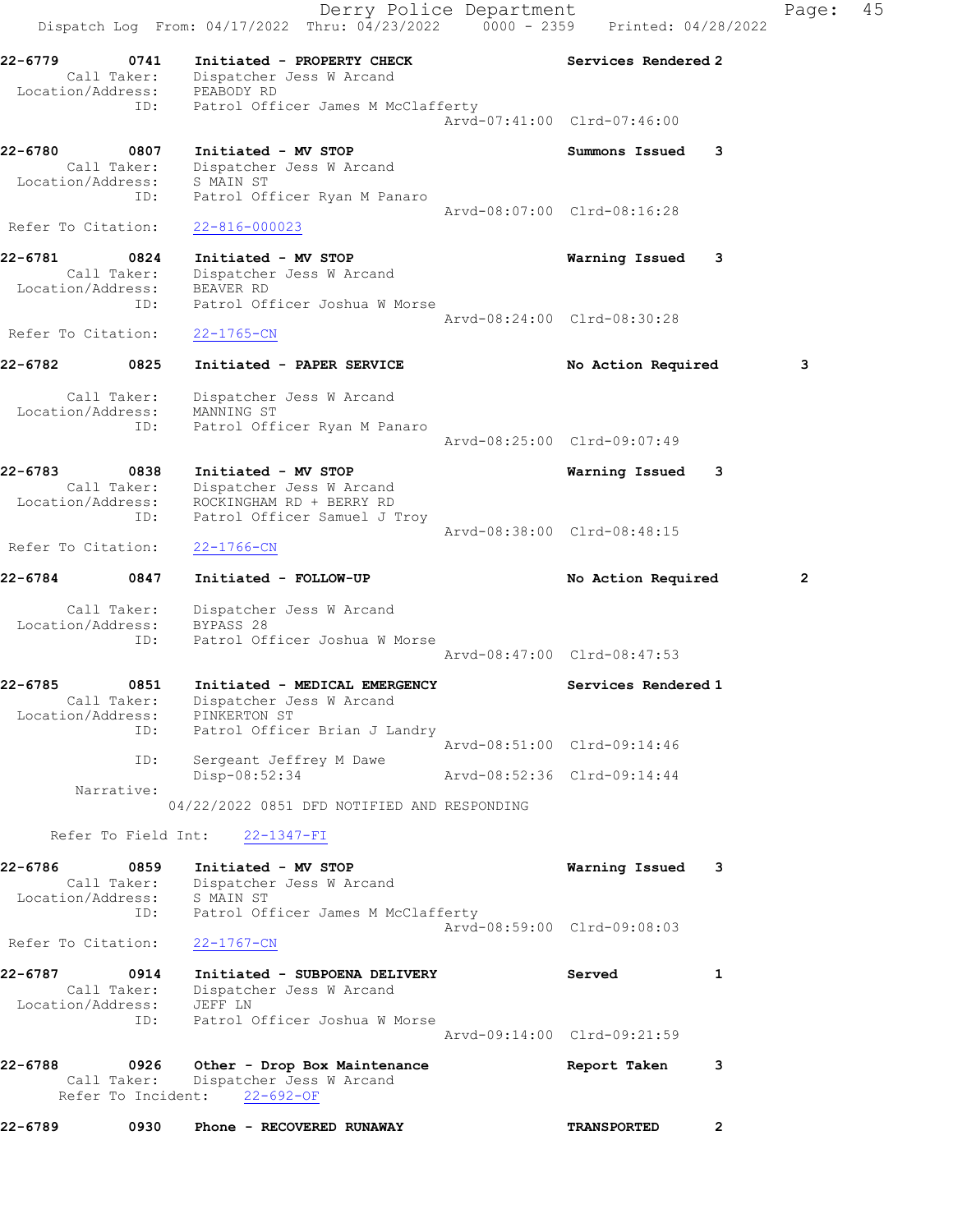Derry Police Department Page: 46 Dispatch Log From: 04/17/2022 Thru: 04/23/2022 0000 - 2359 Printed: 04/28/2022 Call Taker: Dispatcher Jess W Arcand Location/Address: LARAWAY CT<br>ID: Patrol Off: Patrol Officer Brendan S Holden Disp-09:41:16 Arvd-09:49:18 Clrd-09:56:51 ID: Patrol Officer James M McClafferty Disp-09:41:27 Arvd-09:49:18 Clrd-11:36:54 ID: Sergeant Jeffrey M Dawe<br>Disp-09:41:32 Arvd-09:49:18 Clrd-09:56:49 Narrative: 04/22/2022 0952 ONE IN CUSTODY FOR PROBATION VIOLATION Narrative: 04/22/2022 0955 701 EN ROUTE TO HQ WITH ONE SM 15449.9 Narrative: 04/22/2022 0956 701 OFF AT HQ EM 15449.5 Narrative: 04/22/2022 0957 IDENTIFIED AS JUVENILE Narrative: 04/22/2022 0958 701 TRANSPORTING ONE TO YSDU SM 15449.5 Narrative: 04/22/2022 1020 OFF AT YSDU EM 15463.8 Narrative: 04/22/2022 1059 RELEASED TO YSDU Refer To Arrest: 22-374-AR 22-6790 0931 Initiated - Community Relations No Action Required 2 Call Taker: Dispatcher Jess W Arcand Location/Address: PINKERTON ST ID: Patrol Officer Joshua W Morse Arvd-09:31:00 Clrd-10:19:23 22-6791 0959 Initiated - MV STOP Warning Issued 3 Call Taker: Dispatcher Jess W Arcand Location/Address: E BROADWAY + OAK ST ID: Patrol Officer Ryan M Panaro Arvd-09:59:00 Clrd-10:05:00 Refer To Citation: 22-1768-CN 22-6792 1014 Phone - MEDICAL EMERGENCY Services Rendered 1 Call Taker: Dispatcher Jess W Arcand Location/Address: TSIENNETO RD ID: Patrol Officer Brendan S Holden<br>Disp-10:14:38 Ar Arvd-10:18:09 Clrd-10:26:38 Patrol Officer Ryan M Panaro ID: Patrol Officer Ryan M Panaro<br>Disp-10:14:41 Clrd-10:20:16 Refer To Field Int: 22-1348-FI 22-6793 1018 Initiated - MV STOP Warning Issued 3 Call Taker: Dispatcher Jess W Arcand Location/Address: E DERRY RD ID: Patrol Officer Samuel J Troy Arvd-10:18:00 Clrd-10:26:25 Refer To Citation: 22-1769-CN 22-6794 1027 Initiated - MV STOP Warning Issued 3 Call Taker: Dispatcher Jess W Arcand Location/Address: LANE RD ID: Patrol Officer Samuel J Troy Arvd-10:27:00 Clrd-10:34:53 Refer To Citation: 22-1770-CN 22-6795 1041 Initiated - MV STOP Warning Issued 3 Call Taker: Dispatcher Jess W Arcand Location/Address: HAMPSTEAD RD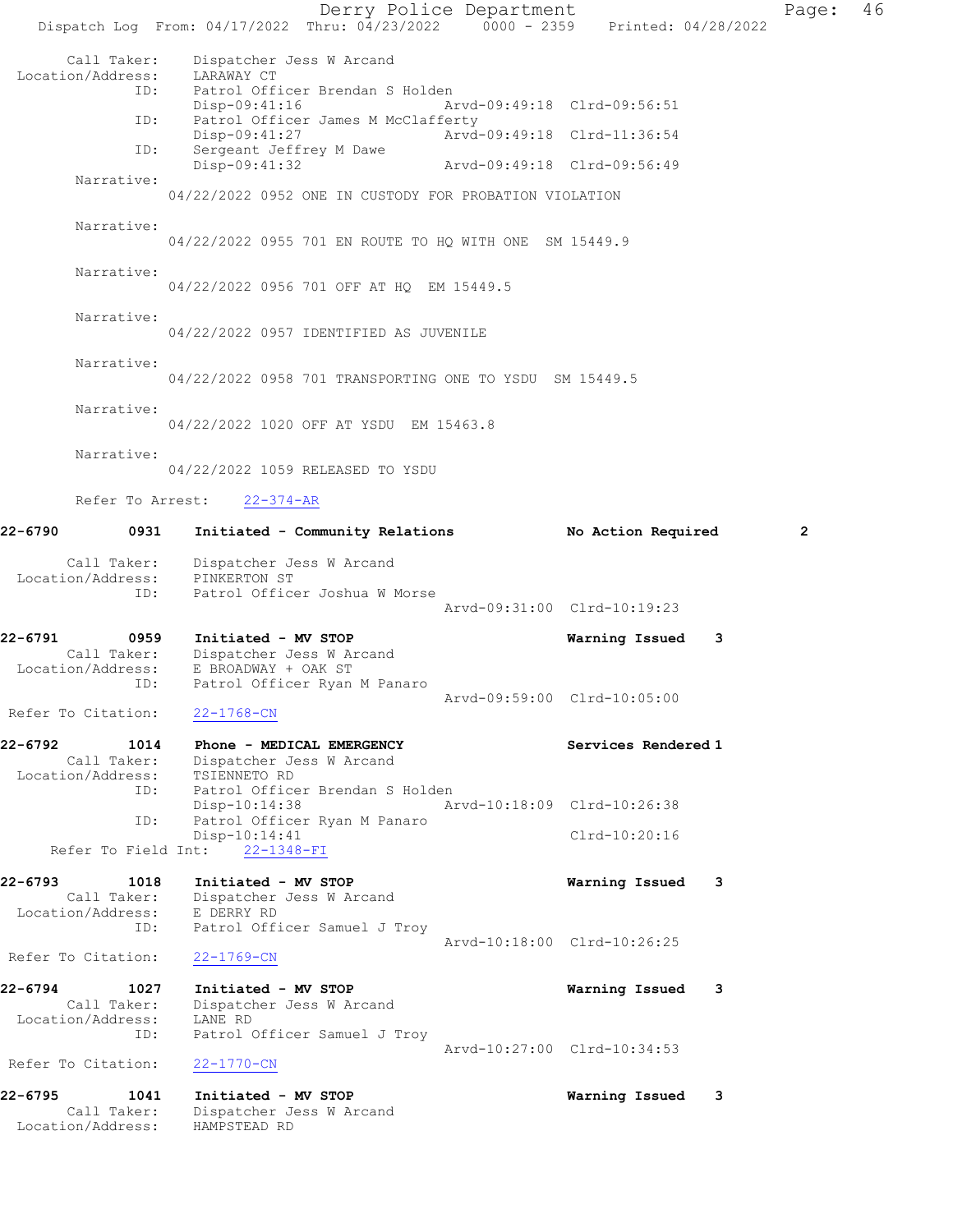|                                  |                                                                                | Derry Police Department |                             |              | Page: | 47 |
|----------------------------------|--------------------------------------------------------------------------------|-------------------------|-----------------------------|--------------|-------|----|
|                                  | Dispatch Log From: 04/17/2022 Thru: 04/23/2022 0000 - 2359 Printed: 04/28/2022 |                         |                             |              |       |    |
| ID:                              | Patrol Officer Joshua W Morse                                                  |                         |                             |              |       |    |
| Refer To Citation:               | $22 - 1771 - CN$                                                               |                         | Arvd-10:41:00 Clrd-10:47:36 |              |       |    |
| 22-6796<br>1056                  | Initiated - MV STOP                                                            |                         | Warning Issued              | -3           |       |    |
| Call Taker:<br>Location/Address: | Dispatcher Jess W Arcand<br>CHESTER RD                                         |                         |                             |              |       |    |
| ID:                              | Patrol Officer Joshua W Morse                                                  |                         |                             |              |       |    |
| Refer To Citation:               |                                                                                |                         | Arvd-10:56:00 Clrd-11:06:26 |              |       |    |
|                                  | $22 - 1772 - CN$                                                               |                         |                             |              |       |    |
| 22-6797<br>1111                  | Initiated - MV STOP                                                            |                         | Warning Issued              | 3            |       |    |
| Call Taker:<br>Location/Address: | Dispatcher Jess W Arcand<br>E BROADWAY                                         |                         |                             |              |       |    |
| ID:                              | Patrol Officer Joshua W Morse                                                  |                         |                             |              |       |    |
| Refer To Citation:               | $22 - 1773 - CN$                                                               |                         | Arvd-11:11:00 Clrd-11:16:24 |              |       |    |
|                                  |                                                                                |                         |                             |              |       |    |
| 22-6798<br>1112                  | Phone - HIT AND RUN                                                            |                         | Report Taken                | $\mathbf{2}$ |       |    |
| Call Taker:<br>Location/Address: | Dispatcher Jess W Arcand<br>PINKERTON ST                                       |                         |                             |              |       |    |
| ID:                              | Patrol Officer Brendan S Holden                                                |                         |                             |              |       |    |
| Refer To Incident:               | Disp-11:12:34<br>$22 - 693 - OF$                                               |                         | Arvd-11:23:20 Clrd-11:49:05 |              |       |    |
|                                  |                                                                                |                         |                             |              |       |    |
| $22 - 6799$<br>1121              | 911 - SUSPICIOUS ACTIVITY                                                      |                         | Could Not Locate 2          |              |       |    |
| Location/Address: MANCHESTER RD  | Call Taker: Dispatcher Jess W Arcand                                           |                         |                             |              |       |    |
| ID:                              | Patrol Officer Joshua W Morse                                                  |                         |                             |              |       |    |
|                                  | Disp-11:21:47                                                                  |                         | Arvd-11:24:05 Clrd-11:32:52 |              |       |    |
| 22-6800<br>1133                  | 911 - TRAFFIC CONTROL                                                          |                         | Services Rendered 3         |              |       |    |
| Call Taker:<br>Location/Address: | Dispatcher Jess W Arcand<br>HAMPSTEAD RD                                       |                         |                             |              |       |    |
| ID:                              | Patrol Officer Joshua W Morse                                                  |                         |                             |              |       |    |
|                                  | Disp-11:33:46                                                                  |                         | Arvd-11:39:03 Clrd-13:34:03 |              |       |    |
| ID:                              | Patrol Officer Samuel J Troy<br>$Disp-11:39:13$                                |                         | Arvd-11:43:25 Clrd-12:41:02 |              |       |    |
| ID:                              | Sergeant Jeffrey M Dawe                                                        |                         |                             |              |       |    |
| ID:                              | Disp-11:39:23<br>Patrol Officer James M McClafferty                            |                         | Arvd-11:50:28 Clrd-13:21:09 |              |       |    |
|                                  | Disp-12:21:58                                                                  |                         | Arvd-12:31:10 Clrd-13:33:58 |              |       |    |
| ID:                              | Patrol Officer Ryan M Panaro<br>Disp-13:30:21                                  |                         | Clrd-13:31:59               |              |       |    |
| 22-6801<br>1135                  | Phone - MV ACCIDENT                                                            |                         |                             | 1            |       |    |
| Call Taker:                      | Dispatcher Jess W Arcand                                                       |                         | Report Taken                |              |       |    |
| Location/Address:                | PARKLAND DR                                                                    |                         |                             |              |       |    |
| ID:                              | Patrol Officer James M McClafferty<br>Disp-11:37:32                            |                         | Arvd-11:40:50 Clrd-12:21:44 |              |       |    |
| Refer To Citation:               | $22 - 1774 - CN$                                                               |                         |                             |              |       |    |
| Narrative:                       |                                                                                |                         |                             |              |       |    |
|                                  | 04/22/2022 1220 NONREPORTABLE. QUATRALE VS PARKED CAR                          |                         |                             |              |       |    |
| Refer To Accident:               | $22 - 198 - AC$                                                                |                         |                             |              |       |    |
| 22-6802<br>1146                  | Phone - SUSPICIOUS ACTIVITY                                                    |                         | Could Not Locate 2          |              |       |    |
| Location/Address:                | Call Taker: Dispatcher Jess W Arcand<br>LILLY LN                               |                         |                             |              |       |    |
| ID:                              | Patrol Officer Ryan M Panaro                                                   |                         |                             |              |       |    |
|                                  | $Disp-11:47:44$                                                                |                         | Arvd-12:00:07 Clrd-12:01:15 |              |       |    |
| ID:                              | Patrol Officer Brendan S Holden<br>$Disp-11:49:14$                             |                         | Arvd-11:51:09 Clrd-12:01:17 |              |       |    |
| Narrative:                       |                                                                                |                         |                             |              |       |    |
|                                  | 04/22/2022 1146 UNKNOWN MALE AT DOOR                                           |                         |                             |              |       |    |
| 22-6803<br>1219                  | Phone - ALARM, BURGLAR                                                         |                         | <b>False Alarm</b>          | 1            |       |    |
| Call Taker:                      | Dispatcher Jess W Arcand                                                       |                         |                             |              |       |    |
| Location/Address:                | [DY 3300] CRYSTAL AVE                                                          |                         |                             |              |       |    |
| ID:                              | Patrol Officer Brendan S Holden<br>Disp-12:19:56                               |                         | Arvd-12:22:38 Clrd-12:26:17 |              |       |    |
|                                  |                                                                                |                         |                             |              |       |    |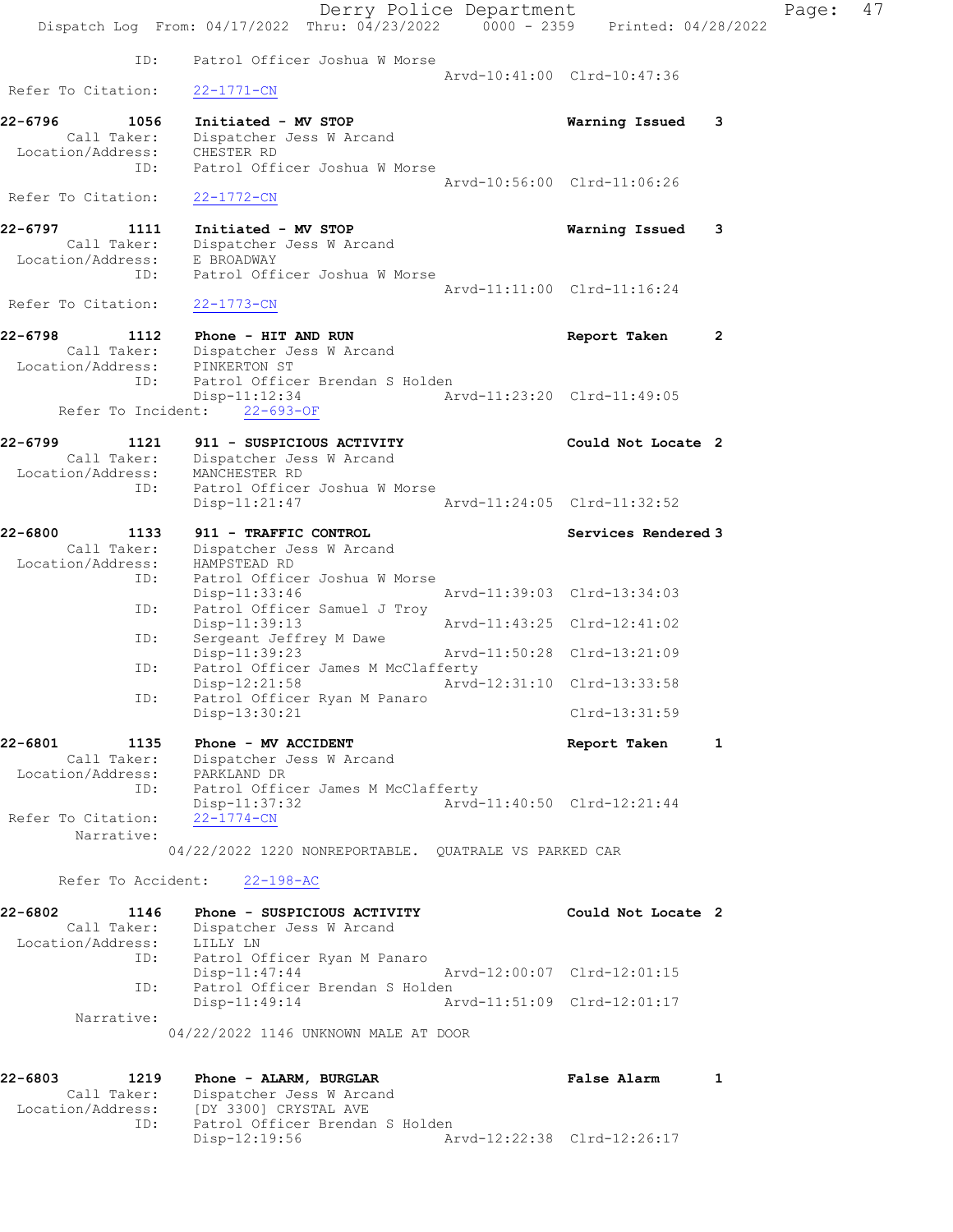Derry Police Department Fage: 48 Dispatch Log From: 04/17/2022 Thru: 04/23/2022 0000 - 2359 Printed: 04/28/2022 ID: Patrol Officer Ryan M Panaro Disp-12:19:59 Arvd-12:22:36 Clrd-12:26:16 Refer To Field Int: 22-1360-FI 22-6804 1246 Initiated - PED CHECK Cleared 2 Call Taker: Dispatcher Jess W Arcand Location/Address: RAILROAD AVE + E BROADWAY ID: Patrol Officer Ryan M Panaro Arvd-12:46:00 Clrd-12:53:44 ID: Patrol Officer Brendan S Holden Disp-12:47:09 Arvd-12:47:11 Clrd-12:53:32 Refer To Field Int: 22-1349-FI 22-6805 1305 Phone - ASSIST OTHER AGENCY Cleared 3 Call Taker: Dispatcher Jess W Arcand Location/Address: [DY 3623] CRYSTAL AVE ID: Patrol Officer Brendan S Holden Disp-13:06:25 Arvd-13:07:08 Clrd-13:15:13 Narrative: bark mulch fire 22-6806 1319 Phone - HIT AND RUN Report Taken 2 Call Taker: Dispatcher Jess W Arcand Location/Address: YOUNG RD ID: Patrol Officer Brendan S Holden<br>Disp-13:20:32 Ar Disp-13:20:32 Arvd-13:30:17 Clrd-13:40:09 ID: Patrol Officer Brendan S Holden Disp-13:40:23 Arvd-13:40:25 Clrd-13:56:50 Refer To Incident: 22-695-OF 22-6807 1338 911 - ABANDONED 911 Services Rendered 1 Call Taker: Dispatcher Jess W Arcand Location/Address: HOOD RD ID: Patrol Officer Ryan M Panaro Disp-13:40:28 Arvd-13:40:31 Clrd-13:44:42 Refer To Field Int: 22-1358-FI 22-6808 1341 Initiated - INTERNET OFFENSES Report Taken 2 Call Taker: Dispatcher Jess W Arcand Location/Address: MUNICIPAL DR ID: Detective Scott A Tompkins Arvd-13:41:00 Clrd-13:41:56 Refer To Incident: 22-694-OF 22-6809 1403 Phone - Loose Dog Complaint Gone on Arrival 2 Call Taker: Dispatcher Jess W Arcand Location/Address: BYPASS 28 ID: Patrol Officer Brendan S Holden Disp-14:12:30 Arvd-14:17:02 Clrd-14:26:12 22-6810 1413 Walk-In - ASSIST CITIZEN ADVICE GIVEN 3 Call Taker: Dispatcher Jess W Arcand Location/Address: W BROADWAY ID: Patrol Officer Ryan M Panaro Disp-14:13:59 Arvd-14:14:16 Clrd-14:19:08 Refer To Field Int: 22-1356-FI 22-6811 1516 Radio - FOLLOW-UP Cleared 2 Call Taker: Patrol Officer Charles L Doherty Location/Address: N SHORE (BL) RD ID: Patrol Officer Brendan S Holden Disp-15:16:57 Arvd-15:17:00 Clrd-15:17:02 22-6812 1518 Radio - FOLLOW-UP Cleared 2 Call Taker: Patrol Officer Charles L Doherty Location/Address: MANNING ST ID: Detective Mark Borgatti Disp-15:19:27 Arvd-15:19:30 Clrd-15:26:43 22-6813 1529 Radio - Community Relations Cleared 2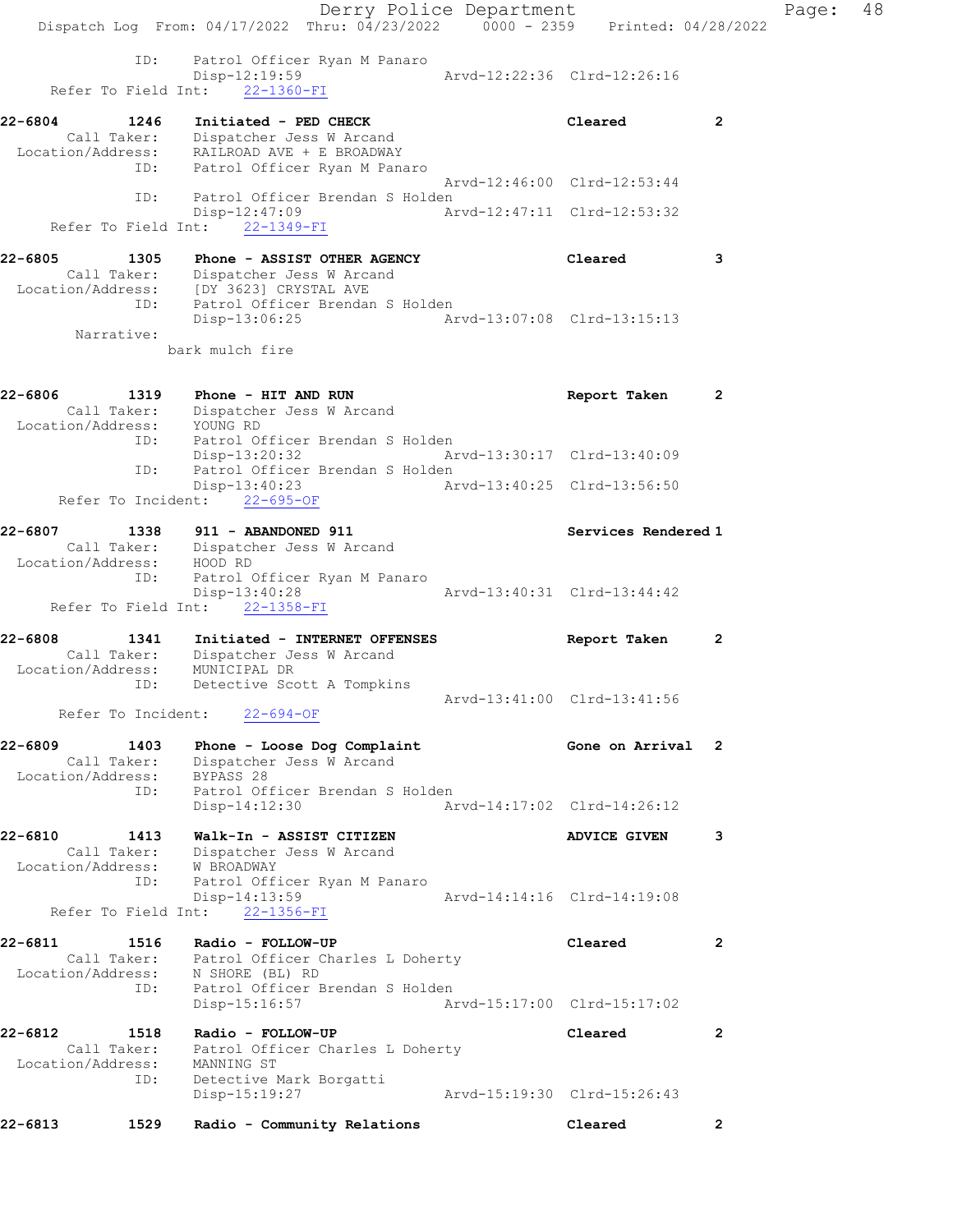Derry Police Department Controller Page: 49 Dispatch Log From: 04/17/2022 Thru: 04/23/2022 0000 - 2359 Printed: 04/28/2022 Call Taker: Patrol Officer Charles L Doherty Location/Address: ROLLINS ST ID: Patrol Officer Collin Kennedy Disp-15:29:28 Arvd-15:29:31 Clrd-15:40:44 22-6814 1533 Radio - MV STOP Report Taken 3 Call Taker: Patrol Officer Charles L Doherty Location/Address: E BROADWAY ID: Patrol Officer Jack Stafford Disp-15:34:23 Arvd-15:34:25 Clrd-16:28:20 ID: Patrol Officer Collin Kennedy<br>Disp-15:42:09 Mrvd-15:42:37 Clrd-16:28:15 Disp-15:42:09 ID: Sergeant Jared Knox Disp-15:42:32 Arvd-15:42:35 Clrd-16:26:47 Narrative: NH DL 1835H Narrative: 04/22/2022 1536 Silver BMW x3 Narrative: . Refer To Incident: 22-696-OF 22-6815 1535 Radio - SUBPOENA DELIVERY 1988 Not Served 1 Call Taker: Patrol Officer Charles L Doherty Location/Address: [DY 2895] CHESTER RD ID: Patrol Officer Joshua W Morse Disp-15:36:07 Arvd-15:36:10 Clrd-15:42:19 22-6816 1551 911 - ABANDONED 911 1 No Action Required 1 Call Taker: Patrol Officer Charles L Doherty Location/Address: [DY 1262] MANCHESTER RD ID: Patrol Officer Joshua W Morse Disp-15:54:23 Arvd-15:58:12 Clrd-15:58:14 Narrative: accidental 911 Refer To Field Int: 22-1359-FI 22-6817 1605 Phone - DOMESTIC DISTURBANCE 1 Matter Mediated 1 Call Taker: Lieutenant Shawn P O'Donaghue Location/Address: FAIRWAY DR ID: Patrol Officer Andrew R Kennedy Disp-16:07:50 Arvd-16:11:13 Clrd-16:39:46 Arrived By: Patrol Officer Charles L Doherty Cleared By: Patrol Officer Charles L Doherty ID: Patrol Officer Brendan S Holden Disp-16:07:53 Arvd-16:14:24 Clrd-16:23:21 Arrived By: Patrol Officer Charles L Doherty Cleared By: Patrol Officer Charles L Doherty Refer To Field Int: 22-1350-FI 22-6818 1615 Phone - THEFT Report Taken 2 Call Taker: Patrol Officer Charles L Doherty Location/Address: PINGREE HILL RD ID: Patrol Officer Joshua W Morse Disp-16:17:10 Arvd-16:26:19 Clrd-16:41:35 Narrative: theft of snowmobile equipment Refer To Incident: 22-697-OF 22-6819 1619 Phone - ASSIST CITIZEN 1990 Phone 1619 DESIST CONTROL CONTROL ADVICE GIVEN Call Taker: Patrol Officer Scott M Beegan Location/Address: [DY 2] MUNICIPAL DR ID: Patrol Officer Scott M Beegan Disp-16:21:26 Arvd-16:21:27 Clrd-16:27:26 Refer To Field Int: 22-1352-FI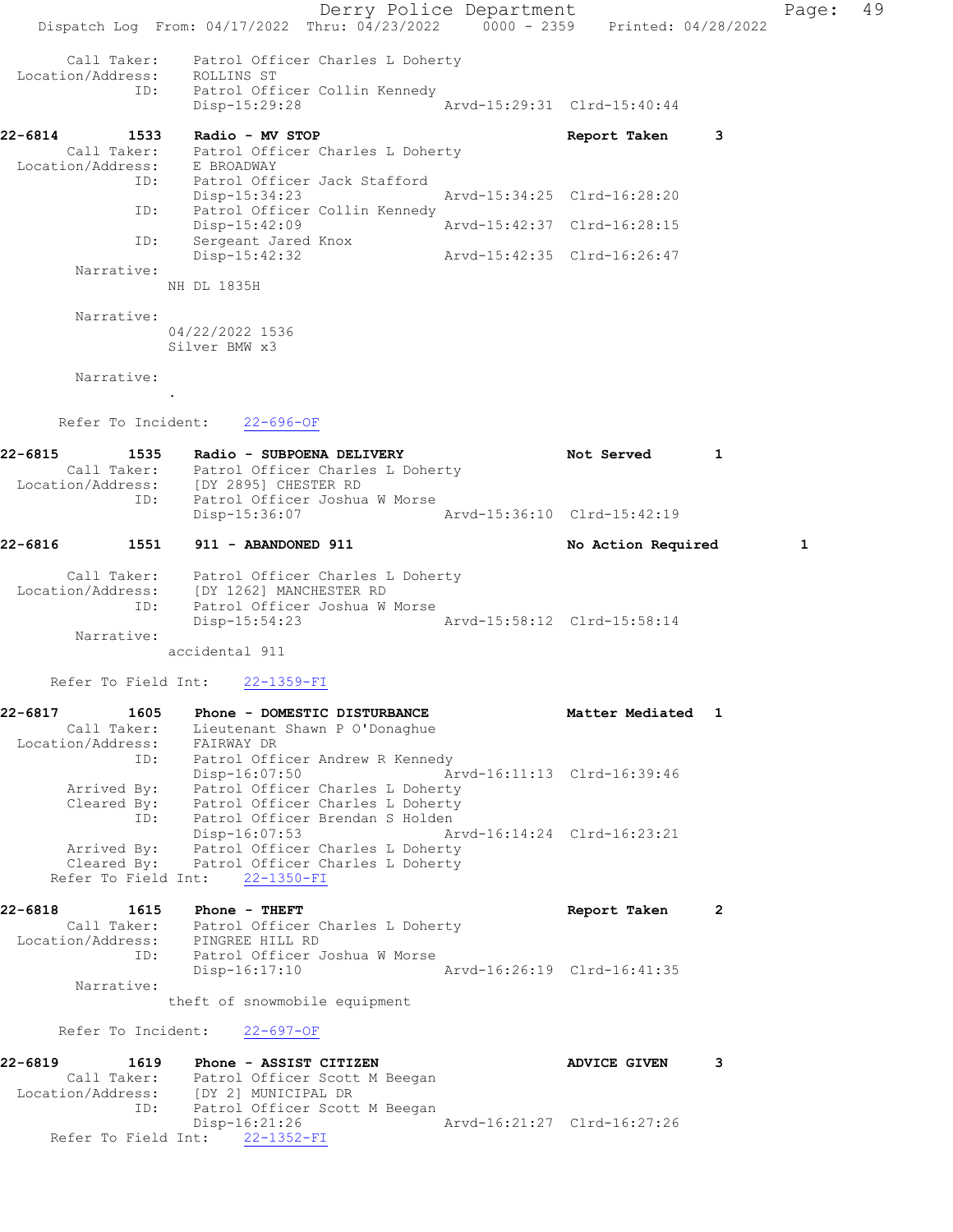Call Taker: Patrol Officer Charles L Doherty Location/Address: ROCKINGHAM RD ID: Patrol Officer Joshua W Morse Disp-16:42:41 Arvd-16:54:34 Clrd-17:08:27

22-6821 1649 Radio - FOLLOW-UP Cleared 2 Call Taker: Patrol Officer Charles L Doherty Location/Address: W BROADWAY ID: Patrol Officer Brendan S Holden Disp-16:50:03 Arvd-16:50:09 Clrd-16:55:20

22-6822 1656 Radio - MV STOP Warning Issued 3 Call Taker: Patrol Officer Charles L Doherty Location/Address: CEMETERY RD ID: Patrol Officer Andrew R Kennedy Disp-16:57:02 Arvd-16:57:05 Clrd-17:03:38 Refer To Citation: 22-1775-CN Narrative:

4464677

| 22-6823<br>Call Taker:<br>Location/Address: | 1702<br>ID:       | Phone - ASSIST OTHER AGENCY<br>Patrol Officer Charles L Doherty<br>[DY 3713] E BROADWAY<br>Patrol Officer Jack Stafford | Services Rendered 3         |
|---------------------------------------------|-------------------|-------------------------------------------------------------------------------------------------------------------------|-----------------------------|
|                                             | ID:               | Disp-17:02:51<br>Sergeant Jared Knox                                                                                    | Arvd-17:07:56 Clrd-17:28:31 |
|                                             |                   | Disp-17:18:37                                                                                                           | Arvd-17:18:39 Clrd-17:28:32 |
| 22-6824                                     | 1723              | Phone - WELFARE CHECK                                                                                                   | Services Rendered 2         |
| Call Taker:<br>Location/Address:            | W BROADWAY<br>ID: | Patrol Officer Scott M Beegan<br>Patrol Officer Collin Kennedy                                                          |                             |

22-6825 1747 Radio - SUBPOENA DELIVERY Served 1 Call Taker: Patrol Officer Charles L Doherty Location/Address: [DY 1139] ISLAND POND RD ID: Patrol Officer Andrew R Kennedy Disp-17:47:38 Arvd-17:47:41 Clrd-17:53:38

22-6826 1753 Radio - PAPER SERVICE Not Served 3 Call Taker: Patrol Officer Charles L Doherty Location/Address: ATLAS PL ID: Patrol Officer Joshua W Morse Disp-17:54:12 Arvd-17:54:14 Clrd-17:58:03

22-6827 1755 Radio - MV STOP Warning Issued 3 Call Taker: Patrol Officer Charles L Doherty Location/Address: E BROADWAY ID: Patrol Officer Monica Ricci Disp-17:56:21 Arvd-17:56:23 Clrd-18:01:34 Refer To Citation: 22-1776-CN

22-6828 1756 Radio - MV STOP Warning Issued 3 Call Taker: Patrol Officer Charles L Doherty Location/Address: RT 28 ID: Patrol Officer Andrew R Kennedy Disp-17:57:02 Arvd-17:57:04 Clrd-18:01:43 Refer To Citation: 22-1777-CN

22-6829 1815 Phone - ASSIST CITIZEN ADVICE GIVEN 3 Call Taker: Patrol Officer Tyler S Daniel Location/Address: CRYSTAL AVE ID: Patrol Officer Andrew R Kennedy Disp-18:15:49 Arvd-18:17:42 Clrd-18:27:25 Arrived By: Patrol Officer Charles L Doherty ID: Patrol Officer Monica Ricci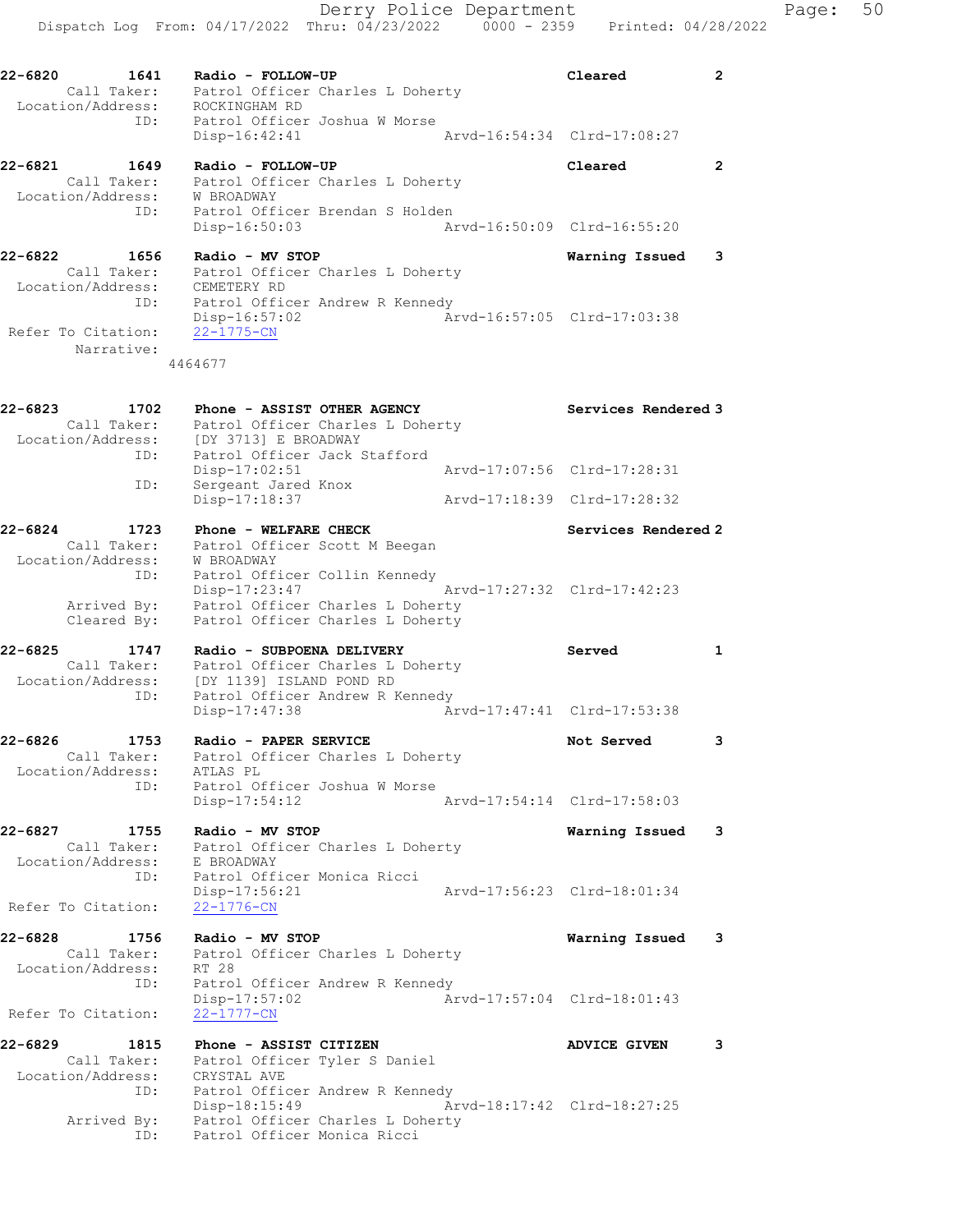Derry Police Department Page: 51 Dispatch Log From: 04/17/2022 Thru: 04/23/2022 0000 - 2359 Printed: 04/28/2022 Disp-18:15:51 Arvd-18:19:06 Clrd-18:27:23 Arrived By: Patrol Officer Charles L Doherty Refer To Field Int: 22-1369-FI 22-6830 1852 Radio - MV STOP Warning Issued 3 Call Taker: Patrol Officer Tyler S Daniel Location/Address: E DERRY RD ID: Patrol Officer Monica Ricci Disp-18:53:12 Arvd-18:53:14 Clrd-18:57:28 Cleared By: Patrol Officer Charles L Doherty Refer To Citation: 22-1778-CN 22-6831 1853 Other - ASSIST CITIZEN Assistance Rendered 3 Call Taker: Patrol Officer Tyler S Daniel Location/Address: CRYSTAL AVE ID: Patrol Officer Andrew R Kennedy Disp-18:53:38 Arvd-18:53:39 Clrd-19:11:17 Cleared By: Patrol Officer Charles L Doherty 22-6832 1856 Phone - SUSPICIOUS ACTIVITY No Action Required 2 Call Taker: Patrol Officer Charles L Doherty Location/Address: W BROADWAY ID: Patrol Officer Jack Stafford Disp-18:59:20 Arvd-19:01:02 Clrd-19:33:21 Arrived By: Patrol Officer Tyler S Daniel Cleared By: Patrol Officer Tyler S Daniel Narrative: NH 4304617 parked for a couple weeks with window down Narrative: NO ISSUES FOUND 22-6833 1908 Phone - SUSPICIOUS ACTIVITY Could Not Locate 2 Call Taker: Patrol Officer Charles L Doherty Location/Address: OLD AUBURN RD + CHESTER RD ID: Patrol Officer Michael Carnazzo Disp-19:09:55 Arvd-19:09:57 Clrd-19:20:15 Narrative: report of elderly man possibly confused Narrative: 04/22/2022 1916 checked male in front of 154 chester rd not him 22-6834 1943 Phone - ERRATIC OPERATION Warning Issued 2 Call Taker: Patrol Officer Charles L Doherty Location/Address: E BROADWAY ID: Patrol Officer Collin Kennedy Disp-19:43:26 Arvd-19:43:44 Clrd-19:56:07 ID: Patrol Officer Monica Ricci Disp-19:43:28 Arvd-19:47:10 Clrd-19:47:11 Arrived By: Patrol Officer Tyler S Daniel Cleared By: Patrol Officer Tyler S Daniel ID: Sergeant Jared Knox Disp-19:44:07 Arvd-19:44:31 Clrd-19:56:05 ID: Patrol Officer Jack Stafford<br>Disp-19:44:26 Disp-19:44:26 Arvd-19:44:28 Clrd-19:56:10 Narrative: 04/22/2022 1943 431 stopping in front of fenway st Narrative: 04/22/2022 1956 determined to be tired driver 22-6835 1946 Radio - FIGHT Gone on Arrival 2 Call Taker: Patrol Officer Tyler S Daniel Location/Address: ROLLINS ST ID: Patrol Officer Monica Ricci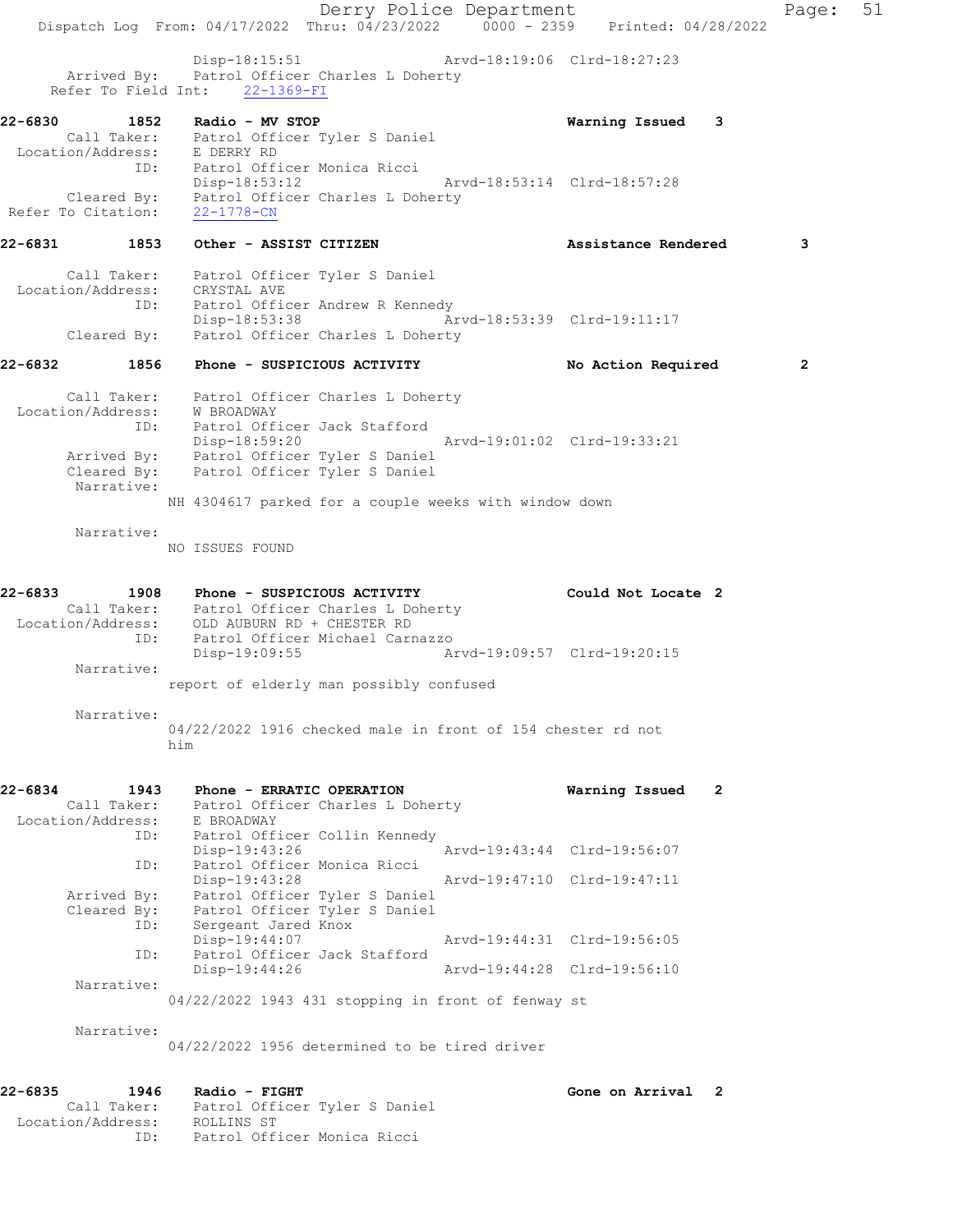Derry Police Department Fage: 52 Dispatch Log From: 04/17/2022 Thru: 04/23/2022 0000 - 2359 Printed: 04/28/2022 Disp-19:47:16 Arvd-19:47:52 Clrd-20:03:10 Arrived By: Patrol Officer Charles L Doherty<br>ID: Patrol Officer Michael Carnazzo Patrol Officer Michael Carnazzo<br>Disp-19:47:46 A Disp-19:47:46 Arvd-19:48:13 Clrd-20:03:07 Dispatched By: Patrol Officer Charles L Doherty Arrived By: Patrol Officer Charles L Doherty ID: Patrol Officer Andrew R Kennedy Disp-19:48:10 Arvd-19:48:48 Clrd-20:03:08 Dispatched By: Patrol Officer Charles L Doherty Arrived By: Patrol Officer Charles L Doherty ID: Sergeant Jared Knox Disp-20:00:03 Arvd-20:00:05 Clrd-20:03:13 Dispatched By: Patrol Officer Charles L Doherty Arrived By: Patrol Officer Charles L Doherty Narrative: 04/22/2022 1949 report of fight in the park. parties left in black sedan 22-6836 2022 Radio - Community Relations Cleared 2 Call Taker: Patrol Officer Charles L Doherty Location/Address: [DY 1294] CRYSTAL AVE ID: Patrol Officer Jack Stafford Disp-20:22:57 Arvd-20:23:01 Clrd-20:31:15 ID: Patrol Officer Collin Kennedy<br>Disp-20:22:59 Arvd-20:23:03 Clrd-20:31:17 22-6837 2035 Radio - WELFARE CHECK **Investigated** 2 Call Taker: Patrol Officer Charles L Doherty Location/Address: FAIRWAY DR ID: Patrol Officer Michael Carnazzo Disp-20:36:41 Arvd-20:38:21 Clrd-21:10:41<br>D: Patrol Officer Monica Ricci<br>Disp-20:53:53 Arvd-20:58:20 Clrd-21:10:43 Patrol Officer Monica Ricci Disp-20:53:53 Arvd-20:58:20 Clrd-21:10:43 Arrived By: Lieutenant Shawn P O'Donaghue ID: Sergeant Jared Knox Disp-21:06:35 Arvd-21:06:37 Clrd-21:12:25 Refer To Field Int: 22-1351-FI 22-6838 2108 Radio - MV CHECK SENT ON THEIR WAY 1 Call Taker: Patrol Officer Charles L Doherty Location/Address: HUMPHREY RD ID: Patrol Officer Andrew R Kennedy<br>Disp-21:09:00 Ar Disp-21:09:00 Arvd-21:09:02 Clrd-21:15:54<br>ID: Sergeant Jared Knox Disp-21.09.00<br>Sergeant Jared Knox Disp-21:15:41 Arvd-21:15:42 Clrd-21:15:44 ID: Patrol Officer Michael Carnazzo Disp-21:15:47 Arvd-21:15:49 Clrd-21:15:51 Narrative: nh 499 1202 Refer To Field Int: 22-1370-FI 22-6839 2125 Phone - SUSPICIOUS ACTIVITY SENT ON THEIR WAY 2 Call Taker: Patrol Officer Charles L Doherty Location/Address: CRYSTAL AVE ID: Patrol Officer Collin Kennedy Disp-21:26:16 Arvd-21:26:35 Clrd-21:31:31 ID: Patrol Officer Monica Ricci Disp-21:26:19 Arvd-21:26:37 Clrd-21:31:29<br>ID: Patrol Officer Jack Stafford Patrol Officer Jack Stafford Disp-21:26:25 Arvd-21:26:31 Clrd-21:31:33<br>ID: Patrol Officer Michael Carnazzo Patrol Officer Michael Carnazzo<br>Disp-21:26:27 A Disp-21:26:27 Arvd-21:26:33 Clrd-21:31:39 ID: Sergeant Jared Knox<br>Disp-21:26:49 Disp-21:26:49 Arvd-21:26:52 Clrd-21:31:27 Narrative:

04/22/2022 2126 male screaming in the middle of the road

Narrative:

uncooperative subject sent on way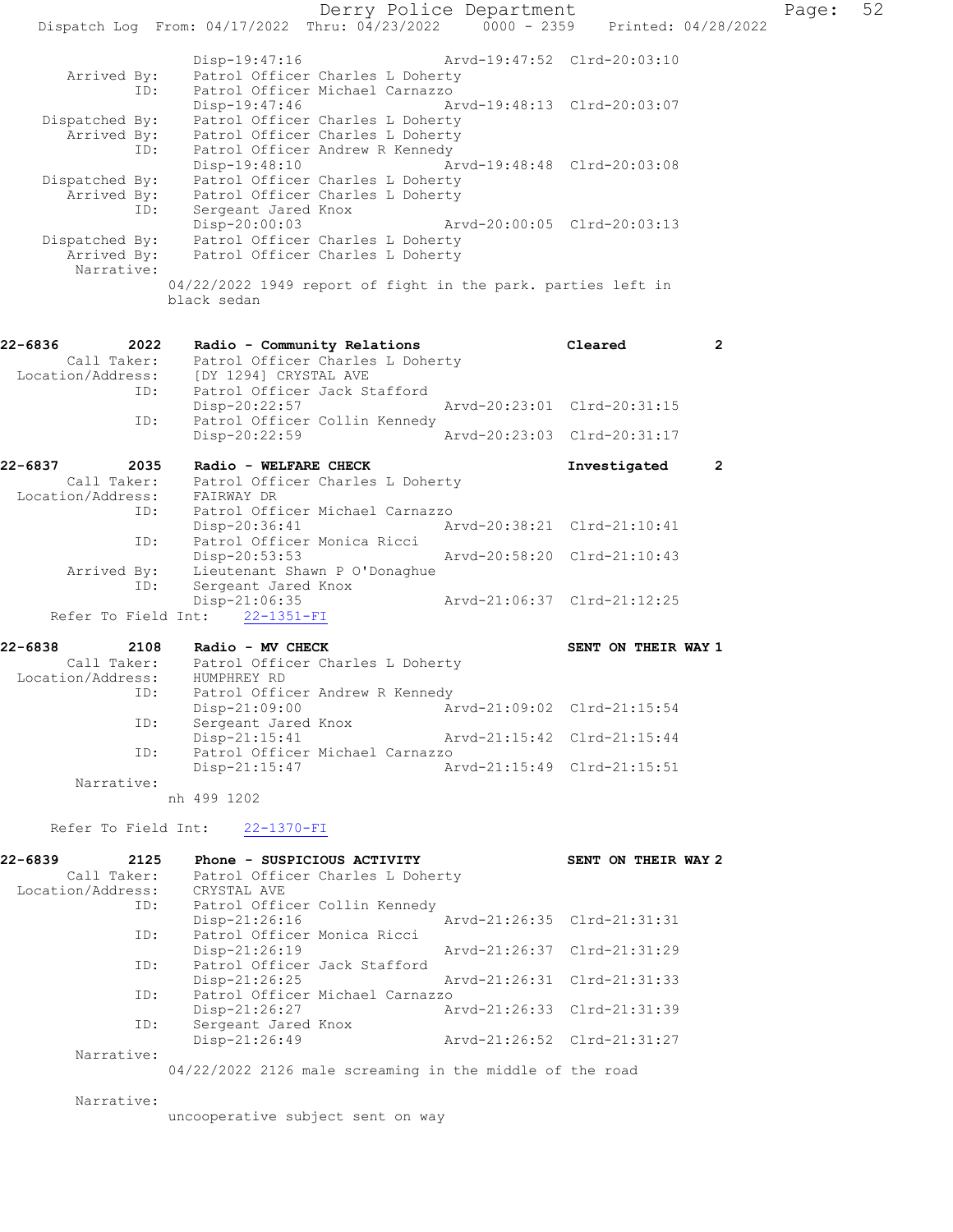complaint of large pothole

| 22-6841<br>2138            |     | Radio - PED CHECK                                              | SENT ON THEIR WAY 2         |
|----------------------------|-----|----------------------------------------------------------------|-----------------------------|
| Call Taker:                |     | Patrol Officer Charles L Doherty                               |                             |
| Location/Address:          |     | PERLEY RD                                                      |                             |
|                            | ID: | Patrol Officer Jack Stafford<br>Disp-21:39:30                  | Arvd-21:40:49 Clrd-21:40:51 |
| Arrived By:<br>Cleared By: |     | Lieutenant Shawn P O'Donaghue<br>Lieutenant Shawn P O'Donaghue |                             |

| 22-6842           | 2141 | Initiated - MV CHECK             | SENT ON THEIR WAY 1         |
|-------------------|------|----------------------------------|-----------------------------|
| Call Taker:       |      | Lieutenant Shawn P O'Donaghue    |                             |
| Location/Address: |      | [DY 276] GRINNELL RD             |                             |
|                   | ID:  | Patrol Officer Jack Stafford     |                             |
|                   |      |                                  | Aryd-21:41:00 Clrd-21:44:17 |
| Cleared By:       |      | Patrol Officer Charles L Doherty |                             |

| 22-6843           | 2206        | Phone - NOISE COMPLAINT          | Could Not Locate 2          |  |
|-------------------|-------------|----------------------------------|-----------------------------|--|
|                   | Call Taker: | Patrol Officer Charles L Doherty |                             |  |
| Location/Address: |             | OLD CHESTER RD                   |                             |  |
|                   | ID:         | Patrol Officer Monica Ricci      |                             |  |
|                   |             | Disp-22:07:16                    | Arvd-22:11:34 Clrd-22:15:54 |  |
|                   | ID:         | Patrol Officer Collin Kennedy    |                             |  |
|                   |             | $Disp-22:07:22$                  | Arvd-22:11:32 Clrd-22:15:24 |  |
|                   | Narrative:  |                                  |                             |  |

loud bangs in the area of old chester rd

| $22 - 6844$<br>2217 | Radio - MV STOP                  | Warning Issued              |  |
|---------------------|----------------------------------|-----------------------------|--|
| Call Taker:         | Patrol Officer Charles L Doherty |                             |  |
| Location/Address:   | ELM ST                           |                             |  |
| ID:                 | Patrol Officer Jack Stafford     |                             |  |
|                     | Disp-22:18:10                    | Arvd-22:18:13 Clrd-22:24:09 |  |
| Refer To Citation:  | $22 - 1779 - CN$                 |                             |  |
| Narrative:          |                                  |                             |  |
|                     | 5023689                          |                             |  |

| 22-6845<br>2221   | Phone - SUSPICIOUS ACTIVITY                | Services Rendered 2         |
|-------------------|--------------------------------------------|-----------------------------|
| Call Taker:       | Patrol Officer Charles L Doherty           |                             |
| Location/Address: | [DY 146] ASHLEIGH DR                       |                             |
| ID:               | Patrol Officer Collin Kennedy              |                             |
|                   | Disp-22:22:33                              | Arvd-22:28:58 Clrd-22:34:29 |
| Arrived By:       | Lieutenant Shawn P O'Donaghue              |                             |
| Cleared By:       | Dispatcher Christine D Carlson             |                             |
| ID:               | Sergeant Jared Knox                        |                             |
|                   | Disp-22:29:40                              | Arvd-22:29:43 Clrd-22:34:27 |
| Dispatched By:    | Lieutenant Shawn P O'Donaghue              |                             |
| Arrived By:       | Lieutenant Shawn P O'Donaghue              |                             |
| Cleared By:       | Dispatcher Christine D Carlson             |                             |
| Narrative:        |                                            |                             |
|                   | elderly woman sitting in car for two hours |                             |

Narrative:

04/22/2022 2234 No issues found

| 22-6846           | 2243        | Phone - VANDALISM              | Report Taken                |  |
|-------------------|-------------|--------------------------------|-----------------------------|--|
|                   | Call Taker: | Dispatcher Christine D Carlson |                             |  |
| Location/Address: |             | [DY 146] ASHLEIGH DR           |                             |  |
|                   | ID:         | Patrol Officer Monica Ricci    |                             |  |
|                   |             | Disp-22:43:49                  | Arvd-22:49:15 Clrd-23:32:55 |  |
|                   | ID:         | Patrol Officer Jack Stafford   |                             |  |
|                   |             | Disp-22:55:37                  | Arvd-22:58:43 Clrd-23:26:11 |  |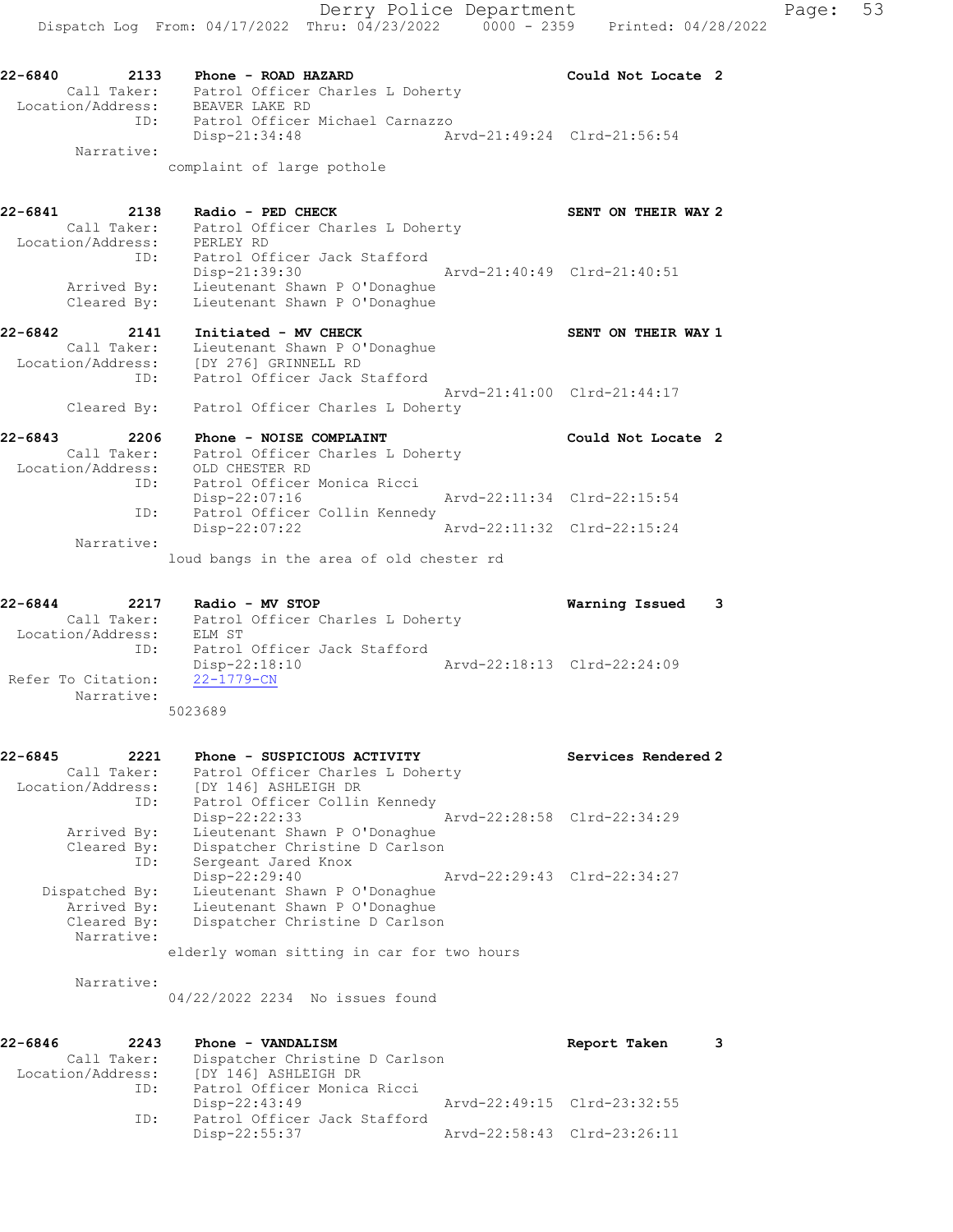Derry Police Department Fage: 54 Dispatch Log From:  $04/17/2022$  Thru:  $04/23/2022$  0000 - 2359 Printed: 04/28/2022 ID: Sergeant James M Belanger Disp-22:58:11 Arvd-23:01:28 Clrd-23:22:02 Narrative: 04/22/2022 2243 Vehicle egged in parking lot Refer To Incident: 22-699-OF 22-6847 2308 Initiated - PROPERTY CHECK Services Rendered 2 Call Taker: Dispatcher Christine D Carlson Location/Address: HUMPHREY RD ID: Patrol Officer Nikita Tomnyuk Arvd-23:08:00 Clrd-23:08:14 22-6848 2308 Initiated - MV STOP Warning Issued 3 Call Taker: Dispatcher Christine D Carlson Location/Address: MANCHESTER RD ID: Patrol Officer Melissa M Houde Arvd-23:08:00 Clrd-23:12:13 Refer To Citation: 22-1780-CN 22-6849 2337 Initiated - Parking Enforcement Services Rendered 1 Call Taker: Dispatcher Christine D Carlson Location/Address: E BROADWAY ID: Patrol Officer Casey J Noyes Arvd-23:37:00 Clrd-23:42:33 22-6850 2341 Initiated - PROPERTY CHECK Services Rendered 2 Call Taker: Dispatcher Christine D Carlson Location/Address: ROLLINS ST ID: Patrol Officer Melissa M Houde Arvd-23:41:00 Clrd-23:41:46 22-6851 2352 Initiated - MV CHECK SENT ON THEIR WAY 1 Call Taker: Dispatcher Christine D Carlson Location/Address: [DY 146] ASHLEIGH DR ID: Patrol Officer Melissa M Houde Arvd-23:52:00 Clrd-23:59:11 Refer To Field Int: 22-1366-FI For Date: 04/23/2022 - Saturday 22-6852 0007 Initiated - MV STOP Warning Issued 3 Call Taker: Dispatcher Christine D Carlson

 Location/Address: HOWARD ST ID: Patrol Officer Nikita Tomnyuk Arvd-00:07:00 Clrd-00:14:28 Refer To Citation: 22-1781-CN

| 22-6853            | 0029        | Initiated - MV STOP            | Warning Issued              |  |
|--------------------|-------------|--------------------------------|-----------------------------|--|
|                    | Call Taker: | Dispatcher Christine D Carlson |                             |  |
| Location/Address:  |             | RT 28                          |                             |  |
|                    | ID:         | Patrol Officer Nikita Tomnyuk  |                             |  |
|                    |             |                                | Arvd-00:29:00 Clrd-00:46:27 |  |
|                    | ID:         | Patrol Officer Casey J Noyes   |                             |  |
|                    |             | Disp-00:30:11                  | Arvd-00:34:39 Clrd-00:46:25 |  |
|                    | ID:         | Sergeant James M Belanger      |                             |  |
|                    |             | Disp-00:37:20                  | Arvd-00:37:21 Clrd-00:46:23 |  |
| Refer To Citation: |             | $22 - 1782 - CN$               |                             |  |
|                    | Narrative:  |                                |                             |  |

04/23/2022 0036 Checking sobriety

| 22-6854<br>0052   | Initiated - MV CHECK           | Vehicle checked 1           |  |
|-------------------|--------------------------------|-----------------------------|--|
| Call Taker:       | Dispatcher Christine D Carlson |                             |  |
| Location/Address: | MANCHESTER RD                  |                             |  |
| TD:               | Patrol Officer Melissa M Houde |                             |  |
|                   |                                | Aryd-00:52:00 Clrd-00:55:17 |  |

Refer To Field Int: 22-1365-FI

22-6855 0055 Phone - MEDICAL EMERGENCY Transported to Hospital 1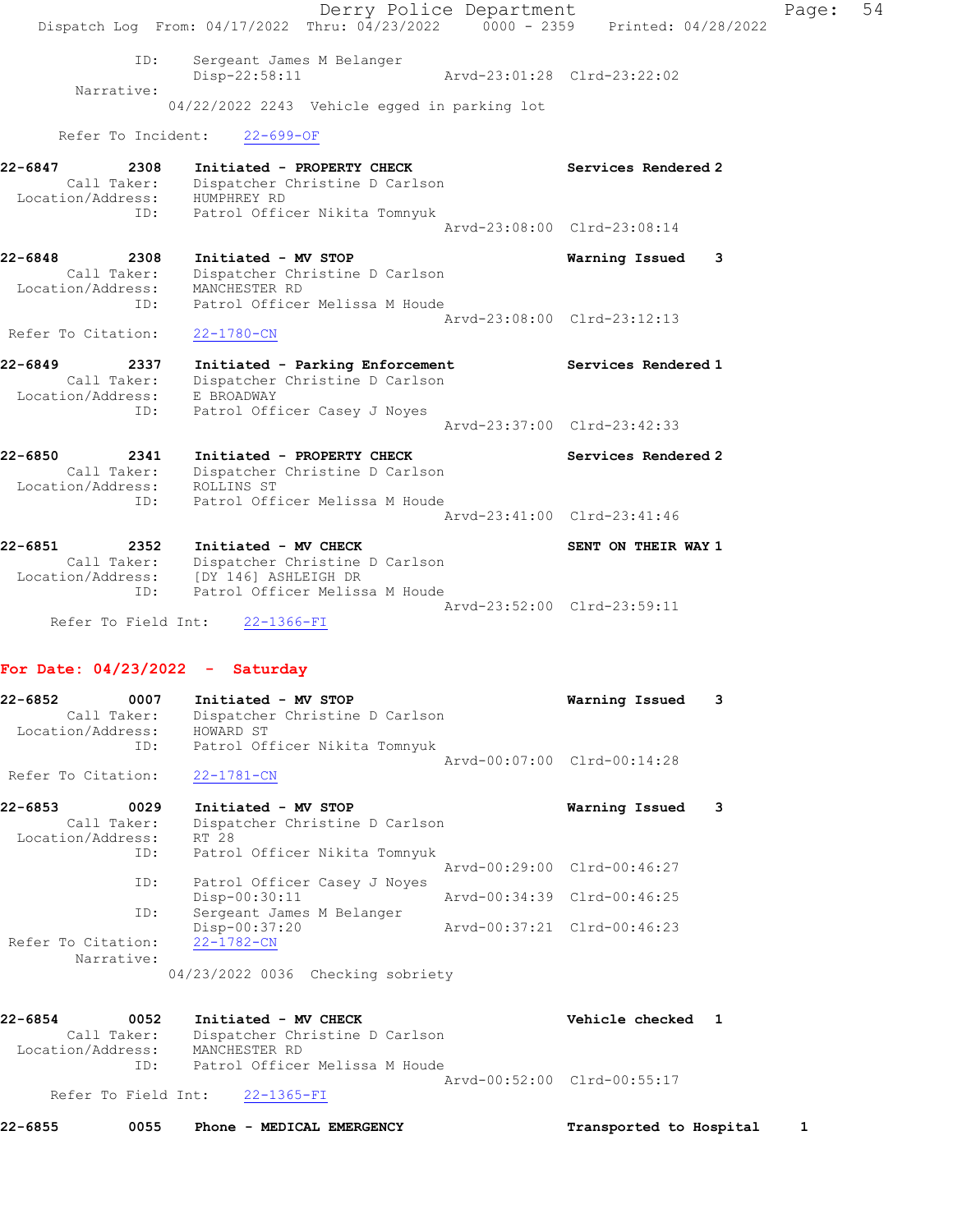Derry Police Department Fage: 55 Dispatch Log From: 04/17/2022 Thru: 04/23/2022 0000 - 2359 Printed: 04/28/2022 Call Taker: Dispatcher Christine D Carlson Location/Address: PINE ISLE DR ID: Patrol Officer Melissa M Houde Disp-00:56:00 Arvd-00:58:33 Clrd-01:07:37 ID: Patrol Officer Monica Ricci Disp-00:56:01 Arvd-01:01:07 Clrd-01:07:15 ID: Sergeant James M Belanger Disp-00:57:41 Arvd-00:57:42 Clrd-01:07:09 22-6856 0735 Initiated - PROPERTY CHECK Cleared 2 Call Taker: Detective Mark Borgatti Location/Address: [DY 2452] FORDWAY ST ID: Patrol Officer Nicholas M Granville Arvd-07:35:00 Clrd-07:40:49 22-6857 0756 Initiated - MV STOP Warning Issued 3 Call Taker: Detective Mark Borgatti Location/Address: HAMPSTEAD RD + MORRISON RD ID: Patrol Officer Joshua W Morse Arvd-07:56:00 Clrd-08:02:35 Refer To Citation: 22-1785-CN 22-6858 0830 Initiated - MV STOP Warning Issued 3 Call Taker: Detective Mark Borgatti Location/Address: ISLAND POND RD + RT 28 ID: Patrol Officer Samuel J Troy Arvd-08:30:00 Clrd-08:36:38 Refer To Citation: 22-1786-CN 22-6859 0846 Initiated - MV STOP Warning Issued 3 Call Taker: Detective Mark Borgatti Location/Address: E DERRY RD ID: Patrol Officer Joshua W Morse Arvd-08:46:00 Clrd-08:51:33 Refer To Citation: 22-1787-CN 22-6860 0912 Initiated - MV STOP Warning Issued 3 Call Taker: Detective Mark Borgatti Location/Address: ISLAND POND RD ID: Patrol Officer Samuel J Troy Arvd-09:12:00 Clrd-09:21:48 Refer To Citation: 22-1788-CN 22-6861 0928 Phone - ILLEGAL DUMPING/LITTERING Report Taken 2 Call Taker: Patrol Officer Scott M Beegan Location/Address: OLD AUBURN RD ID: Patrol Officer Joshua W Morse Disp-09:29:22 Arvd-09:38:16 Clrd-09:50:48 Arrived By: Detective Mark Borgatti Cleared By: Detective Mark Borgatti Refer To Incident: 22-700-OF 22-6862 0959 Phone - NEIGHBORHOOD DISPUTE Matter Mediated 2 Call Taker: Patrol Officer Scott M Beegan Location/Address: REBECCA LN ID: Patrol Officer Nicholas M Granville Disp-10:00:33 Arvd-10:08:13 Clrd-10:42:41 Arrived By: Detective Mark Borgatti Cleared By: Detective Mark Borgatti 22-6863 1013 Initiated - DISABLED MV **Assistance Rendered** 3 Call Taker: Detective Mark Borgatti Location/Address: LENOX RD ID: Patrol Officer Brendan S Holden Arvd-10:13:00 Clrd-10:22:37 22-6864 1014 Initiated - PAPER SERVICE Served 3 Call Taker: Detective Mark Borgatti Location/Address: BLAKE FARM RD

ID: Patrol Officer Joshua W Morse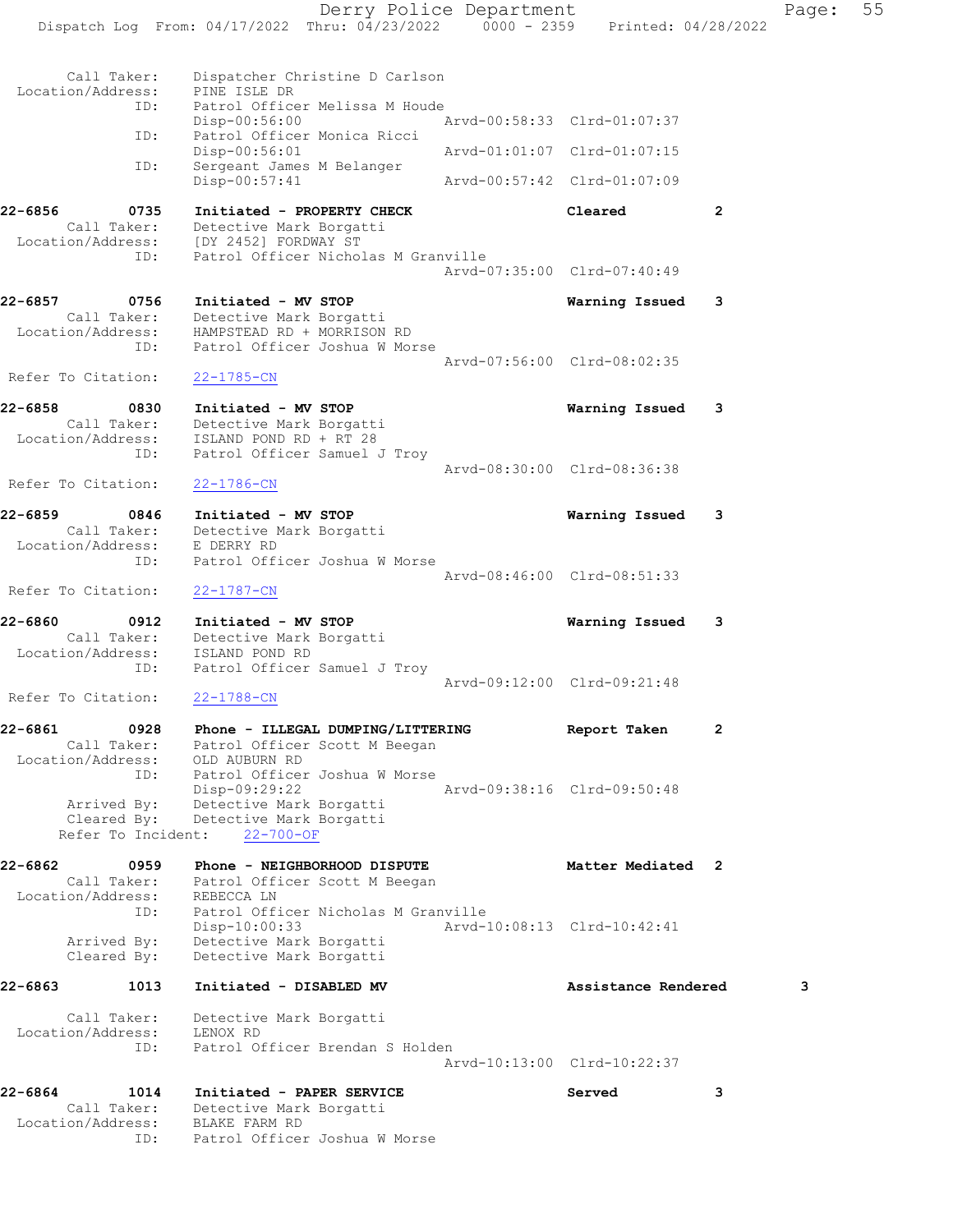Arvd-10:14:00 Clrd-10:18:12 22-6865 1022 Initiated - MV STOP Summons Issued 3 Call Taker: Detective Mark Borgatti Location/Address: LANE RD ID: Patrol Officer Joshua W Morse Arvd-10:22:00 Clrd-10:29:57 Refer To Citation: 22-816-000024 22-6866 1024 Initiated - SUBPOENA DELIVERY Not Served 1 Call Taker: Detective Mark Borgatti Location/Address: BRIAN AVE ID: Patrol Officer Samuel J Troy Arvd-10:24:00 Clrd-10:28:02 22-6867 1024 Phone - ROAD HAZARD Matter Rectified 2 Call Taker: Patrol Officer Scott M Beegan Location/Address: GULF RD + GOODHUE RD ID: Patrol Officer Samuel J Troy Disp-10:48:23 Arvd-10:57:56 Clrd-11:56:44 Arrived By: Detective Mark Borgatti Cleared By: Detective Mark Borgatti Narrative: damaged stop sign Narrative: 04/23/2022 1116 Highway Dept notified and responding Narrative: 04/23/2022 1152 Highway on scene. 22-6868 1031 Initiated - FOLLOW-UP Cleared 2 Call Taker: Detective Mark Borgatti Location/Address: [DY 3316] KENDALL POND RD ID: Patrol Officer Brendan S Holden Arvd-10:31:00 Clrd-11:06:19 Cleared By: Patrol Officer Scott M Beegan 22-6869 1103 Phone - ANIMAL COMPLAINT 1 1990 Assistance Rendered 1 Call Taker: Patrol Officer Scott M Beegan Location/Address: DAMREN RD ID: Patrol Officer Joshua W Morse Disp-11:05:57 Arvd-11:18:03 Clrd-11:38:32 Arrived By: Detective Mark Borgatti Cleared By: Detective Mark Borgatti Refer To Field Int: 22-1375-FI 22-6870 1105 Phone - ERRATIC OPERATION **120 Cone on Arrival** 2 Call Taker: Detective Mark Borgatti Location/Address: W BROADWAY ID: Patrol Officer Charles L Doherty Disp-11:07:17 Arvd-11:10:18 Clrd-11:14:31 Arrived By: Patrol Officer Scott M Beegan ID: Patrol Officer Brendan S Holden Disp-11:10:20 Arvd-11:10:28 Clrd-11:14:22 22-6871 1115 Phone - ASSIST OTHER AGENCY Assistance Rendered 3 Call Taker: Detective Mark Borgatti Location/Address: PEMBROKE DR ID: Patrol Officer Brendan S Holden Disp-11:16:16 Arvd-11:19:09 Clrd-11:32:07 Refer To Field Int: 22-1361-FI 22-6872 1200 Initiated - FOLLOW-UP Cleared 2 Call Taker: Detective Mark Borgatti Location/Address: [DY 2655] BEAVER LAKE RD ID: Patrol Officer Brendan S Holden Arvd-12:00:00 Clrd-12:04:56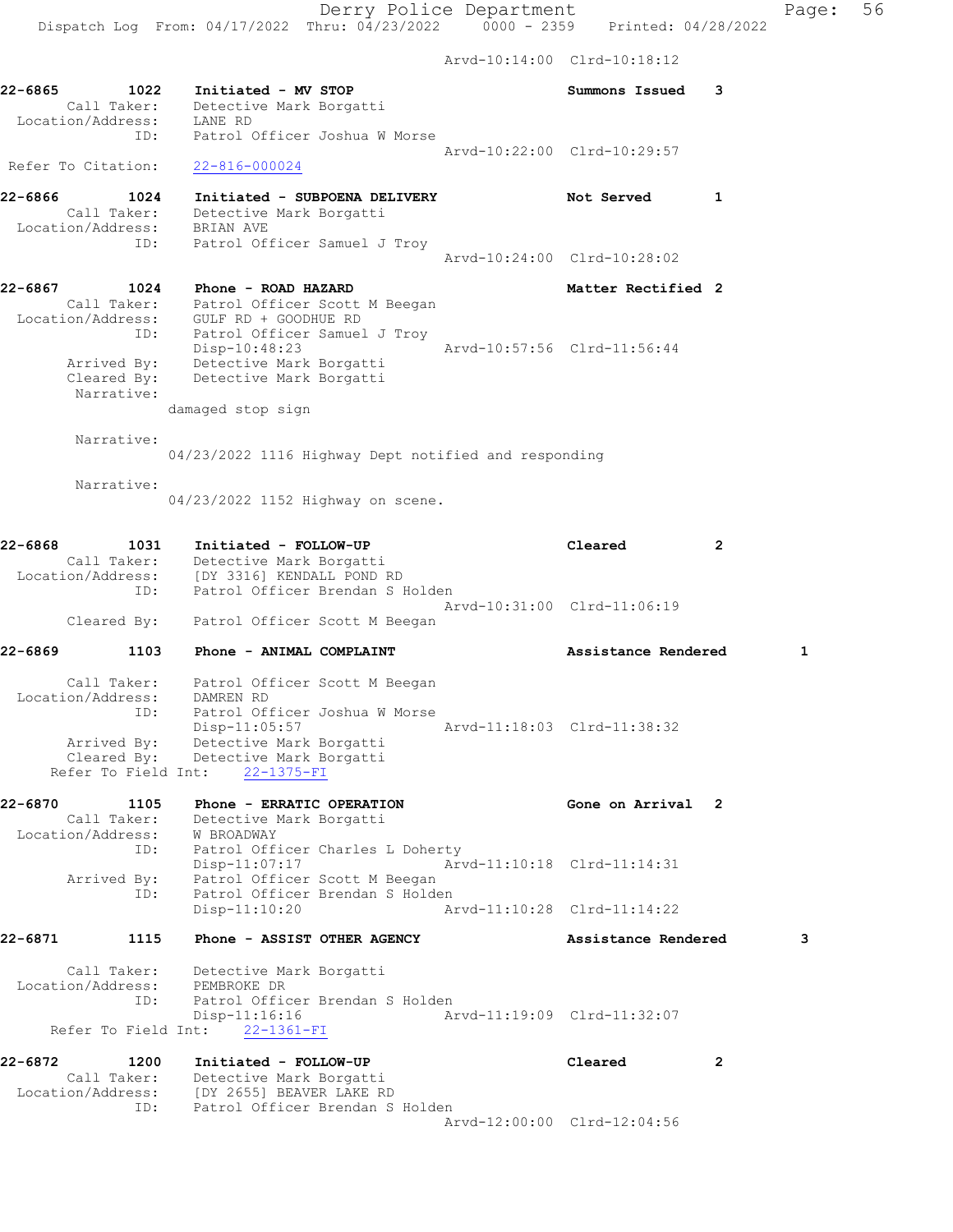22-6873 1209 Phone - NOISE COMPLAINT No Rotion Required 2 Call Taker: Patrol Officer Scott M Beegan Location/Address: MORNINGSIDE DR ID: Patrol Officer Brendan S Holden Disp-12:10:10 Arvd-12:12:48 Clrd-12:23:59 Arrived By: Detective Mark Borgatti Cleared By: Detective Mark Borgatti 22-6874 1215 Phone - NEIGHBORHOOD DISPUTE ADVICE GIVEN 2 Call Taker: Patrol Officer Scott M Beegan Location/Address: GRANT ST ID: Patrol Officer Charles L Doherty Disp-12:16:37 Arvd-12:21:56 Clrd-12:38:46 Arrived By: Detective Mark Borgatti 22-6875 1241 Phone - NEIGHBORHOOD DISPUTE Cleared 2 Call Taker: Patrol Officer Scott M Beegan Location/Address: GRANT ST ID: Patrol Officer Nicholas M Granville Disp-12:42:04 Clrd-12:51:57<br>ID: Patrol Officer Brendan S Holden Clrd-12:52:06 Patrol Officer Brendan S Holden<br>Disp-12:42:06 Disp-12:42:06 Clrd-12:52:06 ID: Patrol Officer Charles L Doherty Disp-12:51:58 Arvd-12:52:01 Clrd-12:53:29 ID: Sergeant Jeffrey M Dawe Disp-12:52:42 Arvd-12:52:43 Clrd-12:53:17 Refer To Field Int: 22-1362-FI 22-6876 1314 Initiated - MV STOP Warning Issued 3 Call Taker: Detective Mark Borgatti Location/Address: E DERRY RD ID: Patrol Officer Joshua W Morse Arvd-13:14:00 Clrd-13:20:56 Refer To Citation: 22-1789-CN 22-6877 1329 Phone - ERRATIC OPERATION 1988 Gone on Arrival 2 Call Taker: Detective Mark Borgatti Location/Address: TSIENNETO RD ID: Patrol Officer Joshua W Morse Disp-13:30:43 Arvd-13:33:19 Clrd-13:33:45 ID: Sergeant Jeffrey M Dawe Disp-13:30:51 Arvd-13:30:53 Clrd-13:33:43 Narrative: 04/23/2022 1330 Maine 4268WZ 22-6878 1331 Walk-In - THEFT Report Taken 2 Call Taker: Detective Mark Borgatti Location/Address: [DY 2] MUNICIPAL DR ID: Patrol Officer Brendan S Holden Disp-13:33:14 Arvd-13:33:55 Clrd-13:43:10 Refer To Incident: 22-701-OF 22-6879 1432 Phone - WELFARE CHECK Assistance Rendered 2 Call Taker: Patrol Officer Scott M Beegan Location/Address: ELM ST ID: Patrol Officer Nicholas M Granville Disp-14:33:08 Arvd-14:35:48 Clrd-15:05:56 Arrived By: Detective Mark Borgatti Cleared By: Detective Mark Borgatti ID: Patrol Officer Brendan S Holden Disp-14:33:10 Arvd-14:36:49 Clrd-15:05:59 Arrived By: Detective Mark Borgatti Cleared By: Detective Mark Borgatti Refer To Field Int: 22-1363-FI

22-6880 1440 Phone - VIN CHECK Services Rendered 3 Call Taker: Detective Mark Borgatti Location/Address: BEDARD AVE ID: Patrol Officer Samuel J Troy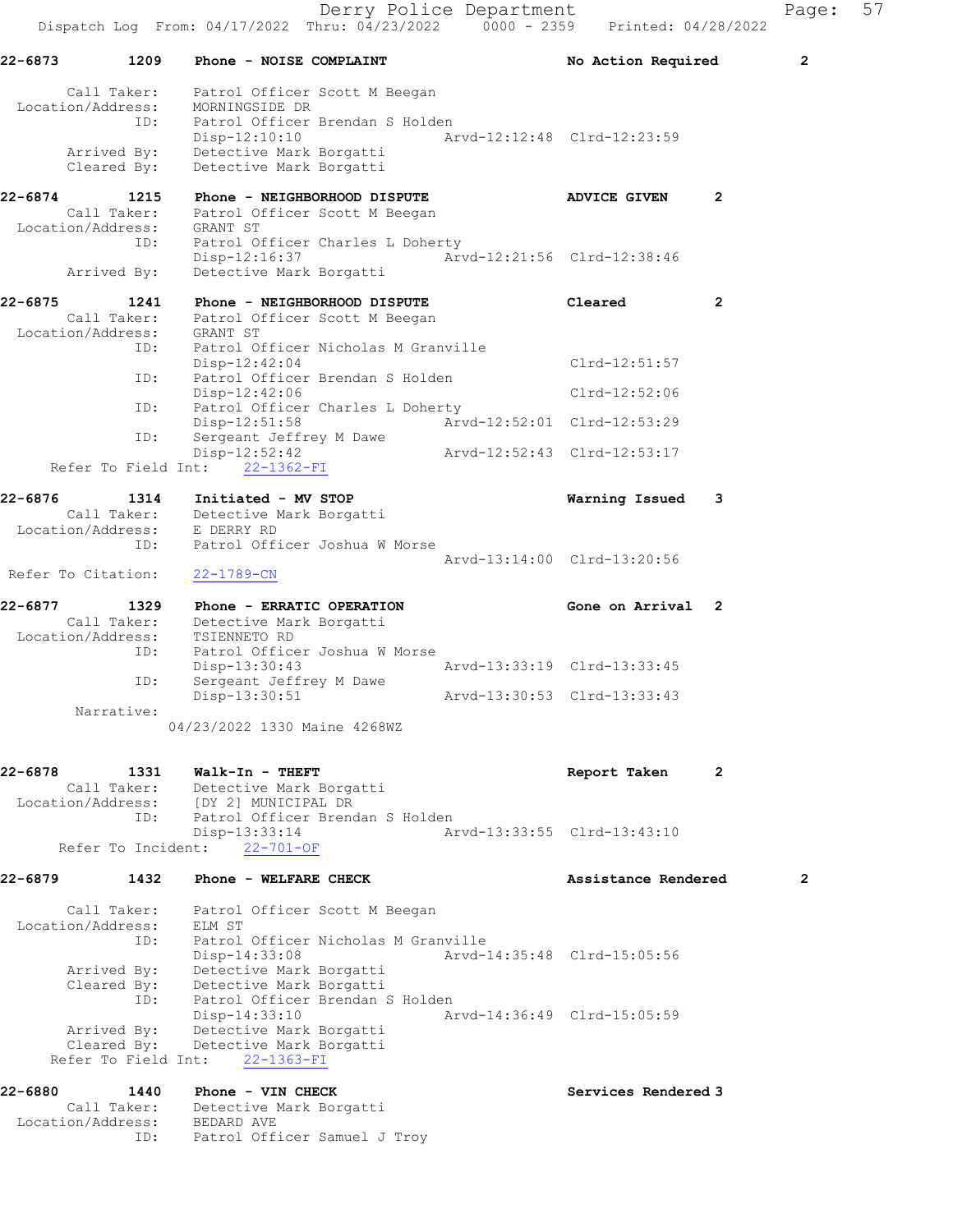Disp-14:41:15 Arvd-14:44:15 Clrd-14:49:10

Dispatch Log From:  $04/17/2022$  Thru:  $04/23/2022$  0000 - 2359 Printed: 04/28/2022

22-6881 1448 Phone - DISTURBANCE 1 22-6881 Matter Mediated 1 Call Taker: Detective Mark Borgatti Location/Address: W BROADWAY ID: Patrol Officer Joshua W Morse Disp-14:49:03 Arvd-14:49:21 Clrd-15:07:34 ID: Patrol Officer Samuel J Troy Disp-14:49:49 Arvd-14:54:37 Clrd-15:07:35<br>ID: Patrol Officer Collin Kennedy<br>
nisn-14:54:33 Arvd-14:56:21 Clrd-15:07:37 Patrol Officer Collin Kennedy<br>Disp-14:54:33<br>Arvd-14:56:21 Clrd-15:07:37 Disp-14:54:33 Arvd-14:56:21 Clrd-15:07:37 ID: Sergeant Jared Knox Disp-14:56:27 Arvd-14:56:30 Clrd-15:07:39 22-6882 1511 Phone - DOMESTIC DISTURBANCE Report Taken 1 Call Taker: Detective Mark Borgatti Location/Address: FOREST RIDGE RD ID: Sergeant Jared Knox Disp-15:12:49 Arvd-15:13:17 Clrd-15:43:09<br>ID: Patrol Officer Brendan S Holden Patrol Officer Brendan S Holden<br>Disp-15:12:53 Ar Disp-15:12:53 Arvd-15:13:16 Clrd-15:43:18<br>ID: Patrol Officer Collin Kennedy Patrol Officer Collin Kennedy<br>Disp-15:13:12 Arvd-15:13:26 Clrd-15:43:26 Disp-15:13:12 Narrative: 04/23/2022 1522 DFD on scene. Refer To Incident: 22-702-OF 22-6883 1537 Initiated - SUBPOENA DELIVERY 1 Not Served 1 Call Taker: Detective Mark Borgatti Location/Address: RAILROAD AVE ID: Patrol Officer Michael P Accorto Arvd-15:37:00 Clrd-15:38:18 22-6884 1538 Initiated - SUBPOENA DELIVERY Served 1 Call Taker: Detective Mark Borgatti Location/Address: RAILROAD AVE ID: Patrol Officer Michael P Accorto Arvd-15:38:00 Clrd-15:44:53 22-6885 1541 Initiated - MV STOP Warning Issued 3 Call Taker: Detective Mark Borgatti Location/Address: ISLAND POND RD ID: Patrol Officer Andrew R Kennedy Arvd-15:41:00 Clrd-15:48:01 Refer To Citation: 22-1790-CN 22-6886 1547 Initiated - SUBPOENA DELIVERY 1 Not Served 1 Call Taker: Detective Mark Borgatti Location/Address: MILLS FARM CIR ID: Patrol Officer Michael P Accorto Arvd-15:47:00 Clrd-15:54:13 22-6887 1548 Initiated - FOLLOW-UP Cleared 2 Call Taker: Detective Mark Borgatti Location/Address: [DY 1530] BIRCH ST ID: Patrol Officer Collin Kennedy Arvd-15:48:00 Clrd-15:50:31 22-6888 1554 Phone - ASSIST OTHER AGENCY Annual Mate 3 Call Taker: Detective Mark Borgatti Location/Address: [DY 997] PARKLAND DR ID: Patrol Officer Michael P Accorto<br>Disp-15:55:17 Arv Disp-15:55:17 Arvd-15:56:32 Clrd-16:23:00<br>ID: Patrol Officer Collin Kennedy Patrol Officer Collin Kennedy<br>Disp-15:55:20 Disp-15:55:20 Arvd-15:58:35 Clrd-16:09:05 ID: Patrol Officer Andrew R Kennedy<br>Disp-15:55:24 Ar Disp-15:55:24 Arvd-15:56:26 Clrd-16:23:14 ID: Patrol Officer Michael Carnazzo

Disp-15:55:34 Arvd-15:58:37 Clrd-16:06:35

Disp-15:55:40 Arvd-15:58:39 Clrd-16:23:10

ID: Sergeant Jared Knox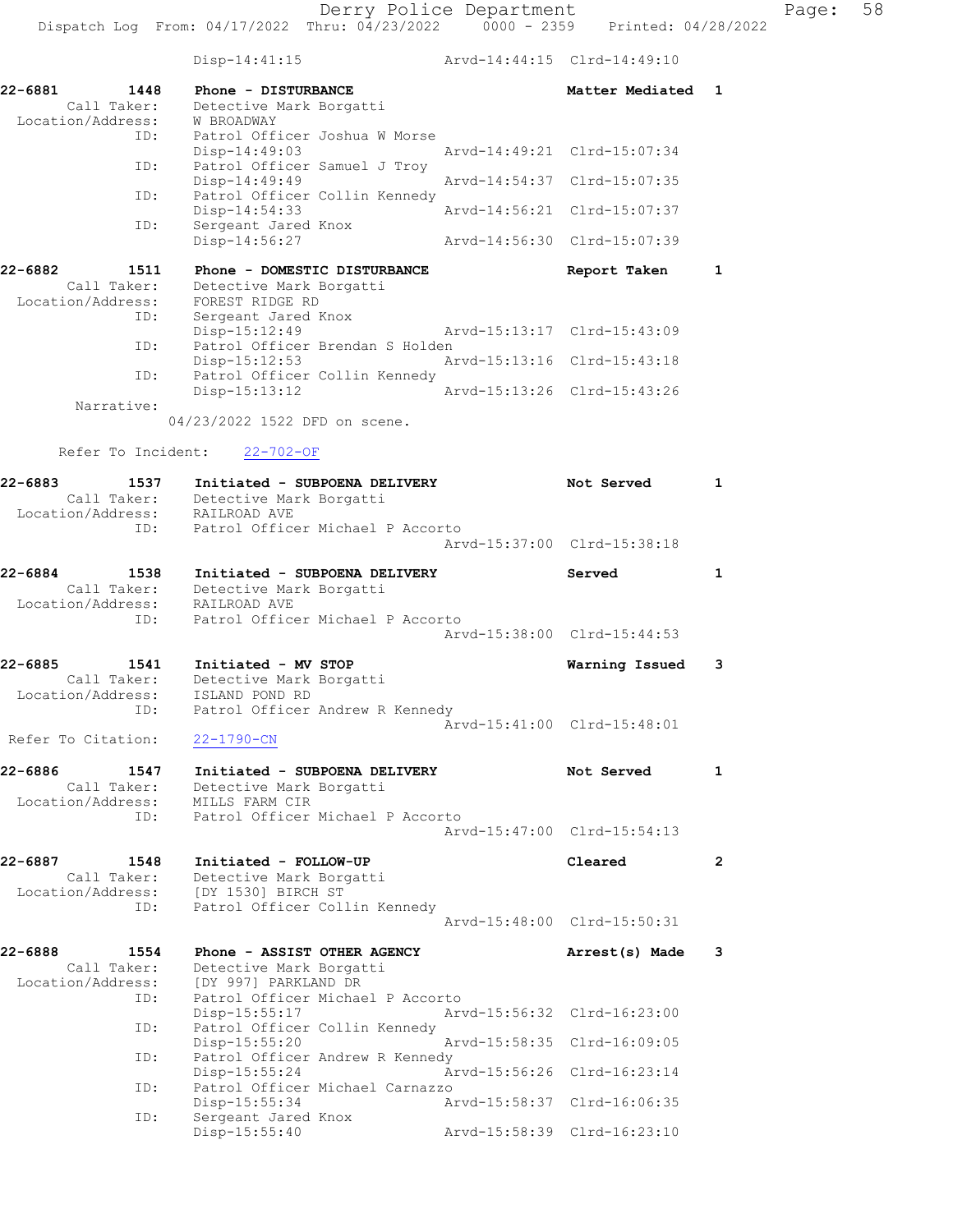Derry Police Department Page: 59 Dispatch Log From: 04/17/2022 Thru: 04/23/2022 0000 - 2359 Printed: 04/28/2022 Narrative: 04/23/2022 1604 Juvenile in custody. Transporting back to PMC s/m 78532.4 Narrative: 04/23/2022 1605 235 off at PMC e/m 78532.9 22-6889 1556 Phone - ASSIST OTHER AGENCY No Action Required 3 Call Taker: Detective Mark Borgatti Location/Address: LAWRENCE RD Narrative: 04/23/2022 1557 DFD Narrative: 04/23/2022 1603 cancelled by DFD 22-6890 1607 Phone - WELFARE CHECK Services Rendered 2 Call Taker: Patrol Officer Scott M Beegan Location/Address: [DY 967] CRYSTAL AVE ID: Patrol Officer Michael Carnazzo Disp-16:07:31 Arvd-16:12:23 Clrd-16:46:28 Arrived By: Detective Mark Borgatti Cleared By: Detective Mark Borgatti ID: Patrol Officer Collin Kennedy Disp-16:09:16 Arvd-16:12:25 Clrd-16:46:24 Dispatched By: Detective Mark Borgatti Arrived By: Detective Mark Borgatti Cleared By: Detective Mark Borgatti ID: Sergeant Jared Knox Disp-16:25:53 Arvd-16:25:54 Clrd-16:32:39 Cleared By: Detective Mark Borgatti Narrative: 04/23/2022 1613 off with a male at T-Bones Narrative: 04/23/2022 1633 431 transporting one to Oak St s/m 15645.1 Narrative: 04/23/2022 1637 off on Oak St e/m 15645.8 22-6891 1631 Phone - MV ACCIDENT Report Taken 1 Call Taker: Detective Mark Borgatti Location/Address: CHESTER RD<br>ID: Patrol Off: Patrol Officer Brendan S Holden Disp-16:32:44 Arvd-16:35:36 Clrd-17:58:46 ID: Patrol Officer Andrew R Kennedy Disp-16:32:54 Arvd-16:35:34 Clrd-17:44:16 ID: Sergeant Jared Knox<br>Disp-16:32:57 Disp-16:32:57 Arvd-16:35:38 Clrd-16:47:53 Narrative: 04/23/2022 1636 off with NH: MELLY, NH: 485 7548, and NH: 446 3723 Narrative: 04/23/2022 1758 Whitley v. Heinstrom & Greeley reportable Refer To Accident: 22-199-AC 22-6892 1712 Phone - WELFARE CHECK 1988 1999 Could Not Locate 2 Call Taker: Patrol Officer Scott M Beegan Location/Address: LINLEW DR<br>ID: Patrol Officer Michael P Accorto ID: Patrol Officer Michael P Accorto Disp-17:17:25 Arvd-17:17:41 Clrd-17:49:13 Dispatched By: Detective Mark Borgatti Arrived By: Detective Mark Borgatti Cleared By: Detective Mark Borgatti ID: Patrol Officer Michael Carnazzo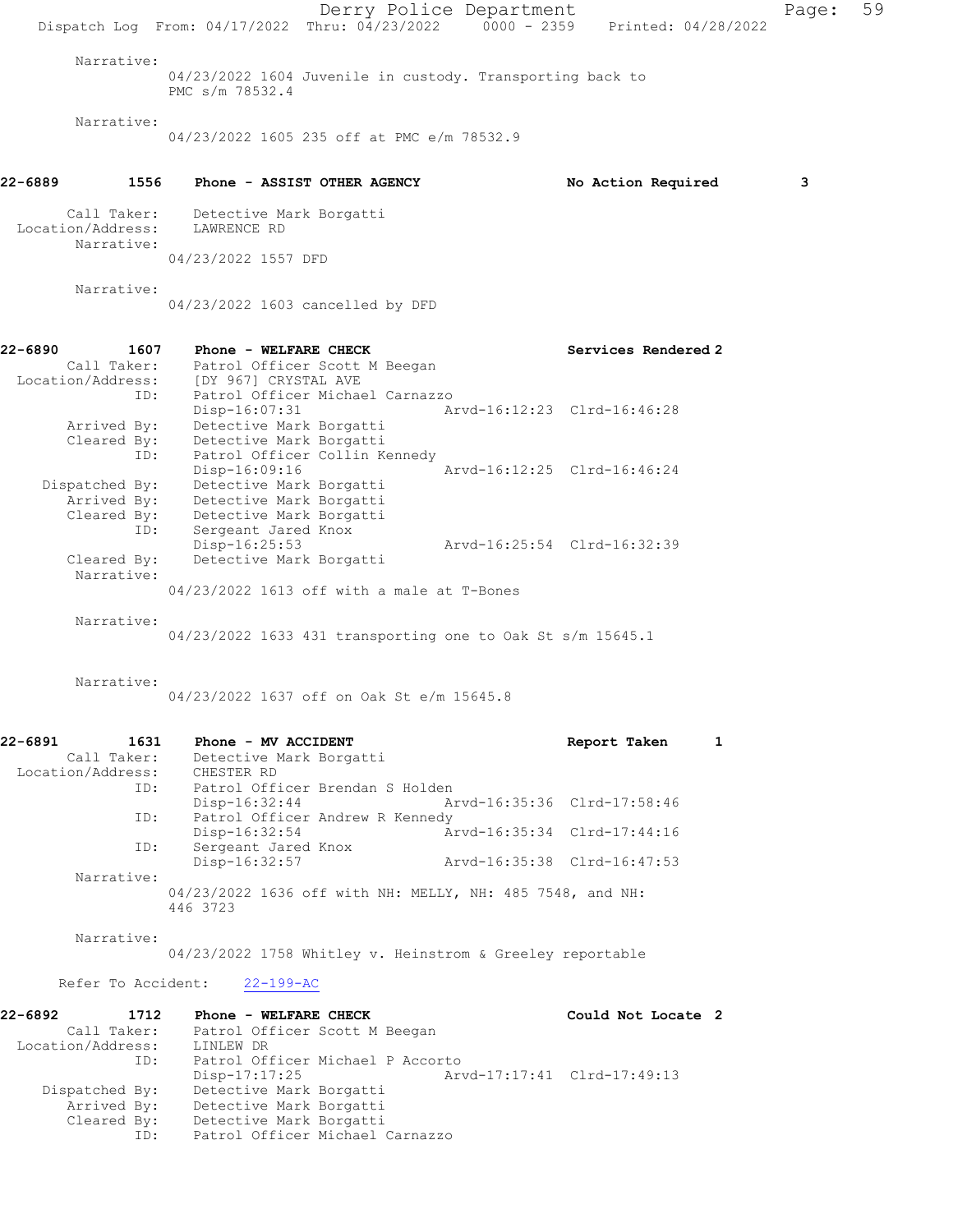Derry Police Department Fage: 60 Dispatch Log From: 04/17/2022 Thru: 04/23/2022 0000 - 2359 Printed: 04/28/2022 Disp-17:17:37 Arvd-17:17:43 Clrd-17:49:14 Dispatched By: Detective Mark Borgatti Arrived By: Detective Mark Borgatti Cleared By: Detective Mark Borgatti Refer To Incident: 22-704-OF 22-6893 1755 Phone - DOMESTIC DISTURBANCE Matter Mediated 1 Call Taker: Detective Mark Borgatti Location/Address: LINWOOD AVE ID: Patrol Officer Michael Carnazzo Disp-17:57:55 Arvd-18:06:06 Clrd-18:15:10 ID: Patrol Officer Michael P Accorto<br>Disp-17:57:58 Art Disp-17:57:58 Arvd-18:06:08 Clrd-18:15:08 Refer To Field Int:  $22-1377-FI$ Refer To Field Int:  $\overline{22-1378-FI}$ 22-6894 1827 Initiated - MV STOP Warning Issued 3 Call Taker: Patrol Officer Scott M Beegan Location/Address: SCOBIE POND RD ID: Patrol Officer Michael Carnazzo Arvd-18:27:00 Clrd-18:37:06 Refer To Citation: 22-1791-CN 22-6895 1847 Initiated - FOLLOW-UP Cleared 2 Call Taker: Patrol Officer Scott M Beegan Location/Address: GULF RD ID: Patrol Officer Monica Ricci Arvd-18:47:00 Clrd-18:54:03 22-6896 1852 Phone - DOMESTIC DISTURBANCE Neport Taken 1 Call Taker: Patrol Officer Scott M Beegan Location/Address: LINWOOD AVE ID: Patrol Officer Michael P Accorto Disp-18:53:13 Arvd-18:56:23 Clrd-19:32:45 Cleared By: Detective Mark Borgatti ID: Patrol Officer Collin Kennedy Disp-18:53:16 Arvd-18:55:21 Clrd-19:32:47 Cleared By: Detective Mark Borgatti ID: Sergeant Jared Knox Disp-18:56:44 Arvd-18:56:46 Clrd-19:32:49 Cleared By: Detective Mark Borgatti Refer To Incident: 22-705-OF 22-6897 1929 Initiated - FOLLOW-UP Cleared 2 Call Taker: Detective Mark Borgatti Location/Address: LINLEW DR ID: Patrol Officer Michael Carnazzo Arvd-19:29:00 Clrd-19:39:50 22-6898 1933 Phone - MV ACCIDENT Report Taken 1 Call Taker: Detective Mark Borgatti Location/Address: MARTIN ST ID: Patrol Officer Michael P Accorto Disp-19:33:50 Arvd-19:34:46 Clrd-19:51:18 Arrived By: Patrol Officer Scott M Beegan ID: Sergeant Jared Knox Disp-19:38:13 Arvd-19:38:16 Clrd-19:39:06 Narrative: 04/23/2022 1934 OFF WITH NH 4032958 AND NH 4991101 Narrative: 04/23/2022 1940 DFD on scene. Narrative: 04/23/2022 1945 AAA REQUESTED FOR NH 4032958 Narrative: 04/23/2022 1950 AAA requested for NH 403 2958. Narrative: 04/23/2022 1950 Fickett vs. Jarosh - reportable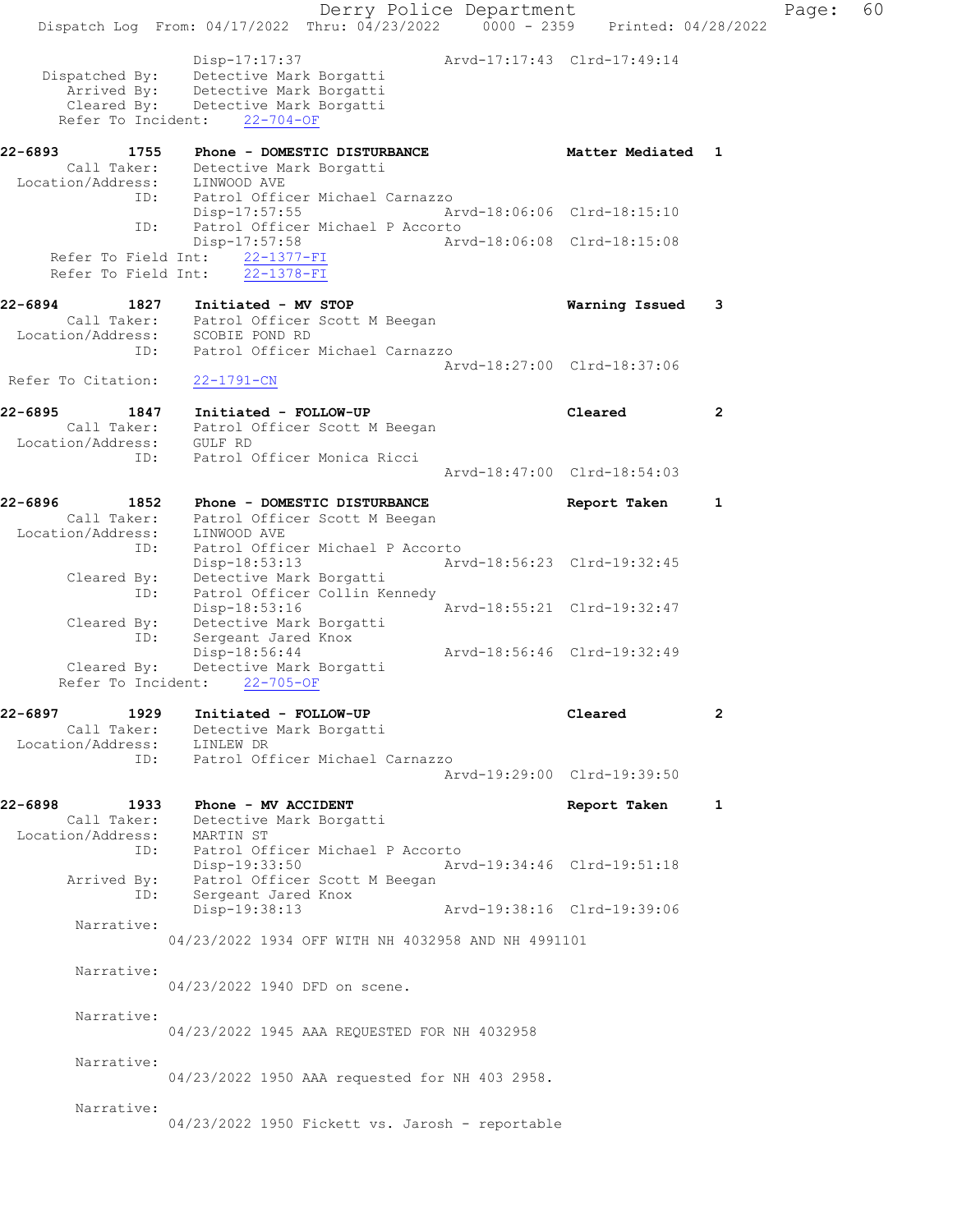Derry Police Department Fage: 61 Dispatch Log From: 04/17/2022 Thru: 04/23/2022 0000 - 2359 Printed: 04/28/2022 Refer To Accident: 22-200-AC 22-6899 1937 Initiated - DISTURBANCE 1988 Matter Mediated 1 Call Taker: Detective Mark Borgatti Location/Address: [DY 2258] E BROADWAY ID: Patrol Officer Collin Kennedy Arvd-19:37:00 Clrd-20:06:20 ID: Sergeant Jared Knox Disp-19:39:10 Arvd-19:39:13 Clrd-19:56:43 22-6900 1939 Phone - NOISE COMPLAINT Quieted on Request 2 Call Taker: Detective Mark Borgatti Location/Address: FAIRWAY DR ID: Patrol Officer Monica Ricci Disp-19:39:45 Arvd-19:42:44 Clrd-19:56:06 Refer To Field Int: 22-1364-FI 22-6901 2010 Phone - ASSIST OTHER AGENCY Services Rendered 3 Call Taker: Detective Mark Borgatti Location/Address: FRANKLIN ST ID: Patrol Officer Michael P Accorto Disp-20:10:51 Arvd-20:10:54 Clrd-20:15:44 Cleared By: Patrol Officer Scott M Beegan Narrative: 04/23/2022 2010 Assist DFD with mv lockout 22-6902 2017 Initiated - MV STOP Warning Issued 3 Call Taker: Patrol Officer Scott M Beegan Location/Address: LINLEW DR ID: Patrol Officer Monica Ricci Arvd-20:17:00 Clrd-20:22:23 Cleared By: Detective Mark Borgatti Refer To Citation: 22-1792-CN 22-6903 2030 Phone - SHOOTING COMPLAINT Could Not Locate 2 Call Taker: Detective Mark Borgatti Location/Address: MILL RD ID: Patrol Officer Monica Ricci Disp-20:30:25 Arvd-20:39:07 Clrd-20:46:37 Cleared By: Patrol Officer Scott M Beegan ID: Patrol Officer Michael P Accorto Disp-20:30:29 Clrd-20:34:11 ID: Patrol Officer Andrew R Kennedy Disp-20:34:07 Arvd-20:39:05 Clrd-20:46:38 Cleared By: Patrol Officer Scott M Beegan 22-6904 2119 Initiated - MV STOP Warning Issued 3 Call Taker: Detective Mark Borgatti Location/Address: TSIENNETO RD ID: Patrol Officer Michael Carnazzo Arvd-21:19:00 Clrd-21:28:27 Refer To Citation: 22-1793-CN 22-6905 2122 Initiated - MV STOP Warning Issued 3 Call Taker: Detective Mark Borgatti Location/Address: S MAIN ST ID: Patrol Officer Andrew R Kennedy Arvd-21:22:00 Clrd-21:33:49 ID: Patrol Officer Monica Ricci Disp-21:29:08 Arvd-21:29:12 Clrd-21:33:45 Refer To Citation: 22-1794-CN 22-6906 2134 Phone - SUSPICIOUS ACTIVITY Cleared 2 Call Taker: Patrol Officer Scott M Beegan Location/Address: LINLEW DR ID: Patrol Officer Michael Carnazzo<br>Disp-21:34:47 Ar Arvd-21:34:51 Clrd-21:44:16 ID: Patrol Officer Collin Kennedy Disp-21:34:49 Arvd-21:34:50 Clrd-21:44:17